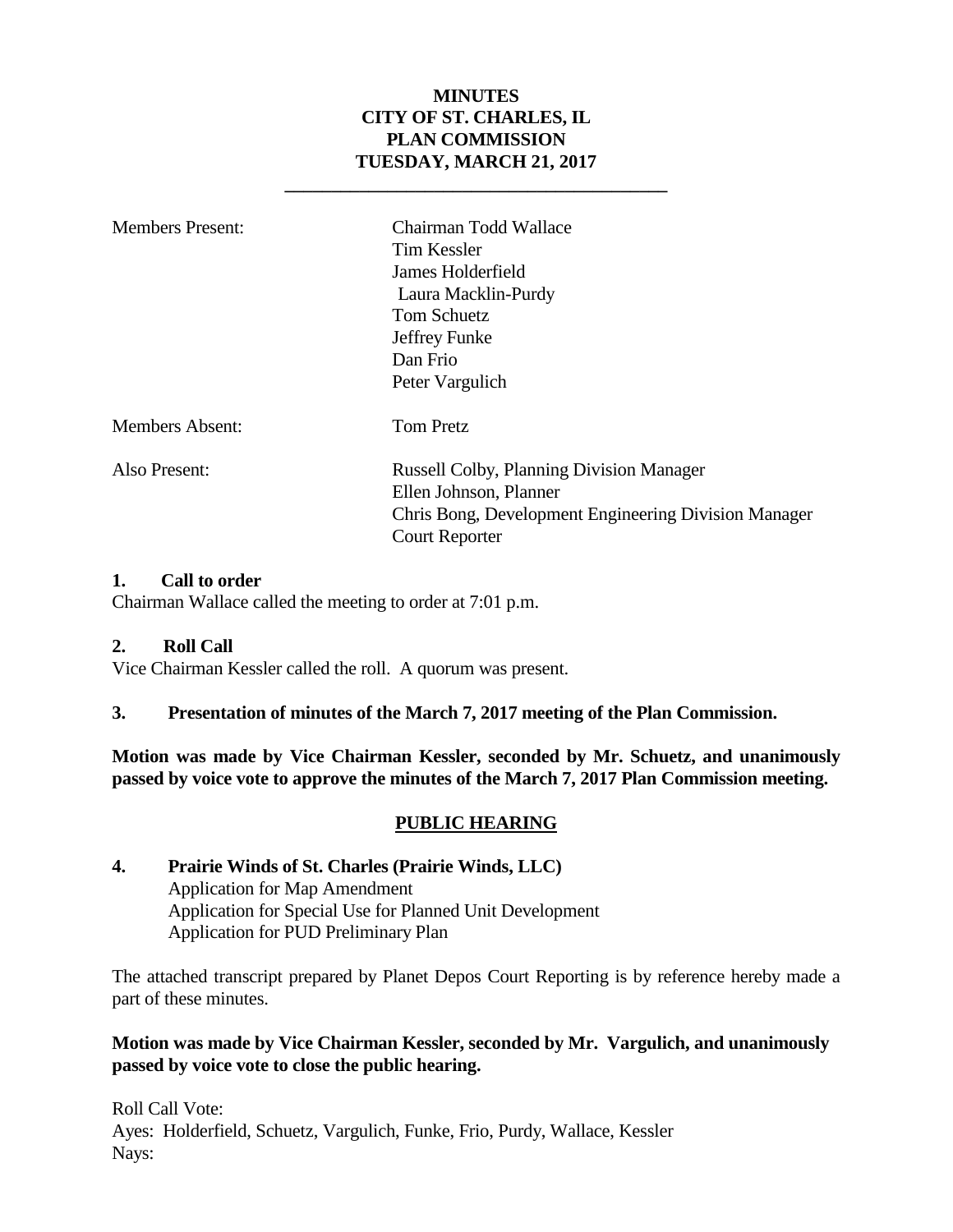**Minutes – St. Charles Plan Commission Tuesday, March 21, 2017 Page 2**

Absent: Pretz Motion carried: 8-0

#### **MEETING**

#### **5. Prairie Winds of St. Charles (Prairie Winds, LLC)** Application for Map Amendment Application for Special Use for Planned Unit Development Application for PUD Preliminary Plan

**Motion was made by Vice Chairman Kessler and seconded by Mr. Schuetz to recommend approval of the Application for Map Amendment for Prairie Winds of St. Charles (Prairie Winds, LLC).** 

Roll Call Vote: Ayes: Holderfield, Schuetz, Vargulich, Funke, Frio, Purdy, Wallace, Kessler Nays: Absent: Pretz Motion carried: 8-0

**Motion was made Vice Chairman Kessler to recommend denial of the Application for Special Use for Planned Unit Development for Prairie Winds of St. Charles (Prairie Winds, LLC). There was no second; motion failed.**

**Motion was made by Ms. Purdy and seconded by Mr. Frio to recommend approval of the Application for Special Use for Planned Unit Development and Application for PUD Preliminary Plan for Prairie Winds of St. Charles (Prairie Winds, LLC), subject to resolution of outstanding staff comments and with a suggestion that the developer consider connection to a future north/south roadway.**

Roll Call Vote: Ayes: Holderfield, Schuetz, Purdy, Wallace, Funke, Frio, Vargulich Nays: Kessler Absent: Pretz Motion carried: 7-1

#### **6. Additional Business from Plan Commission Members or Staff**

#### **7. Weekly Development Report**

#### **8. Meeting Announcements**

a. Plan Commission

Tuesday, April 4, 2017 at 7:00pm Council Chambers Monday, April 10, 2017-Joint Meeting with Planning & Development Committee, 5:45pm Council Committee Room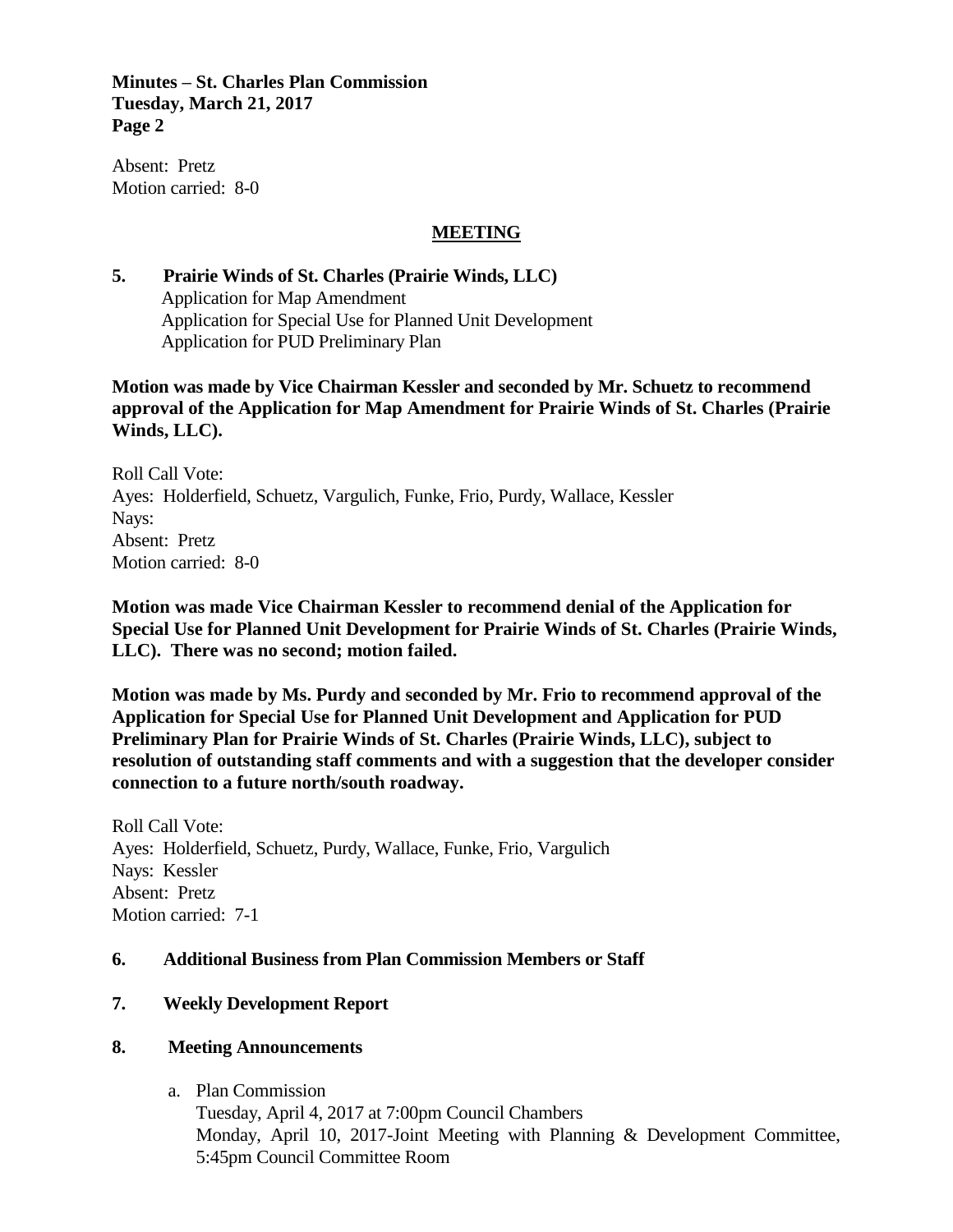#### **Minutes – St. Charles Plan Commission Tuesday, March 21, 2017 Page 3**

Tuesday, April 18, 2017 at 7:00pm Council Chambers Tuesday, May 2, 2017 at 7:00pm Council Chambers

b. Planning & Development Committee Monday, April 10, 2017 at 7:00pm Council Chambers Monday, May 8, 2017 at 7:00pm Council Chambers

## **9. Public Comment**

**10. Adjournment at 8:55 p.m.**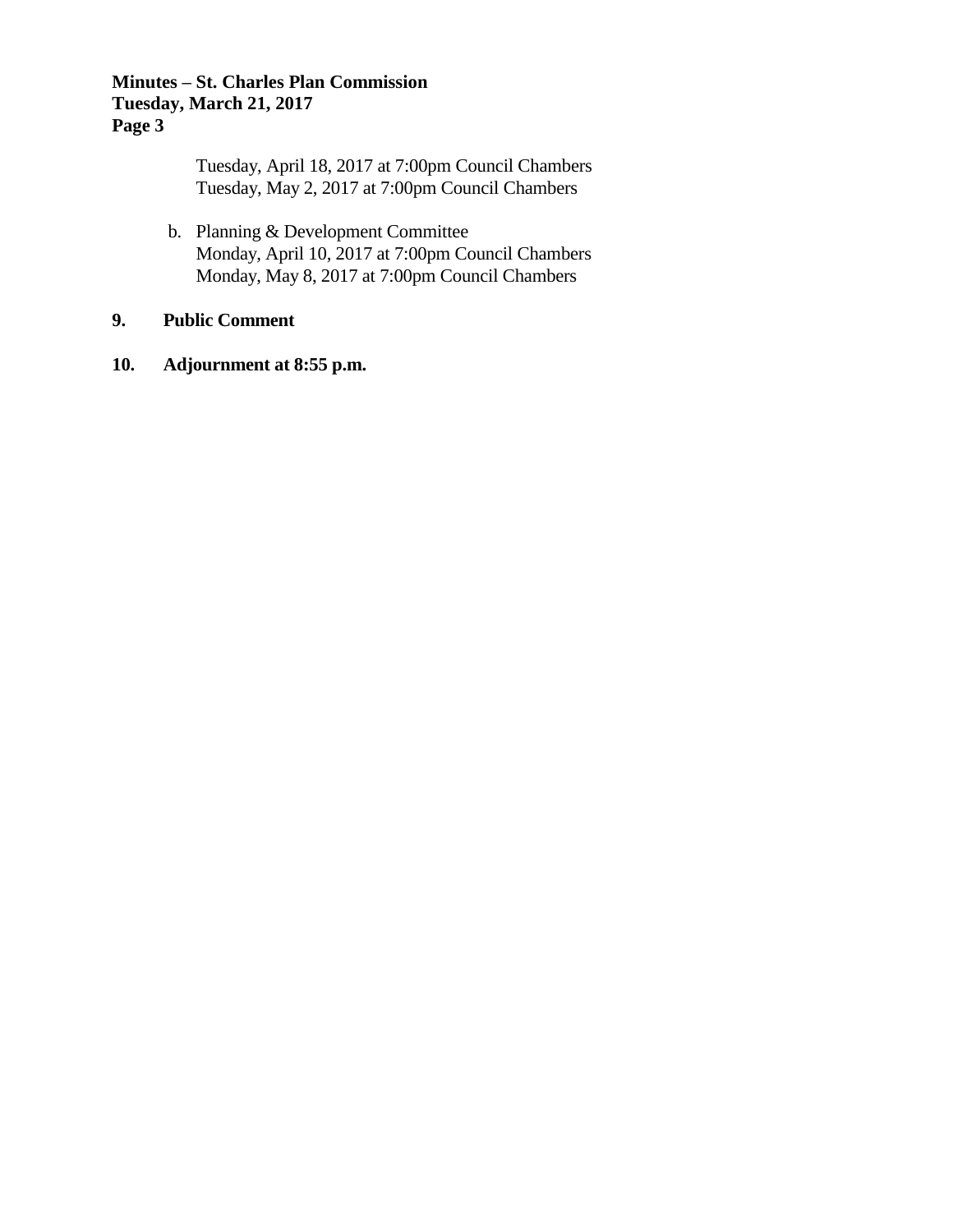

# **Transcript of Hearing**

**Date:** March 21, 2017 **Case:** St. Charles Plan Commission

**Planet Depos Phone:** 888-433-3767 **Fax:** 888-503-3767 **Email:** [transcripts@planetdepos.com](mailto:transcripts@planetdepos.com) **www.planetdepos.com**

WORLDWIDE COURT REPORTING | INTERPRETATION | TRIAL SERVICES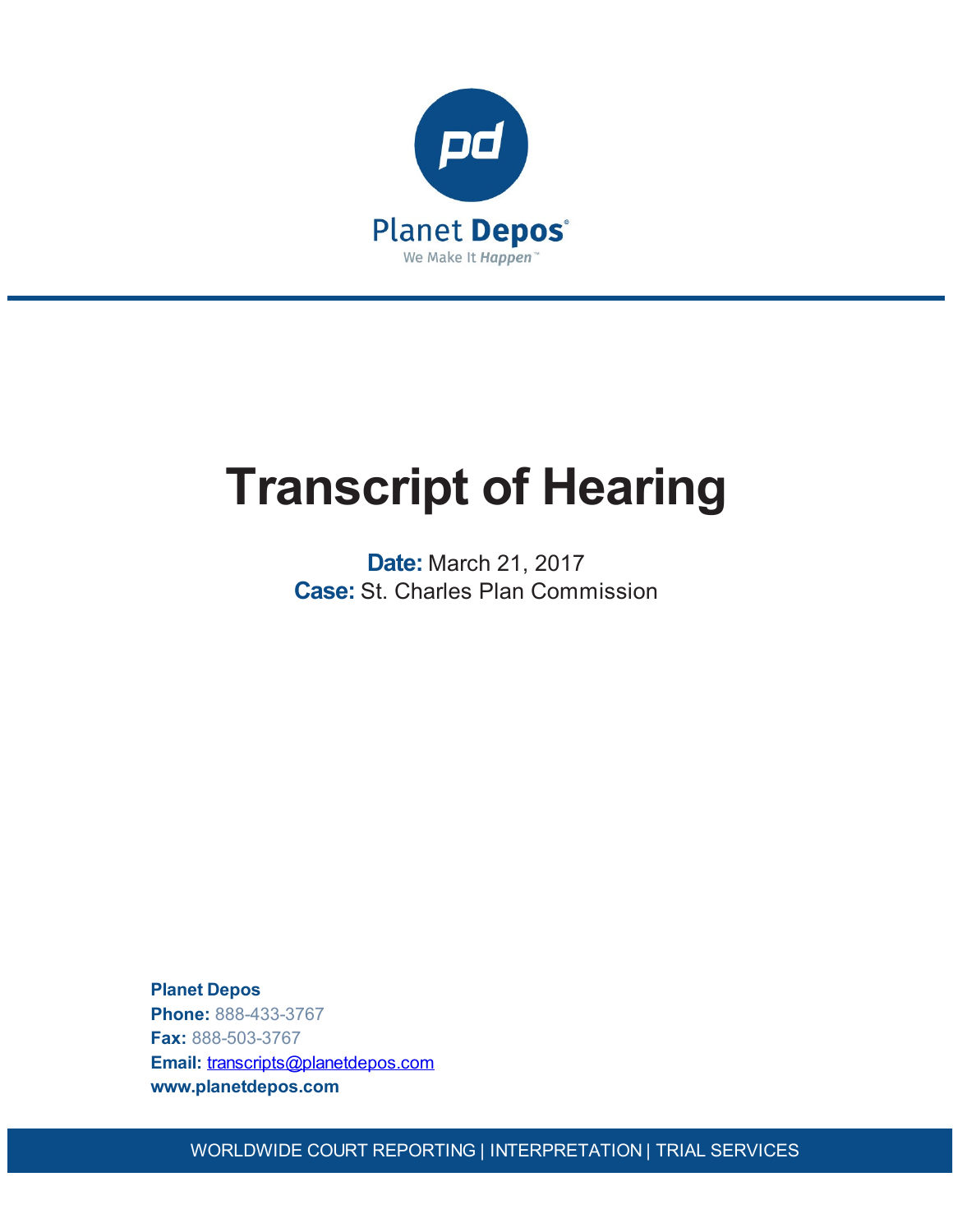| $1\,$          | BEFORE THE PLAN COMMISSION                                  |
|----------------|-------------------------------------------------------------|
| $\mathbf{2}$   | OF THE CITY OF ST. CHARLES                                  |
| 3              |                                                             |
| $\overline{4}$ | --------------------------X                                 |
| 5              | In Re:<br>$\ddot{\cdot}$                                    |
| 6              | Application for Map<br>$\ddot{\cdot}$                       |
| 7              | Amendment, Special Use for :                                |
| 8              | PUD, and PUD Preliminary<br>$\sim 10^{11}$ m $^{-1}$ .      |
| $\mathsf 9$    | Plan, Prairie Winds of<br>$\sim 10^{11}$ and $\sim 10^{11}$ |
| 10             | St. Charles.<br>$\ddot{\cdot}$                              |
| 11             | ------------------X                                         |
| 12             |                                                             |
| 13             | HEARING                                                     |
| 14             | St. Charles, Illinois 60174                                 |
| 15             | Tuesday, March 21, 2017                                     |
| 16             | 7:01~p.m.                                                   |
| 17             |                                                             |
| 18             |                                                             |
| 19             |                                                             |
| 20             |                                                             |
| 21             |                                                             |
|                |                                                             |
| 22             | Job No.: 126915                                             |
| 23             | Pages: 1 - 112                                              |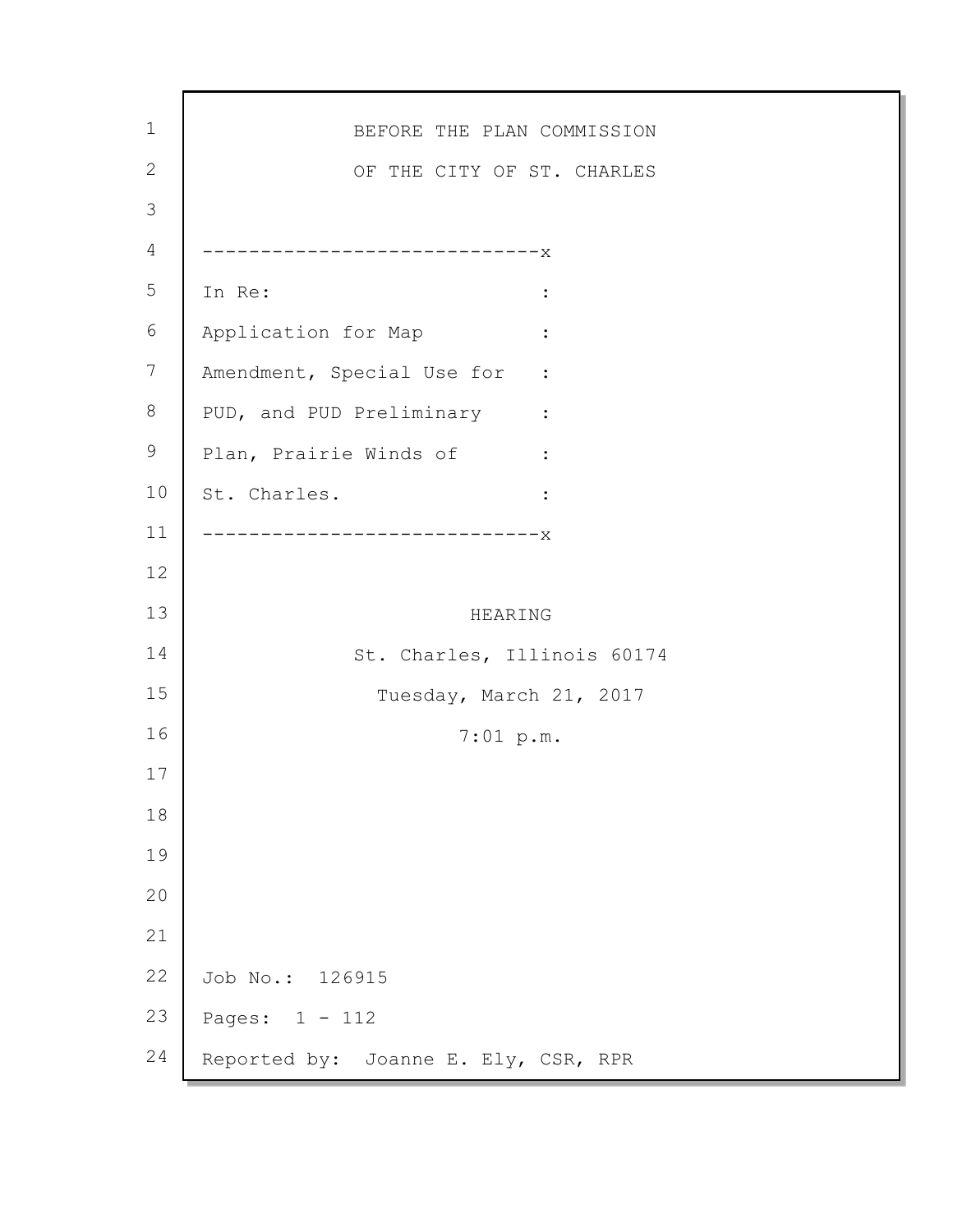ľ

| $1\,$          | HEARING, held at the location of:                  |
|----------------|----------------------------------------------------|
| $\mathbf{2}$   |                                                    |
| $\mathfrak{Z}$ | ST. CHARLES CITY HALL                              |
| 4              | 2 East Main Street                                 |
| 5              | St. Charles, Illinois 60174                        |
| $\sqrt{6}$     | $(630)$ $377 - 4400$                               |
| 7              |                                                    |
| $8\,$          |                                                    |
| $\mathsf 9$    |                                                    |
| 10             |                                                    |
| 11             |                                                    |
| 12             |                                                    |
| 13             | Before Joanne E. Ely, a Certified Shorthand        |
|                |                                                    |
| 14             | Reporter, and a Notary Public in and for the State |
| 15             | of Illinois.                                       |
| 16             |                                                    |
| 17             |                                                    |
| $18\,$         |                                                    |
| 19             |                                                    |
| 20             |                                                    |
| 21             |                                                    |
| 22             |                                                    |
| 23<br>24       |                                                    |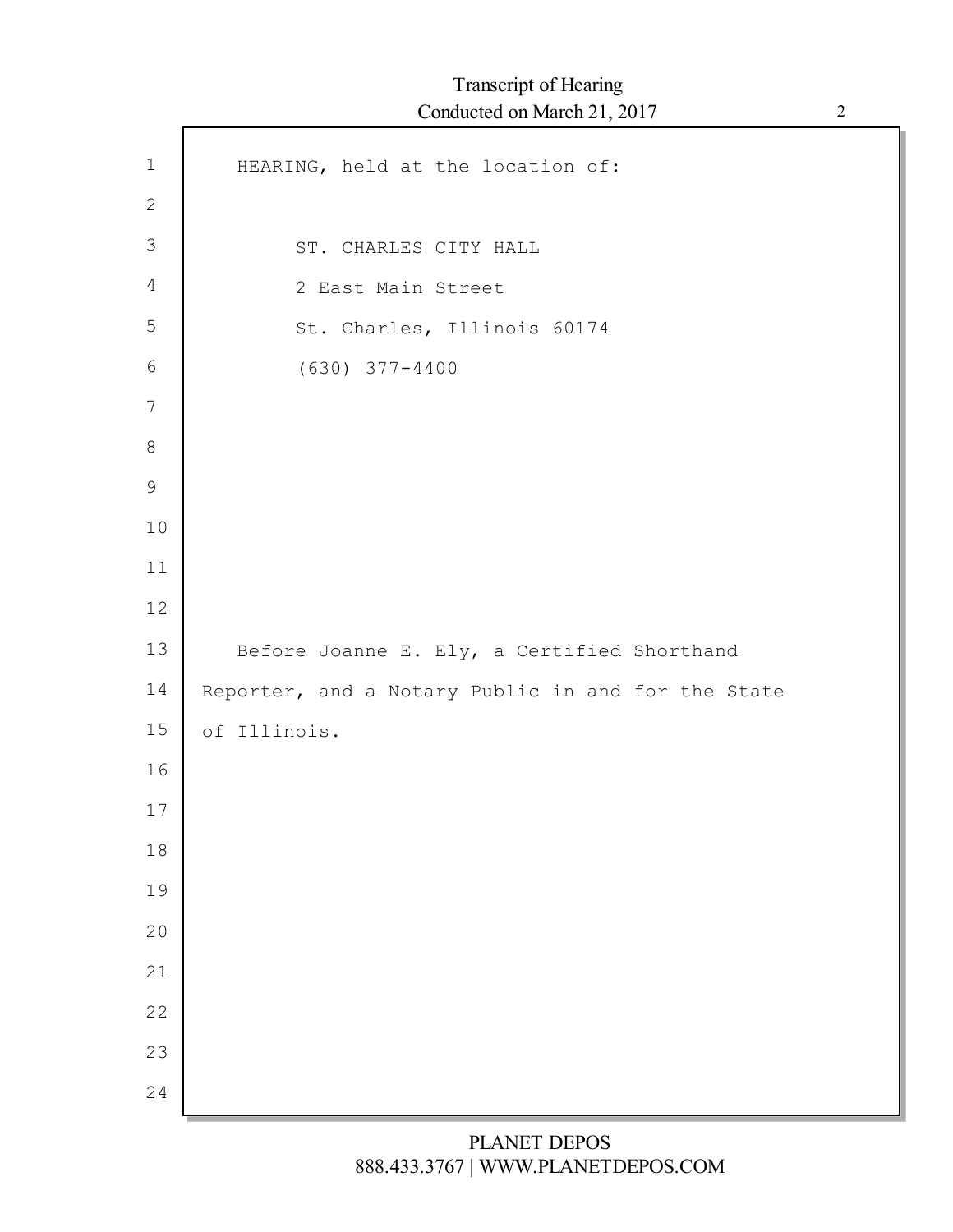| $1\,$           | PRESENT: |                                             |
|-----------------|----------|---------------------------------------------|
| $\mathbf{2}$    |          | TODD WALLACE, Chairman                      |
| $\mathfrak{Z}$  |          | TIM KESSLER, Vice Chairman                  |
| 4               |          | DAN FRIO, Member                            |
| 5               |          | JEFFREY FUNKE, Member                       |
| $6\phantom{.}6$ |          | JIM HOLDERFIELD, Member                     |
| 7               |          | LAURA MACKLIN-PURDY, Member                 |
| $8\,$           |          | TOM SCHUETZ, Member                         |
| 9               |          | PETER VARGULICH, Member                     |
| 10              |          | ALSO PRESENT:                               |
| 11              |          | RUSSELL COLBY, Planning Division Manager    |
| 12              |          | ELLEN JOHNSON, Planner                      |
| 13              |          | CHRIS BONG, Development Engineering Manager |
| 14              |          |                                             |
| 15              |          |                                             |
| 16              |          |                                             |
| 17              |          |                                             |
| 18              |          |                                             |
| 19              |          |                                             |
| 20              |          |                                             |
| 21              |          |                                             |
| 22              |          |                                             |
| 23              |          |                                             |
| 24              |          |                                             |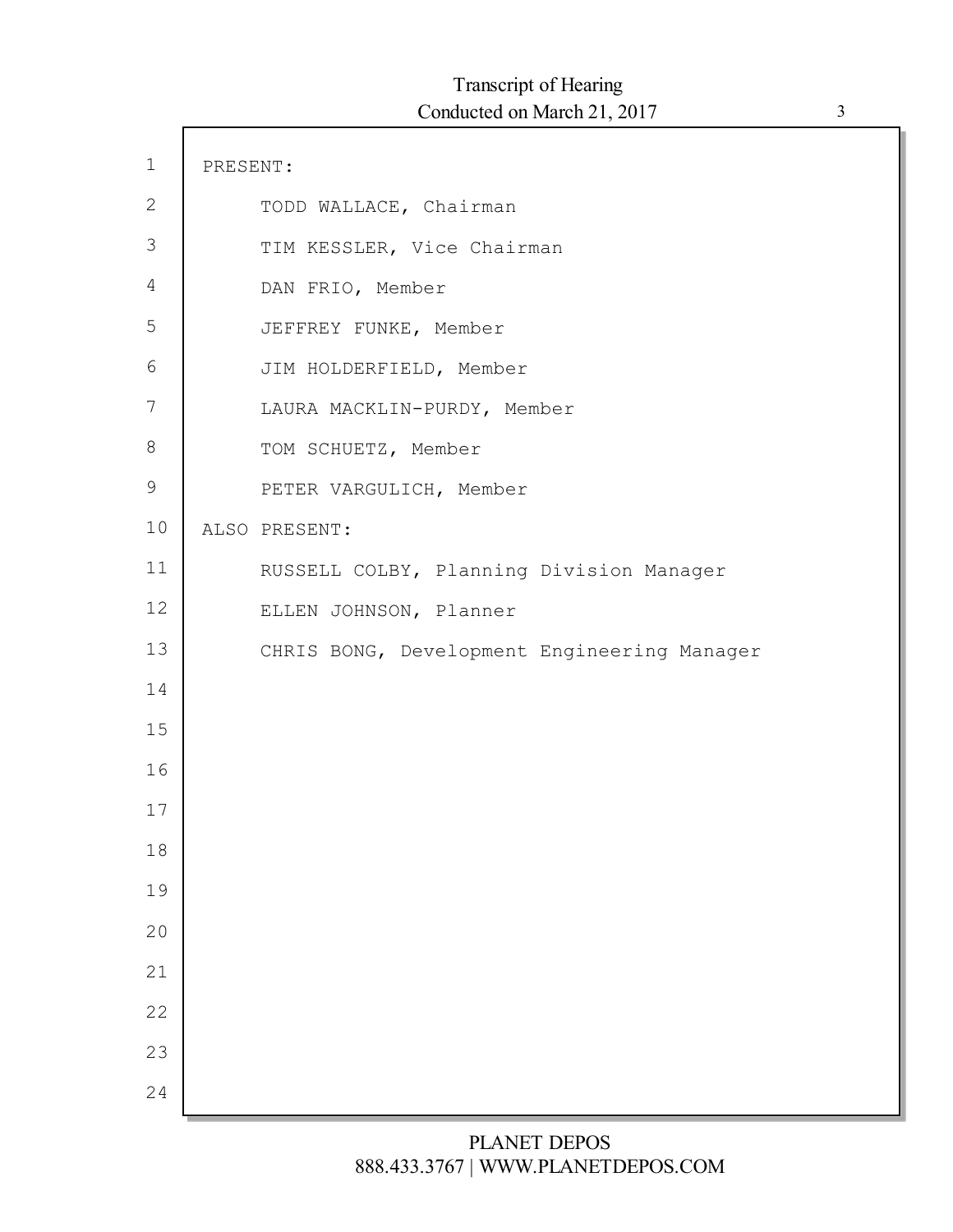| $\mathbf 1$  | PROCEEDINGS                                |
|--------------|--------------------------------------------|
| $\mathbf{2}$ | CHAIRMAN WALLACE: The City of St. Charles  |
| 3            | Plan Commission will come to order.        |
| 4            | Tim, roll call.                            |
| 5            | VICE CHAIRMAN KESSLER: Holderfield.        |
| 6            | MEMBER HOLDERFIELD: Here.                  |
| 7            | VICE CHAIRMAN KESSLER: Schuetz.            |
| 8            | MEMBER SCHUETZ: Here.                      |
| 9            | VICE CHAIRMAN KESSLER: Varqulich.          |
| 10           | MEMBER VARGULICH: Here.                    |
| 11           | VICE CHAIRMAN KESSLER: Funke.              |
| 12           | MEMBER FUNKE: Here.                        |
| 13           | VICE CHAIRMAN KESSLER: Frio.               |
| 14           | MEMBER FRIO: Here.                         |
| 15           | VICE CHAIRMAN KESSLER: Purdy.              |
| 16           | MEMBER MACKLIN-PURDY: Here.                |
| 17           | VICE CHAIRMAN KESSLER: Wallace.            |
| 18           | CHAIRMAN WALLACE: Here.                    |
| 19           | VICE CHAIRMAN KESSLER: Kessler, here.      |
| 20           | CHAIRMAN WALLACE: All right. And I'm       |
| 21           | sorry. We have a new member, so I --       |
| 22           | VICE CHAIRMAN KESSLER: Did I pronounce it  |
| 23           | correctly?                                 |
| 24           | MEMBER VARGULICH: Close enough. Vargulich. |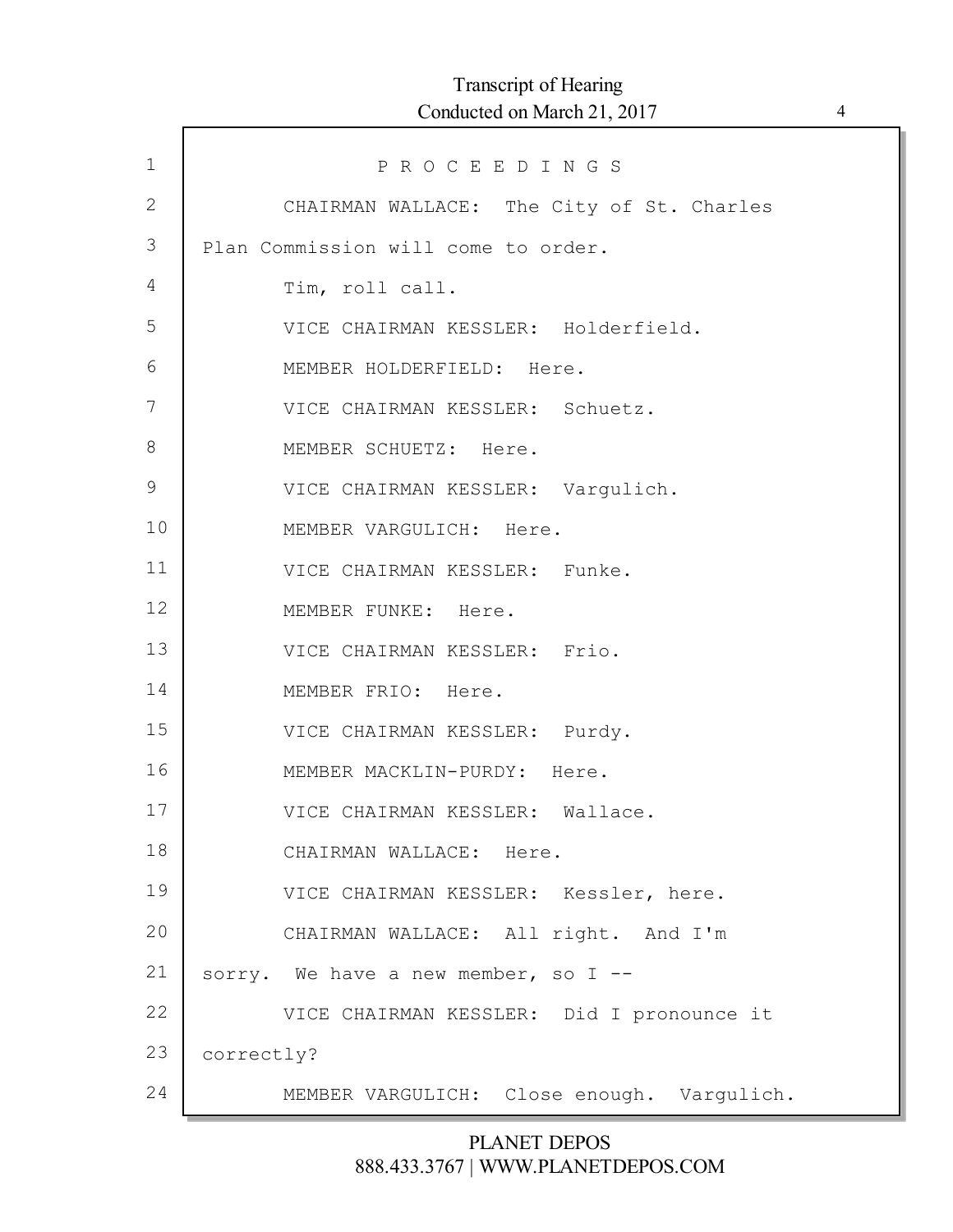| $\mathbf{1}$ | VICE CHAIRMAN KESSLER: Vargulich. Thank              |
|--------------|------------------------------------------------------|
| 2            | you.                                                 |
| 3            | CHAIRMAN WALLACE: Vargulich. Okay.                   |
| 4            | Welcome. If I can just put you on the spot for a     |
| 5            | second to just say a couple of words about yourself, |
| 6            | what your background is, how long you've been in     |
| 7            | St. Charles.                                         |
| $8\,$        | MEMBER VARGULICH: I've been a resident of            |
| 9            | St. Charles about 23 years. My professional          |
| 10           | background is in planning and grid design and        |
| 11           | landscape architecture, and I've been practicing for |
| 12           | about 30 years.                                      |
| 13           | CHAIRMAN WALLACE: All right. Welcome.                |
| 14           | MEMBER VARGULICH: Thanks.                            |
| 15           | CHAIRMAN WALLACE: All right. Presentation            |
| 16           | of minutes of the March 7th, 2017, meeting of the    |
| 17           | Plan Commission.                                     |
| 18           | Is there a motion to approve?                        |
| 19           | VICE CHAIRMAN KESSLER: So moved.                     |
| 20           | MEMBER SCHUETZ: Second.                              |
| 21           | CHAIRMAN WALLACE: Moved and seconded.<br>All         |
| 22           | in favor.                                            |
| 23           | (Ayes heard.)                                        |
| 24           | CHAIRMAN WALLACE: Opposed.                           |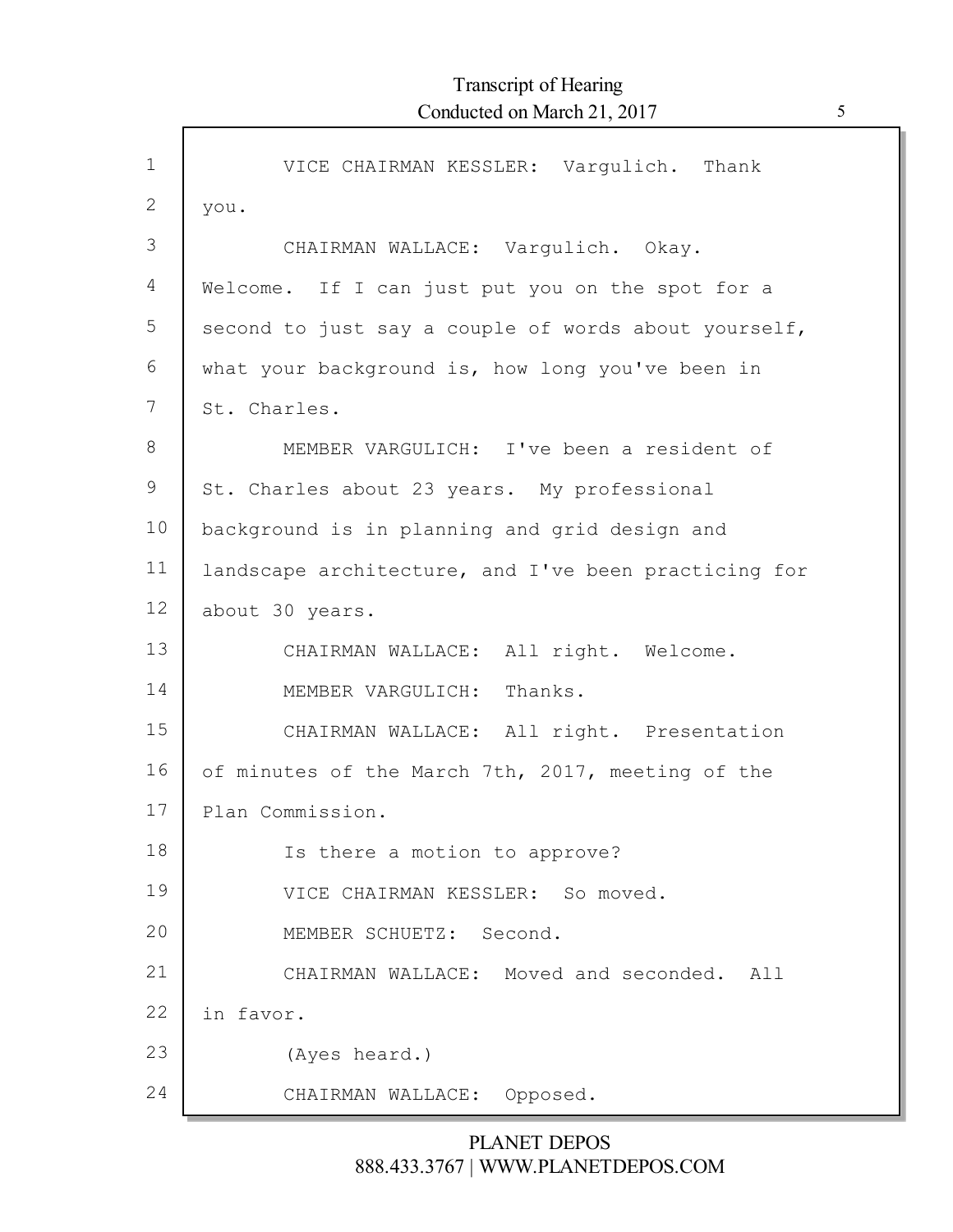| $\mathbf{1}$ | (No response.)                                       |
|--------------|------------------------------------------------------|
| 2            | CHAIRMAN WALLACE: It passes unanimously.             |
| 3            | Item 4 on our agenda is Prairie Winds of             |
| 4            | St. Charles, Prairie Winds, LLC. We have three       |
| 5            | applications -- one for a map amendment, one for a   |
| 6            | special use for planned unit development, and one    |
| 7            | for a PUD preliminary plan.                          |
| $8\,$        | We're now entering the public hearing                |
| 9            | portion of our meeting; and for those of you who     |
| 10           | have not been here before, welcome.                  |
| 11           | The Plan Commission is tasked by the City            |
| 12           | Council to conduct public hearings for applications  |
| 13           | that come before it. Basically our role is, for any  |
| 14           | application, to gather information and to make a     |
| 15           | recommendation to the City Council's Planning and    |
| 16           | Development Committee for approval or denial of an   |
| 17           | application, and that's what we're doing here        |
| 18           | tonight.                                             |
| 19           | In a minute, the applicant will make a               |
| 20           | statement in support of the application and will     |
| 21           | present evidence as to why it should be approved.    |
| 22           | After that, members of the Plan Commission           |
| 23           | will ask questions. Any member of the audience who   |
| 24           | wishes to ask any questions may do so or to give any |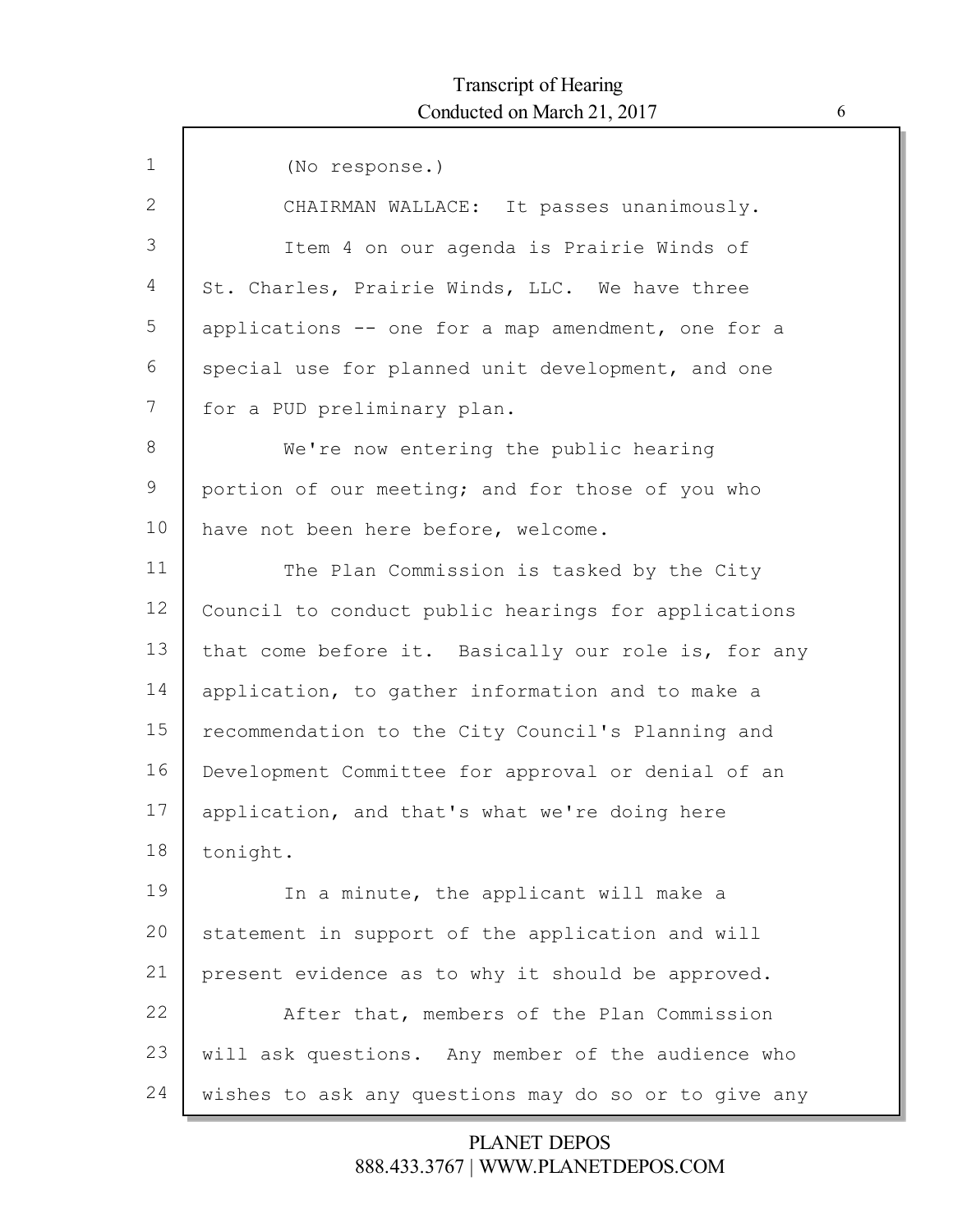Г

| $\mathbf{1}$ | statements either for or against the application;    |
|--------------|------------------------------------------------------|
| 2            | and then in the end, if the Plan Commission feels    |
| 3            | that it has enough information to make a             |
| 4            | recommendation, then we will close the public        |
| 5            | hearing; and Item 5, fortuitously, is an action item |
| 6            | on the same application.                             |
| 7            | So if the public hearing is closed, then we          |
| 8            | will move, and we will take action on this           |
| 9            | application tonight and make a recommendation to     |
| 10           | City Council.                                        |
| 11           | Any questions on the procedure?                      |
| 12           | (No response.)                                       |
| 13           | CHAIRMAN WALLACE: Okay. Then at this time            |
| 14           | if anyone wishes to offer any testimony, including   |
| 15           | asking any questions or making any comments, you     |
| 16           | need to be sworn in. If you could raise your right   |
| 17           | hand.                                                |
| 18           | (Witnesses duly sworn.)                              |
| 19           | CHAIRMAN WALLACE: Thank you. And as a                |
| 20           | note, we have a court reporter here in the room.     |
| 21           | Although she is very talented, she is not talented   |
| 22           | enough to do multiple voices at the same time. So I  |
| 23           | would just ask that you wait to be recognized by me  |
| 24           | before speaking. And anyone who is speaking,         |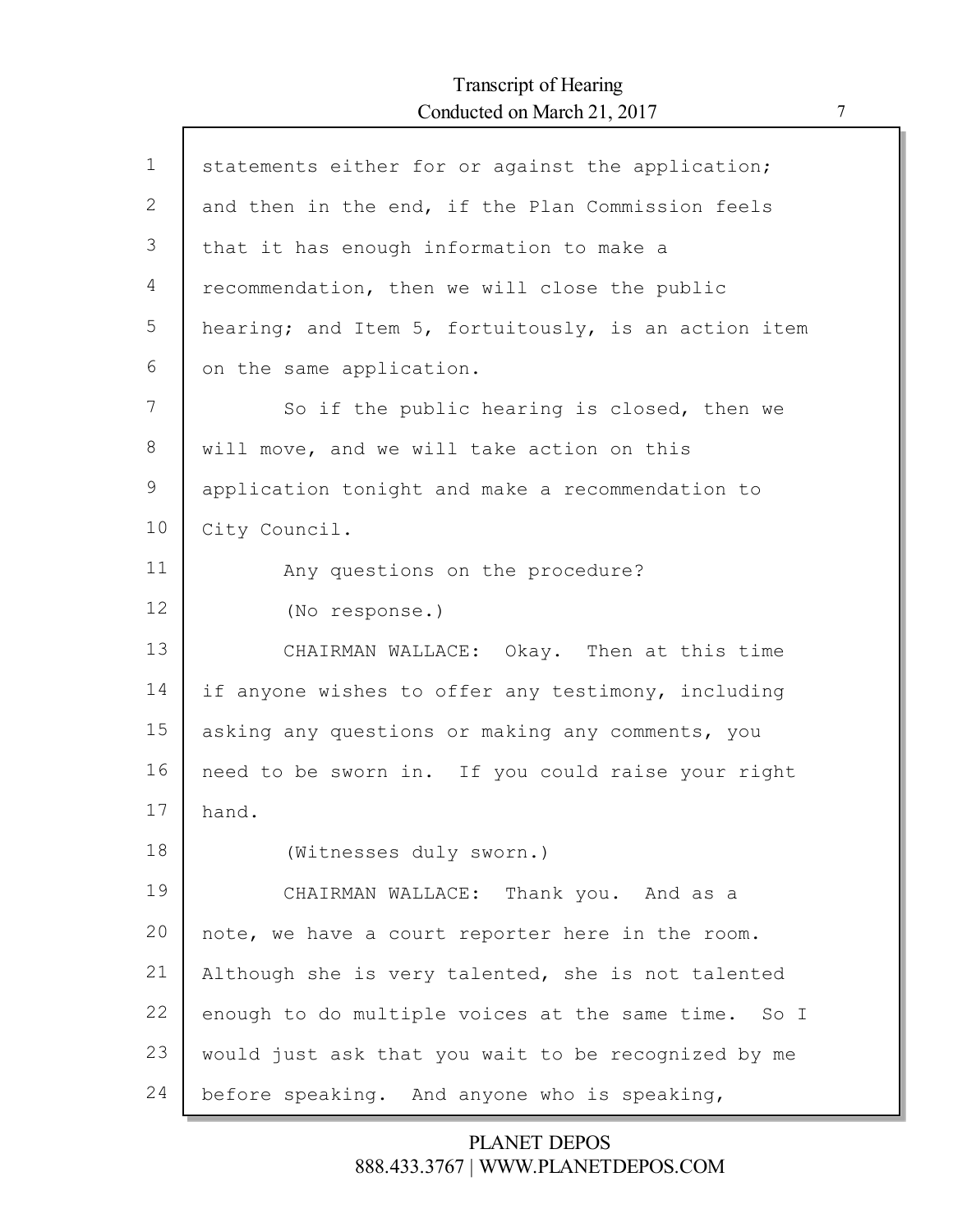| $\mathbf 1$ | please, come to the lectern, state your name, spell  |
|-------------|------------------------------------------------------|
| 2           | your last name, and also state your address for the  |
| 3           | record, and that goes for asking questions or making |
| 4           | comments as well.                                    |
| 5           | All right. Anything before we go to the              |
| 6           | applicant? Anything from staff?                      |
| 7           | Okay. Is the applicant ready?                        |
| 8           | MR. RATZER: Yes. Thank you. Jeffrey                  |
| 9           | Ratzer. 47W210 U.S. Highway 30, Big Rock 60511.      |
| 10          | $R-a-t-z-e-r$ .                                      |
| 11          | Jeff Ratzer, again, representing the                 |
| 12          | developer Prairie Winds, LLC. It's nice being back   |
| 13          | here tonight in front of you folks.                  |
| 14          | Following our concept review meetings with           |
| 15          | both your Commission as well as the Planning and     |
| 16          | Development Committee, we took the feedback we       |
| 17          | received from those and produced a plan here tonight |
| 18          | that I think will be a great asset and a great       |
| 19          | addition to the City of St. Charles and its housing  |
| 20          | market.                                              |
| 21          | The property itself is going to consist of           |
| 22          | 250 units. That hasn't changed since we met. All     |
| 23          | of them will have attached direct-access garages.    |
| 24          | All will have high finishes, condo quality, as well  |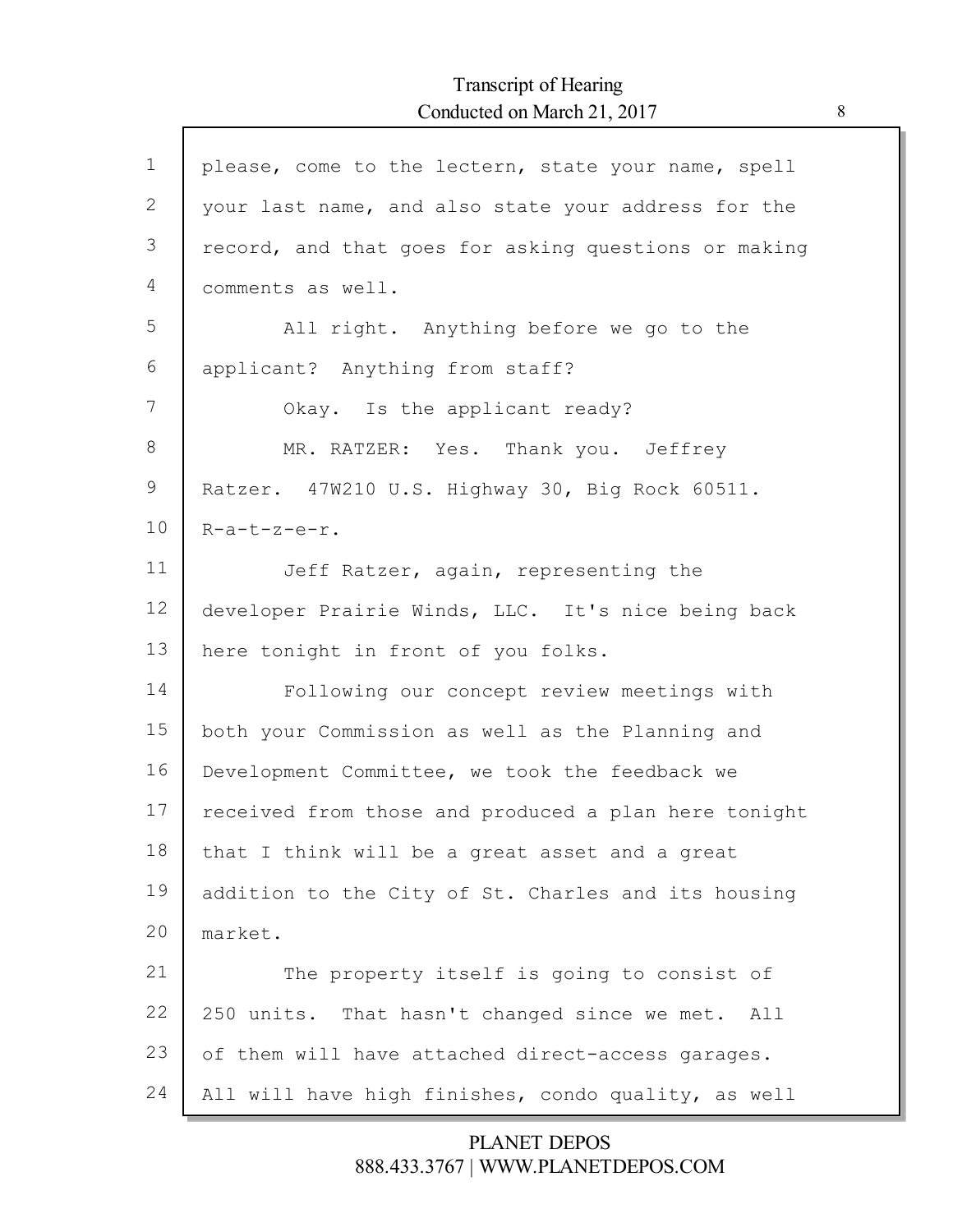| $\mathbf 1$ | as an extensive amenity package for use by the       |
|-------------|------------------------------------------------------|
| 2           | residents.                                           |
| 3           | We have the required equity to do this deal          |
| 4           | in our hands, and we also have two or three lenders  |
| 5           | actually very excited about the deal, two of which   |
| 6           | have offices here in St. Charles and are very        |
| 7           | interested in doing something locally.               |
| 8           | We plan on building this property in one             |
| 9           | phase. We expect to start groundbreaking             |
| 10          | approximately May 1st, and the first buildings will  |
| 11          | be delivered -- or the first building -- excuse      |
| 12          | me -- will be constructed beginning at the end of    |
| 13          | this year with all COs in hand, hopefully, by        |
| 14          | October 1st, 2018.                                   |
| 15          | You have my presentation, I guess, on the            |
| 16          | screens is what you all are looking at and all the   |
| 17          | engineering and everything that we've been tasked to |
| 18          | provide. However, if there's any questions that you  |
| 19          | have that I can't answer, I have you outnumbered     |
| 20          | tonight.                                             |
| 21          | I have two members of V3 Engineering who did         |
| 22          | our civil work, and as you know, did the work on     |
| 23          | your CVS here in town, including the traffic         |
| 24          | engineer.                                            |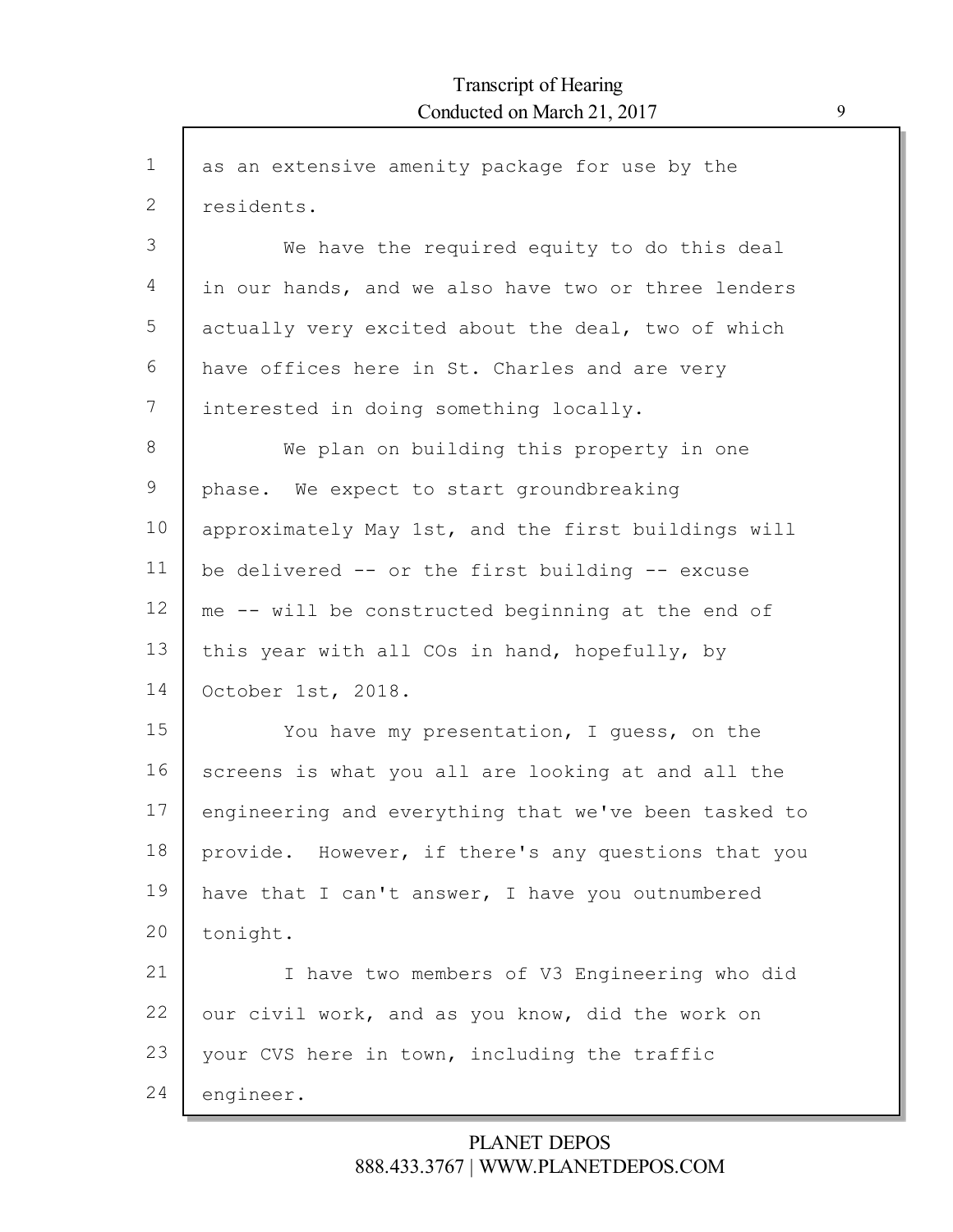Г

| $\mathbf{1}$ | I have my architect from Humphreys &                 |
|--------------|------------------------------------------------------|
| 2            | Partners; and in 2016 alone, they designed over      |
| 3            | 25,000 apartment units.                              |
| 4            | I also have with us here members from VLK            |
| 5            | Law Firm here based in St. Charles to answer any     |
| 6            | technical questions about the application as well as |
| 7            | Dan Olson from Watermark Engineering who helped us   |
| 8            | in designing the landscape plan.                     |
| 9            | Short of that, I don't have any help.                |
| 10           | Let's see. That's basically all I have as            |
| 11           | an opening. I guess the bottom line here is after    |
| 12           | answering your questions, I'm going to ask you folks |
| 13           | respectfully to approve us -- recommend us to go to  |
| 14           | the Planning and Development Committee, which is     |
| 15           | meeting on April 10, and that is our goal and our    |
| 16           | target.                                              |
| 17           | I asked Russ to put up the site plan because         |
| 18           | in an effort to get off on the right foot, we did a  |
| 19           | lot of work over the weekend in reading through the  |
| 20           | feedback from the staff, and I did want to point out |
| 21           | that the staff has posed some questions to you that  |
| 22           | I think I can answer and some clarifications that    |
| 23           | I'd like to make.                                    |
| 24           | So if I could just point you all -- do you           |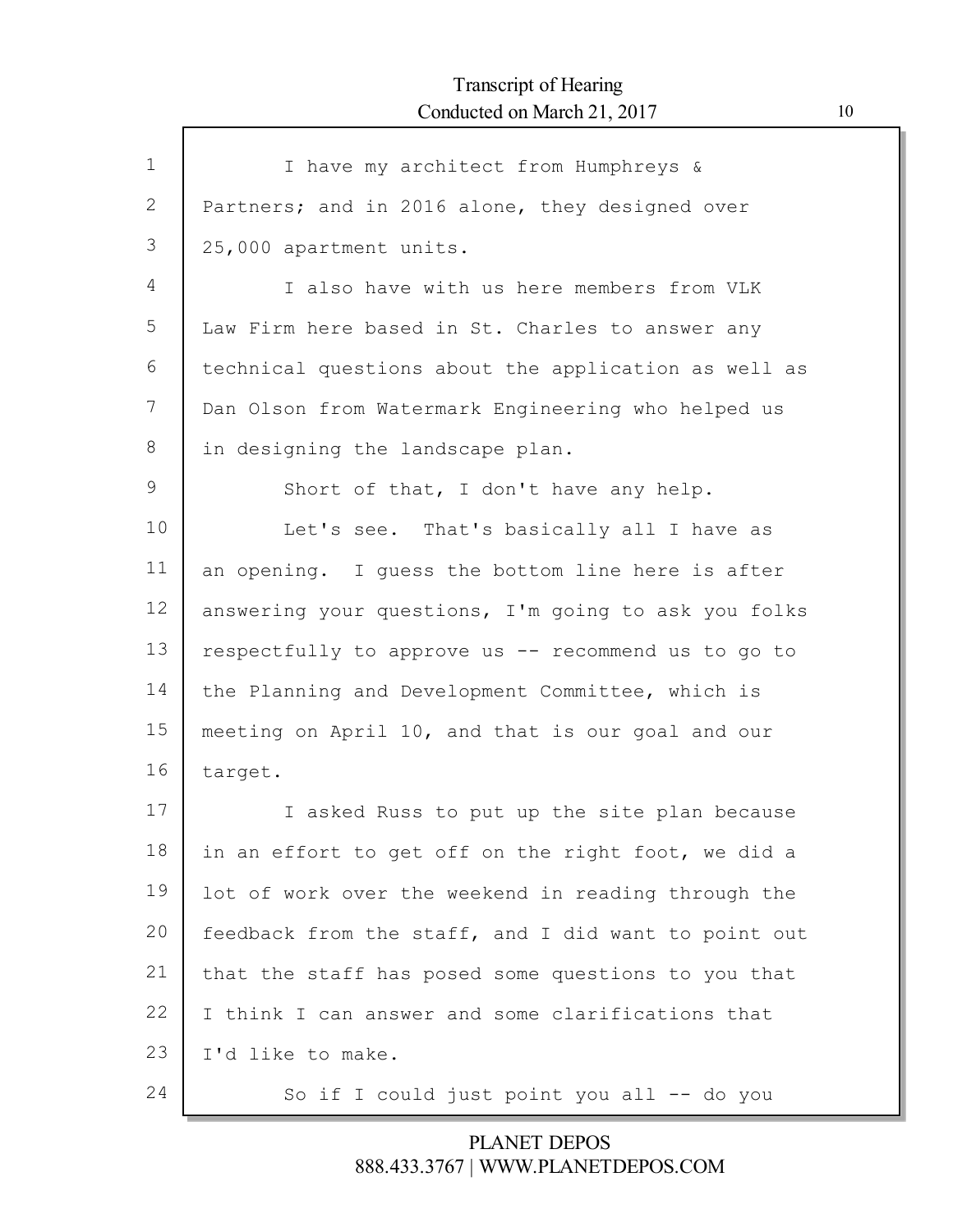Г

| $\mathbf 1$  | see what I'm seeing? Okay. So you'll see here        |
|--------------|------------------------------------------------------|
| $\mathbf{2}$ | these little yellow lines are sidewalks, and they    |
| 3            | all wrap around and connect and eventually go to our |
| 4            | clubhouse. Well, the staff suggested that the        |
| 5            | sidewalk path, the network, if you will, should      |
| 6            | incorporate the northern portion of the property and |
| 7            | those apartment buildings up there.                  |
| 8            | I totally agree, and we have already tasked          |
| 9            | the civil engineer and the architect to do the site  |
| 10           | plan over for submission to the Planning and         |
| 11           | Development Committee. So that would be here and     |
| 12           | here, all the way around, coming here, and           |
| 13           | connecting to this one. Okay. So we agree with       |
| 14           | that.                                                |
| 15           | I also want to point out that in the                 |
| 16           | planning and development meeting, we got a comment,  |
| 17           | constructive, from Maureen Lewis, and she suggested  |
| 18           | that we connect our property in some format via      |
| 19           | sidewalks basically to the Lowe's sidewalk here,     |
| 20           | enabling people to walk from our entrance,           |
| 21           | connecting all through a sidewalk, and then crossing |
| 22           | the street to Geneva Commons or going into the       |
| 23           | Lowe's parking lot. We did add that on her           |
| 24           | recommendation.                                      |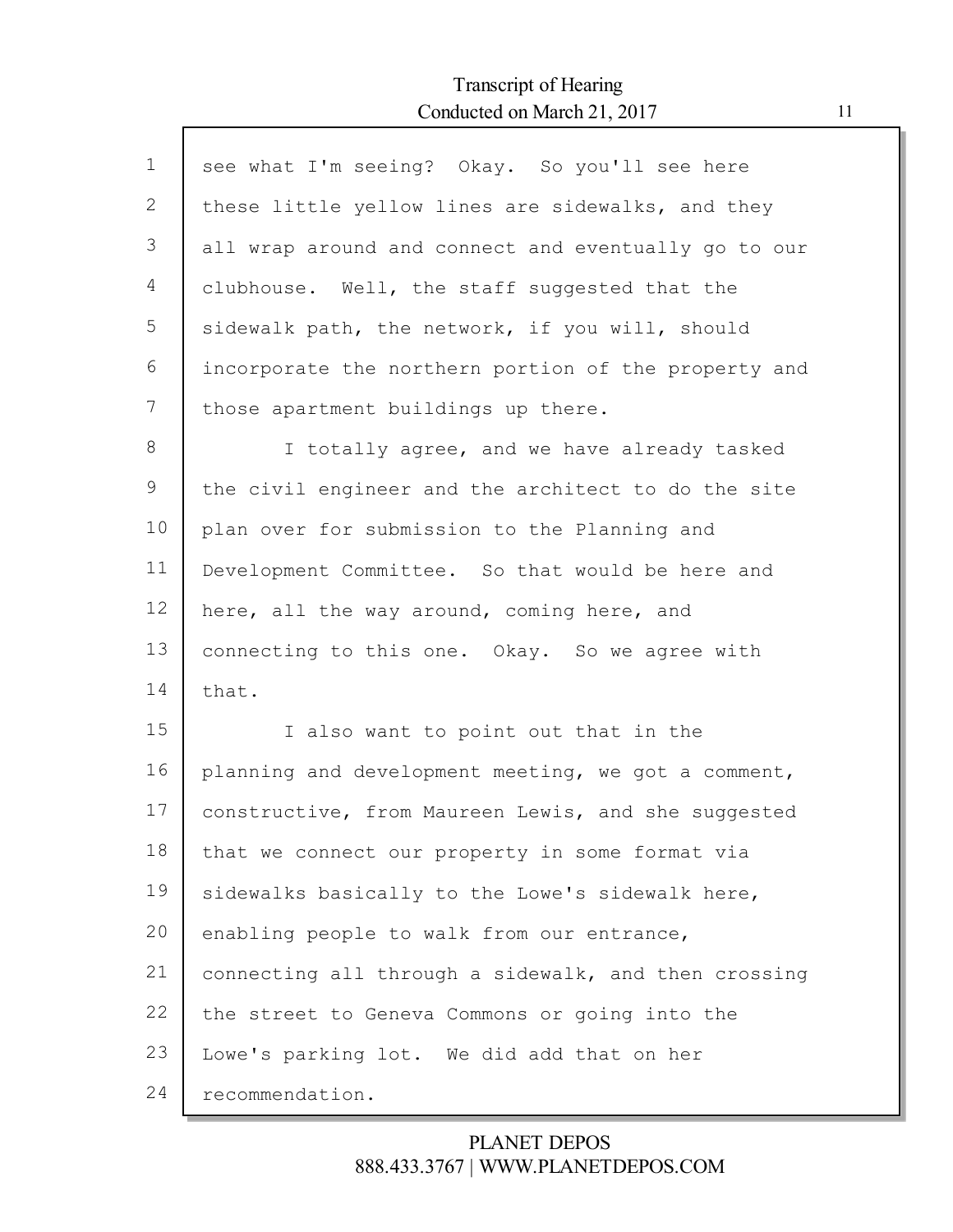Г

| $\mathbf{1}$ | The one thing I want to say that will be             |
|--------------|------------------------------------------------------|
| 2            | changed in the final plan is this emergency entrance |
| 3            | only. We had a lot of feedback both pro and con      |
| 4            | from your Commission as well as the Planning and     |
| 5            | Development Committee, and the feedback was          |
| 6            | extremely mixed. Some people were for it. Some       |
| 7            | people thought it was unnecessary. Some people       |
| 8            | thought it would create a nice access to Randall     |
| 9            | Road. Some people thought it would be a detriment    |
| 10           | to our residents.                                    |
| 11           | At the end of the day, we've made the                |
| 12           | conclusion that it's not beneficial to this property |
| 13           | or the neighborhood. There's three reasons for       |
| 14           | that.                                                |
| 15           | One is we really don't want to encourage             |
| 16           | people from coming through a shopping center to      |
| 17           | avoid a traffic light here by speeding through this  |
| 18           | property, that will have a few speed bumps, but      |
| 19           | still is mostly two- and three-bedrooms and will     |
| 20           | have a lot of children playing on it. It's not       |
| 21           | beneficial to the residents who would be living here |
| 22           | to have this be a pseudo bypass of the               |
| 23           | traffic-controlled exit on the ends of the Lowe's    |
| 24           | and Meijer's parking lot.                            |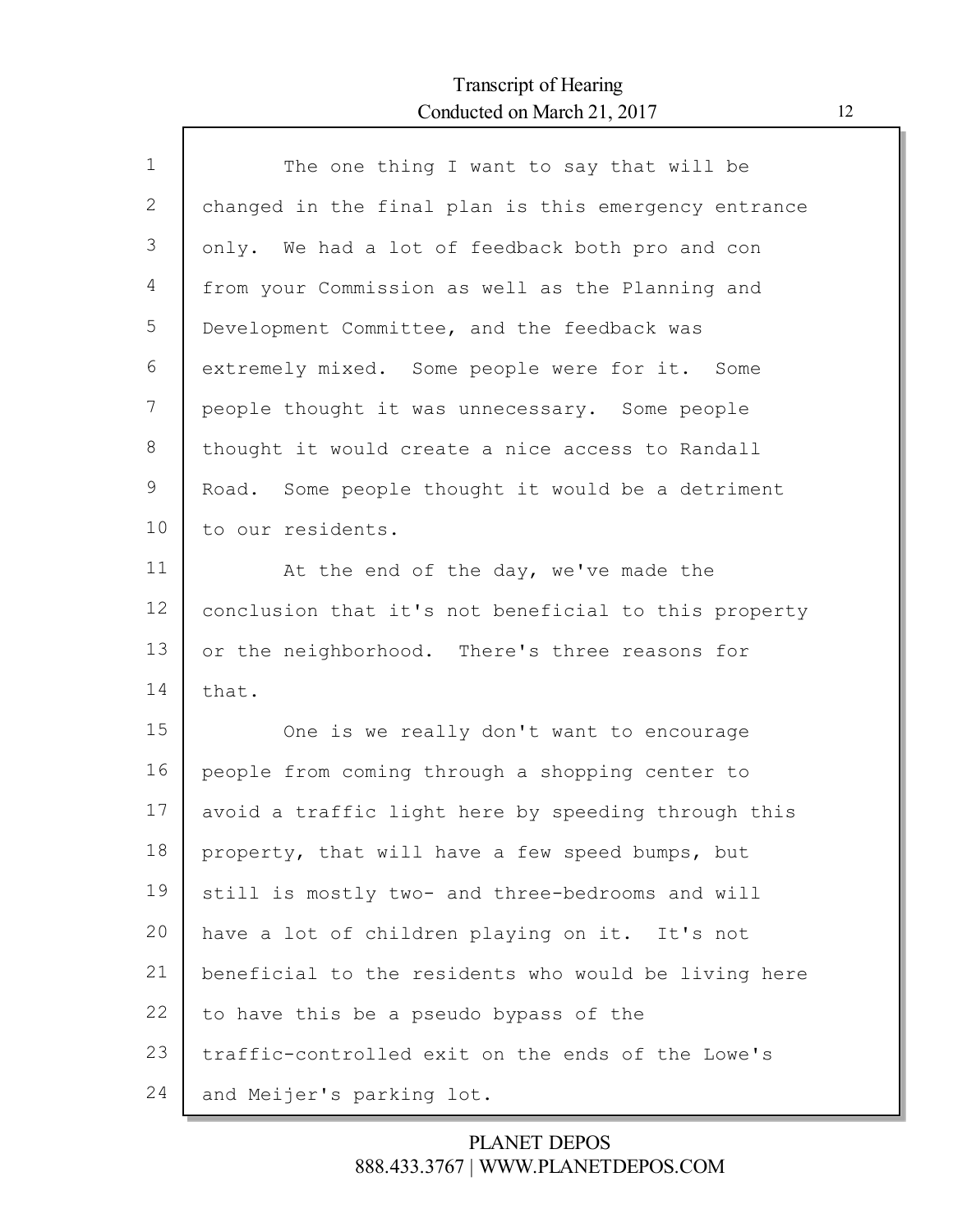Г

| $\mathbf{1}$ | The second reason we don't want it is                |
|--------------|------------------------------------------------------|
| 2            | because as much as landscaping can do, it is an      |
| 3            | absolutely unsightly exit for our residents. We're   |
| 4            | providing a class A property, great amenities, great |
| 5            | landscaping, a nice water feature; and I don't think |
| 6            | my residents would want to exit the property here,   |
| 7            | face the back of two shopping centers, the Lowe's    |
| 8            | and the Meijer's, seeing their dumpsters as well as  |
| 9            | the semi-tractor trailers there.                     |
| 10           | The third reason, which we knew about but we         |
| 11           | were trying to work around it came -- if you read    |
| 12           | through the staff report, we have some retaining     |
| 13           | walls that are required up here, down here, and over |
| 14           | here. And part of the reason for that is the         |
| 15           | tremendous slope from the northeast corner to the    |
| 16           | southwest.                                           |
| 17           | The staff in their comments said it would be         |
| 18           | beneficial to the site if we could reduce both the   |
| 19           | size or the amount of retaining walls that we have.  |
| 20           | We totally agree. By getting rid of this emergency   |
| 21           | entrance here, this cut-through, our engineers have  |
| 22           | told us that we have at least a better chance of     |
| 23           | lowering, not eliminating, but lowering the size of  |
| 24           | the retaining walls here and here.                   |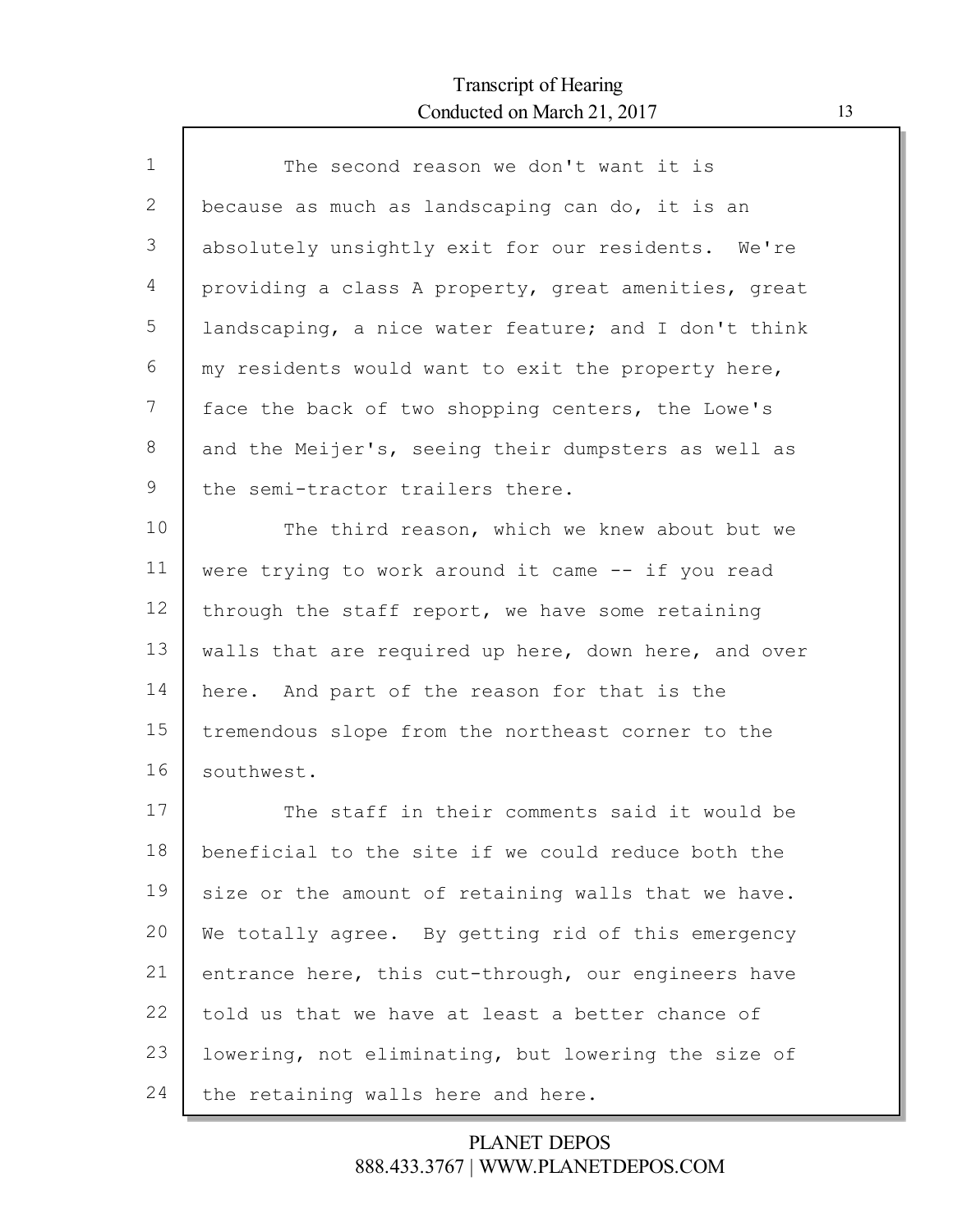Г

| $\mathbf 1$ | As a whole, we'd like to do away with this           |
|-------------|------------------------------------------------------|
| 2           | exit; and if you're kind enough to recommend this    |
| 3           | project, we'd like you to do so without requiring    |
| 4           | that cut-through. I don't think it's beneficial.     |
| 5           | Thank you for hearing my spiel, if you will,         |
| 6           | and if you have any questions for me, or the         |
| 7           | audience or anybody.                                 |
| 8           | VICE CHAIRMAN KESSLER: Well, I could ask a           |
| 9           | couple questions to start out.                       |
| 10          | So in the report, the staff report, that             |
| 11          | emergency entrance only, you talk about if it could  |
| 12          | possibly be a pass-through that people can go to to  |
| 13          | use as access to Randall instead of -- according to  |
| 14          | the staff report, it's limited to emergency vehicles |
| 15          | only. It will be gated. So it wouldn't be able to    |
| 16          | be accessed.                                         |
| 17          | MR. RATZER: Well, here's the problem. We             |
| 18          | don't want -- we were also told that you guys don't  |
| 19          | want gates.                                          |
| 20          | VICE CHAIRMAN KESSLER: Well, this is not a           |
| 21          | gated community. This is a gate to stop traffic.     |
| 22          | MR. RATZER: Well, right.                             |
| 23          | VICE CHAIRMAN KESSLER: It's not the same             |
| 24          | thing as a gated entrance.                           |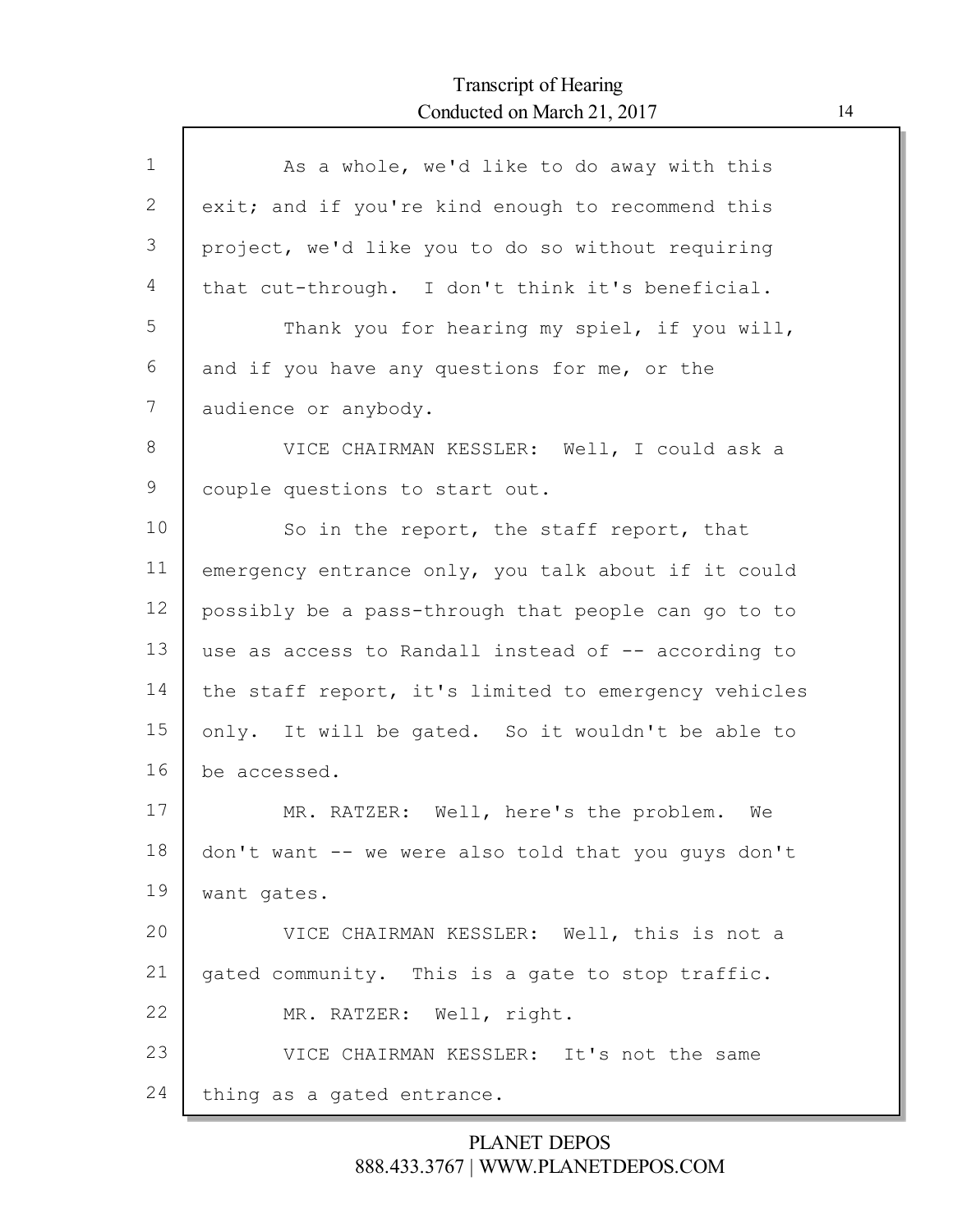| $\mathbf 1$  | MR. RATZER: Absolutely different.                   |
|--------------|-----------------------------------------------------|
| $\mathbf{2}$ | VICE CHAIRMAN KESSLER: It's not the same            |
| 3            | thing.                                              |
| 4            | MR. RATZER: I understand.                           |
| 5            | VICE CHAIRMAN KESSLER: Okay. So why                 |
| 6            | wouldn't you do that?                               |
| 7            | MR. RATZER: For the second and third                |
| 8            | reasons. The second reason is I don't think my      |
| 9            | customers, my residents would want to exit through  |
| 10           | that. It's not made for --                          |
| 11           | VICE CHAIRMAN KESSLER: It's emergency               |
| 12           | though. It's not for traffic.                       |
| 13           | MR. RATZER: No, no, no. What it was was an          |
| 14           | emergency entrance. If you want an emergency        |
| 15           | entrance there, then my residences wouldn't go      |
| 16           | through, and I don't have a problem with that. But  |
| 17           | it does belie the fact that on the third issue, the |
| 18           | grading is fouled up.                               |
| 19           | VICE CHAIRMAN KESSLER: What is?                     |
| 20           | MR. RATZER: The grading on the property             |
| 21           | gets fouled up by that cut-through. So if I didn't  |
| 22           | have that cut-through, I have a better chance of    |
| 23           | lowering the retaining walls here. As I mentioned,  |
| 24           |                                                     |
|              | we have retaining walls here and here, along with   |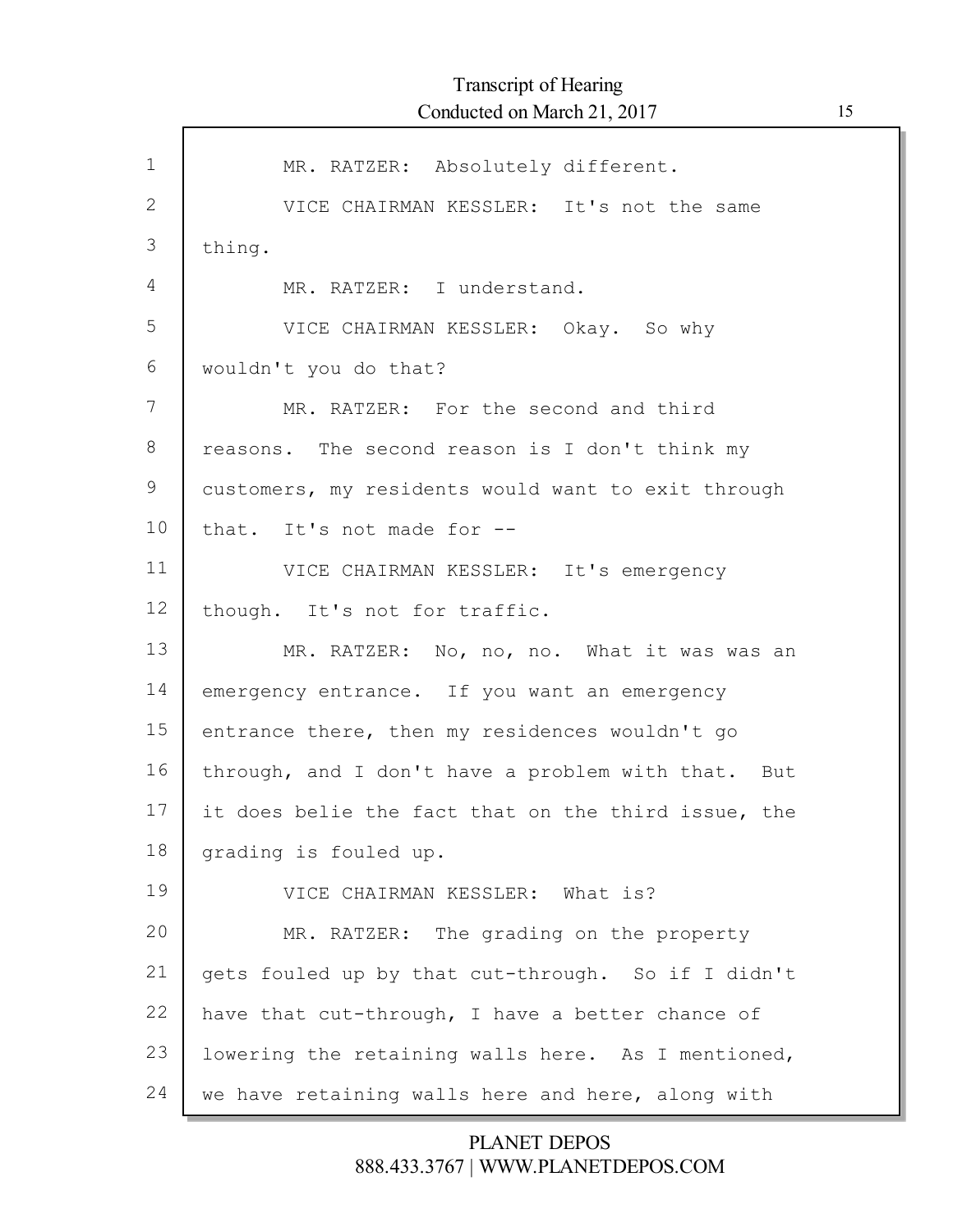Г

| $\mathbf 1$ | the north, but that's not as affected by this.       |
|-------------|------------------------------------------------------|
| 2           | This cut-through causes us a steeper grade           |
| 3           | to the property; and as such, I have higher          |
| 4           | retaining walls here and here. I'm trying to         |
| 5           | eliminate both for cost measures, aesthetic          |
| 6           | measures; and based on the staff review, that they'd |
| 7           | prefer we had less retaining walls, so I don't       |
| 8           | particularly --                                      |
| 9           | VICE CHAIRMAN KESSLER: Does that mean that           |
| 10          | the elevation is such that for that distance from    |
| 11          | the east side of the property to the west side of    |
| 12          | the property is going to affect retaining walls? Is  |
| 13          | the elevation that much different?                   |
| 14          | Chris, do you know?                                  |
| 15          | MR. BONG: We'd have to --                            |
| 16          | MR. RATZER: We have the answer.                      |
| 17          | MR. BONG: -- have the engineers look at              |
| 18          | it, V3.                                              |
| 19          | MR. RATZER: We have the answer for you.              |
| 20          | It's amazing. Right. You've driven past              |
| 21          | it.<br>It looks flat. When you drive past this site, |
| 22          | it looks as flat as can be. But it's a trick on the  |
| 23          | eyes. 20 feet, it's a big deal.                      |
| 24          | CHAIRMAN WALLACE: Chris, maybe you can               |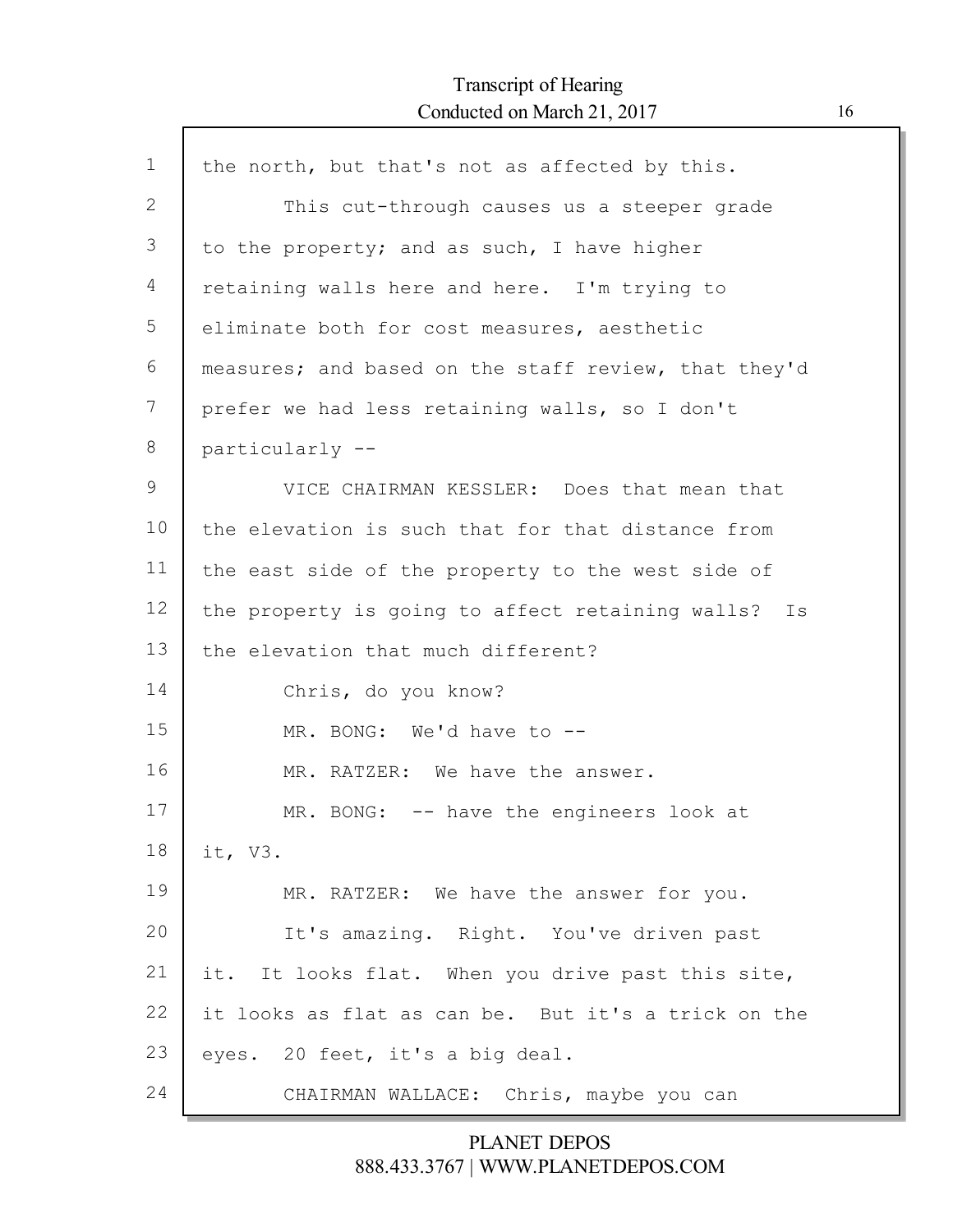Г

| $\mathbf{1}$ | answer this. Is there any public safety              |
|--------------|------------------------------------------------------|
| 2            | justification for requiring an additional entrance   |
| 3            | there? I could see if there was just a single        |
| 4            | entrance, then to have a second emergency entrance   |
| 5            | but $--$                                             |
| 6            | MR. BONG: Perhaps I'm not the best to                |
| 7            | answer that. I think maybe somebody from the fire    |
| 8            | department would be better to answer that.           |
| 9            | CHAIRMAN WALLACE: But what are the chances           |
| 10           | of a fire department vehicle accessing this property |
| 11           | from a parking lot of a private business as opposed  |
| 12           | to from Bricher Road?                                |
| 13           | MR. COLBY: I can speak to the fire                   |
| 14           | department's review of the plans. They have          |
| 15           | reviewed these plans. They require a second access,  |
| 16           | which is provided from Bricher Road. So this access  |
| 17           | that's being proposed as a connection to Meijer and  |
| 18           | Lowe's, it shows an emergency access, but it's not   |
| 19           | required by code or required by the fire department  |
| 20           | as part of their review.                             |
| 21           | VICE CHAIRMAN KESSLER: Okay. Then I have             |
| 22           | another question. First, I want to ask staff         |
| 23           | because I'm not sure I'm tracking this. I know we    |
| 24           | talked about this cross easement but the north -- to |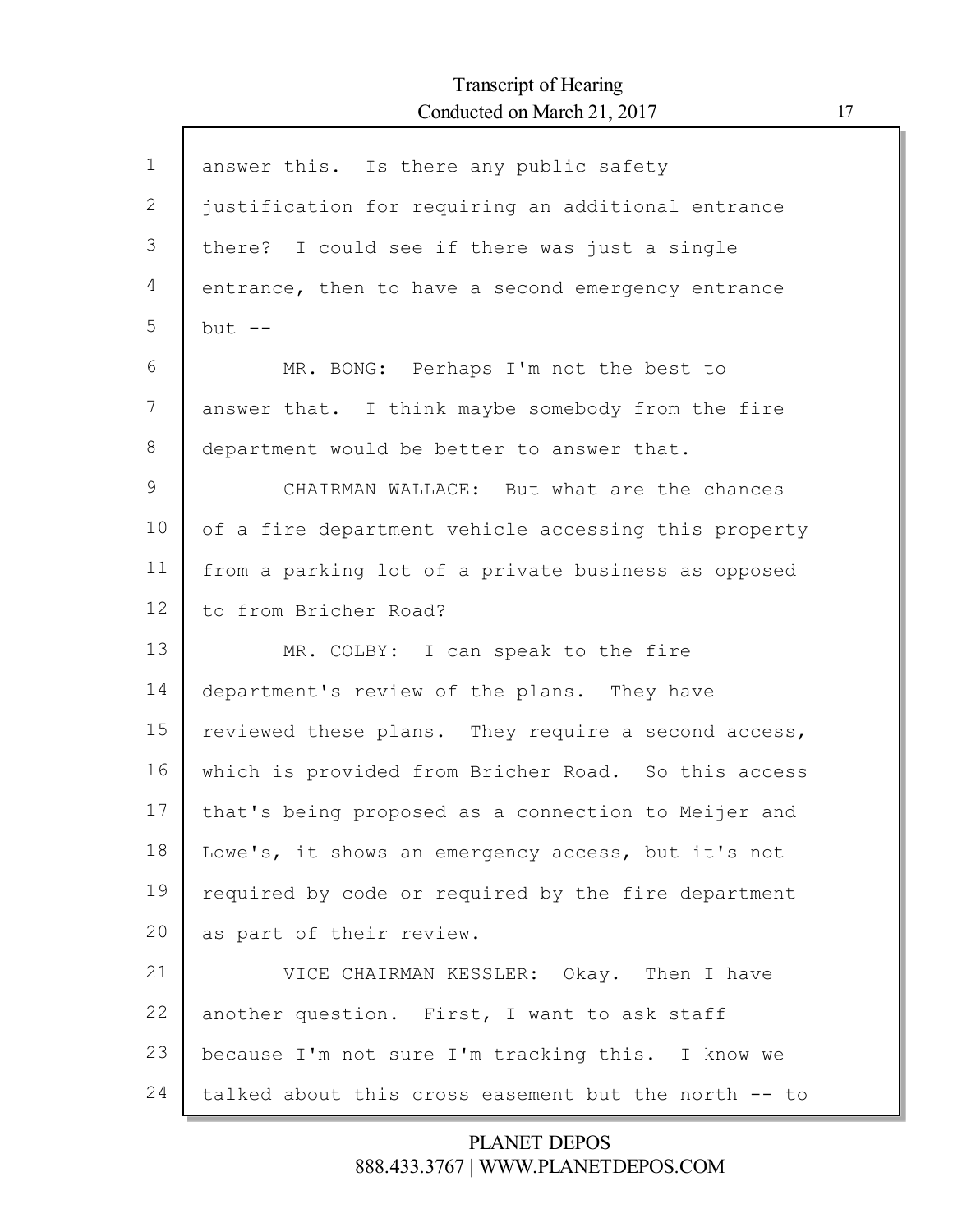1 2 3 4 5 6 7 8 9 10 11 12 13 14 15 16 17 18 19 20 21 22 23 24 the property to the north. Is there a cross easement on the west side? I mean, didn't we talk about the cross easement from Bricher running up to the property to the north - run along the north to the west side of the property on the County side, not on this property; is that correct? MR. COLBY: That was discussed during the concept plan, but there is no easement proposed with this current plan. VICE CHAIRMAN KESSLER: Is there an easement proposed -- CHAIRMAN WALLACE: Not within this property. VICE CHAIRMAN KESSLER: Not within this property. CHAIRMAN WALLACE: And on our comprehensive plan, it was drawn for the County. VICE CHAIRMAN KESSLER: For the County. CHAIRMAN WALLACE: Yeah. It's not drawn on this property anyway, so. VICE CHAIRMAN KESSLER: So the feedback -- I guess the question is have you considered putting a cross-access easement on the west end of this property?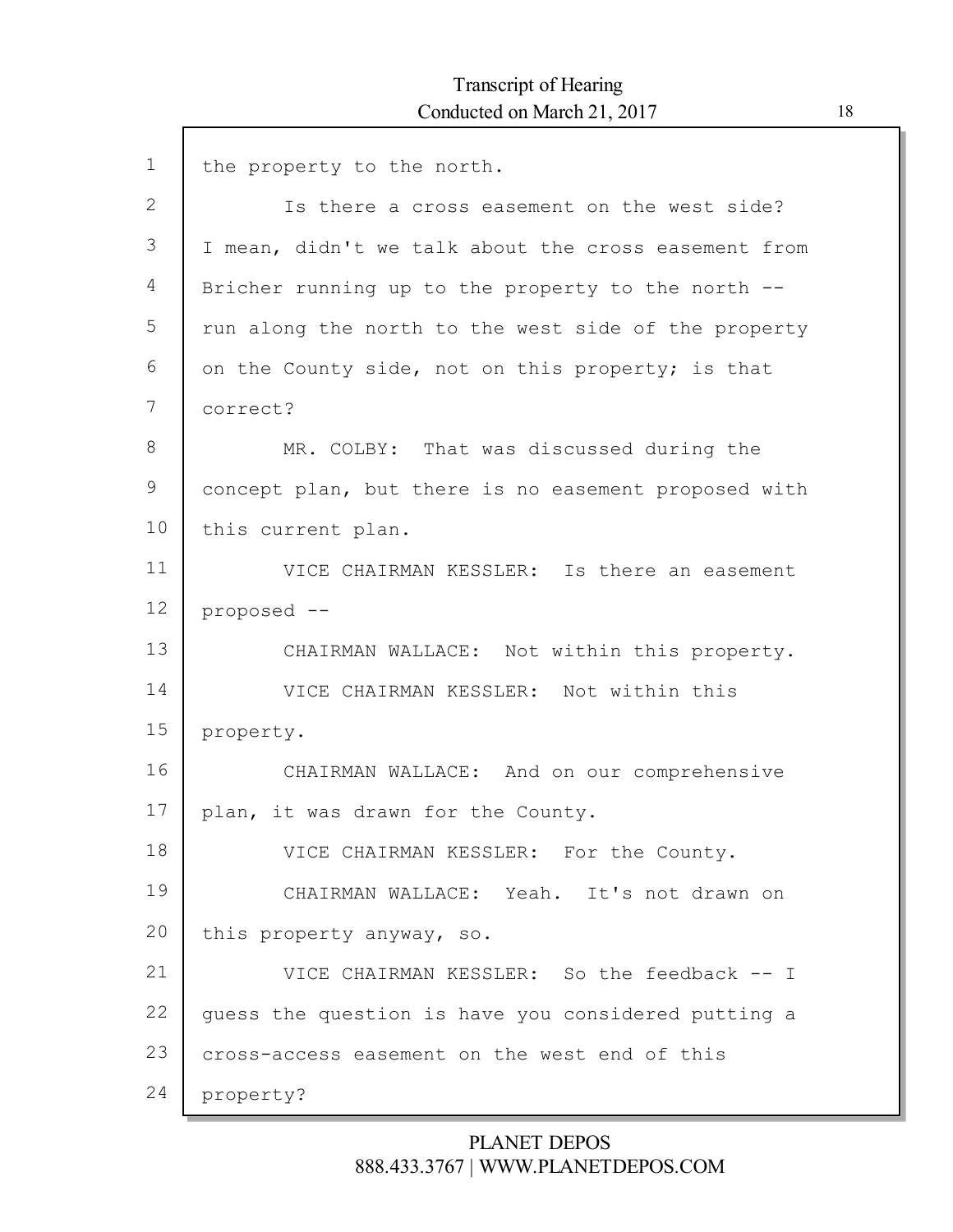| $\mathbf{1}$ | MR. RATZER: Yes. We're not in favor of it.           |
|--------------|------------------------------------------------------|
| 2            | VICE CHAIRMAN KESSLER: What does the staff           |
| 3            | think about it? Why the question here? I'm going     |
| 4            | to ask the question. Why the question?               |
| 5            | MR. RATZER: We've been asking that too.              |
| 6            | MR. COLBY: Yes. There is a -- as                     |
| 7            | referenced in the staff report, there are references |
| 8            | to a north/south roadway in the general vicinity of  |
| 9            | this property both in the City's comprehensive plan  |
| 10           | and in the PUD that currently exists over the        |
| 11           | Bricher Commons parcel.                              |
| 12           | So we raised the question during the concept         |
| 13           | plan review if that's something that was desirable,  |
| 14           | and I think generally the feedback was that some     |
| 15           | type of connection from this property to the north   |
| 16           | was desirable, but not necessarily a dedicated       |
| 17           | street through this specific development site.       |
| 18           | VICE CHAIRMAN KESSLER: Okay.                         |
| 19           | MR. RATZER: It's called Peck Road.                   |
| 20           | VICE CHAIRMAN KESSLER: Well, that's not the          |
| 21           | same. Because the property to the north is not       |
| 22           | the -- you've looked at the regional plan; right?    |
| 23           | MR. RATZER: Yes.                                     |
| 24           | VICE CHAIRMAN KESSLER: The roadway that              |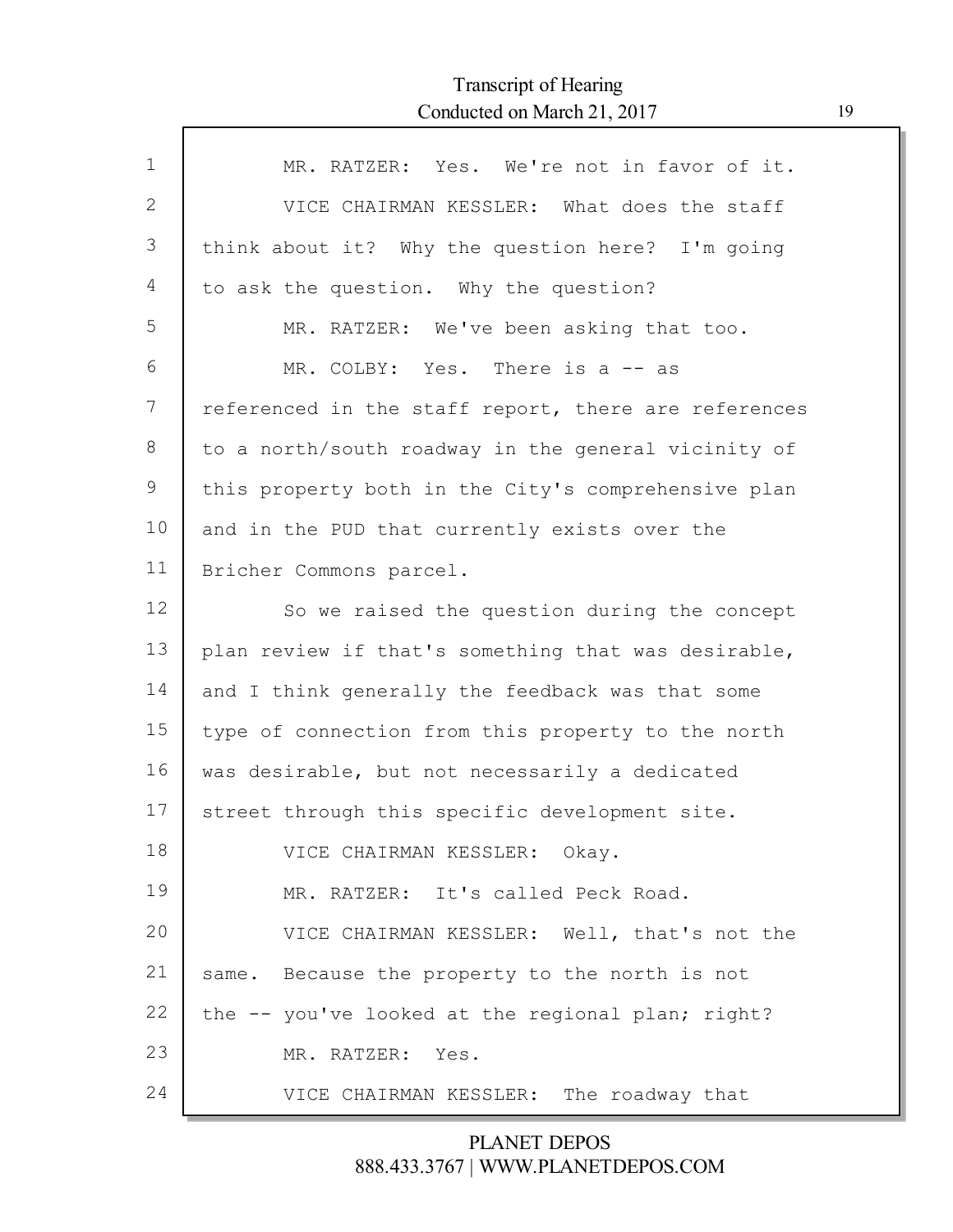| $\mathbf 1$   | they're talking about goes from Bricher to 64 along     |
|---------------|---------------------------------------------------------|
| $\mathbf{2}$  | the west side of the property.                          |
| 3             | MR. RATZER: But you have to get through the             |
| 4             | fairground.                                             |
| 5             | VICE CHAIRMAN KESSLER: Right. But soon, I               |
| 6             | mean, in the future. We plan for the future, not        |
| 7             | just for your property.                                 |
| 8             | MR. RATZER: No problem.                                 |
| $\mathcal{G}$ | VICE CHAIRMAN KESSLER: But at any rate, the             |
| 10            | cross access that was shown on the comprehensive        |
| 11            | plan actually runs to the west of this property.        |
| 12            | Okay. My question then is on this roadway               |
| 13            | that's on this --                                       |
| 14            | MR. RATZER: Where do I go, sir?                         |
| 15            | VICE CHAIRMAN KESSLER: Right there. Down,               |
| 16            | down, down. Right there.                                |
| 17            | MR. RATZER: Yes.                                        |
| 18            | VICE CHAIRMAN KESSLER: Could that connect               |
| 19            | to a possible future roadway running north and          |
| 20            | south?                                                  |
| 21            | MR. RATZER: You mean a roadway over here?               |
| 22            | VICE CHAIRMAN KESSLER: Right. I mean, is                |
| 23            | that something that can be --                           |
| 24            | MR. RATZER: I guess here's the question.<br>$\mathbf I$ |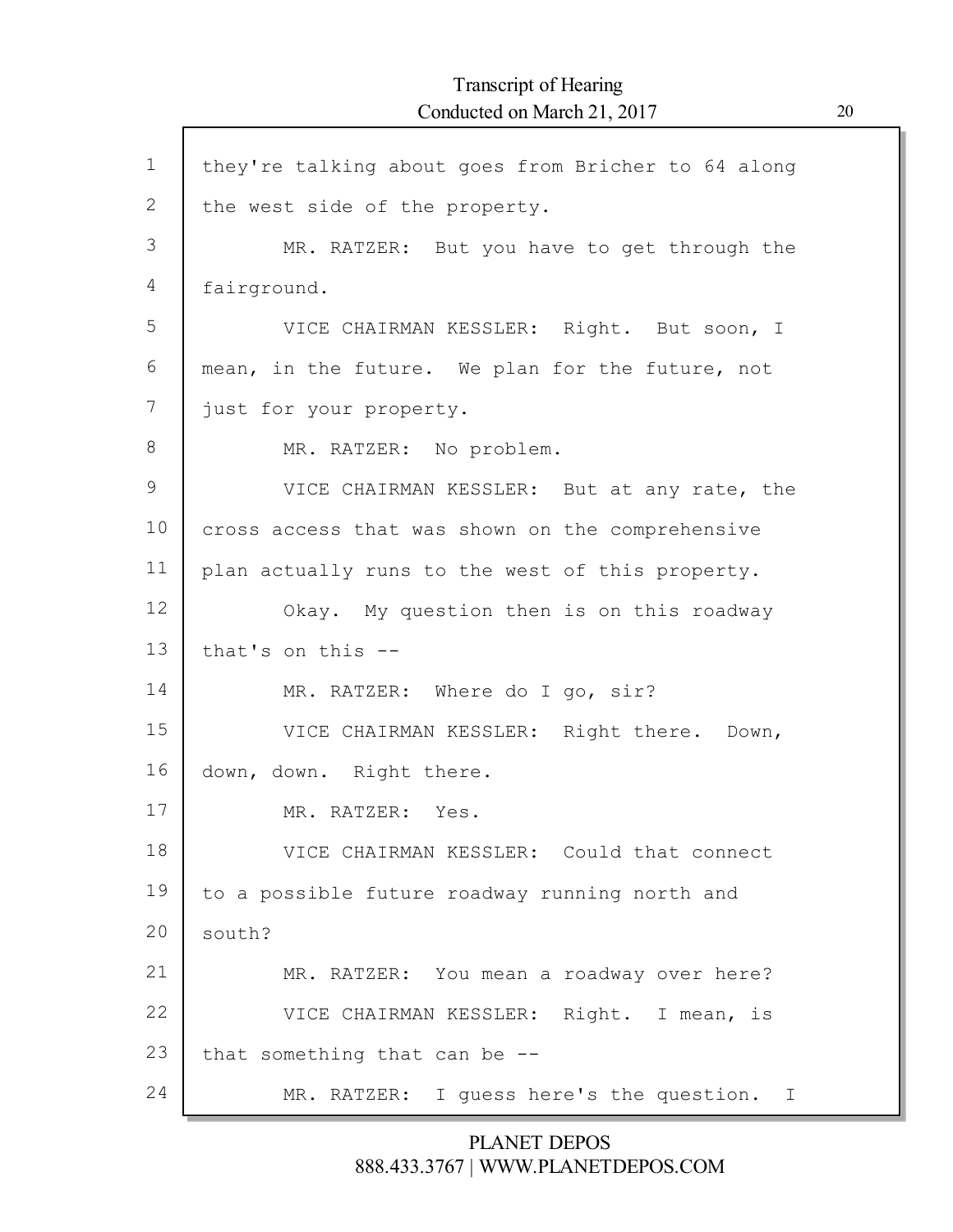Г

| $\mathbf 1$ | wouldn't see the point from our perspective because  |
|-------------|------------------------------------------------------|
| 2           | if you have a roadway, would the road stop right     |
| 3           | here? And then everybody to get to that roadway      |
| 4           | would come through my property; or as you're kind of |
| 5           | envisioning the future, the road would come all the  |
| 6           | way down to Bricher. Right. So why do I need to      |
| 7           | connect to it?                                       |
| 8           | VICE CHAIRMAN KESSLER: Because we connect            |
| 9           | our neighborhoods to all roadways throughout the --  |
| 10          | the whole point of this conversation is not about an |
| 11          | enclosed, you know, subdivision that you go in one   |
| 12          | way and come out the other.                          |
| 13          | If there are other developments that occur           |
| 14          | around it, we want all of them to be connected. I    |
| 15          | mean, that's the whole point of the conversation.    |
| 16          | So I'm also asking -- I'll ask staff. Is             |
| 17          | this something that we would have to have included   |
| 18          | in this particular plan to allow that or --          |
| 19          | MR. COLBY: If it's something that you would          |
| 20          | want to require the developer to provide at some     |
| 21          | point in the future, then it needs to be documented  |
| 22          | now during the approval of this project.             |
| 23          | VICE CHAIRMAN KESSLER: I'm having a little           |
| 24          | bit of a problem; and my problem is that I           |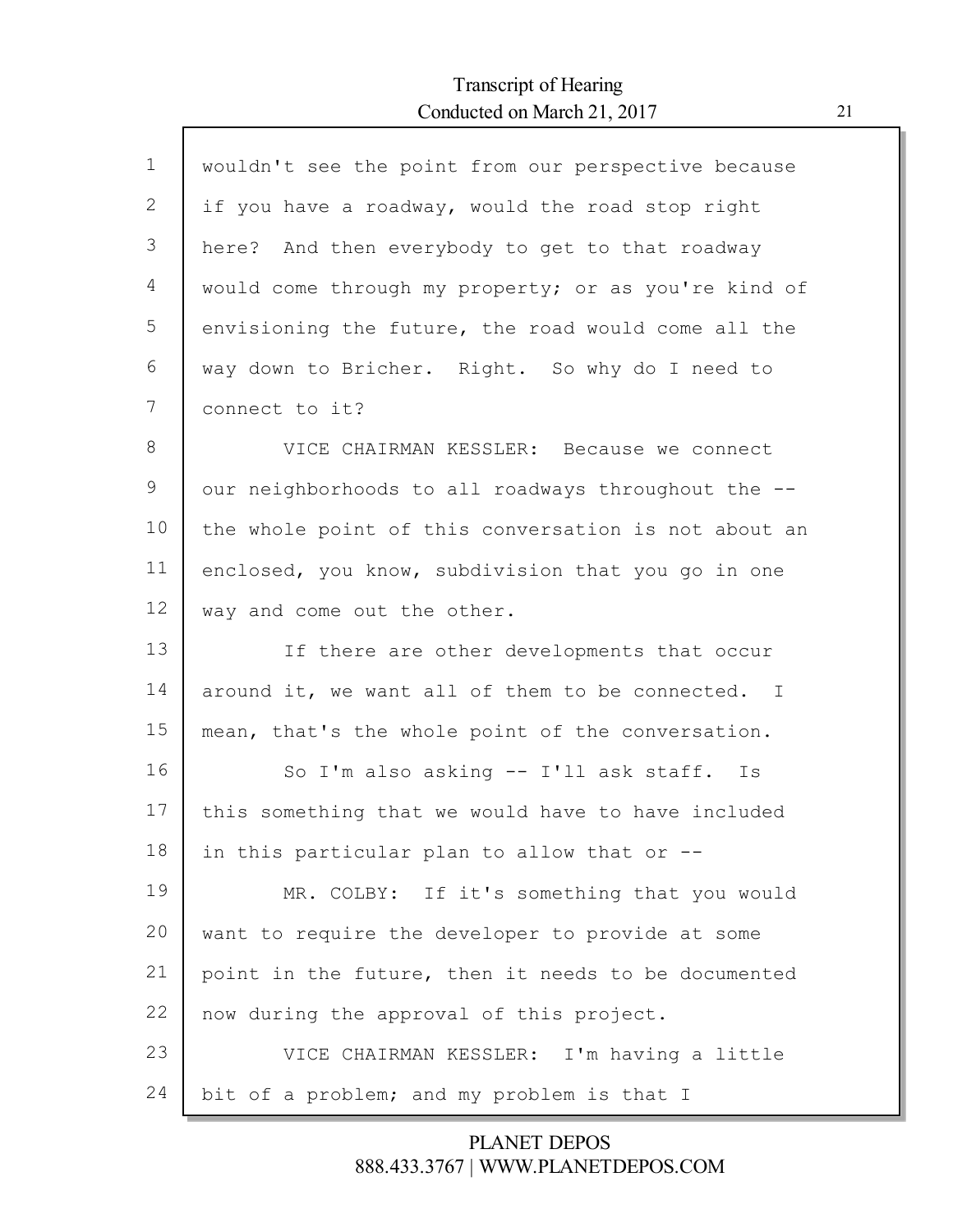| $\mathbf 1$ | understand that you have a development that you laid |
|-------------|------------------------------------------------------|
| 2           | out here. I don't have a problem with the            |
| 3           | development at all.                                  |
| 4           | There has been so much discussion on the             |
| 5           | concept plan and, now as far as I'm bringing it up   |
| 6           | again, that we like connectivity, and it seems like  |
| 7           | you're resisting it for some reason. I'm not sure.   |
| 8           | But I believe that we should have the                |
| 9           | ability to connect these roadways if future          |
| 10          | roadways -- the whole point of a roadway running     |
| 11          | from Bricher up to 64 along here is the future.      |
| 12          | It's so that we have traffic flow; and if your       |
| 13          | residents come out of here to go into there, that's  |
| 14          | traffic flow. All of our neighborhoods connect.      |
| 15          | CHAIRMAN WALLACE: Wait. I understand your            |
| 16          | point, but the point that I would raise is that this |
| 17          | is still one parcel of private property; and if he   |
| 18          | were coming in here to build a single-family house   |
| 19          | in the middle with a driveway going to Bricher, and  |
| 20          | we decided we're going to build a road along the     |
| 21          | west side, we wouldn't be requiring him to connect   |
| 22          | to that road.                                        |
| 23          | VICE CHAIRMAN KESSLER: And you're                    |
| 24          | absolutely right, we wouldn't, but we would have a   |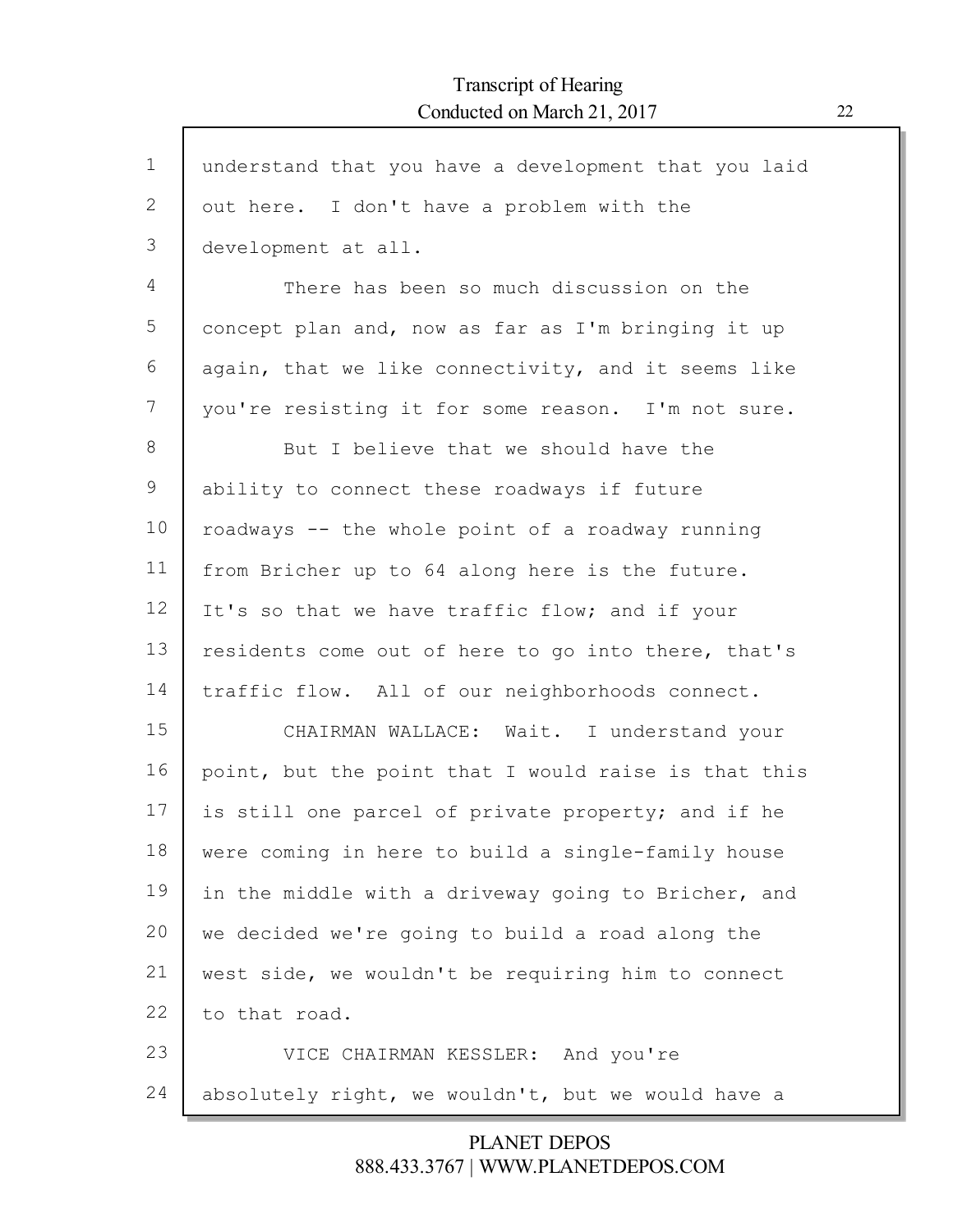| $\mathbf 1$  | network of roadways on that property.              |
|--------------|----------------------------------------------------|
| $\mathbf{2}$ | CHAIRMAN WALLACE: They're private roadways.        |
| 3            | VICE CHAIRMAN KESSLER: We wouldn't have            |
| 4            | residential -- a group of people. There is a       |
| 5            | population here.                                   |
| 6            | CHAIRMAN WALLACE: Correct.                         |
| 7            | VICE CHAIRMAN KESSLER: This isn't one              |
| 8            | family.                                            |
| $\mathsf 9$  | CHAIRMAN WALLACE: But the question is who          |
| 10           | does it benefit.                                   |
| 11           | VICE CHAIRMAN KESSLER: I think it benefits         |
| 12           | the community at large and this community.         |
| 13           | CHAIRMAN WALLACE: At whose cost?                   |
| 14           | VICE CHAIRMAN KESSLER: A connection here?          |
| 15           | CHAIRMAN WALLACE: Because any type of              |
| 16           | connection, any type of an easement imposes a cost |
| 17           | on the property owner.                             |
| 18           | VICE CHAIRMAN KESSLER: To have an easement         |
| 19           | here to build a road? What's it going to cost?     |
| 20           | CHAIRMAN WALLACE: Not to build a road.             |
| 21           | You're saying to connect to a road that's built on |
| 22           | the adjoining property.                            |
| 23           | VICE CHAIRMAN KESSLER: Yeah. So that they          |
| 24           | have the ability to make a connection.             |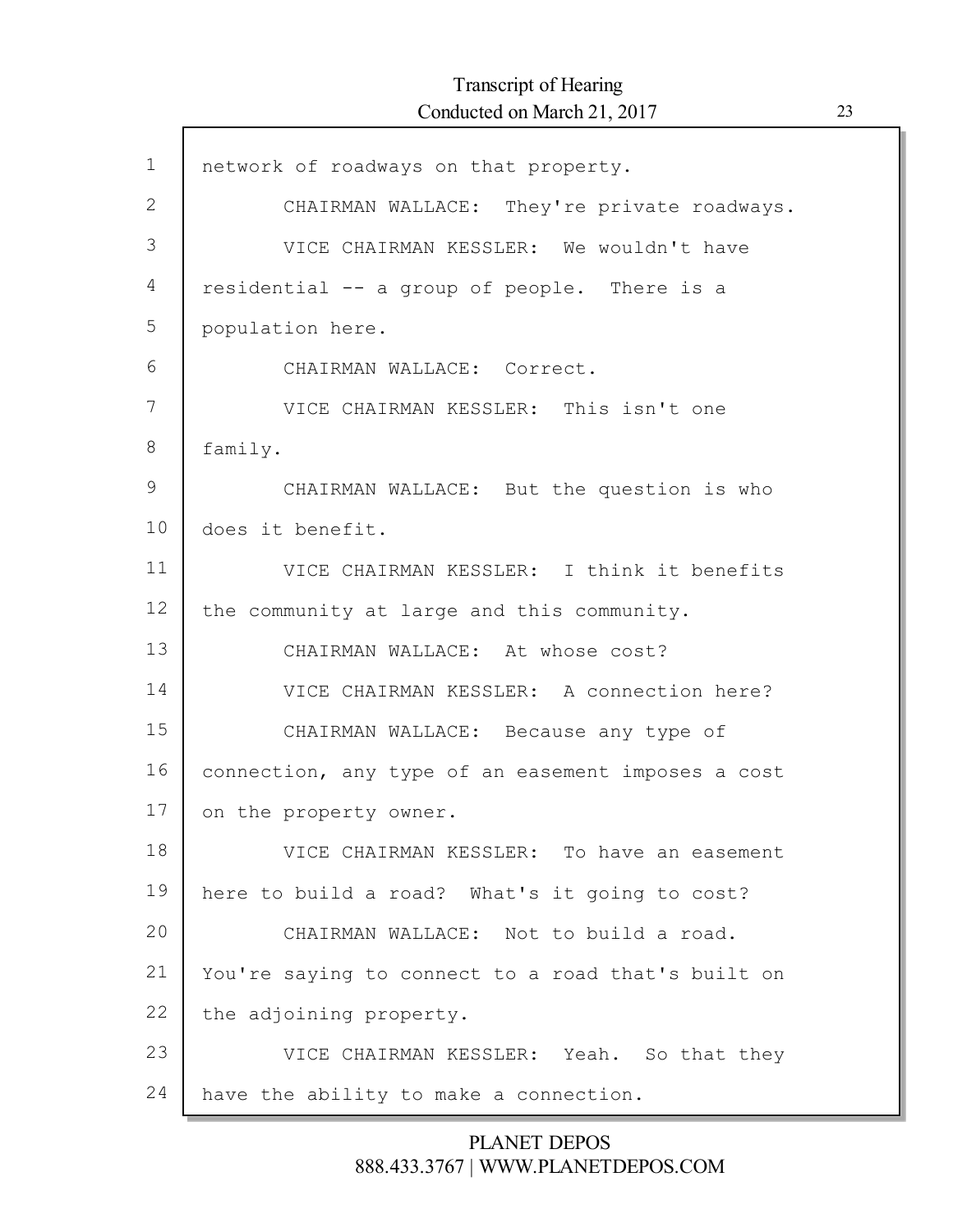$\Gamma$ 

| $\mathbf{1}$ | CHAIRMAN WALLACE: Right. They have the               |
|--------------|------------------------------------------------------|
| 2            | choice to do that in the future if they want to, but |
| 3            | I don't think that we can impose that on them.       |
| 4            | VICE CHAIRMAN KESSLER: Oh, I think we can.           |
| 5            | We can ask for it. I mean, we can't impose it, but   |
| 6            | we can make it part of our recommendation. We could  |
| 7            | make it a part of our recommendation.                |
| 8            | CHAIRMAN WALLACE: What would it --                   |
| 9            | VICE CHAIRMAN KESSLER: To allow an easement          |
| 10           | across that, access easement for a future connection |
| 11           | to a north/south roadway.                            |
| 12           | I'm just -- you know, we have subdivisions           |
| 13           | like this that have a one in and one out. We have    |
| 14           | them all other town. I think that it's been our      |
| 15           | policy, at least as long as I've on the Plan         |
| 16           | Commission and before, that we urge, and we promote, |
| 17           | and we encourage cross connections in subdivisions,  |
| 18           | and I just think it's important --                   |
| 19           | CHAIRMAN WALLACE: I agree.                           |
| 20           | VICE CHAIRMAN KESSLER: -- to do that.                |
| 21           | CHAIRMAN WALLACE: I agree with encouraging           |
| 22           | it, but I would disagree if it came to requiring it. |
| 23           | Because I think as a private property owner, they    |
| 24           | have the right. As long as it complies with public   |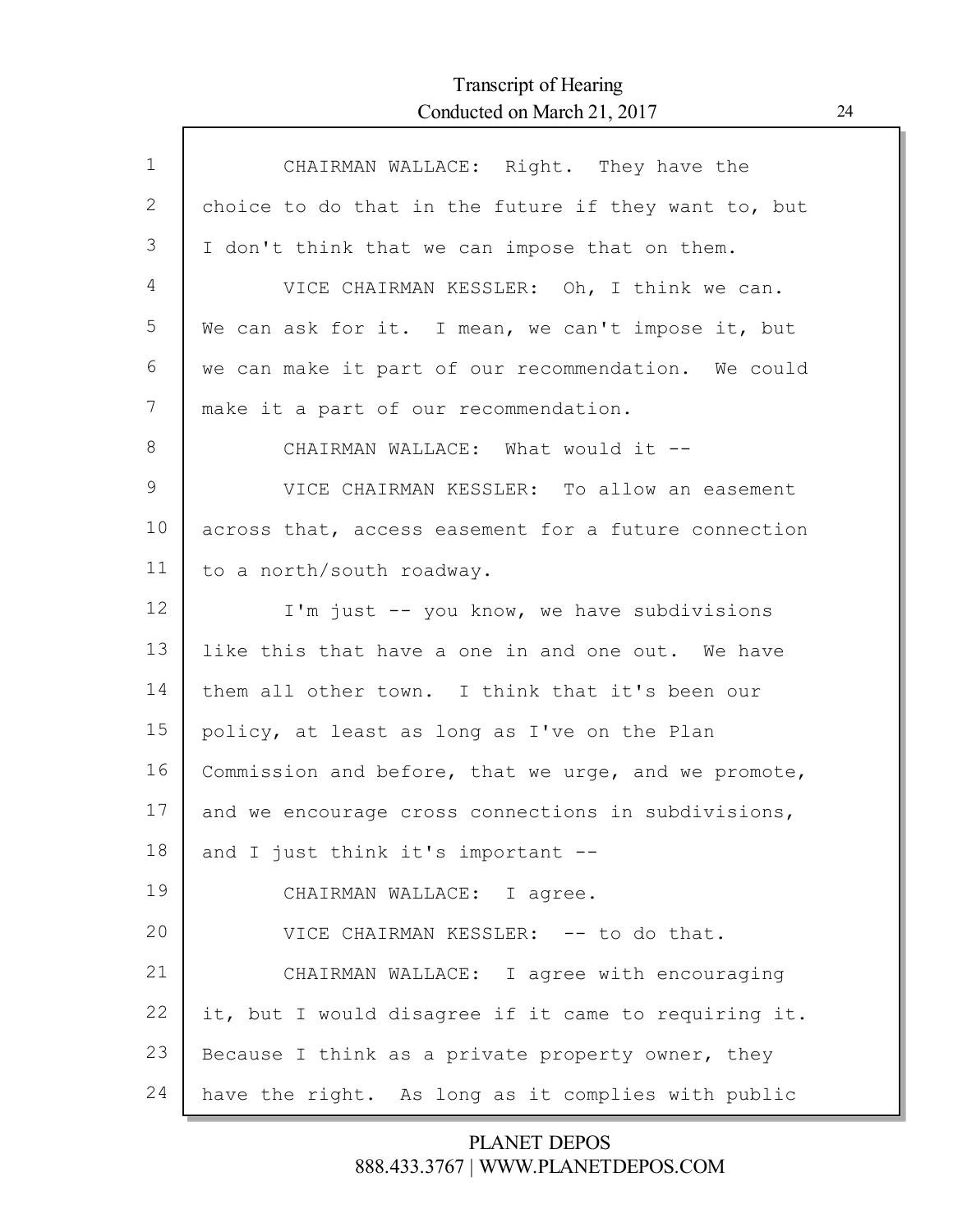Г

| $\mathbf{1}$ | safety and they have two entrances and all of the    |
|--------------|------------------------------------------------------|
| 2            | other requirements, I don't think imposing any type  |
| 3            | of, you know, additional responsibility on them -- I |
| 4            | mean I don't know. My opinion is it's overstepping   |
| 5            | to require them to do that. To encourage them to do  |
| 6            | that, I think -- I mean, yeah.                       |
| 7            | VICE CHAIRMAN KESSLER: I think that                  |
| 8            | that's -- I don't disagree. I understand your point. |
| 9            | CHAIRMAN WALLACE: Yeah.                              |
| 10           | VICE CHAIRMAN KESSLER: But what I will say           |
| 11           | is that I find that position is a deviation from our |
| 12           | past approach to --                                  |
| 13           | CHAIRMAN WALLACE: I would agree if we were           |
| 14           | talking about a property that had already been       |
| 15           | developed on the perimeter, where if you were        |
| 16           | building in a pocket in the middle of a development  |
| 17           | perimeter, then I would agree.                       |
| 18           | VICE CHAIRMAN KESSLER: I just want you to            |
| 19           | picture the future. In the planning, picture the     |
| 20           | future. We have a roadway running north along the    |
| 21           | west side on the other property, but it runs along   |
| 22           | here, and we have a piece of grass, and we have a    |
| 23           | street that ends, and the roadway goes right past    |
| 24           | the street that ends. That's not good planning.      |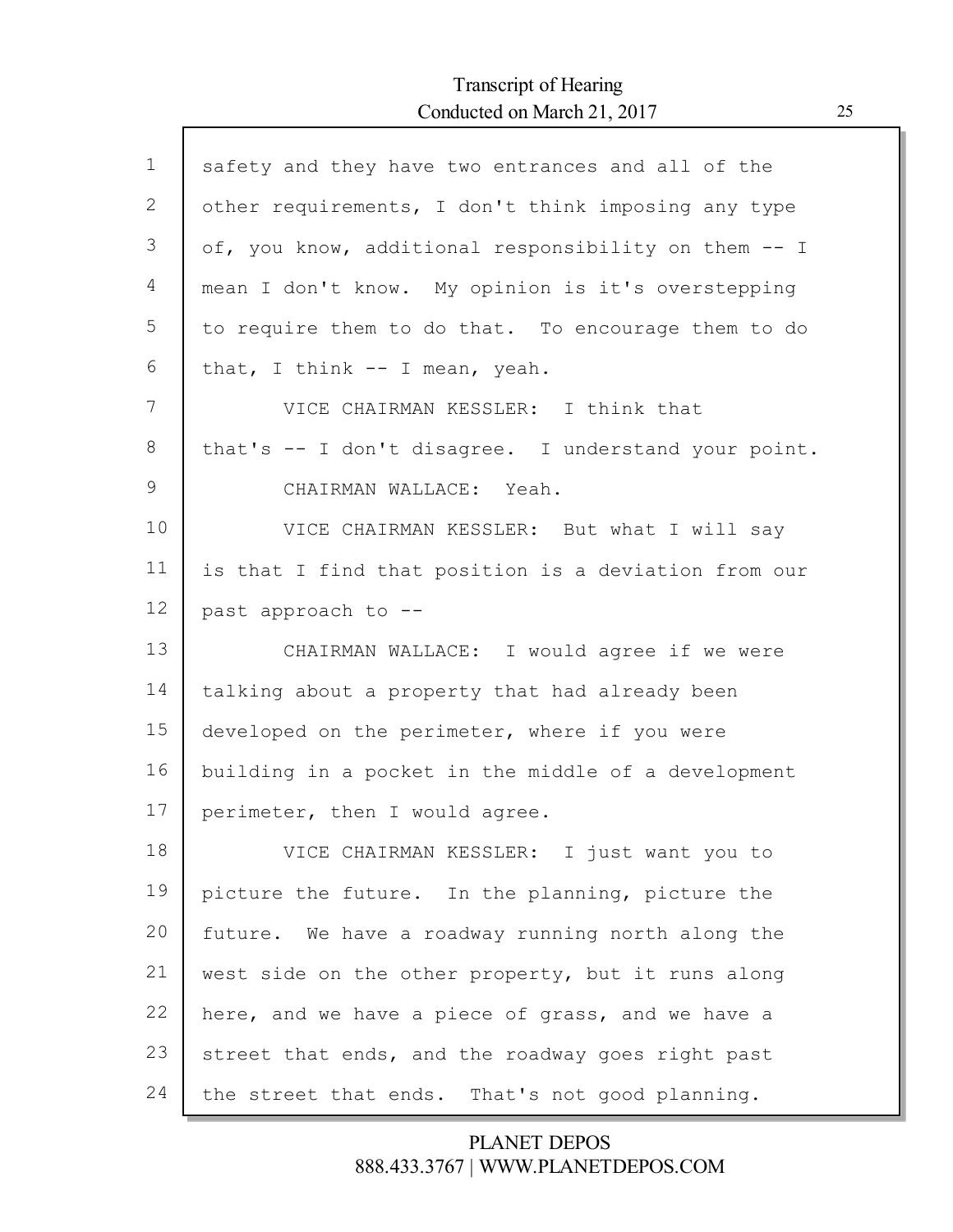| $\mathbf 1$ | CHAIRMAN WALLACE: But the remainder of the           |
|-------------|------------------------------------------------------|
| 2           | property, if I'm not mistaken -- how is the          |
| 3           | remainder of the property to the north zoned, Russ?  |
| 4           | MR. COLBY: Currently, it's all zoned for             |
| 5           | commercial use, but it has the potential to be       |
| 6           | rezoned similar to this site.                        |
| 7           | VICE CHAIRMAN KESSLER: And if you read the           |
| 8           | comprehensive plan, all three of the uses that are   |
| 9           | spelled out for this property are spelled out for    |
| 10          | the property.                                        |
| 11          | MEMBER VARGULICH: If I may.                          |
| 12          | CHAIRMAN WALLACE: Yes.                               |
| 13          | MEMBER VARGULICH: With regard to the                 |
| 14          | connections, and those are kind of who has the right |
| 15          | answer is going to be a little harder to distinguish |
| 16          | between being a connection with the roadways; but I  |
| 17          | think the one thing that could be considered by the  |
| 18          | petitioner, even if they're more inclined to not     |
| 19          | have a private driveway connect to a public roadway, |
| 20          | is a pedestrian connection, if, in fact, there are   |
| 21          | sidewalks or a bike path.                            |
| 22          | MR. RATZER: On that side?                            |
| 23          | MEMBER VARGULICH: On the west side.                  |
| 24          | MR. RATZER: I agree.                                 |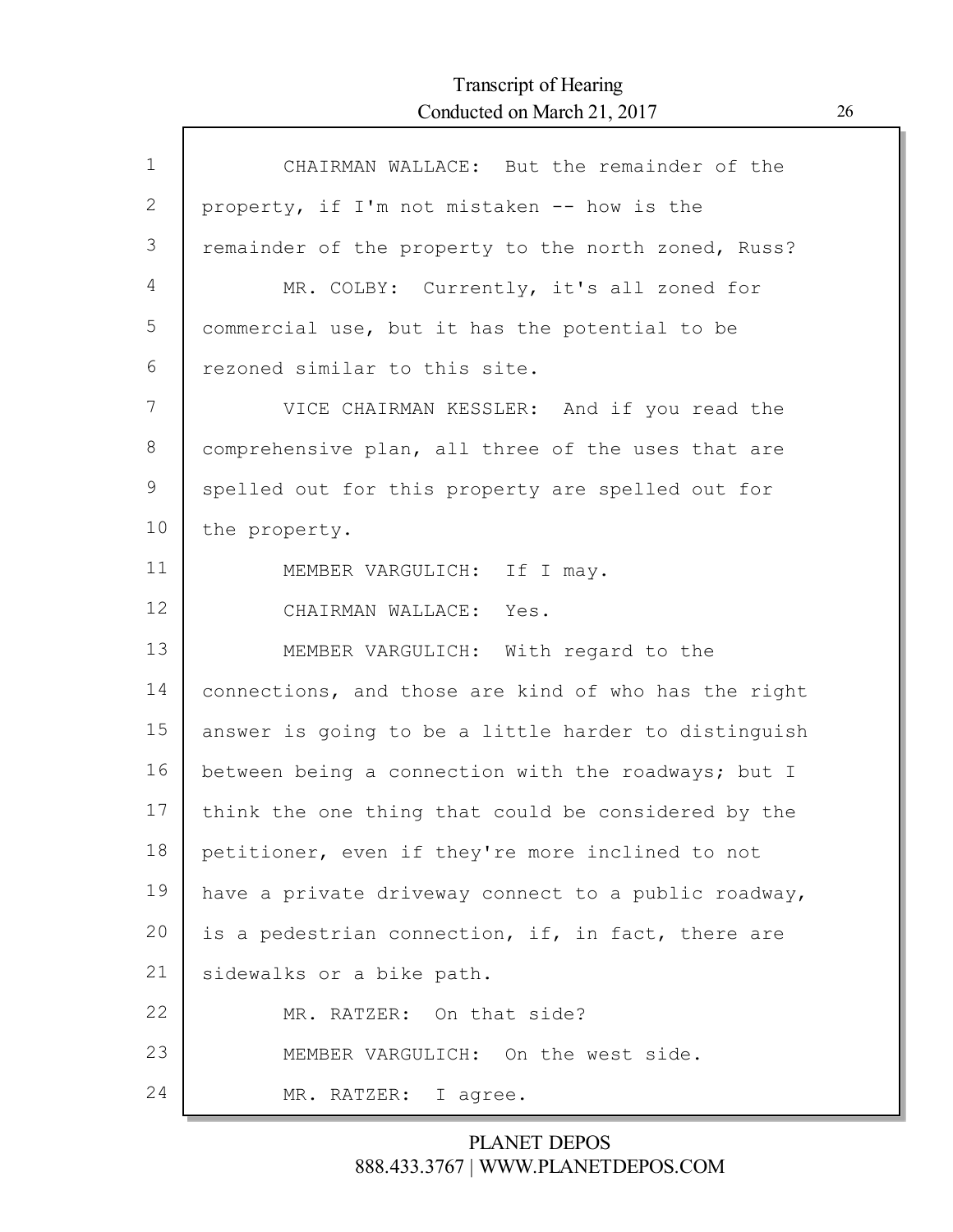ľ

| $\mathbf 1$ | MEMBER VARGULICH: If there's a sidewalk to           |
|-------------|------------------------------------------------------|
| 2           | allow residents --                                   |
| 3           | MR. RATZER: I would do that for a bike path          |
| 4           | or a pedestrian path.                                |
| 5           | MEMBER VARGULICH: -- to the property                 |
| 6           | without having to go to Bricher to go north and      |
| 7           | could use -- if, in fact, that roadway is designed   |
| 8           | with a useable sidewalk or useable bike.             |
| 9           | MR. RATZER: You could say that it could --           |
| 10          | if you close that road, and if that road has like    |
| 11          | side roads or whatever you'd call it, bike path, or  |
| 12          | pedestrian wings, I would open up that road just for |
| 13          | that purpose, yes.                                   |
| 14          | MEMBER VARGULICH: If you have sidewalks              |
| 15          | that are in front of the buildings, those would just |
| 16          | be extended towards --                               |
| 17          | MR. RATZER: Yeah. Yeah. I'm in.                      |
| 18          | MEMBER FUNKE: And taking that a step                 |
| 19          | further, I think that right now my concern is do you |
| 20          | have any sidewalks that are crossing -- I see a lot  |
| 21          | of vehicular traffic in those zones or where the     |
| 22          | garages are, is it possible to -- you have these     |
| 23          | beautiful green spaces. You know, you have these     |
| 24          | detention ponds. I think the landscaping is a        |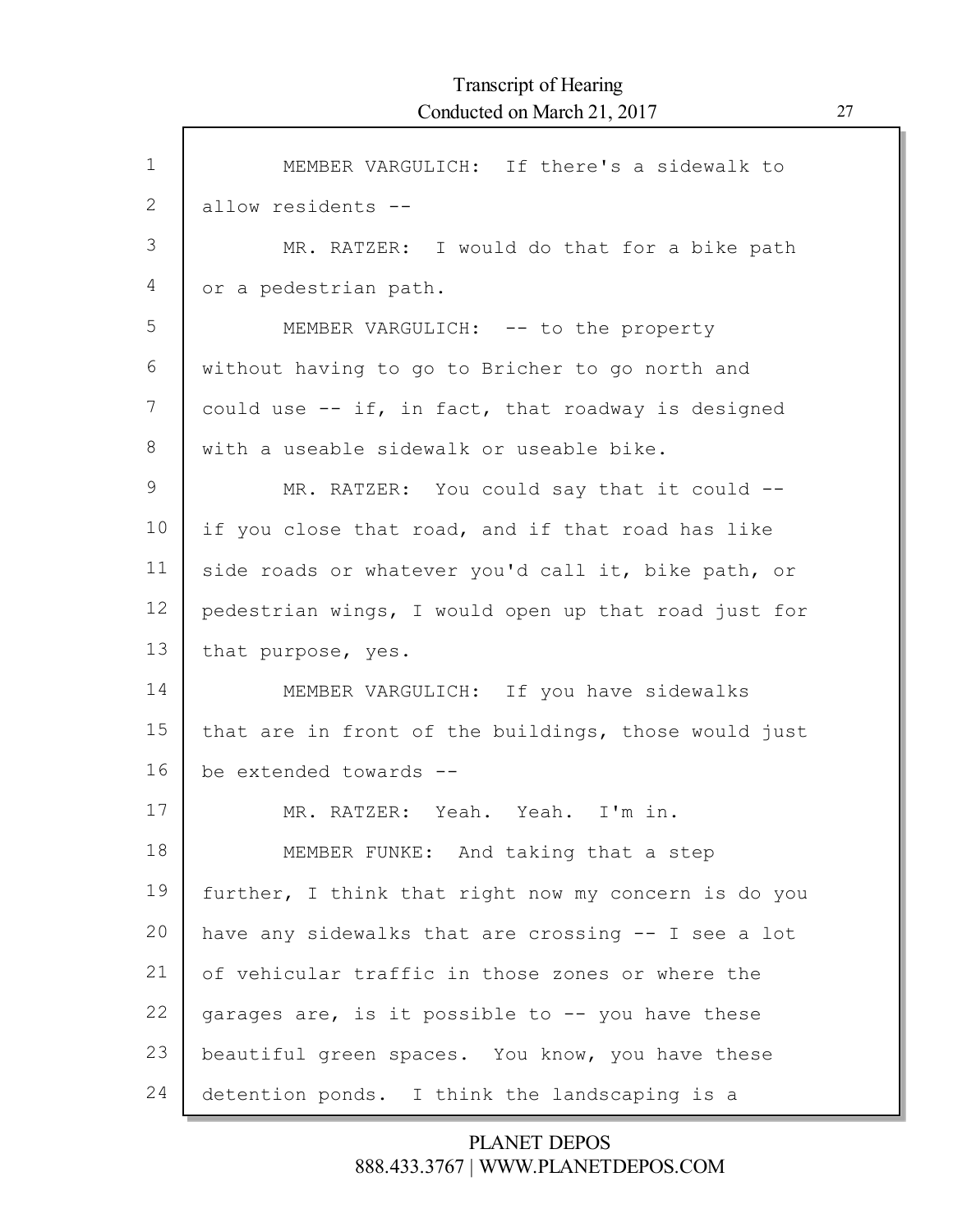| $\mathbf 1$ | little simplified for my taste, especially on        |
|-------------|------------------------------------------------------|
| 2           | Bricher Road on the east end.                        |
| 3           | And my question is can you, you know, from a         |
| 4           | sidewalk walking path perspective connect these      |
| 5           | beautiful, what you're calling detention ponds, but  |
| 6           | maybe these -- you know, make them lakes or          |
| 7           | something and create these green spaces with walking |
| 8           | paths, bicycle paths. So you can get them away from  |
| 9           | the traffic, get them away from the cars, so people  |
| 10          | pulling out of their garages -- you know.            |
| 11          | Because these sidewalks look so, you know,           |
| 12          | chopped up right now the way they are, and I wonder  |
| 13          | from a landscaping perspective if you can connect    |
| 14          | all these green spaces and the clubhouse and make    |
| 15          | this more of a pedestrian/bicycle friendly           |
| 16          | development.                                         |
| 17          | MR. RATZER: Okay. Let me try to answer               |
| 18          | everything. If I forget something, tell me. Okay.    |
| 19          | So, number one, these detention ponds are            |
| 20          | going to be full at all times. Okay. So they will    |
| 21          | be deep enough and our civil engineers from V3 are   |
| 22          | designing it so they will retain water. So I will    |
| 23          | have this water feature like you're talking about.   |
| 24          | Number two, what we're going to do is $-$ it         |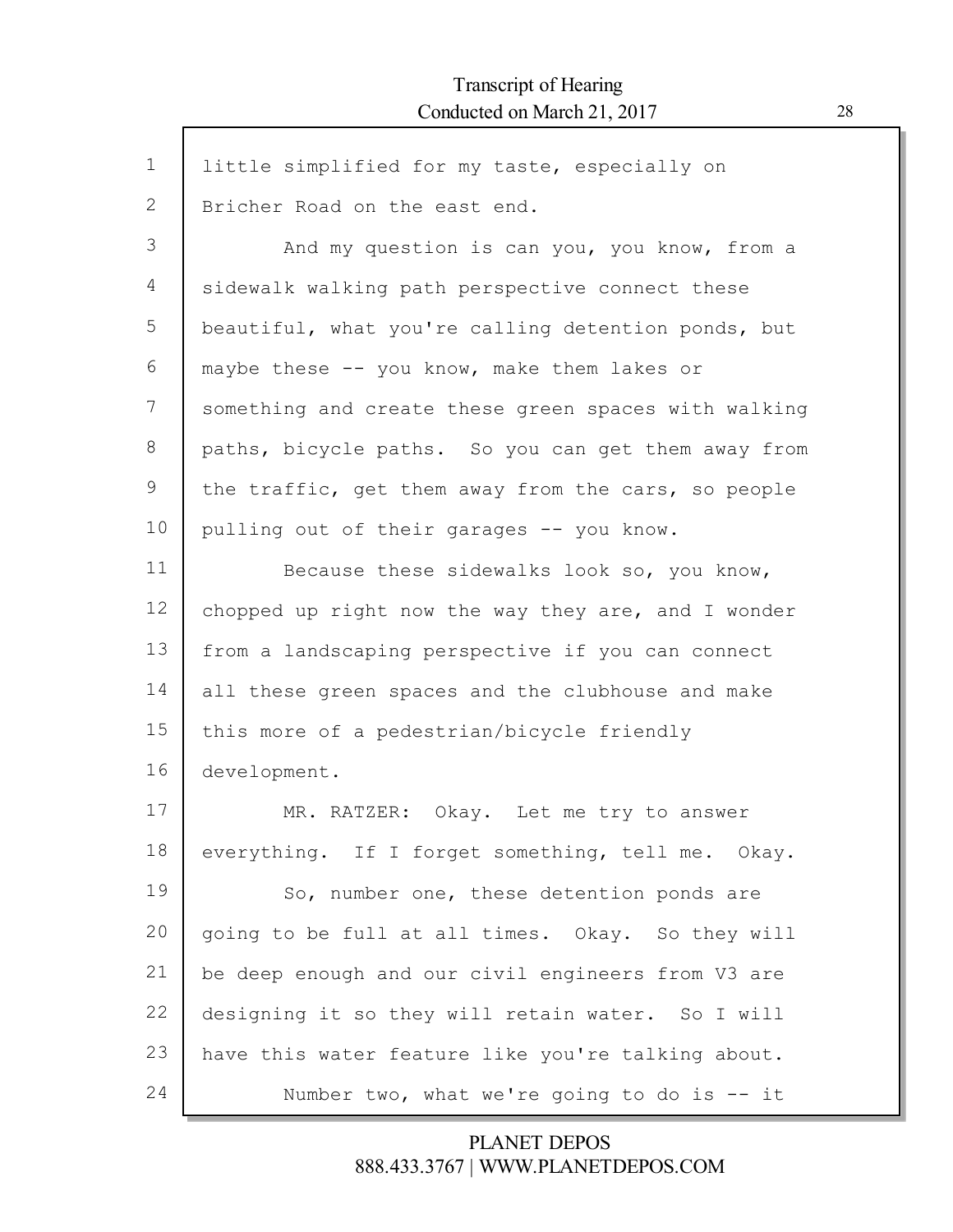Г

| $\mathbf{1}$ | doesn't really show it clearly. We tried to do it.   |
|--------------|------------------------------------------------------|
| 2            | It just didn't show right. We're going to have a     |
| 3            | nature trail, not a concrete path, but a nature      |
| 4            | trail going around the lower, larger detention pond, |
| 5            | which will be a very nice feature just to walk       |
| 6            | around and see the water when it's nice out and      |
| 7            | whatnot.                                             |
| 8            | As far as the bike path idea within the              |
| 9            | community, to be honest with you, I don't know if I  |
| 10           | have the room to make bike trails. I am adding, as   |
| 11           | we mentioned, the sidewalks for the connectivity on  |
| 12           | the top and for walking.                             |
| 13           | But our concern is kind of what you said,            |
| 14           | it's not our customers. It's not our residents that  |
| 15           | I'm worried about driving through our property.      |
| 16           | It's having a flow of traffic that, you know, they   |
| 17           | don't care. They're doing a cut-through. Their       |
| 18           | whole purpose is to go faster. Right. I don't want   |
| 19           | that through my property. I don't think it's safe    |
| 20           | for the residents who live there.                    |
| 21           | So I'm not sure if I can accommodate a               |
| 22           | walking path or a bike path on the site, but I can   |
| 23           | certainly agree to, if you guys have one, connect.   |
| 24           |                                                      |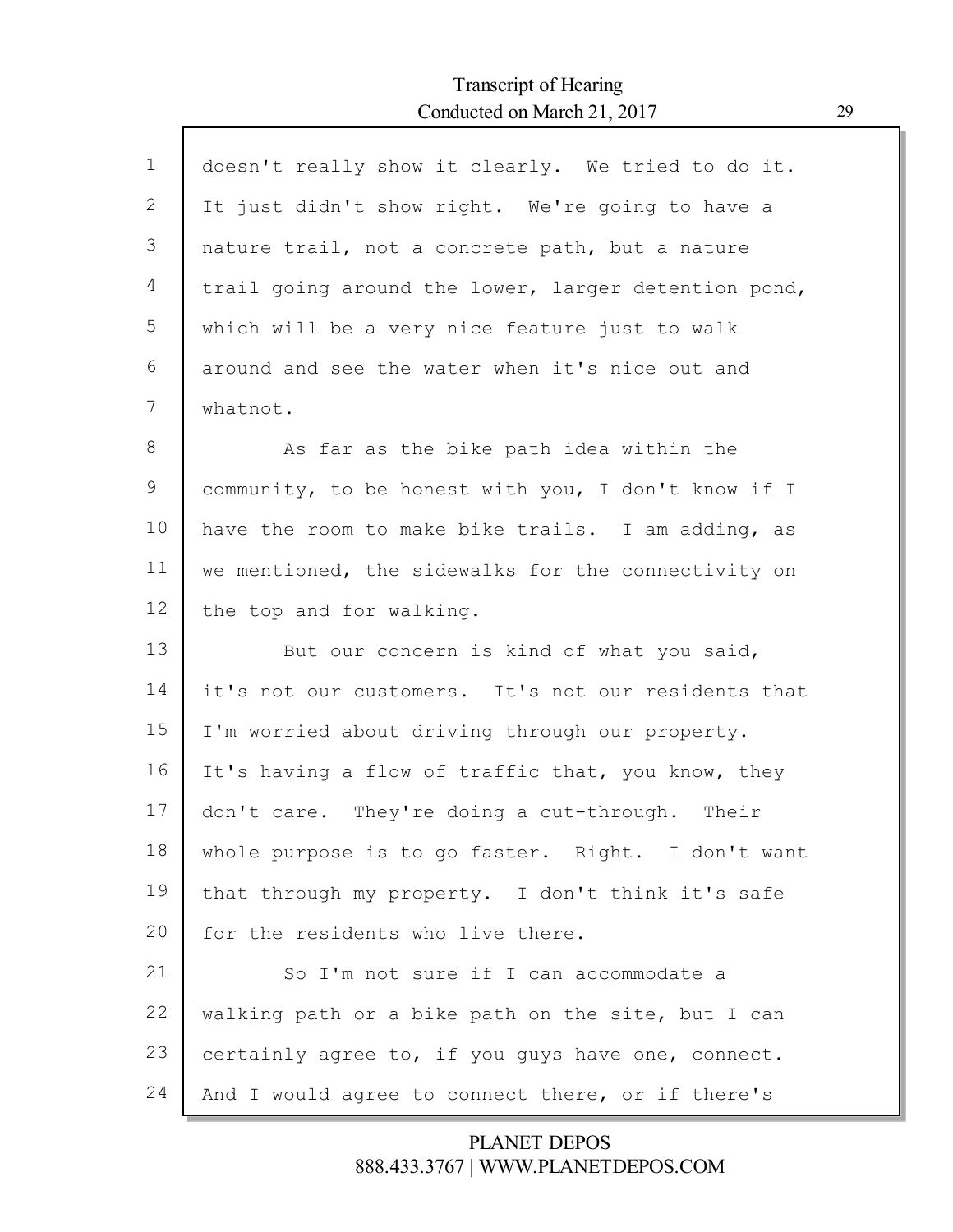$\Gamma$ 

| 1  | any talk -- I heard whispers, I don't know if it's   |
|----|------------------------------------------------------|
| 2  | true, that there might be a bike path along Bricher. |
| 3  | MEMBER FUNKE: Right now you're just                  |
| 4  | providing a sidewalk; right?                         |
| 5  | MR. RATZER: Yeah.                                    |
| 6  | MEMBER FUNKE: You're providing it on the             |
| 7  | garage side of the --                                |
| 8  | MR. RATZER: Right here.                              |
| 9  | MEMBER FUNKE: Okay. Are you providing any            |
| 10 | sidewalks in the community?                          |
| 11 | MR. RATZER: Oh, yes, all of these are                |
| 12 | sidewalks.                                           |
| 13 | MEMBER FUNKE: Right. Yeah, but they're               |
| 14 | pretty chopped up, if you ask me. I mean you're      |
| 15 | going to have cars. You're going to have cars in     |
| 16 | the driveway. It's going to be hard to actually use  |
| 17 | that sidewalk.                                       |
| 18 | My point is is it possible to -- you know,           |
| 19 | you have the front of this building, right, which is |
| 20 | not the garage side. It's the front with the         |
| 21 | landscaping. So can you --                           |
| 22 | MR. RATZER: You've got to show me what               |
| 23 | you're looking at. If you don't mind, just tell me   |
| 24 | where to point. So like up here?                     |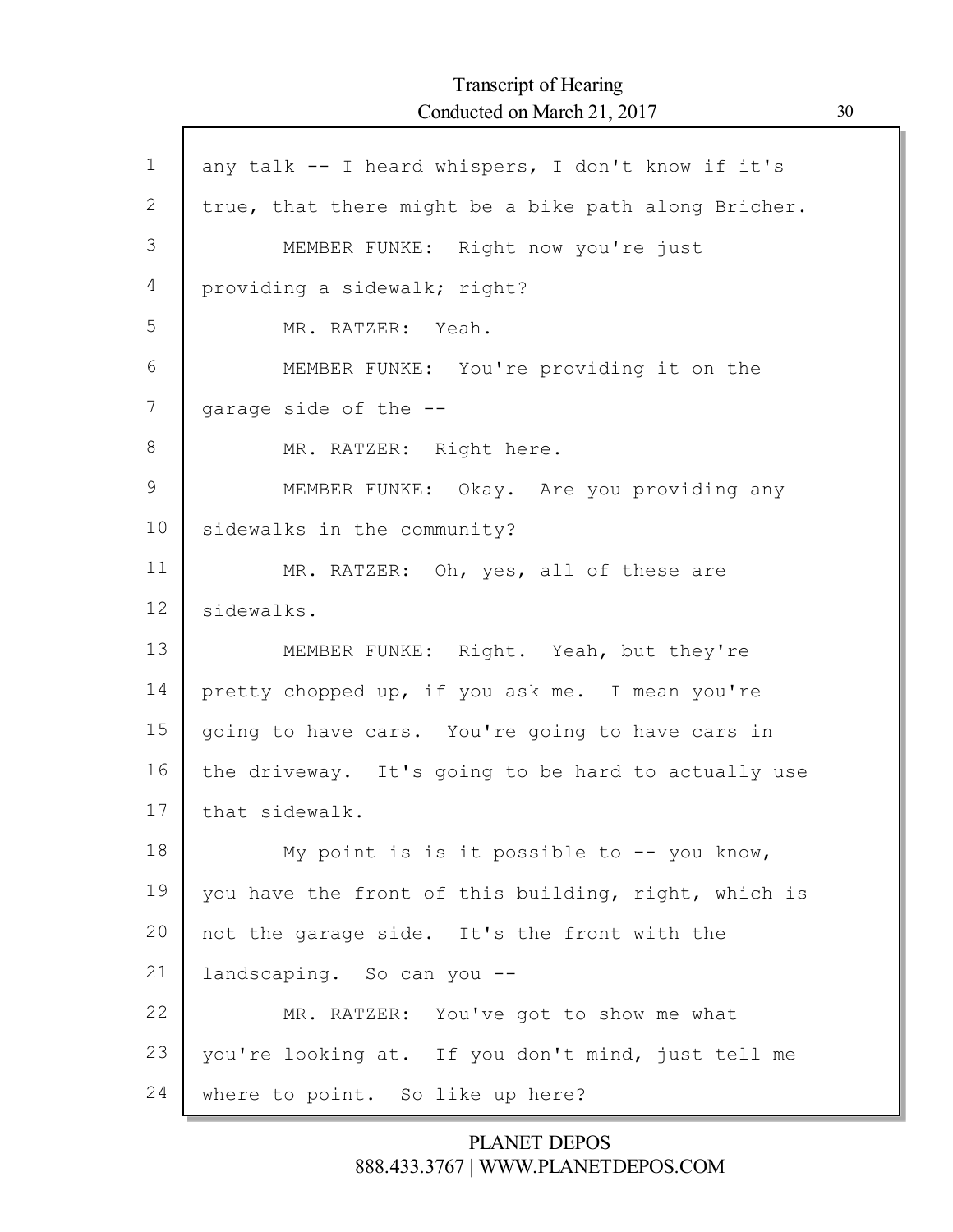| $\mathbf 1$ | MEMBER FUNKE: This is the front of the              |
|-------------|-----------------------------------------------------|
| 2           | building; correct?                                  |
| 3           | MR. RATZER: No. That's the back of the              |
| 4           | building.                                           |
| 5           | MEMBER FUNKE: That's the back. Well, the            |
| 6           | front being the --                                  |
| 7           | MR. RATZER: The non-garage side.                    |
| $8\,$       | MEMBER FUNKE: Yeah. The non-garage side.            |
| $\mathsf 9$ | MR. RATZER: Okay. Yeah.                             |
| 10          | MEMBER FUNKE: That's what I mean.                   |
| 11          | MR. RATZER: Agreed.                                 |
| 12          | MEMBER FUNKE: You know, where it's more             |
| 13          | pedestrian friendly. So does it make sense to put a |
| 14          | path on that side that is along the side of the     |
| 15          | detention pond connecting -- I mean, you have great |
| 16          | spaces. You have great green spaces. So why not.    |
| 17          | You know, it's safer for people to walk on. They're |
| 18          | not going to use that sidewalk is my point, in my   |
| 19          | opinion.                                            |
| 20          | CHAIRMAN WALLACE: Are there walking paths           |
| 21          | in the plans?                                       |
| 22          | MR. RATZER: Yes. Around this detention              |
| 23          | pond. Around this one, yes.                         |
| 24          | MEMBER FUNKE: Do you have plans included            |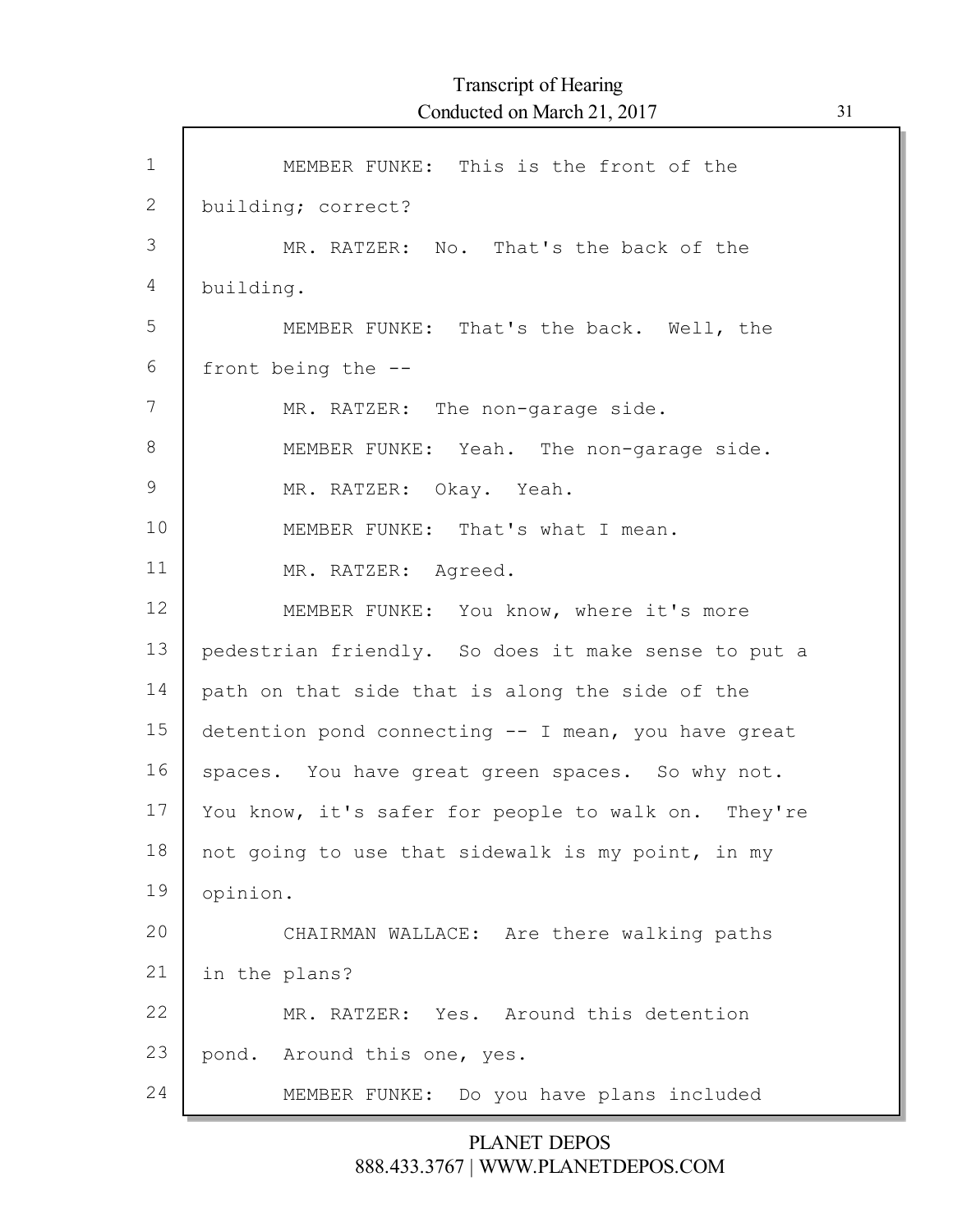| $\mathbf 1$ | that show that?                                    |
|-------------|----------------------------------------------------|
| 2           | MR. RATZER: A nature trail.                        |
| 3           | MEMBER FUNKE: Yeah. Do you have landscape          |
| 4           | plans that show that?                              |
| 5           | MR. RATZER: I think you have that; right?          |
| 6           | Yeah, roughly, yeah.                               |
| 7           | MEMBER FUNKE: Okay.                                |
| 8           | MR. RATZER: And to go back to your first           |
| 9           | question and I can answer you more firmly about    |
| 10          | sidewalks. What I don't want this to become is you |
| 11          | folks, and likely so, have a lot of landscape      |
| 12          | requirements in this city, a lot of trees,         |
| 13          | everything. It's going to be beautiful. With the   |
| 14          | amenities that I have and the requirements that I  |
| 15          | have, it's going to be like a park. What I don't   |
| 16          | want to do is chop it up with a lot of concrete.   |
| 17          | MEMBER FUNKE: Right.                               |
| 18          | MR. RATZER: Okay. I don't know want to             |
| 19          | make this, you know, a city jungle walking path    |
| 20          | thing. I want to avoid that. The nature path -- we |
| 21          | had originally thought about paving it with tar or |
| 22          | more likely concrete, but it's just more concrete. |
| 23          | A nature trail with those timbers and things like  |
| 24          | that that I had at my other property $-$ -         |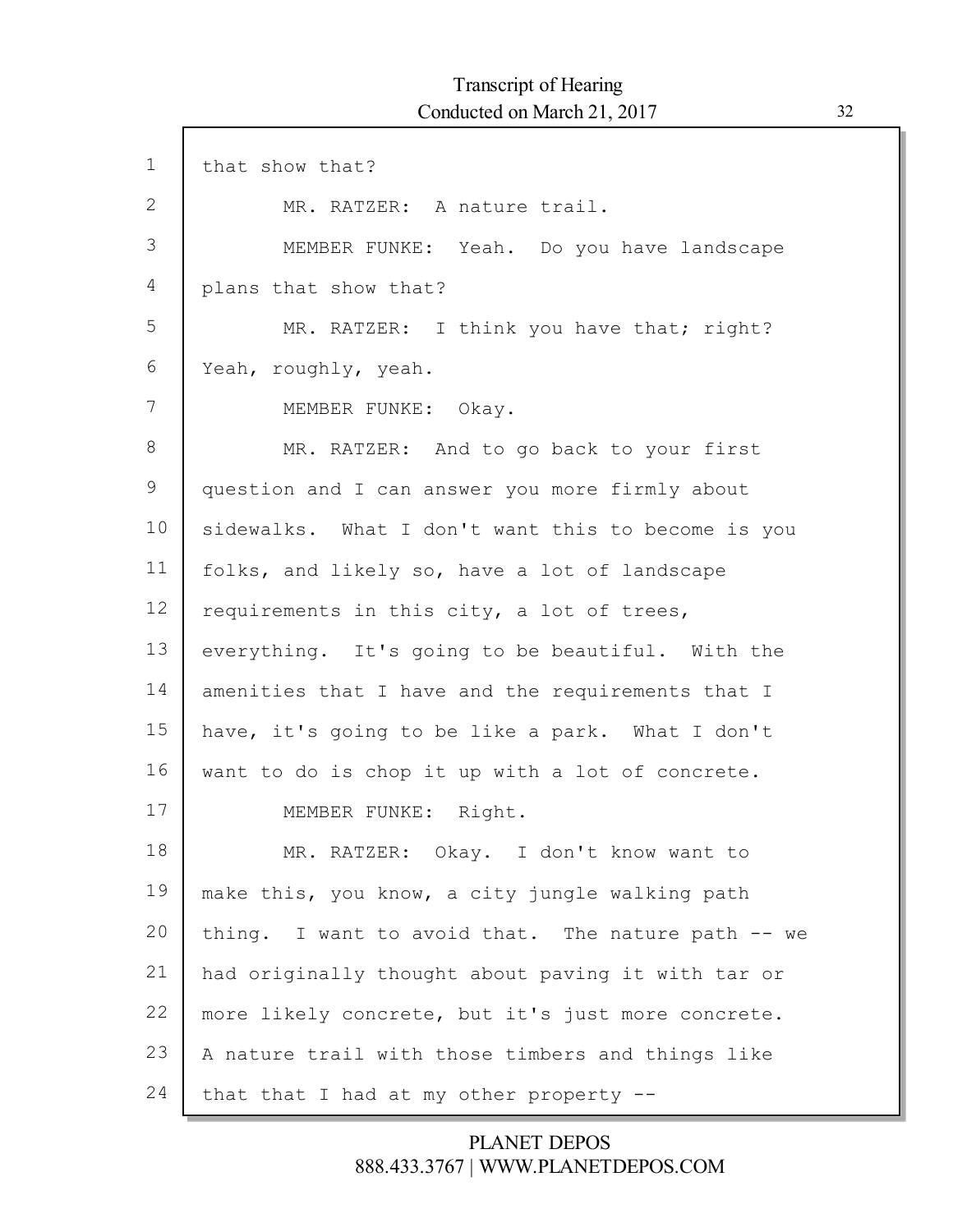$\Gamma$ 

| $\mathbf{1}$  | MEMBER FUNKE: No, I agree with you. It              |
|---------------|-----------------------------------------------------|
| 2             | would be nice to see that. It would be nice to see  |
| 3             | details of that. Because right now this landscape   |
| 4             | plan overall looks very simple, and I'm just        |
| 5             | concerned that on, you know, the main stretches     |
| 6             | that $--$                                           |
| 7             | MR. RATZER: Are you looking at this plan as         |
| 8             | a possible --                                       |
| $\mathcal{G}$ | MEMBER FUNKE: Well, I'm going through your          |
| 10            | landscape drawings. I think you have to two or      |
| 11            | three of them in there.                             |
| 12            | MR. RATZER: Yeah. We should have three or           |
| 13            | four landscape drawings.                            |
| 14            | MEMBER FUNKE: Yeah.                                 |
| 15            | MR. RATZER: And I will say that after               |
| 16            | getting the staff report -- and we only got it      |
| 17            | Friday, so bear with me. I'm sure you guys did too. |
| 18            | We responded to staff saying that every, you know,  |
| 19            | deviation, if you will, that had deviations for the |
| 20            | amount of trees and the amount of bushes were       |
| 21            | corrected. Our landscape architect is changing      |
| 22            | them.                                               |
| 23            | So you'll get a new plan that's going to            |
| 24            | meet every one of the requirements, including what  |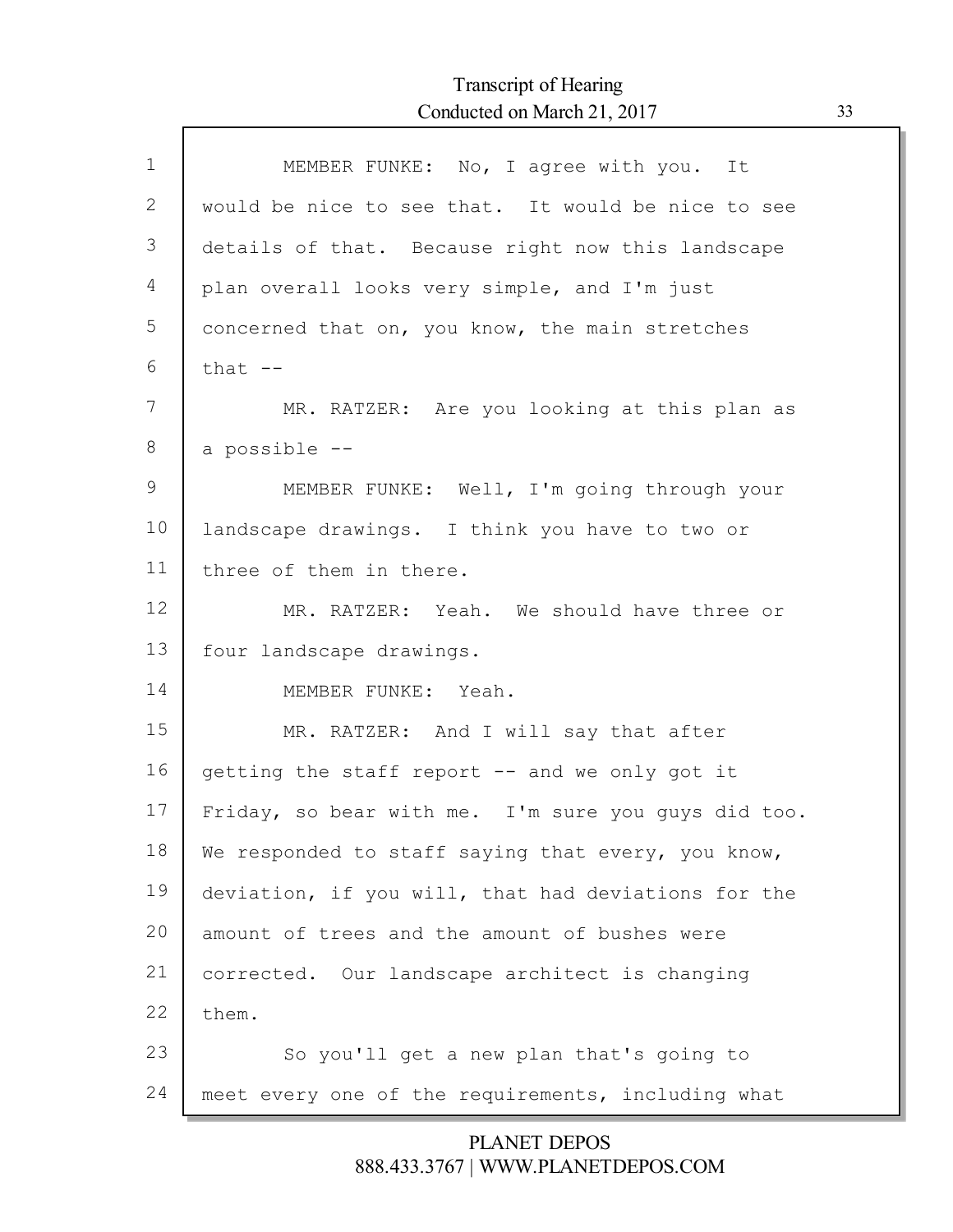ľ

| $\mathbf 1$ | you mentioned originally up front on Bricher.       |
|-------------|-----------------------------------------------------|
| 2           | MEMBER VARGULICH: Just a question for Route         |
| 3           | 38. Is there some -- or, I'm sorry, Bricher Road.   |
| 4           | MR. RATZER: Better.                                 |
| 5           | MEMBER VARGULICH: Is there some reason that         |
| 6           | you're not connecting, extending the sidewalk all   |
| 7           | the way across the frontage?                        |
| 8           | MR. RATZER: I don't feel anybody is going           |
| 9           | to walk to the West.                                |
| 10          | MEMBER VARGULICH: Well, but what happens if         |
| 11          | there is a road that runs north and south. People   |
| 12          | could walk down Bricher and then have to stop       |
| 13          | because they can't get from Randall and Bricher all |
| 14          | the way over to this new north/south road because   |
| 15          | the sidewalk doesn't complete in front of your      |
| 16          | property.                                           |
| 17          | MR. RATZER: Put in that -- when you build           |
| 18          | that road, I'll build that sidewalk.                |
| 19          | MEMBER VARGULICH: Maybe build it now.               |
| 20          | MR. RATZER: Why? There's no side --                 |
| 21          | there's no road going north and south. You guys     |
| 22          | have been talking about it forever. There's just no |
| 23          | road there.                                         |
| 24          | VICE CHAIRMAN KESSLER: There was no bridge          |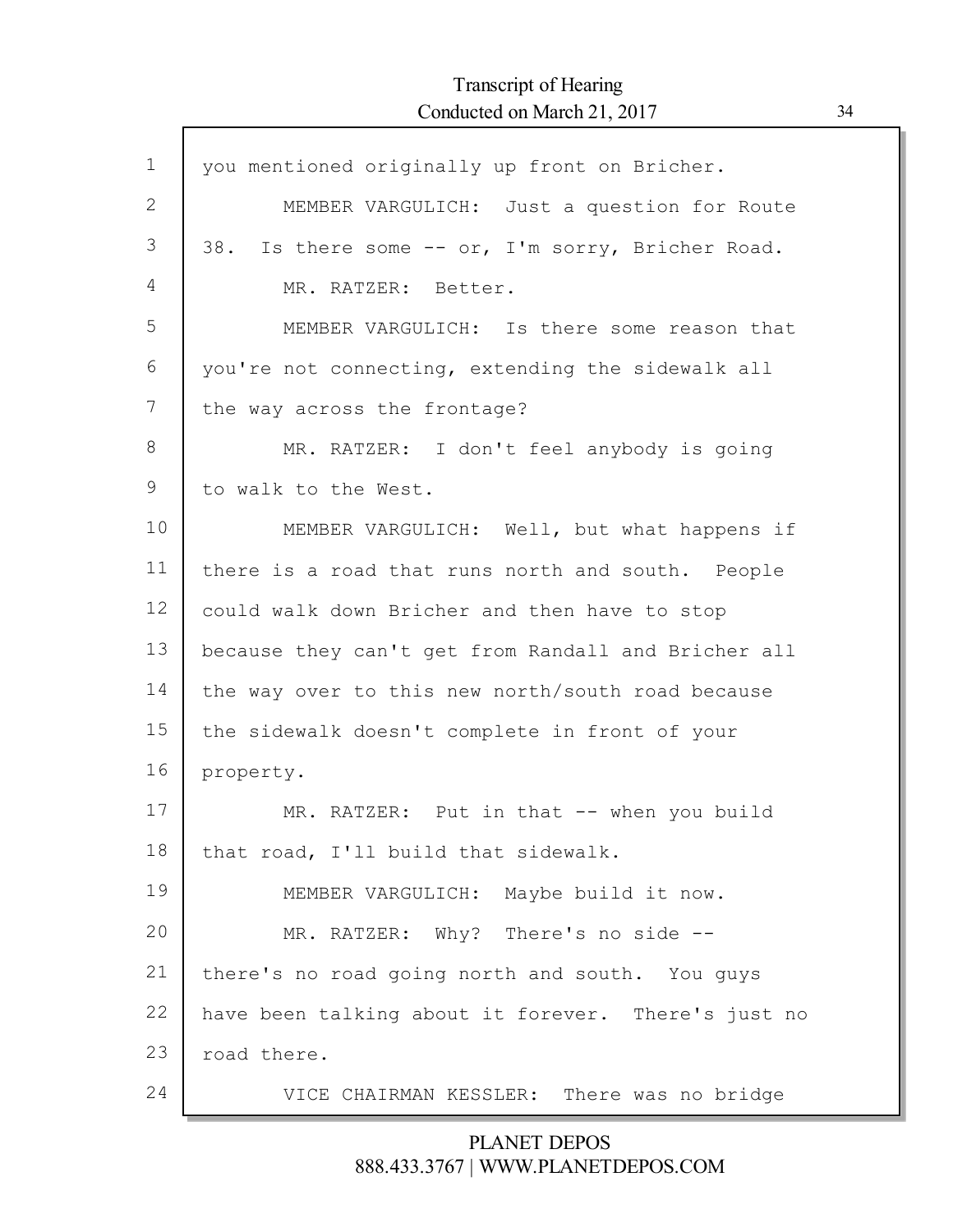$\Gamma$ 

| $\mathbf 1$ | across Red Gate Road either that was planned in      |
|-------------|------------------------------------------------------|
| 2           | 1928, but there is now. There could be in the        |
| 3           | future, and we're planners.                          |
| 4           | MR. RATZER: Well, I understand, but I mean           |
| 5           | I don't want to -- I don't want to do something -- I |
| 6           | would like to be part of that. I don't want to be    |
| 7           | the forbearer of all of these tie-ins. Oh, well,     |
| 8           | look, they did it. Now we're going to do it.         |
| 9           | Somebody has got to take the first step, and you     |
| 10          | guys have been talking about this road to the north  |
| 11          | for 7, 8, 9, 10 years. It's still not there.         |
| 12          | And frankly, to be totally frank with you            |
| 13          | guys, if it was that important, somebody from the    |
| 14          | City would have either bought it from Kane County    |
| 15          | and connected the road, or somebody would have       |
| 16          | condemned a small piece of land here. The BEI Group  |
| 17          | would have been happy to sell it to you or give it   |
| 18          | to you or trade or barter with you.                  |
| 19          | VICE CHAIRMAN KESSLER: You're expressing an          |
| 20          | opinion. Let me ask you another question. You guys   |
| 21          | were talking about landscape. Do you plan to meet    |
| 22          | the landscape review comments? Are you going to      |
| 23          | meet the requirements of the landscape review?       |
| 24          | MR. RATZER: We're going to meet half of              |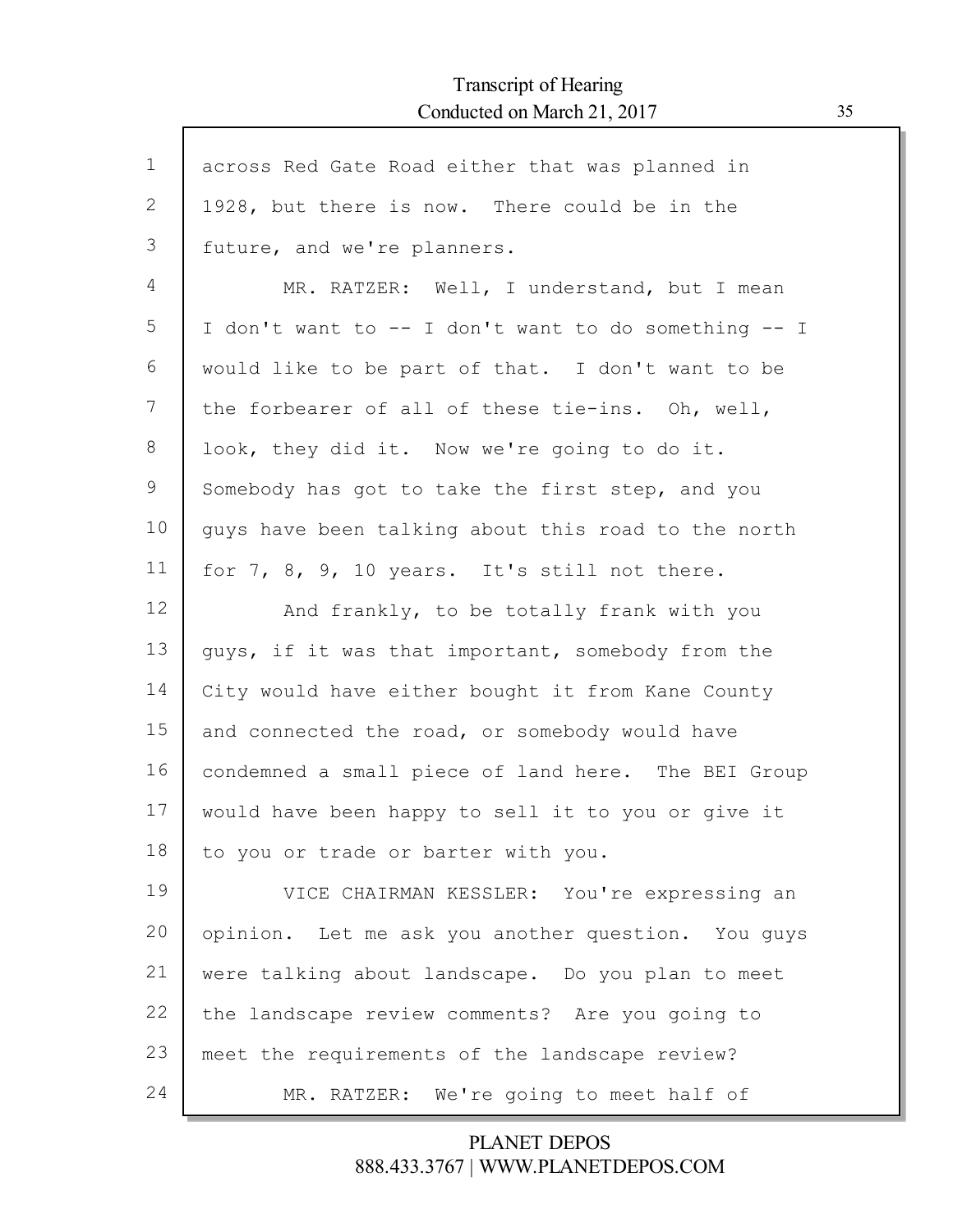| $\mathbf{1}$ | them.                                                |
|--------------|------------------------------------------------------|
| 2            | VICE CHAIRMAN KESSLER: So you're asking for          |
| 3            | a deviation.                                         |
| 4            | MR. RATZER: Yes, we are.                             |
| 5            | VICE CHAIRMAN KESSLER: Okay.                         |
| 6            | MR. RATZER: We're going to meet the                  |
| 7            | requirements that call for how many trees, bushes,   |
| 8            | plants, shrubs, but we're not going to meet the      |
| 9            | requirement of the width of the planting beds.       |
| 10           | MEMBER MACKLIN-PURDY: Is there going to be           |
| 11           | a sign at the entrance?                              |
| 12           | MR. RATZER: Yes. And we also in our                  |
| 13           | response said that that sign would meet the          |
| 14           | landscape requirements as well.                      |
| 15           | MEMBER MACKLIN-PURDY: Okay.                          |
| 16           | MR. RATZER: One sign at the main entrance,           |
| 17           | not the second.                                      |
| 18           | VICE CHAIRMAN KESSLER: Are you agreeable to          |
| 19           | right-turn lanes on Bricher Road as requested by the |
| 20           | City of Geneva?                                      |
| 21           | MR. RATZER: Not really but --                        |
| 22           | VICE CHAIRMAN KESSLER: Okay.                         |
| 23           | MR. RATZER: Well, I'd like to respond to             |
| 24           | that, if you want to hear why.                       |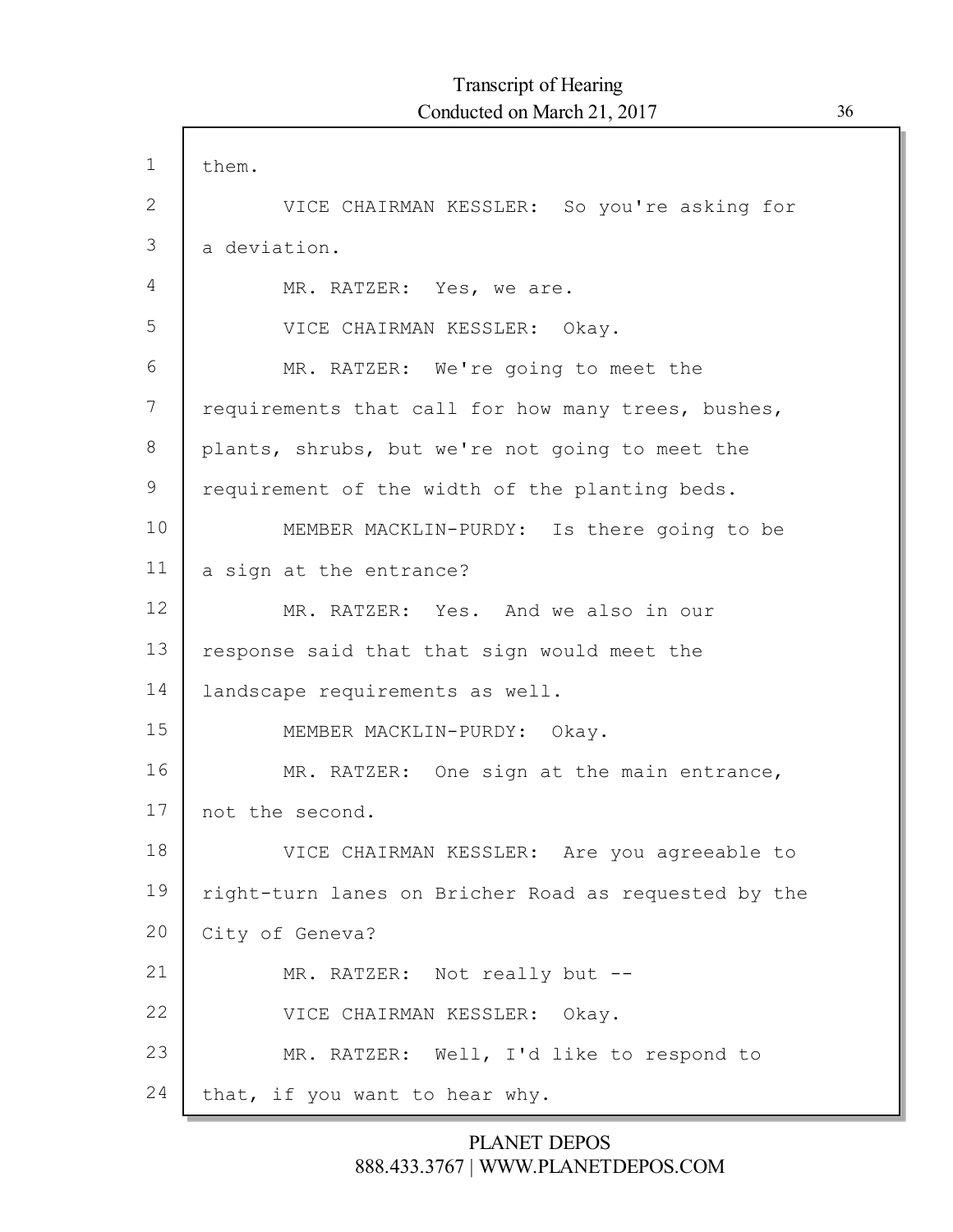| $\mathbf{1}$ | VICE CHAIRMAN KESSLER: Okay.                        |
|--------------|-----------------------------------------------------|
| 2            | MR. RATZER: Do you want to answer this one?         |
| 3            | MR. REINHOFER: Good evening, Peter                  |
| 4            | Reinhofer with V3 Companies, R-e-i-n-h-o-f-e-r. V3  |
| 5            | is located at 7325 Janes Avenue. V3 did the traffic |
| 6            | engineering, the traffic impact study for the       |
| 7            | proposed development.                               |
| 8            | We did receive comments from Geneva                 |
| 9            | requesting a right-turn lane north analysis. We     |
| 10           | received those comments yesterday.                  |
| 11           | We did a preliminary analysis using the             |
| 12           | Illinois Department of Transportation standards for |
| 13           | a right-turn lane north analysis from their Bureau  |
| 14           | of Design Engineering manual, BDE manual. The       |
| 15           | projected volumes, right-turn volumes and approach  |
| 16           | volumes for westbound Bricher Road, based on the    |
| 17           | IDOT standards, do not meet the warrants for a      |
| 18           | right-turn lane at either the primary entrance or   |
| 19           | the secondary entrance.                             |
| 20           | VICE CHAIRMAN KESSLER: Okay. Staff, I'm             |
| 21           | curious from the question that was posed in your    |
| 22           | report. Is it your understanding that Geneva        |
| 23           | requested the right-turn lanes, or did they request |
| 24           | a study?                                            |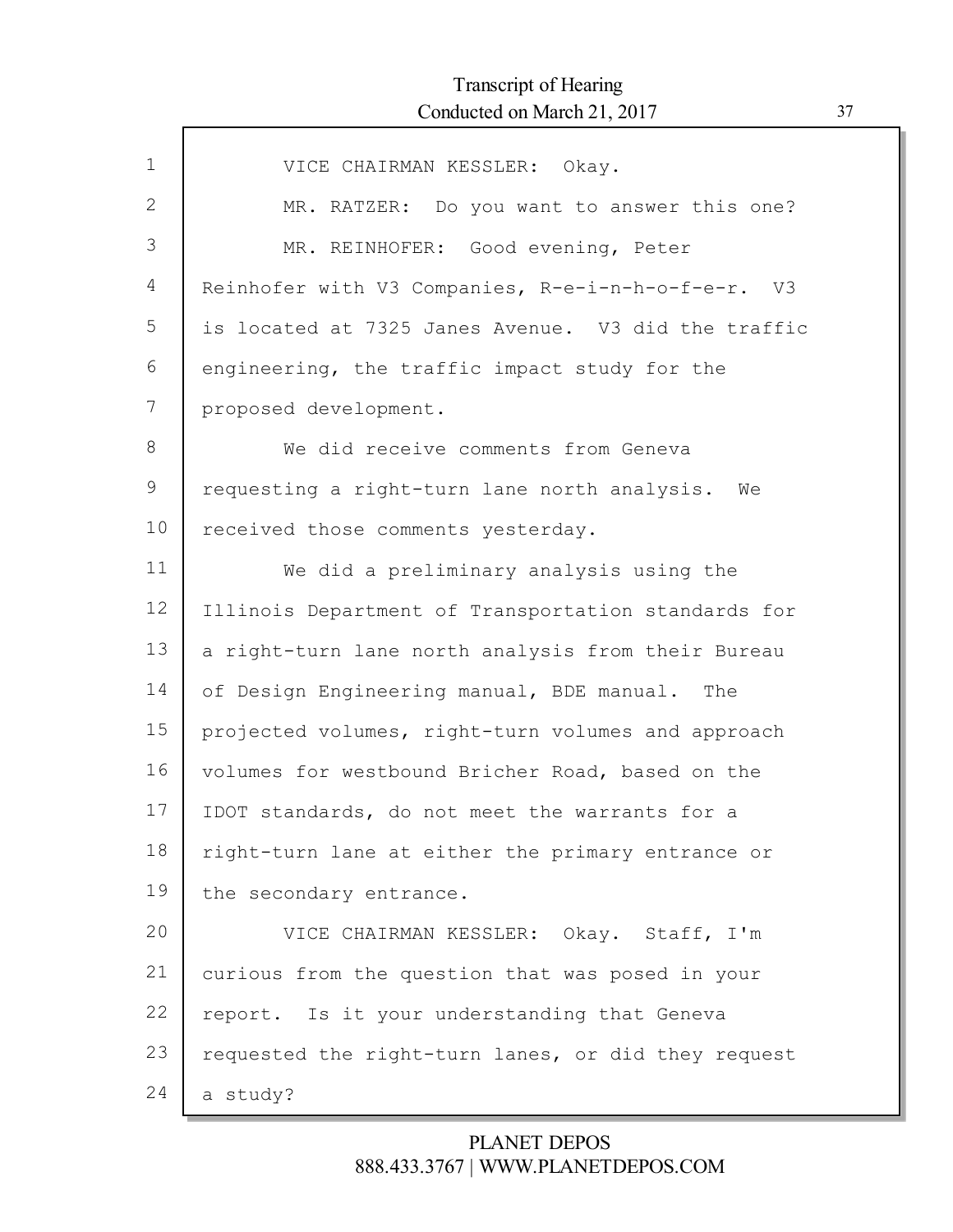Г

| $\mathbf 1$ | MR. BONG: It appears to me that they                |
|-------------|-----------------------------------------------------|
| 2           | requested the lanes; but in addition to that, I     |
| 3           | think they would request a study as well. But       |
| 4           | considering there is a right-turn lane at the       |
| 5           | entrance to the south, I think that's where they're |
| 6           | coming from with that comment.                      |
| 7           | CHAIRMAN WALLACE: At which entrance?                |
| 8           | MR. BONG: There is directly south of                |
| 9           | Lincoln Square on the Geneva side of Bricher.       |
| 10          | CHAIRMAN WALLACE: Is there a right-turn             |
| 11          | lane right there?                                   |
| 12          | MEMBER VARGULICH: Yes.                              |
| 13          | VICE CHAIRMAN KESSLER: Oh, yeah, yeah. I            |
| 14          | know where it is.                                   |
| 15          | MR. RATZER: That's the only one that they           |
| 16          | have. They have four subdivisions on that road.     |
| 17          | But here's what $I$ -- to answer your               |
| 18          | question -- and I just want to show that I did my   |
| 19          | research to not say no for no reason. I don't think |
| 20          | it's warranted, but I don't also think it's a bad   |
| 21          | amenity for my residents to have a deceleration     |
| 22          | lane. So I'm willing to put it in at the main       |
| 23          | entrance.                                           |
| 24          | VICE CHAIRMAN KESSLER: Okay. So --                  |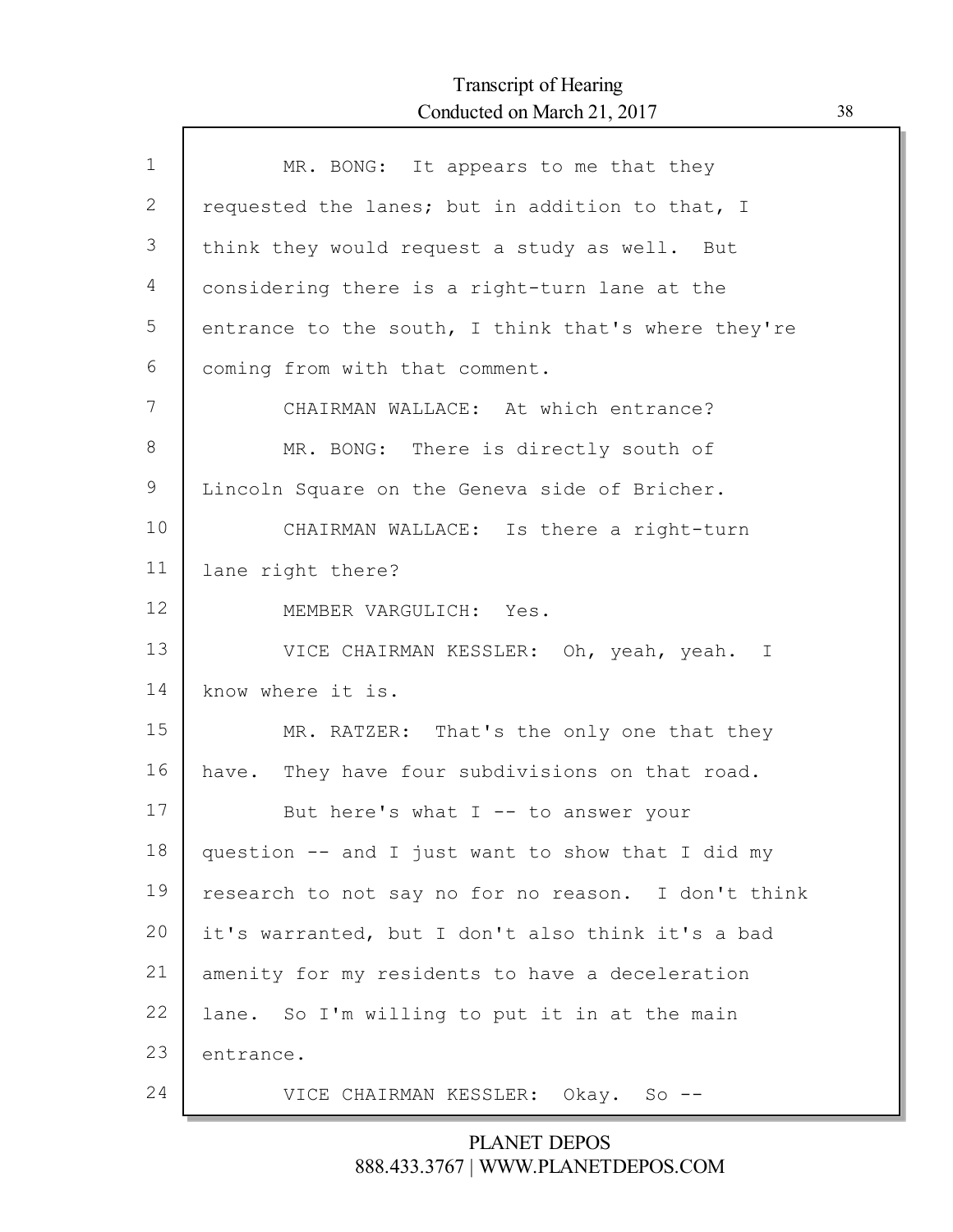Г

| $\mathbf{1}$ | MR. RATZER: So, yes, to half of their                |
|--------------|------------------------------------------------------|
| 2            | request. I'll put it in at the main entrance at our  |
| 3            | cost. Hopefully, they'll cooperate with us in        |
| 4            | giving us a permit, but since they want it, they     |
| 5            | should. So that's what --                            |
| 6            | VICE CHAIRMAN KESSLER: And probably back to          |
| 7            | staff because there's another question here. I want  |
| 8            | you to explain the purpose of the question.          |
| 9            | Intentions regarding plans for the clubhouse. Tell   |
| 10           | me.                                                  |
| 11           | MR. COLBY: Yes. At this point, we don't              |
| 12           | have complete preliminary architectural drawings for |
| 13           | the clubhouse. We have a sample of the building      |
| 14           | architecture, and we know generally what the         |
| 15           | footprint and size will be based on how it's shown   |
| 16           | on the plans.                                        |
| 17           | So the question would be whether the                 |
| 18           | applicant anticipates having preliminary             |
| 19           | architectural drawings for the clubhouse prior to    |
| 20           | City Council approval of the project. Typically, we  |
| 21           | would have those architectural drawings included.    |
| 22           | Alternatively, if they're not ready at that          |
| 23           | time, we can include standards within the PUD        |
| 24           | ordinance that specify what type of architecture     |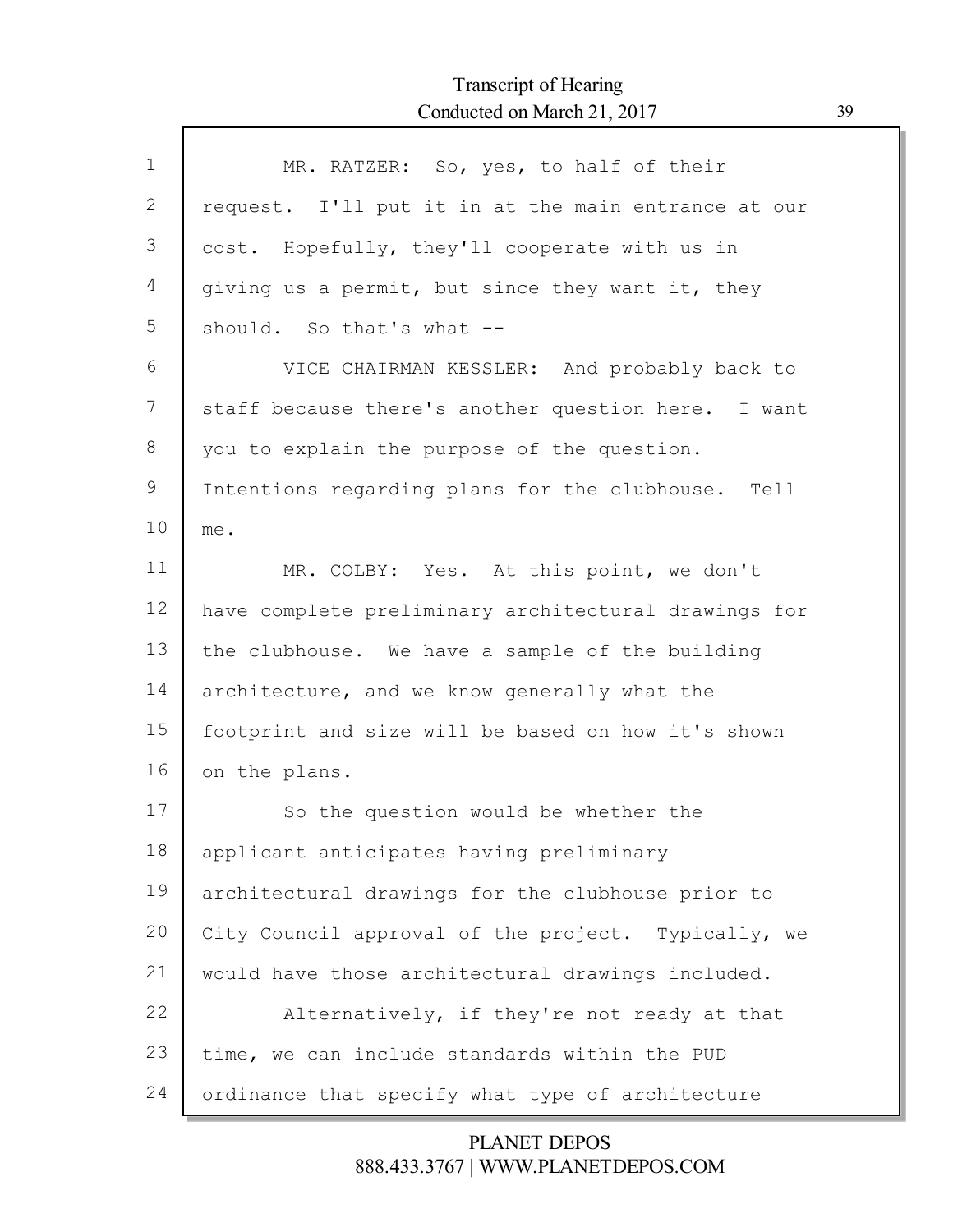Г

| $\mathbf 1$ | would be required, and most likely it would be       |
|-------------|------------------------------------------------------|
| 2           | something that requires similar appearance to the    |
| 3           | other buildings within the project. That's           |
| 4           | something we're looking for clarification on.        |
| 5           | VICE CHAIRMAN KESSLER: Okay. So what I'm             |
| 6           | curious about is -- then we'll ask the question.     |
| 7           | We'll get a response from the applicant. But if      |
| 8           | there are not going to be plans prepared prior to    |
| 9           | City Council approval, then the City Council would   |
| 10          | impose the standards on the PUD for the construction |
| 11          | of that clubhouse.                                   |
| 12          | MR. COLBY: Correct.                                  |
| 13          | VICE CHAIRMAN KESSLER: And would that                |
| 14          | clubhouse then -- with those standards in place, it  |
| 15          | would just have to meet the inspection of the        |
| 16          | building department as spelled out in its            |
| 17          | requirements; correct?                               |
| 18          | MR. COLBY: At the time of the building               |
| 19          | permit, we would review those plans against the      |
| 20          | standards that are included in the ordinance.        |
| 21          | VICE CHAIRMAN KESSLER: Okay. So do you               |
| 22          | intend to have those plans?                          |
| 23          | MR. RATZER: You'll have them before April            |
| 24          | 10th.                                                |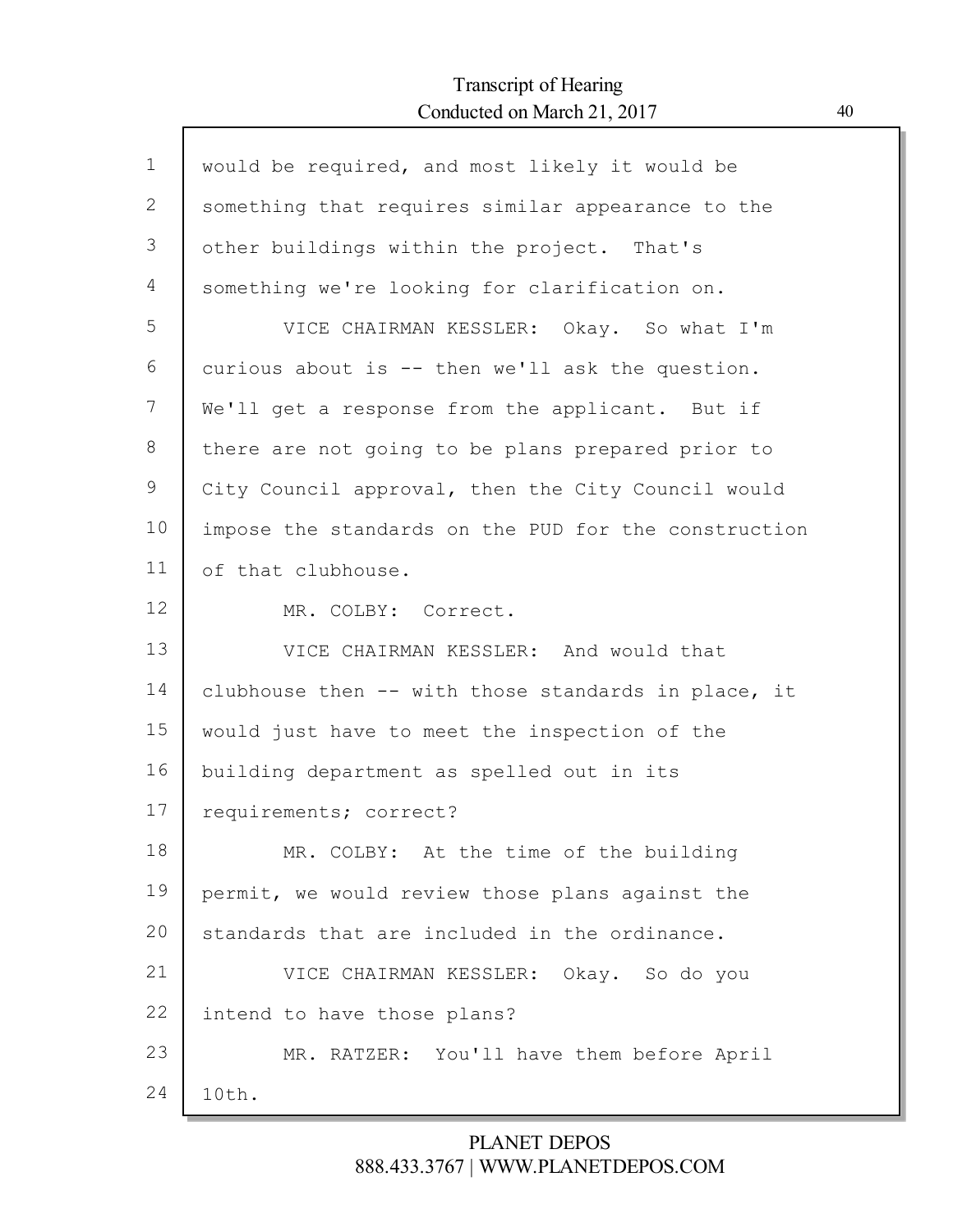Г

| $\mathbf{1}$ | VICE CHAIRMAN KESSLER: Okay. All right. I           |
|--------------|-----------------------------------------------------|
| 2            | don't have any other questions for you.             |
| 3            | MEMBER MACKLIN-PURDY: I'm trying to look            |
| 4            | for the page with the intended design, that picture |
| 5            | of the intended design of the buildings.            |
| 6            | MR. RATZER: Yes.                                    |
| 7            | MEMBER MACKLIN-PURDY: Can you pull that up?         |
| 8            | MR. RATZER: The actual -- like the                  |
| $\mathsf 9$  | elevations? Yes. I think I can.                     |
| 10           | MEMBER MACKLIN-PURDY: Not that. Where you           |
| 11           | see the picture of the actual --                    |
| 12           | MR. RATZER: Of the actual, like the                 |
| 13           | building that we're following? I can't get it to    |
| 14           | move. I'm sorry. I'm not -- let me try again.       |
| 15           | MEMBER MACKLIN-PURDY: All right.                    |
| 16           | MR. RATZER: It's okay. I know the picture           |
| 17           | pretty well.                                        |
| 18           | MEMBER MACKLIN-PURDY: I want the picture of         |
| 19           | the design.                                         |
| 20           | MR. RATZER: It's going now. Here we go.             |
| 21           | Do you mean of the clubhouse?                       |
| 22           | MEMBER MACKLIN-PURDY: No, of the buildings.         |
| 23           | MEMBER HOLDERFIELD: The elevation?                  |
| 24           | MEMBER SCHUETZ: Elevations.                         |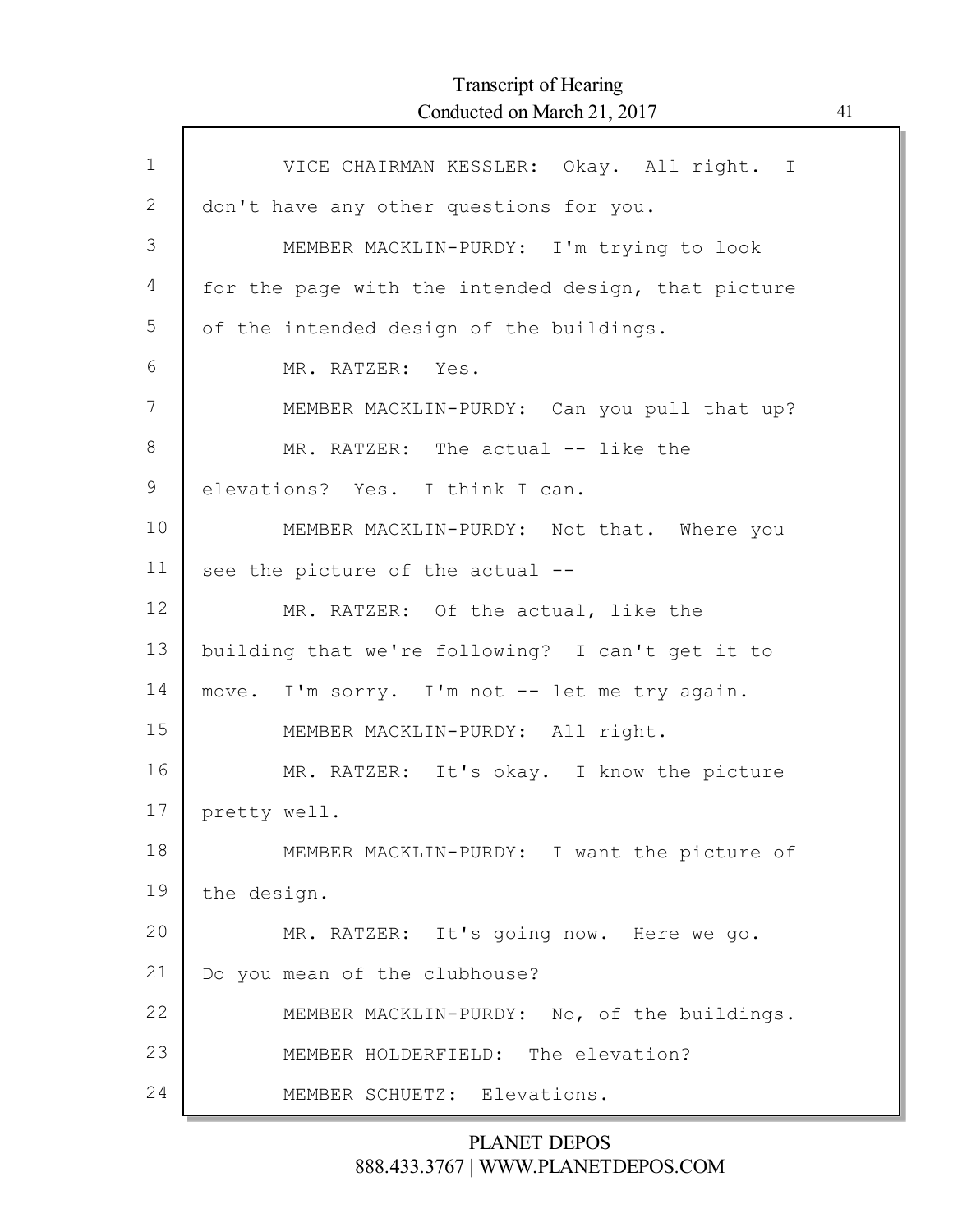| $\mathbf{1}$ | MEMBER FUNKE: Page 16. You're on 13. Go             |
|--------------|-----------------------------------------------------|
| 2            | down three more.                                    |
| 3            | MEMBER MACKLIN-PURDY: There we go.                  |
| 4            | MR. RATZER: Okay.                                   |
| 5            | MEMBER MACKLIN-PURDY: Okay.                         |
| 6            | MR. RATZER: I'm with you.                           |
| 7            | MEMBER MACKLIN-PURDY: Building 4.                   |
| 8            | MR. RATZER: Yes.                                    |
| 9            | MEMBER MACKLIN-PURDY: It is suggested that          |
| 10           | there be a dormer window installed on the roof      |
| 11           | there. Is that something that you're going to be -- |
| 12           | MR. RATZER: Yes. We're actually going to            |
| 13           | have two. So if you look at the circle -- and stop  |
| 14           | me if I'm missing what you guys talk about here.    |
| 15           | So either right here, okay, to break up this        |
| 16           | expanse as the staff report said, or two smaller    |
| 17           | ones over each garage, you know, centered there. So |
| 18           | this expense will be broken up by something like    |
| 19           | We're going to incorporate a concept where<br>this. |
| 20           | it's not just going to be for show, but it's also   |
| 21           | going to allow light into the unit as well. One,    |
| 22           | two, or three.                                      |
| 23           | MEMBER FUNKE: Are the buildings all going           |
| 24           | to be the same color?                               |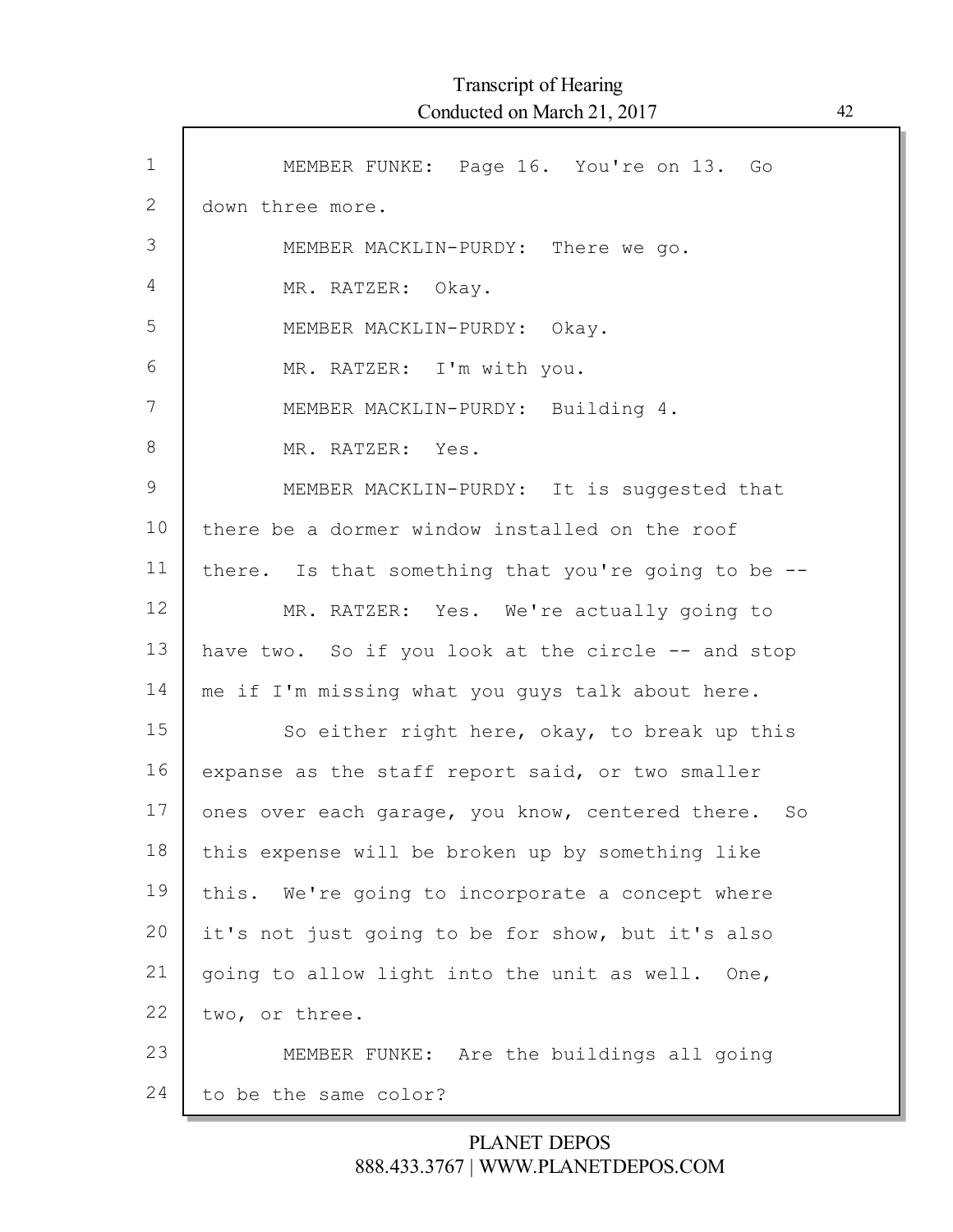| $\mathbf{1}$ | MR. RATZER: No.                                      |
|--------------|------------------------------------------------------|
| 2            | MEMBER FUNKE: So how many palettes are you           |
| 3            | having?                                              |
| 4            | MR. RATZER: I'd say three or four, all               |
| 5            | earth tones. This is a little too bright. This one   |
| 6            | is a light closer or the other one. That one is a    |
| 7            | little closer; and also as we marked on the thing,   |
| 8            | we want to keep it as unique as possible, not like   |
| 9            | cookie cutter.                                       |
| 10           | So some finishes here would be Hardy plank           |
| 11           | siding, cement siding. Some of it over here would    |
| 12           | be stucco, not Dryvit as the question. Not EIFS,     |
| 13           | that is also a question. No. All stucco and then     |
| 14           | stone, and then the copper is something we're really |
| 15           | keen on here.                                        |
| 16           | MEMBER SCHUETZ: I have a question on the             |
| 17           | elevations too. The clubhouse looks like a           |
| 18           | French -- kind of a French Provincial. It's got      |
| 19           | round dormers, but the elevations there are --       |
| 20           | MR. RATZER: It will match this.                      |
| 21           | MEMBER SCHUETZ: Oh, okay.                            |
| 22           | MR. RATZER: That's why we're going to see            |
| 23           | the elevations, and you'll see that as part of       |
| 24           | what $--$                                            |
|              |                                                      |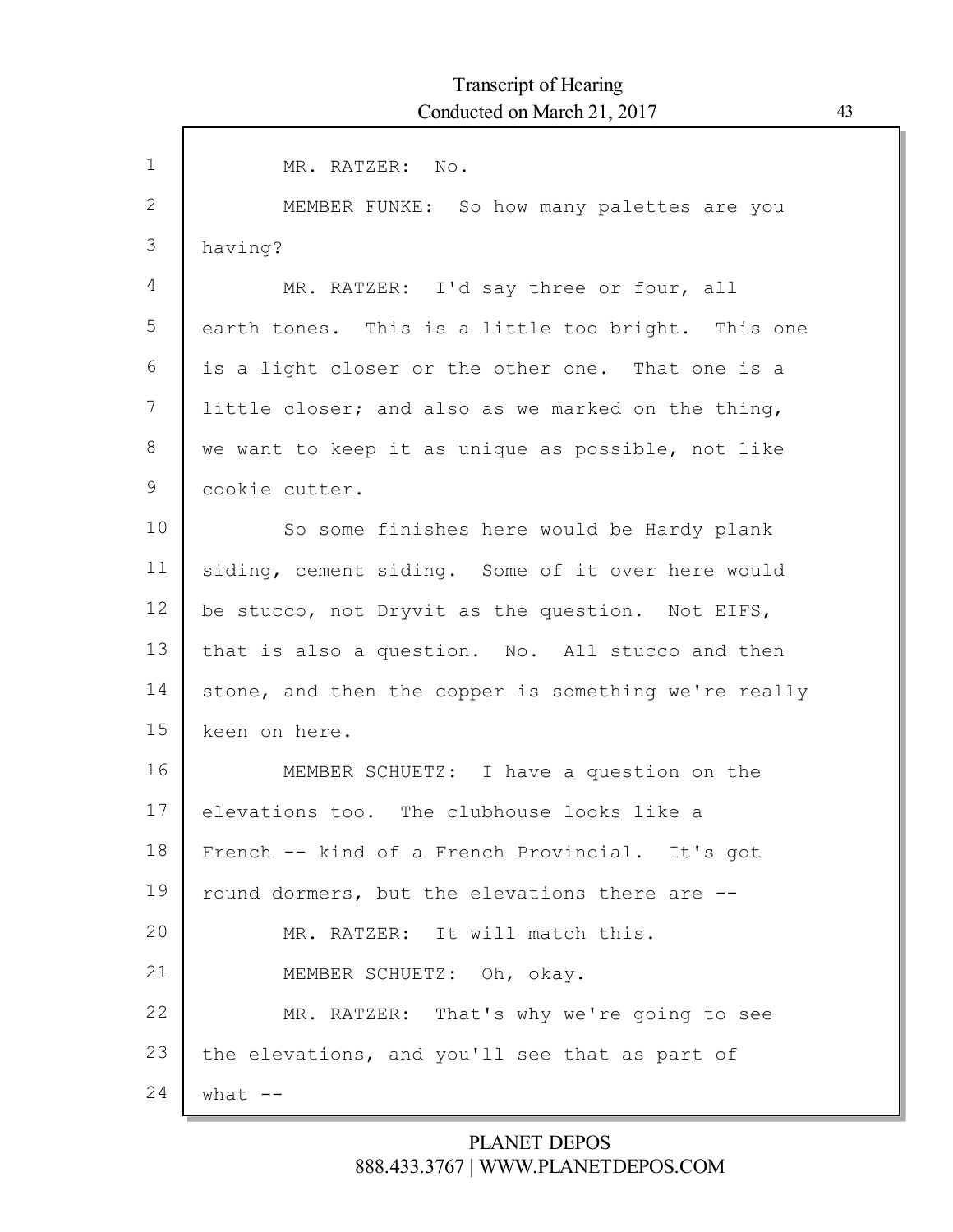| $\mathbf 1$ | MEMBER SCHUETZ: So the clubhouse won't look          |
|-------------|------------------------------------------------------|
| 2           | like it does on page 18.                             |
| 3           | MR. RATZER: Not in the shapes as you're              |
| 4           | saying, the round. They'll match the building, but   |
| 5           | it will look like it as far as what you're seeing as |
| 6           | far as a stone look. Okay. The stone would be        |
| 7           | similar colors to the buildings that we have. Okay.  |
| 8           | And what we're trying to do -- we're still           |
| 9           | playing with it. That's why we're just not done      |
| 10          | with it. We're trying to decide whether we make      |
| 11          | this -- because we'll have high ceilings like the    |
| 12          | actual apartment buildings have.                     |
| 13          | So we're trying to decide whether we make it         |
| 14          | a loft so you have some second-floor rooms, like a   |
| 15          | game room or a business room, things like that; or   |
| 16          | if we just, you know, keep, you know, the            |
| 17          | architecture kind of like you see in height but not  |
| 18          | use that for extra space. Put everything on one      |
| 19          | floor. But this will have the health club, the       |
| 20          | business offices, Internet cafe, as well as an       |
| 21          | indoor swimming pool.                                |
| 22          | MEMBER MACKLIN-PURDY: Back to the                    |
| 23          | elevations on the buildings.                         |
| 24          | MR. RATZER: Okay.                                    |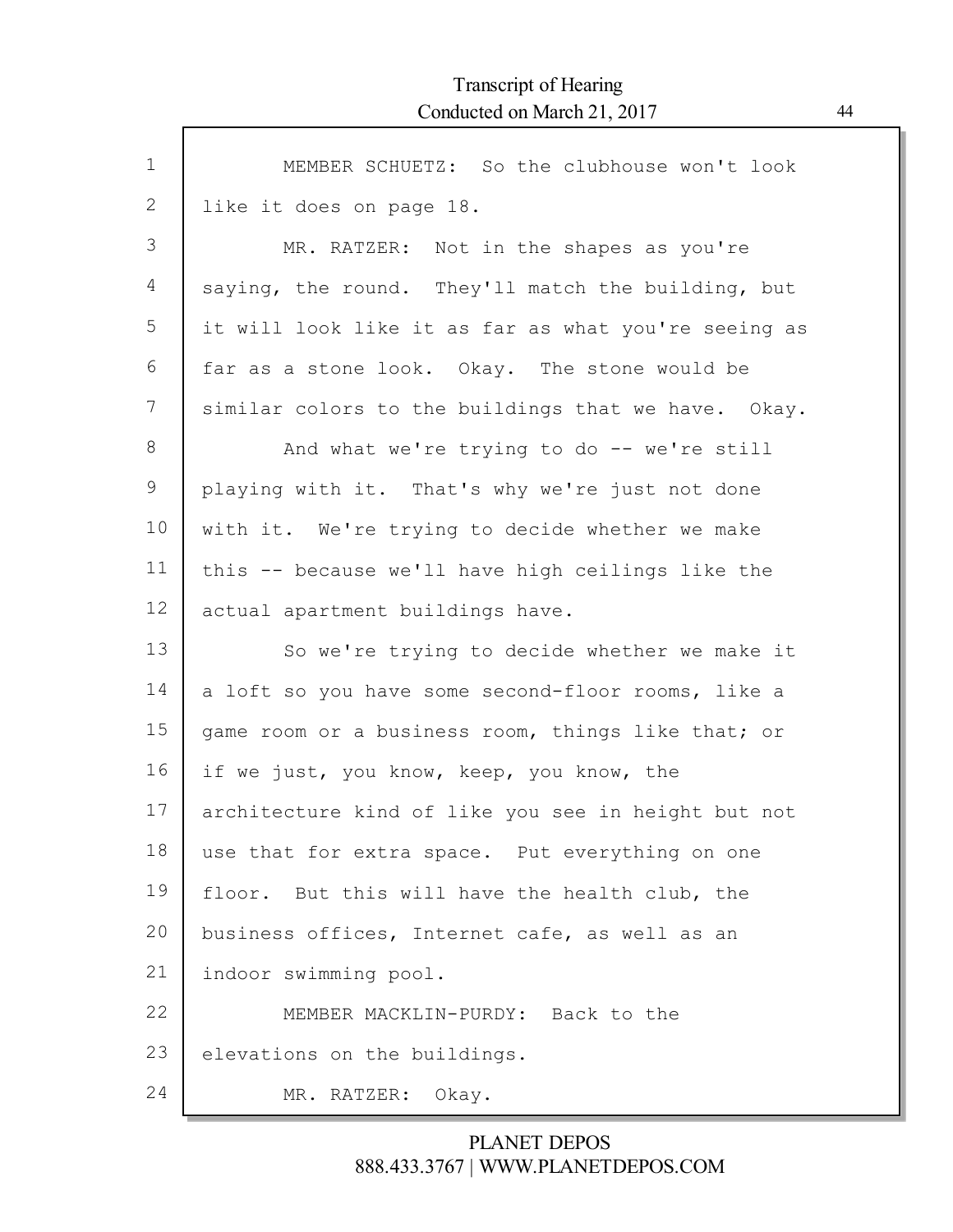Г

| $\mathbf{1}$ | MEMBER MACKLIN-PURDY: On the plans it shows          |
|--------------|------------------------------------------------------|
| 2            | 35.9, and then you requested up to 42. So what is    |
| 3            | it going to be? Is that --                           |
| 4            | MR. RATZER: I mean, it's one of those just           |
| 5            | in cases. We were told just ask for what the worst   |
| 6            | case could be. Our current plan shows the 35 1/2,    |
| 7            | that's correct; but, you know, if we need a little   |
| 8            | bit more, I didn't want to have to come back and ask |
| 9            | for questions after the fact. I've seen that         |
| 10           | happen. It gets a little convoluted.                 |
| 11           | So if this turns out where the trusses that          |
| 12           | we have to purchase, and they're usually premade     |
| 13           | trusses, end up being at 36 1/2, you know. So we     |
| 14           | picked 42 to stay under, I guess, the zoning         |
| 15           | requirements of certain --                           |
| 16           | MEMBER MACKLIN-PURDY: Yeah.                          |
| 17           | MR. RATZER: So that's the only reason for            |
| 18           | that discrepancy. This is the plan. This is what     |
| 19           | we intend to build. If it happens to be a foot       |
| 20           | higher, I don't think we're hurting anything, and I  |
| 21           | don't want to have to ask for something after you    |
| 22           | quys will approve everything.                        |
| 23           | MEMBER MACKLIN-PURDY: Don't get me wrong, I          |
| 24           | think it's beautiful.                                |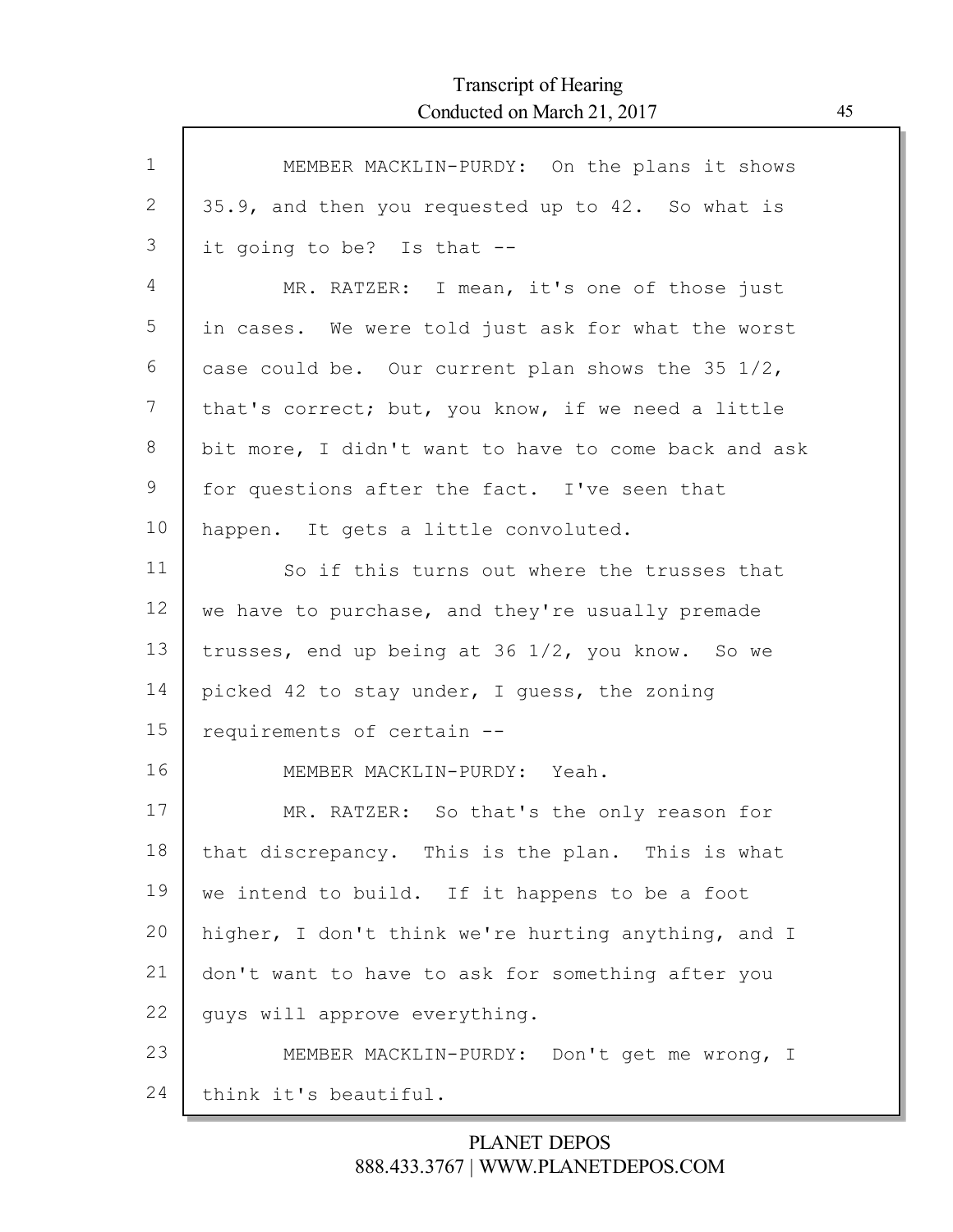$\Gamma$ 

| $\mathbf 1$     | MR. RATZER: No, no. Thank you. I'm just             |
|-----------------|-----------------------------------------------------|
| $\mathbf{2}$    | saying that's the reasoning.                        |
| 3               | MEMBER MACKLIN-PURDY: I have another                |
| $\overline{4}$  | question on parking, and I thank staff because it   |
| 5               | made me look at a lot of different things that I    |
| 6               | maybe would have missed, but it is important, the   |
| 7               | parking stalls mentioned.                           |
| 8               | MR. RATZER: Yeah.                                   |
| 9               | MEMBER MACKLIN-PURDY: That they be 9 1/2            |
| 10              | deep.                                               |
| 11              | MR. RATZER: Okay.                                   |
| 12 <sup>°</sup> | MEMBER MACKLIN-PURDY: 9 1/2 wide by 18              |
| 13              | deep.                                               |
| 14              | MR. RATZER: Okay.                                   |
| 15              | MEMBER MACKLIN-PURDY: And you're asking for         |
| 16              | a deviation of --                                   |
| 17              | MR. RATZER: We just wanted it to be 9 for           |
| 18              | space concerns. We have plenty of parking. So I'm   |
| 19              | not -- it's just a matter of -- you know, most      |
| 20              | commercial places when they're trying to get real   |
| 21              | tight go 8, 8 1/2. So we didn't want to go 9 1/2    |
| 22              | and 10. We figured 9 is wide enough to where you're |
| 23              | opening a door, and you're not going to bang the    |
| 24              | door.                                               |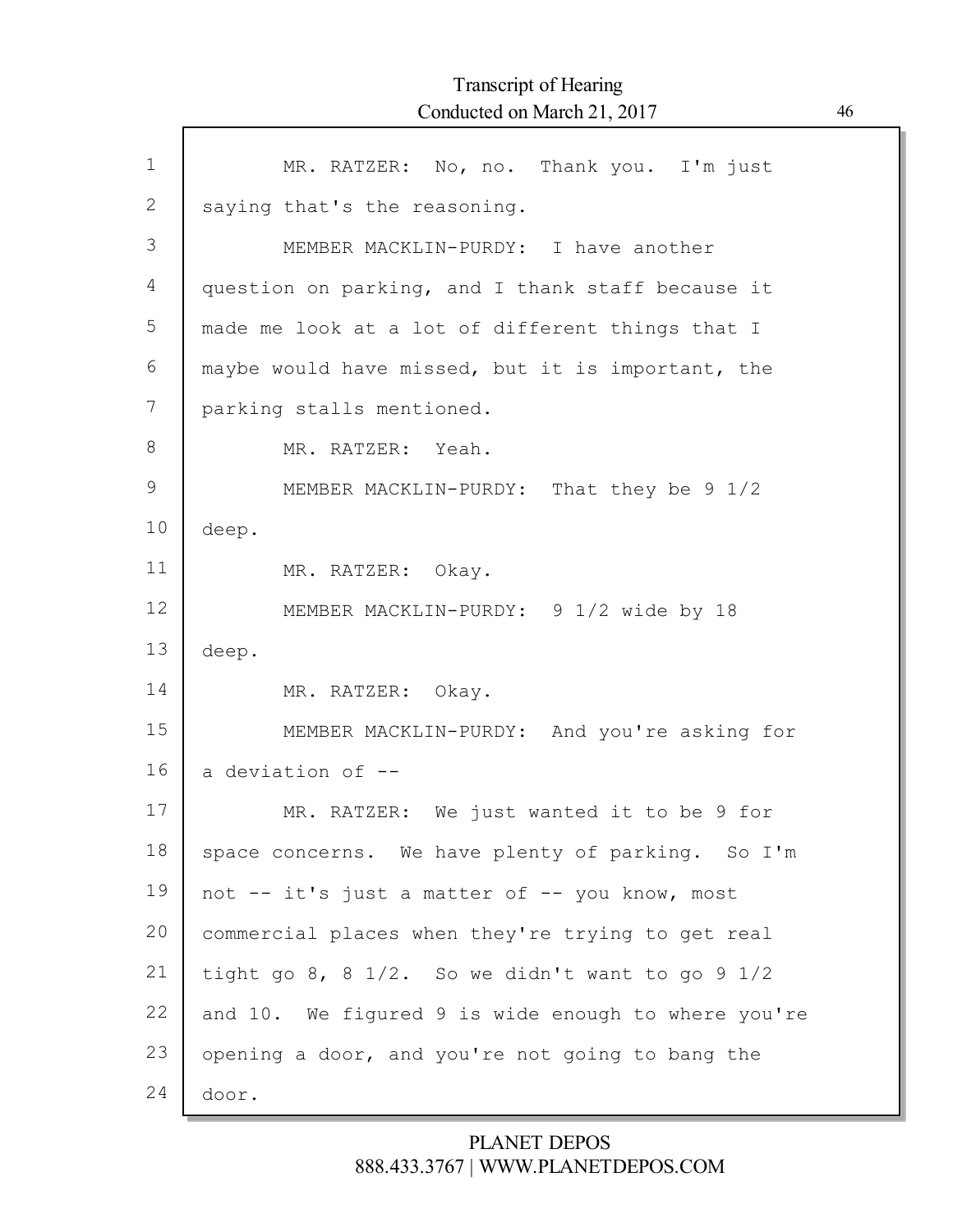Г

| $\mathbf{1}$ | MEMBER MACKLIN-PURDY: But is that in front           |
|--------------|------------------------------------------------------|
| 2            | of, like, garages so that it could infringe on the   |
| 3            | sidewalks, if they're not deep enough?               |
| 4            | MR. RATZER: Not wide enough you're saying?           |
| 5            | So deep enough -- here's what you have to            |
| 6            | understand. There was something in the staff report  |
| 7            | that is correct, and our civil is correcting it.     |
| 8            | We counted every unit that has a garage,             |
| 9            | 300, and we counted not quite all of them but too    |
| 10           | many of them to be tandem parking spots. Because of  |
| 11           | the sidewalks, they would jut out. Those are being   |
| 12           | eliminated. Okay. Those aren't going to be part of   |
| 13           | our count. If they want to park there and jut out,   |
| 14           | we'll have to manage it from a business perspective  |
| 15           | and not have them do it. But the bottom line is      |
| 16           | we're not counting that towards parking.             |
| 17           | MEMBER MACKLIN-PURDY: Okay.                          |
| 18           | MR. RATZER: Okay. So off of the original             |
| 19           | site plan, we have lost 50 spaces, which still gives |
| 20           | us more than enough on the ratio front, but to your  |
| 21           | point, some of them are not proper.                  |
| 22           | MEMBER MACKLIN-PURDY: Okay.                          |
| 23           | MR. RATZER: But I would like to keep that            |
| 24           | deviation to 9 feet. It's still not going to enable  |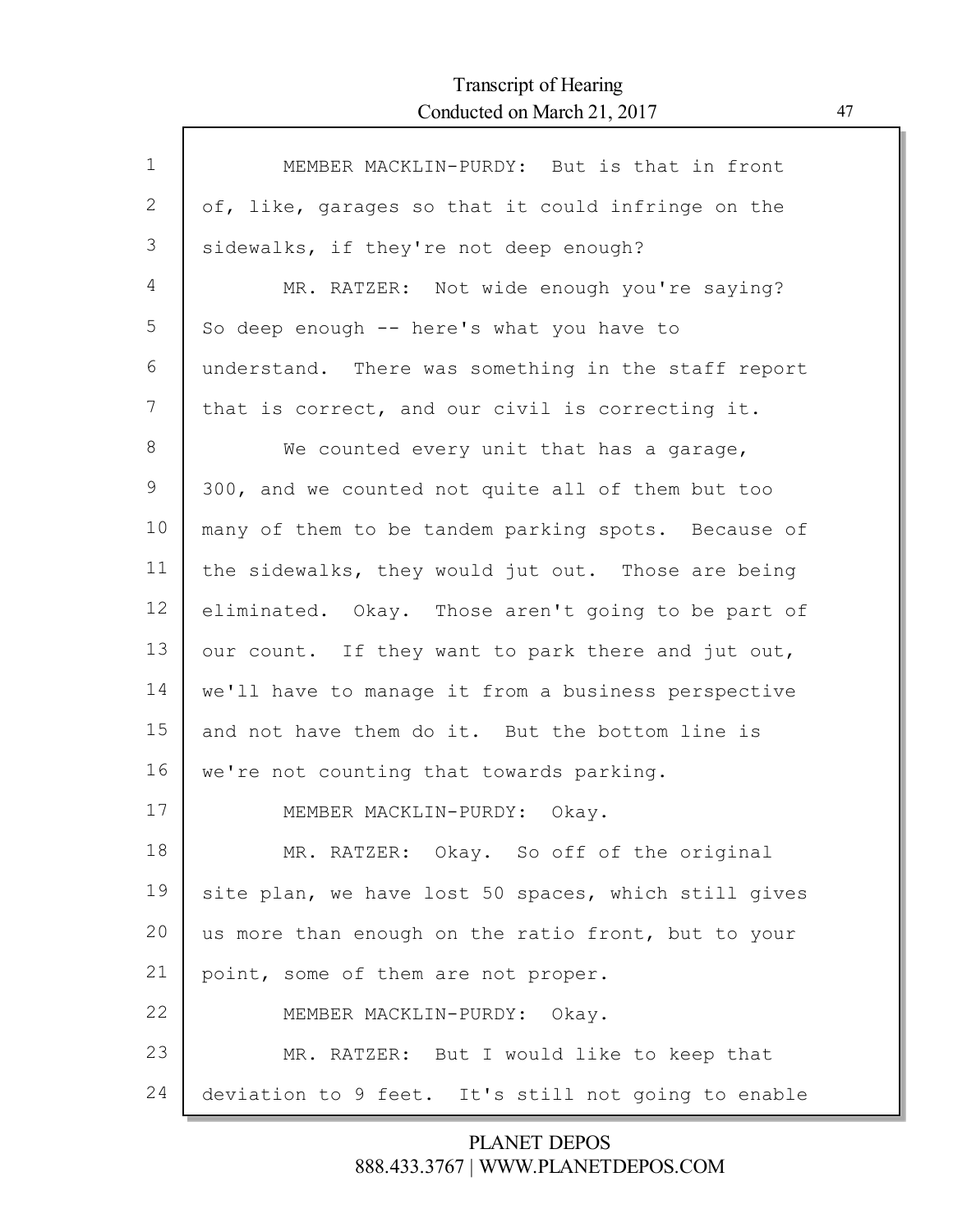$\Gamma$ 

| $\mathbf 1$    | them to park there and have that room, but in some   |
|----------------|------------------------------------------------------|
| $\overline{2}$ | cases it will.                                       |
| 3              | MEMBER MACKLIN-PURDY: Okay. Thank you.               |
| 4              | MR. RATZER: Thank you.                               |
| 5              | MEMBER FUNKE: I've got a question on trash.          |
| 6              | Where is the trash located for each building?        |
| 7              | MR. RATZER: We have a -- we're going to              |
| 8              | have a small little area where they drop off the     |
| 9              | trash.                                               |
| 10             | MEMBER FUNKE: Just one area or are there             |
| 11             | multiple areas?                                      |
| 12             | MR. RATZER: One area.                                |
| 13             | MEMBER FUNKE: Multiple areas?                        |
| 14             | MR. RATZER: One area with multiple dumpsters,        |
| 15             | multiple --                                          |
| 16             | MEMBER FUNKE: For all these units                    |
| 17             | throughout the subdivision?                          |
| 18             | MR. RATZER: Yeah. We collect it twice a              |
| 19             | week, and we do that at all of our properties.<br>It |
| 20             | just depends on the yardage of the dumpster.         |
| 21             | They'll be big.                                      |
| 22             | MEMBER FUNKE: So if you're on --                     |
| 23             | MR. RATZER: It's on the site plan. Right             |
| 24             | here.                                                |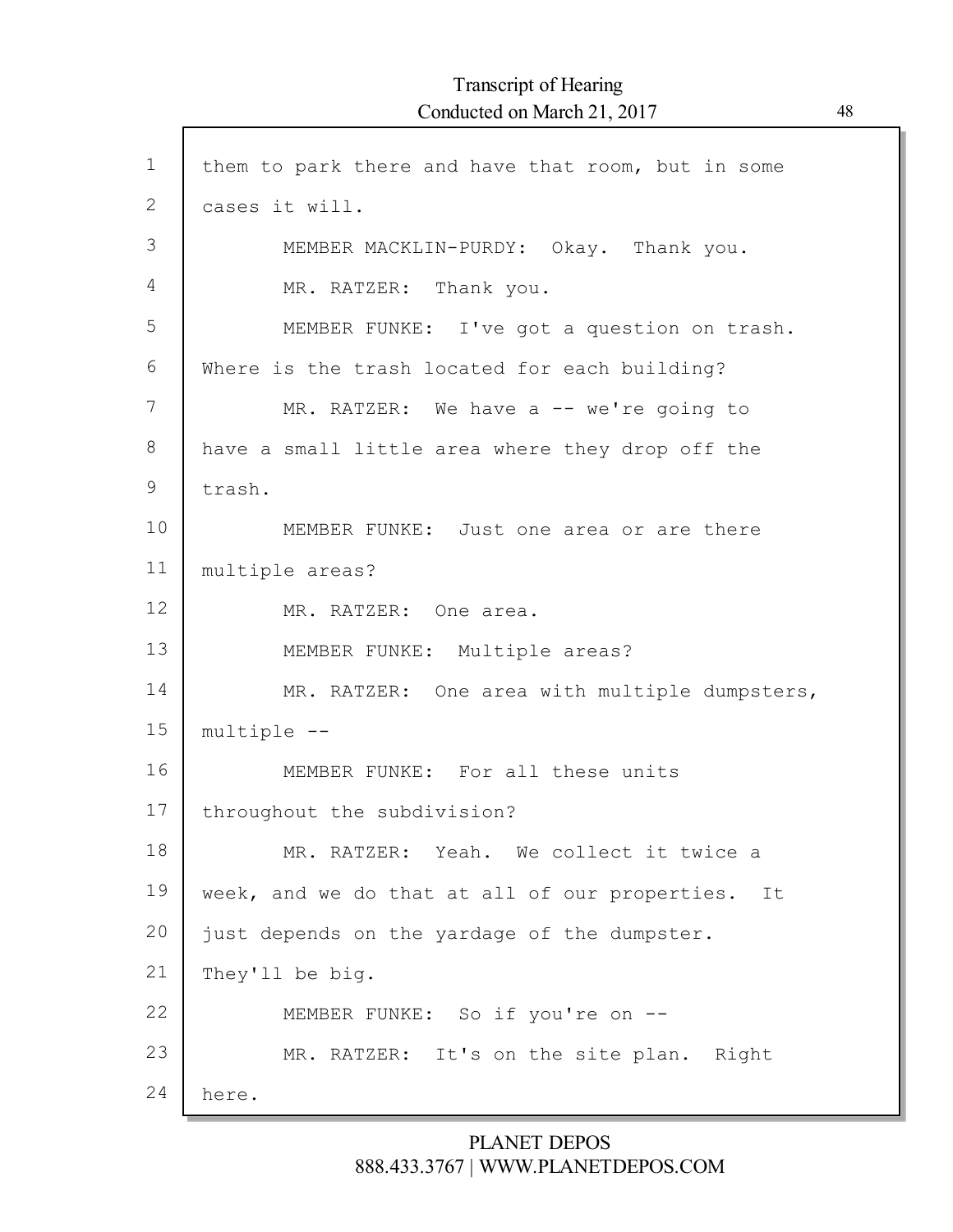$\Gamma$ 

| $\mathbf{1}$ | MEMBER FUNKE: Okay. So if you're on the              |
|--------------|------------------------------------------------------|
| 2            | southeast end, how do you -- you've got to walk your |
| 3            | trash all the way over to that area?                 |
| 4            | MR. RATZER: Drive it all the way. If we              |
| 5            | have a chance, we're going to make a little          |
| 6            | cut-through here, if there's room, okay, Where they  |
| 7            | can literally just throw it out their window.        |
| 8            | This property may call for door-to-door              |
| 9            | pickup because of the tenants thing, so we may do    |
| 10           | that. But either way it's going to have to go        |
| 11           | somewhere, and this is the area that it would go to. |
| 12           | MEMBER FUNKE: Do you have any plans or any           |
| 13           | landscaping for that area? Because it seems like     |
| 14           | this is a large development, and I appreciate the    |
| 15           | size of the development and what you guys are doing. |
| 16           | But my concern would be, you know, the trash and how |
| 17           | that gets dealt with.                                |
| 18           | MR. RATZER: Yeah. I mean, just to give you           |
| 19           | a little background on the company, we own over      |
| 20           | 6,000 apartments.                                    |
| 21           | MEMBER FUNKE: Yes.                                   |
| 22           | MR. RATZER: All sizes of 200 to 500, and we          |
| 23           | basically have the same concept. You know, it's two  |
| 24           | or three locations sometimes, sometimes one location |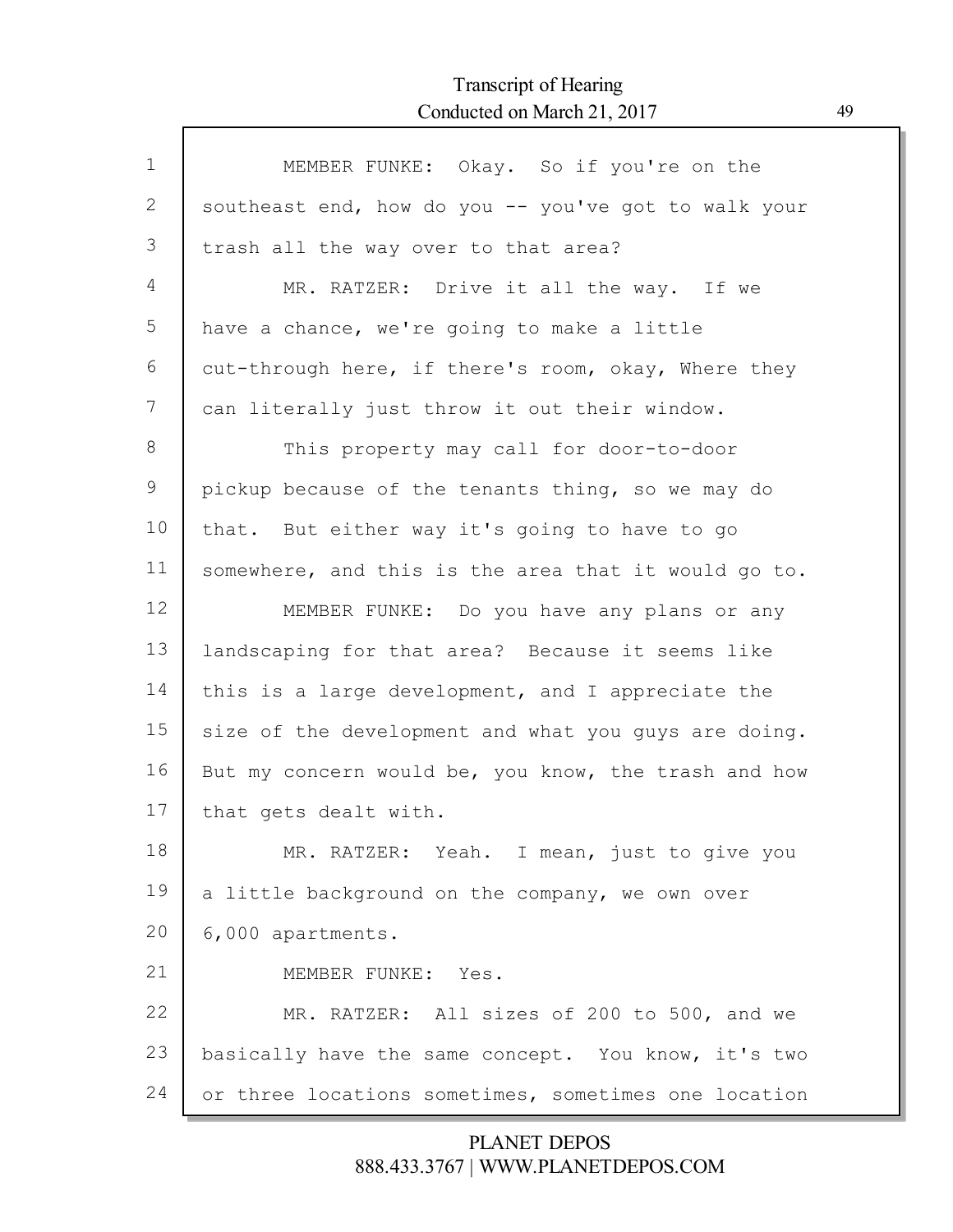| $\mathbf 1$ | at the exit where people can drop it off on their    |
|-------------|------------------------------------------------------|
| 2           | way to work.                                         |
| 3           | And we even $--$ like I said, we even do             |
| 4           | door-to-door in some locations and pick it up, or    |
| 5           | they just drop it off, and we can get services from  |
| 6           | either Waste Management or whoever is here, BFI,     |
| 7           | Waste Management, I'm not sure, and we contract out  |
| 8           | for them to empty dumpsters as much as possible.     |
| 9           | MEMBER FUNKE: Well, it would be nice to see          |
| 10          | a plan to see what the capacity is for all these     |
| 11          | residences because it is a large development, you    |
| 12          | know.                                                |
| 13          | MR. RATZER: Okay. I can have somebody                |
| 14          | calculate it. No problem. I will answer this,        |
| 15          | though, as part of the question. It will be          |
| 16          | enclosed either with some sort of stonework to match |
| 17          | the buildings, I'm 90 percent sure that will be it,  |
| 18          | but the other option given to me was an opaque-type  |
| 19          | fencing. But that gets tough because the dumpster    |
| 20          | trucks --                                            |
| 21          | MEMBER FUNKE: Right.                                 |
| 22          | MR. RATZER: -- come in and tear that fence           |
| 23          | apart and rip it off as opposed to some sort of nice |
| 24          | brick way. So we're playing with it.                 |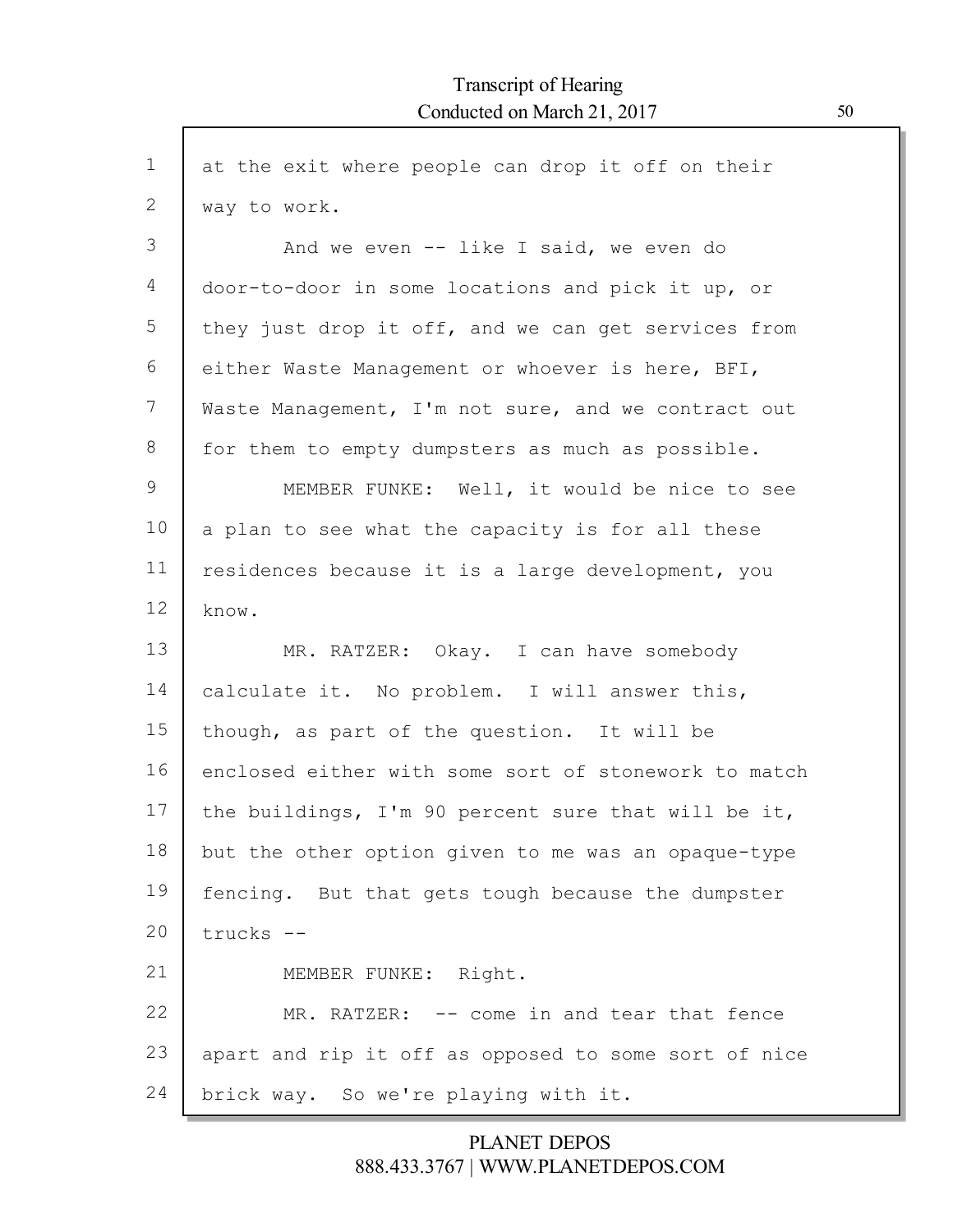Г

| $\mathbf 1$  | MEMBER HOLDERFIELD: I have a question.               |
|--------------|------------------------------------------------------|
| $\mathbf{2}$ | CHAIRMAN WALLACE: Yes.                               |
| 3            | MEMBER HOLDERFIELD: When you're talking on           |
| 4            | the site plan, about the big detention pond --       |
| 5            | MR. RATZER: This one.                                |
| 6            | MEMBER HOLDERFIELD: -- you say you're                |
| 7            | talking about a nature path. Is that going to go     |
| 8            | around the complete circumference of that?           |
| 9            | MR. RATZER: Yes.                                     |
| 10           | MEMBER HOLDERFIELD: Okay. That's good.               |
| 11           | MR. RATZER: Yes.                                     |
| 12           | MEMBER HOLDERFIELD: That leads me to making          |
| 13           | a suggestion, that maybe in the middle of the road   |
| 14           | there by the side road down in there that was        |
| 15           | brought up -- this nature path is going around the   |
| 16           | perimeter of that pond. I would like to suggest,     |
| 17           | having driven down that road two times today to      |
| 18           | Bricher Road, it's pretty stark as you drive through |
| 19           | there.                                               |
| 20           | It would be a nice complement to that whole          |
| 21           | neighborhood if that treeline that you started up    |
| 22           | here to the east of the main entrance continued on   |
| 23           | down to your secondary entrance. I don't know what   |
| 24           | it would be, the spacing of the trees, but it would  |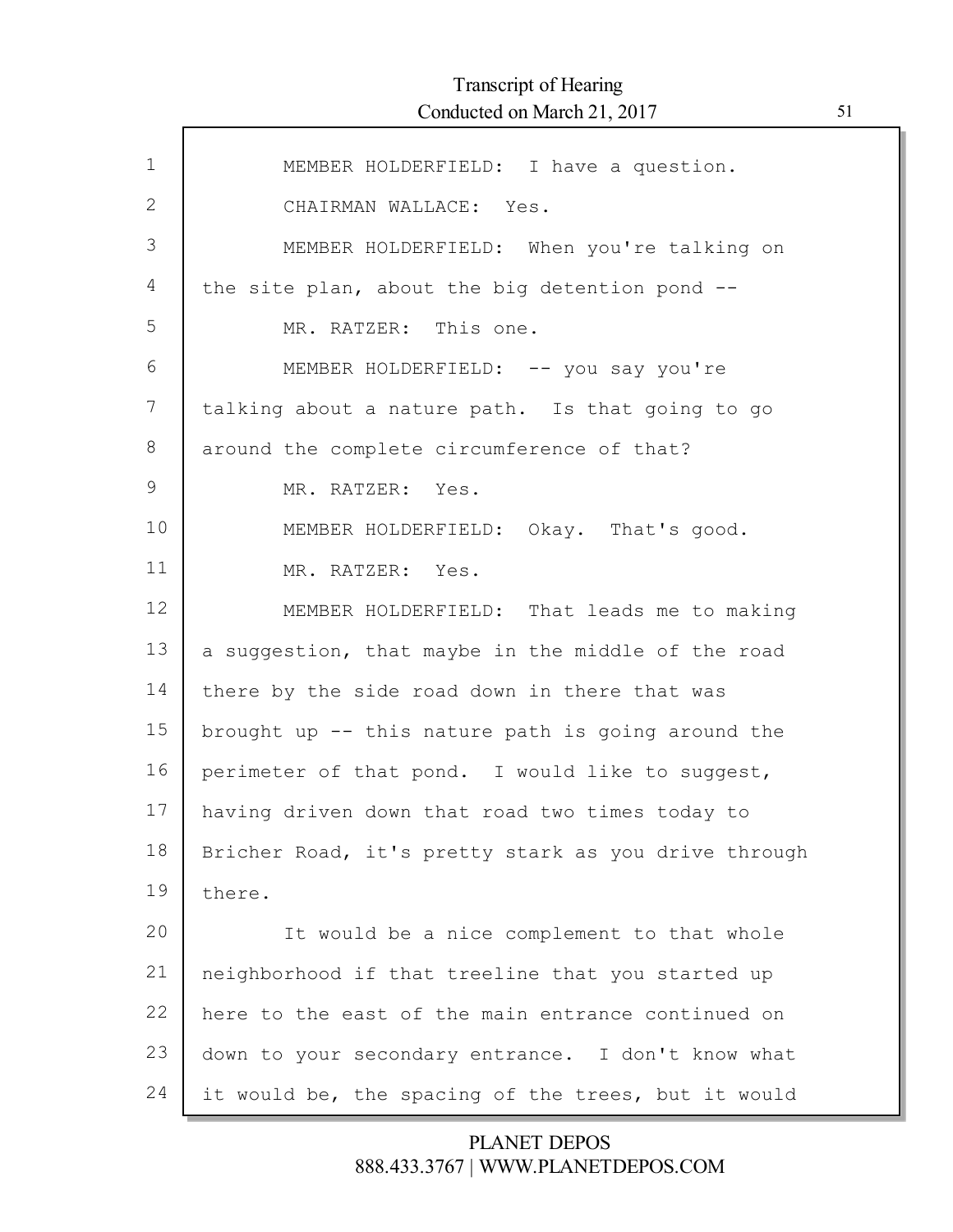| $\mathbf{1}$ | make a shield for a little privacy for you on both   |
|--------------|------------------------------------------------------|
| $\mathbf{2}$ | sides of the road.                                   |
| 3            | And it would really, I think, add a little           |
| 4            | character to Bricher Road as you're traveling. It    |
| 5            | needs something, and this is a great opportunity to  |
| 6            | step up and do that.                                 |
| 7            | MR. RATZER: I agree with you, and I can              |
| 8            | also say that that was part of the staff -- they     |
| 9            | don't miss a thing. So that was part of the staff's  |
| 10           | recommendation is that one of the things that we     |
| 11           | were short on the landscape, that we are not asking  |
| 12           | for a deviation of, it's more trees on the front.    |
| 13           | So we're going to do that, and if it doesn't         |
| 14           | provide -- because we want to do the same thing      |
| 15           | you're intending, and we'll just add some trees. So  |
| 16           | if the spacing is -- does anybody know what the      |
| 17           | spacing is off of the top of your head? 50? 50       |
| 18           | feet. If that doesn't do it through growth and       |
| 19           | whatnot, we'll do it every 40 feet or every 30 feet. |
| 20           | MEMBER HOLDERFIELD: I can just picture               |
| 21           | that.                                                |
| 22           | MR. RATZER: It would be nice.                        |
| 23           | MEMBER HOLDERFIELD: It would be a nice               |
| 24           | setting for the whole roadway.                       |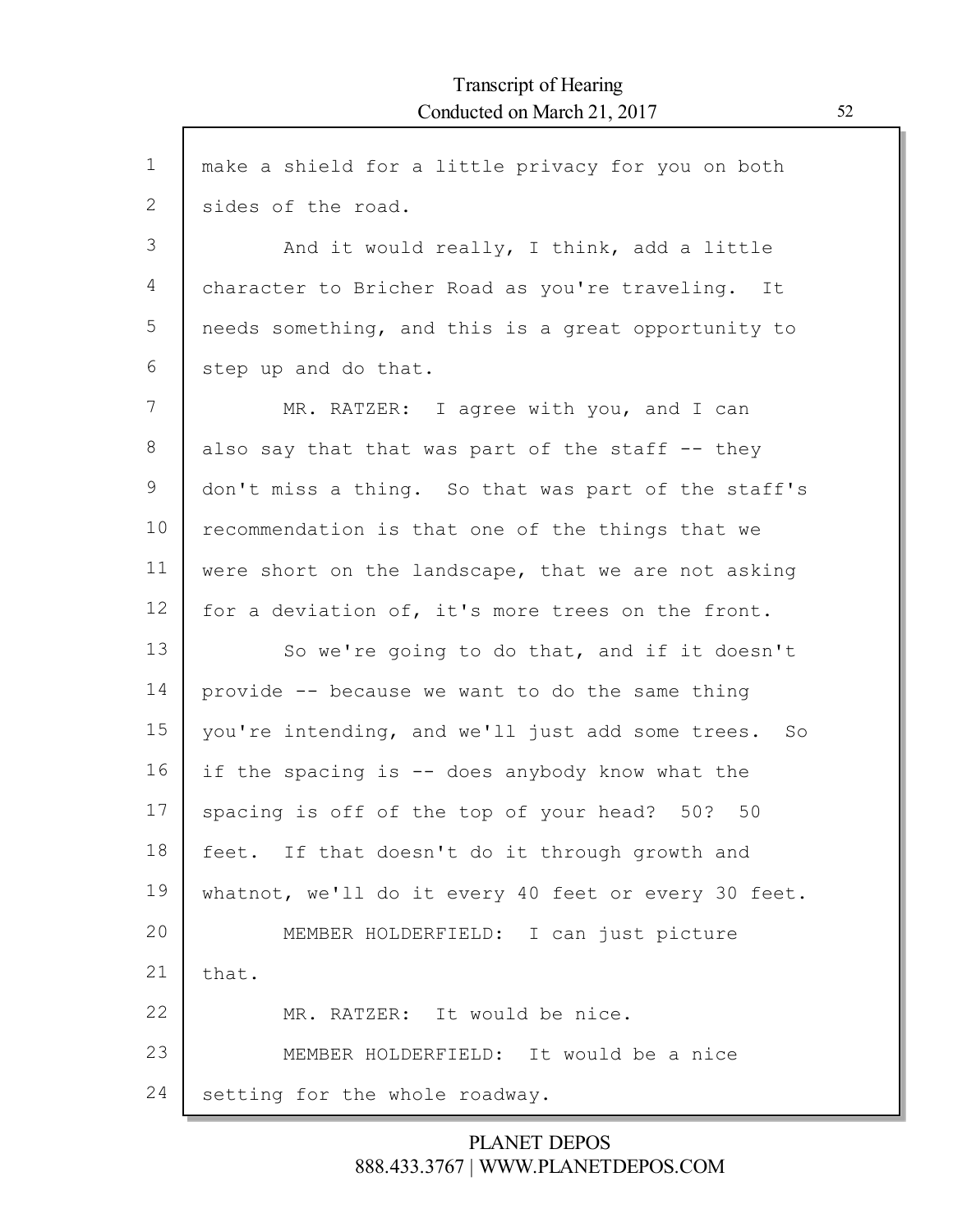| $\mathbf{1}$ | MR. RATZER: Yeah. I agree.                           |
|--------------|------------------------------------------------------|
| $\mathbf{2}$ | MEMBER HOLDERFIELD: Thank you.                       |
| 3            | MEMBER VARGULICH: I have a question maybe            |
| 4            | more for staff. If we approve a plan, any plan for   |
| 5            | the south end of this Bricher Commons, what happens  |
| 6            | to the rest of the property from a development       |
| 7            | standpoint? There was a drawing within the original  |
| 8            | PUD which shows a concept plan and some roadways     |
| 9            | that were shown through and that kind of thing and   |
| 10           | some uses.                                           |
| 11           | But with this, that doesn't exist anymore,           |
| 12           | and there's been a development at the north end with |
| 13           | the storage facility; and so as we're thinking about |
| 14           | whether we want to approach this or not, wouldn't    |
| 15           | that be something that we would also like to see,    |
| 16           | how that would change?                               |
| 17           | MR. COLBY: Well, the proposal is to amend            |
| 18           | the PUD for this site only because this is the site  |
| 19           | that the applicant is purchasing and has control     |
| 20           | over. So what would be left then for the north       |
| 21           | portion of this site will be that same plan that     |
| 22           | exists from the 2006 PUD ordinance that shows that   |
| 23           | layout and primarily commercial uses and some        |
| 24           | residential uses.                                    |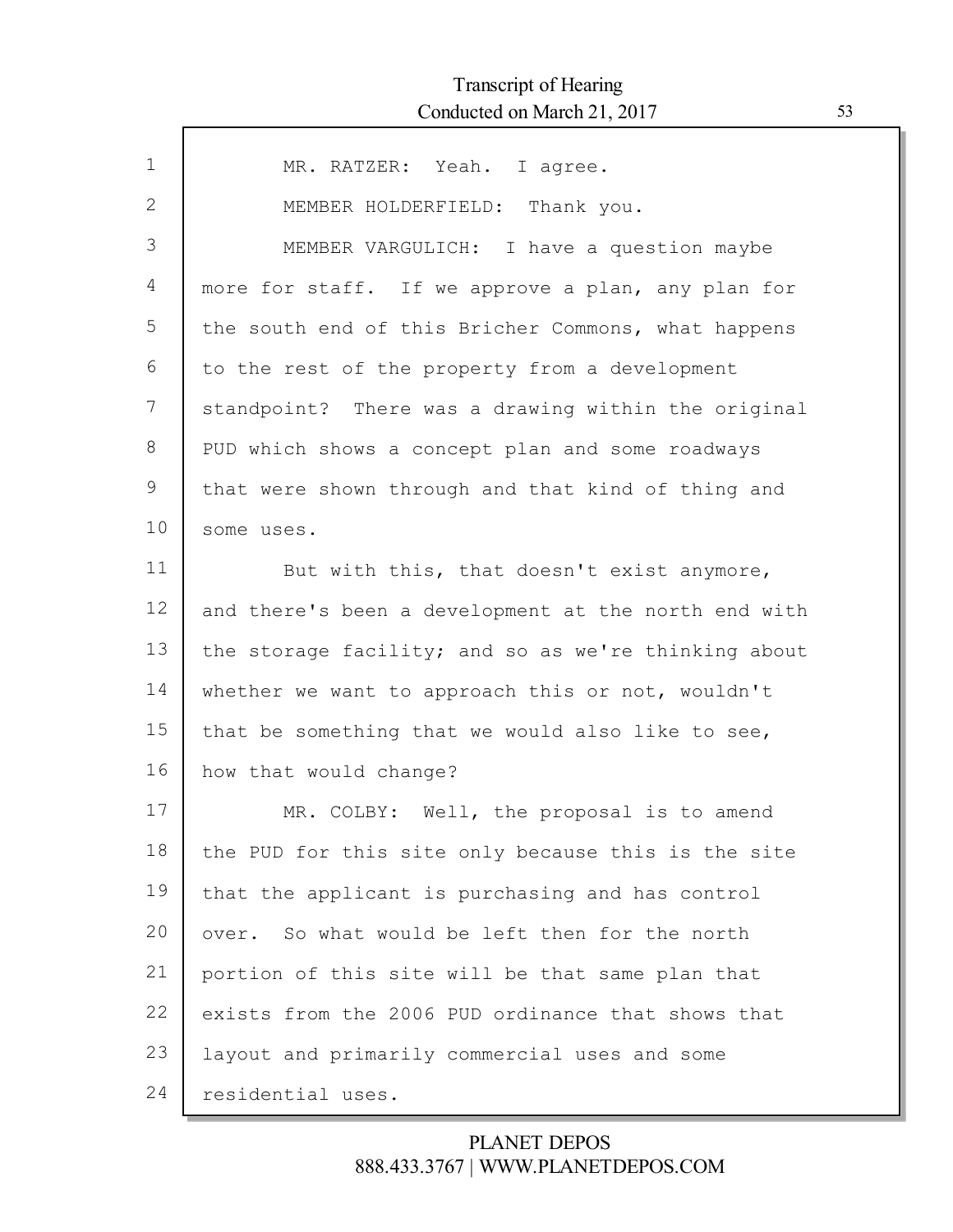| $\mathbf{1}$ | So that plan will no longer be able to be            |
|--------------|------------------------------------------------------|
| 2            | executed in the way it's drawn, but the zoning       |
| 3            | entitlement will remain for the land uses for that   |
| 4            | portion of the property.                             |
| 5            | So because it's a PUD, in the future if a            |
| 6            | developer comes forward, they would need to present  |
| 7            | a plan for that area. Obviously, that needs to       |
| 8            | account for the fact that this land change has       |
| 9            | occurred on the southern part of the site. So        |
| 10           | that's planning that would have to occur later if    |
| 11           | there is a developer at the table for that portion   |
| 12           | of the property.                                     |
|              |                                                      |
| 13           | MEMBER VARGULICH: Okay. I'm not sure I               |
| 14           | agree with that approach inasmuch as you're asking   |
| 15           | for a change without identifying for us what happens |
| 16           | to the remainder. Maybe the responsibility isn't     |
| 17           | yours to present that plan, but since you're buying  |
| 18           | the property from BEI, maybe they should have        |
| 19           | something that helps us understand what the          |
| 20           | intention is for the balance of the property and     |
| 21           | what they have developed so far.                     |
| 22           | MR. RATZER: Well, I can't speak for them,            |
| 23           | but I've been speaking to them for the last six      |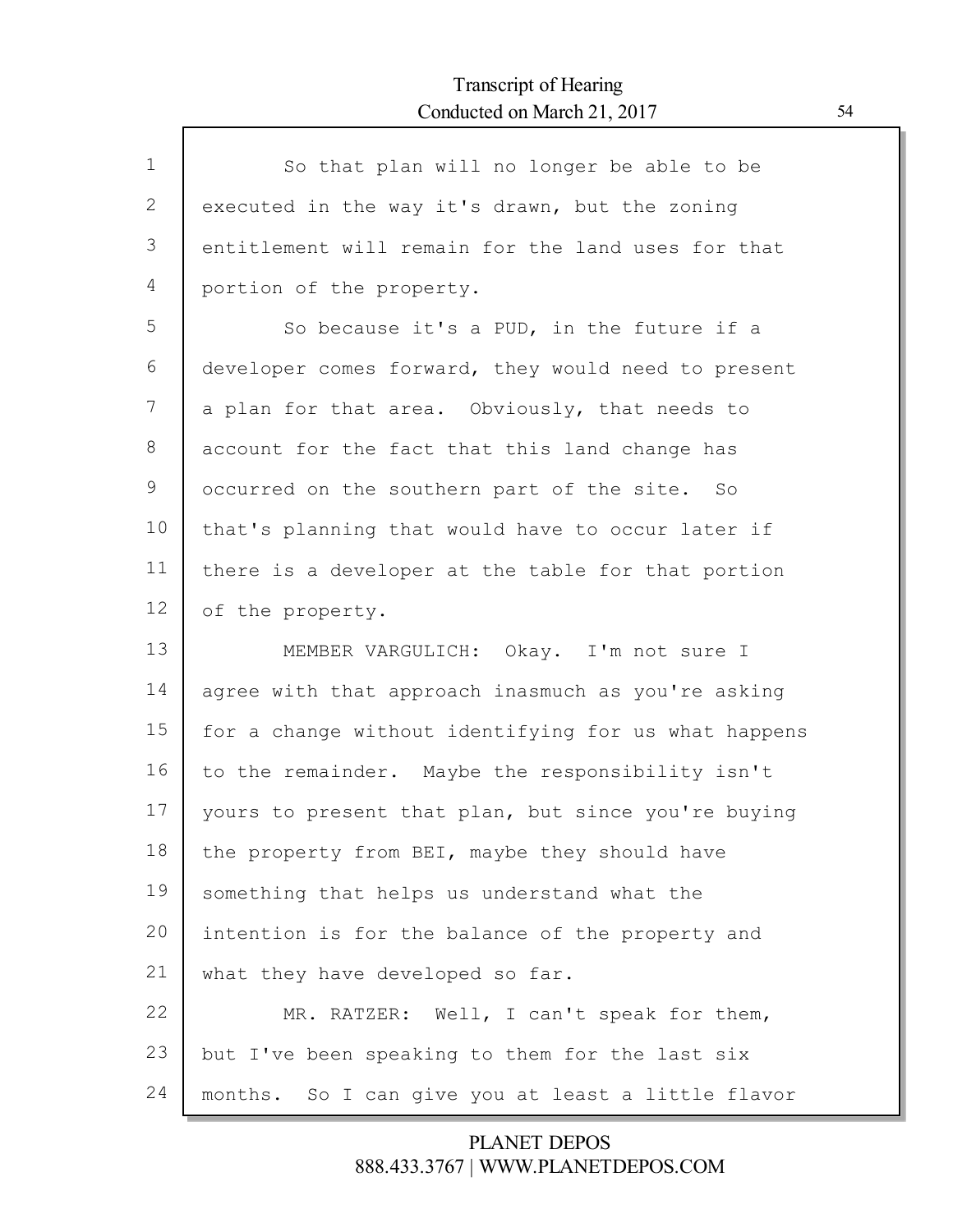| $\mathbf{1}$ | of what I understand.                                |
|--------------|------------------------------------------------------|
| $\mathbf{2}$ | They are not developers. They're landowners          |
| 3            | everywhere, and they hold this until they sell it.   |
| 4            | That's typical. So they found us, and we're very     |
| 5            | interested in buying this, and we've gone down this  |
| 6            | road. They've sold -- so they didn't build           |
| 7            | themselves. They sold that piece of land where your  |
| 8            | storage facility is.                                 |
| 9            | Their next objective is to sell the rest of          |
| 10           | that parcel. They have had $-$ all I can say is they |
| 11           | have a goal of making it -- sell to somebody or some |
| 12           | group and some use that will easily comply with what |
| 13           | you guys would be looking for. I can tell you that   |
| 14           | there has been sniffing around are the words used a  |
| 15           | senior housing person, but they're sniffing around   |
| 16           | everywhere, and they don't put a lot of credence in  |
| 17           | that.                                                |
| 18           | But they do have -- they're in talks right           |
| 19           | now with a senior housing developer, not assisted    |
| 20           | living, and not affordable senior housing. I don't   |
| 21           | understand the concept really, except it's a         |
| 22           | subdivision of maybe 55 and older, age restricted.   |
| 23           | Okay. To where there's duplexes, but they don't      |
| 24           | have a contract yet, and they don't have -- they     |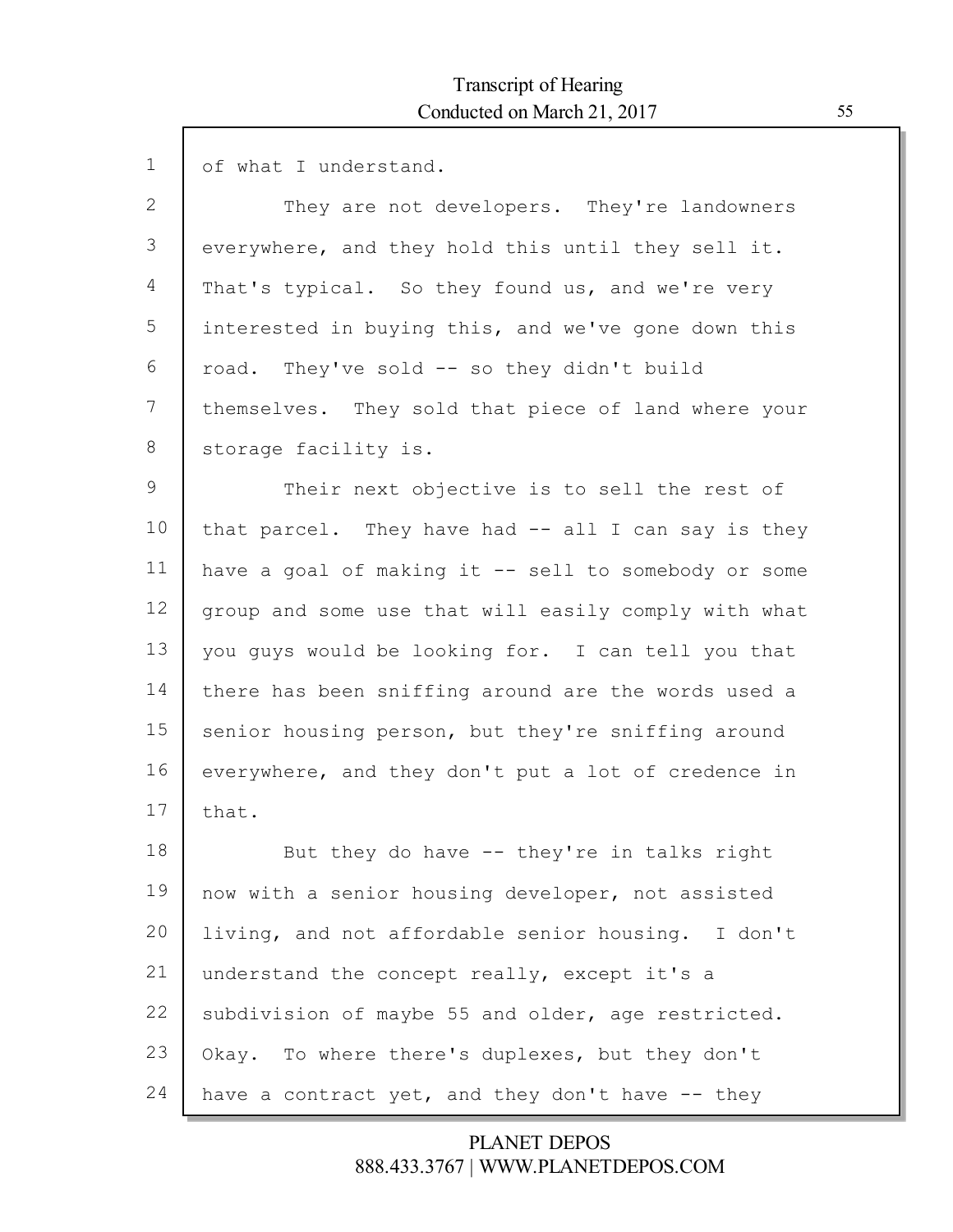Г

| $\mathbf 1$ | didn't call me and say, hey, you're about to have a  |
|-------------|------------------------------------------------------|
| 2           | neighbor. So I don't know exactly, but the goal is   |
| 3           | to sell it. That's all I can tell you.               |
| 4           | CHAIRMAN WALLACE: All right. Well, let's             |
| 5           | not get too much beyond our scope because we're      |
| 6           | looking at this application. So I don't want to get  |
| 7           | too off subject.                                     |
| 8           | Unless there's something pressing, I'd like          |
| 9           | to turn to the audience and see if there are any     |
| 10          | questions.                                           |
| 11          | All right. Any member of the audience have           |
| 12          | questions? Yes, sir.                                 |
| 13          | MR. LAPORTA: Good evening. My name is Jim            |
| 14          | LaPorta. I live in Lincoln Square in Geneva.         |
| 15          | Lincoln Square is the development directly to the    |
| 16          | south of this proposed development, and I have a     |
| 17          | question, and I have three areas I'd like to         |
| 18          | comment. L-a-P-o-r-t-a.                              |
| 19          | I had the good fortune of living in                  |
| 20          | St. Charles for seven months while my home was being |
| 21          | built in Geneva. Now, I found this community to be   |
| 22          | a very nice community to live in, excellent parks,   |
| 23          | schools, police department, fire. It's a very        |
| 24          | desirable area. You're undertaking a lot of good     |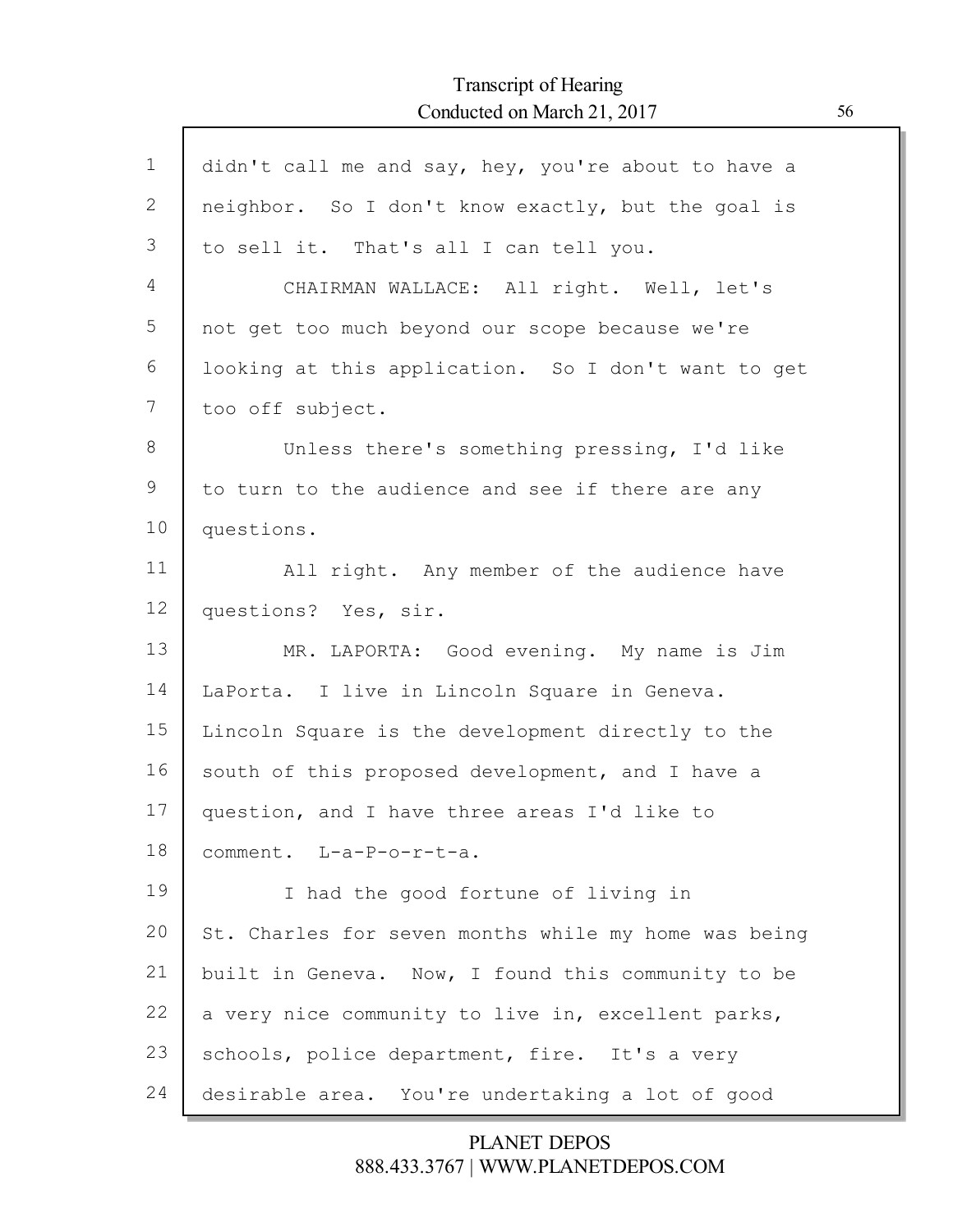| $\mathbf{1}$ | development in downtown St. Charles. It really is a  |
|--------------|------------------------------------------------------|
| $\mathbf{2}$ | nice place to live.                                  |
| 3            | In the short period of time that I've lived          |
| 4            | in Lincoln Square, I've learned to understand better |
| 5            | traffic patterns on Bricher Road and the area in     |
| 6            | general. One question that I have is with the        |
| 7            | detention pond. That is going to butt up to          |
| 8            | Bricher, and the grading there is such that -- if I  |
| 9            | can borrow this site plan. The grading is such       |
| 10           | where I believe this is a high point, and it kind of |
| 11           | goes down here. It's low by the clubhouse. It goes   |
| 12           | this way, and this is all wetland that heads to the  |
| 13           | west.                                                |
| 14           | If this detention pond is not adequate in            |
| 15           | size to retain water in a heavy downpour, my         |
| 16           | question is where is this water going to go? Will    |
| 17           | it go to the west? Will it go over Bricher Road and  |
| 18           | head into the Lincoln Square subdivision?            |
| 19           | MR. RATZER: Do you want me to answer that            |
| 20           | before your other questions?                         |
| 21           | MR. LAPORTA: Well, that's fine. That's my            |
| 22           | first question, and then I've got three comments.    |
| 23           | MR. RATZER: Do you want me to answer?                |
| 24           | CHAIRMAN WALLACE: Yeah. You can answer.              |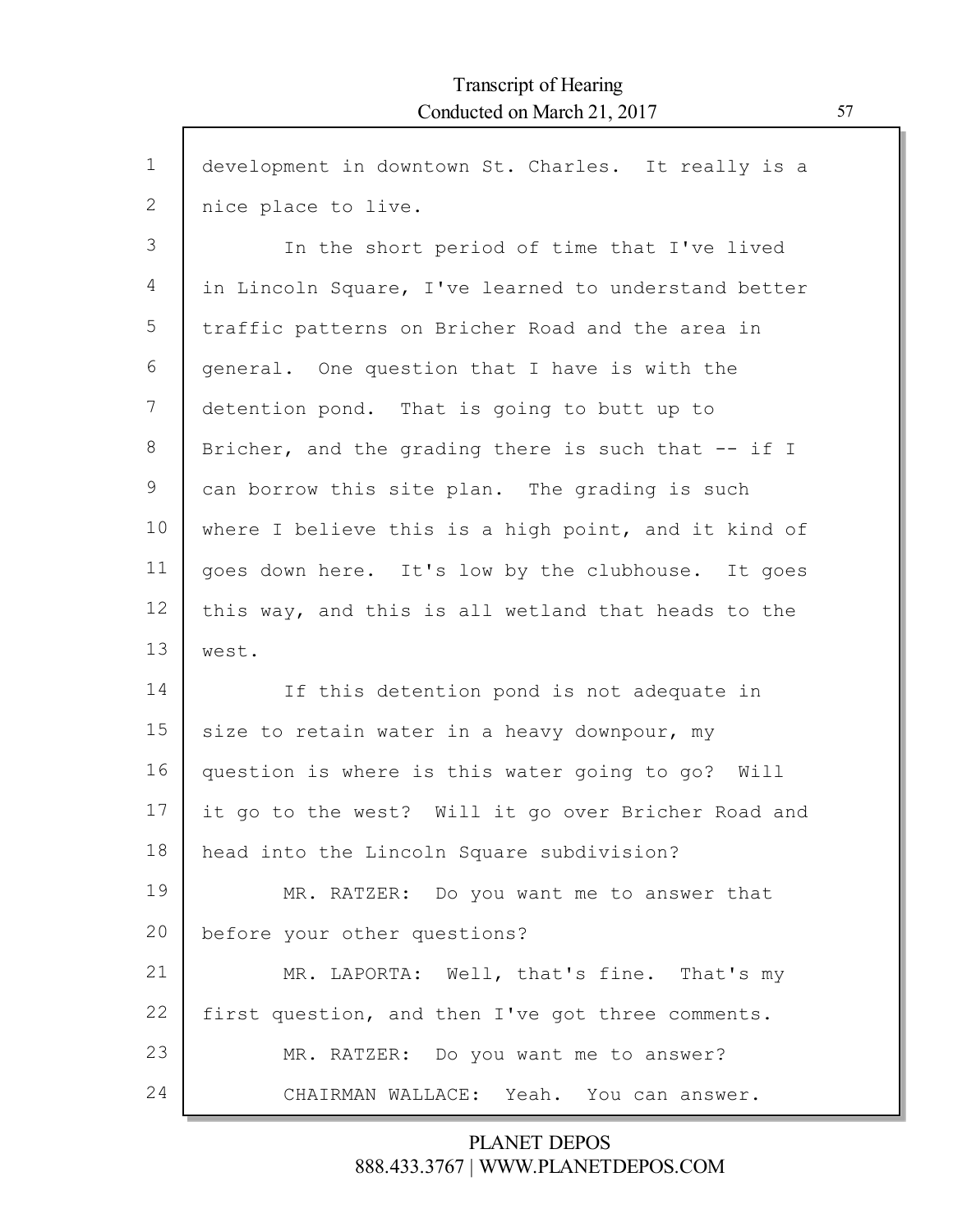| $\mathbf 1$ | MR. RATZER: Okay. So he's 100 percent                |
|-------------|------------------------------------------------------|
| 2           | correct. What we have here is we will not -- first   |
| 3           | of all, the detention pond is going to be sufficient |
| 4           | and deep enough to hold the water, but there's       |
| 5           | always the extreme cases. In the extreme cases, we   |
| 6           | have negotiated drainage easements right here with   |
| 7           | our civil engineer. Thank you.                       |
| 8           | MR. FEENSTRA: Ted Feenstra, V3 Companies,            |
| 9           | 7325 Janes Avenue, Woodridge, Illinois.              |
| 10          | So yeah, the detention pond if it were to            |
| 11          | fill up and overflow, it would go to the west. So    |
| 12          | the water has to go to the west through the County   |
| 13          | property, and that's the way it would go.            |
| 14          | MR. LAPORTA: Thank you. The reason I ask             |
| 15          | that question is we have 45, 48 homes in our         |
| 16          | development; and at the south end, there is a        |
| 17          | detention pond; and it gets pretty low back there.   |
| 18          | There's a lot of concrete with the mall, and my      |
| 19          | concern is that that water does not enter our        |
| 20          | subdivision because I don't know if the detention    |
| 21          | pond to the south of our development is adequate     |
| 22          | enough to handle all that. And would there be a      |
| 23          | flooding problem for our residents that live         |
| 24          | adjacent to that pond.                               |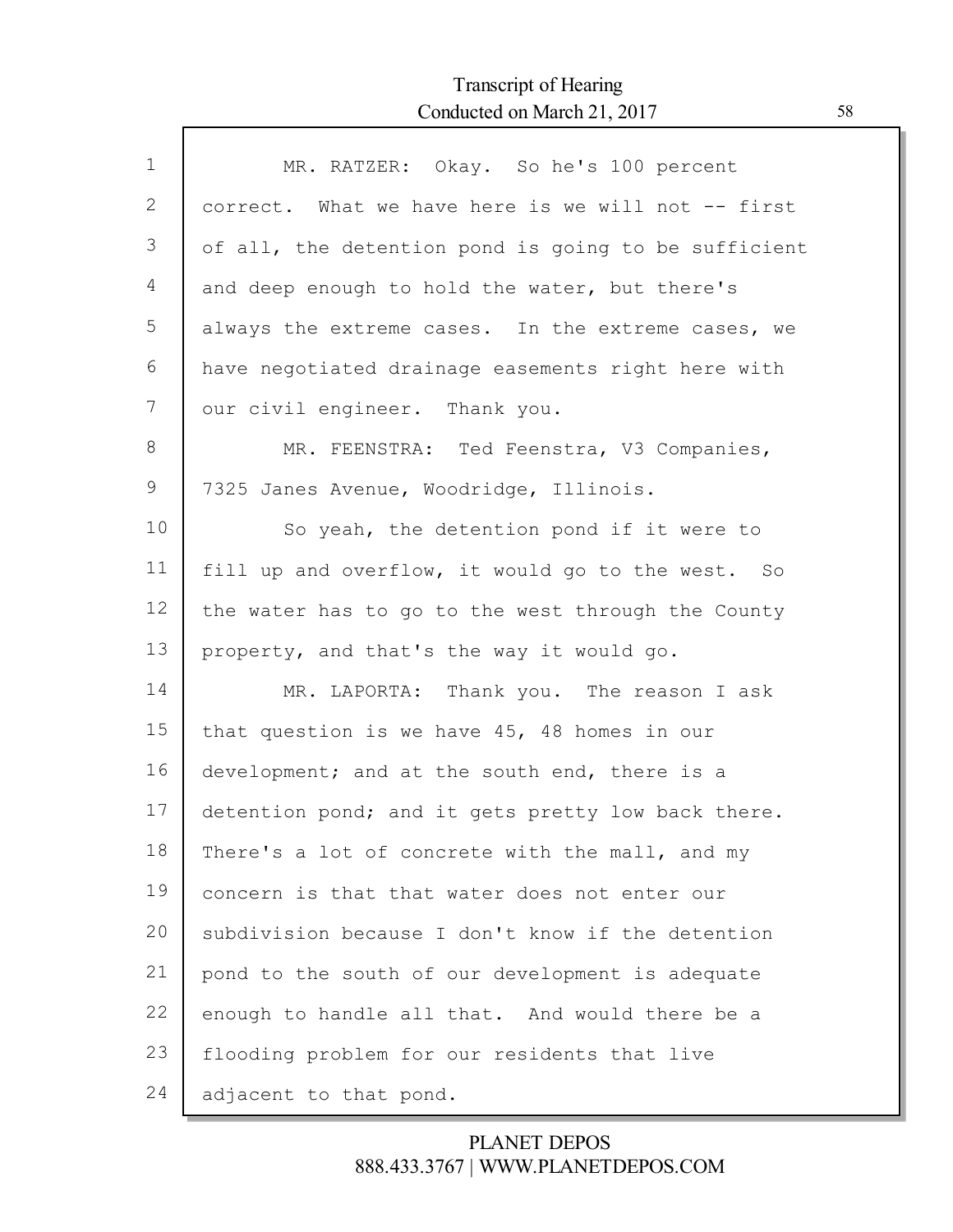Г

| $\mathbf 1$ | The three areas I want to comment on were           |
|-------------|-----------------------------------------------------|
| 2           | touched on in a publication I got -- or a           |
| 3           | presentation with one of your Planning and          |
| 4           | Development Committee meetings, and I was really    |
| 5           | impressed when I read that because all my concerns  |
| 6           | were addressed in that planning document.           |
| 7           | The first area I'd like to go into is need,         |
| 8           | the second area I would to like address is traffic  |
| 9           | and road conditions, and then the third area would  |
| 10          | be alternative development for this site.           |
| 11          | Recently I read that the City of St. Charles        |
| 12          | approved 650 apartments to be built on a location   |
| 13          | where there was a mall, and it's been vacant for a  |
| 14          | while. And, you know, I don't know how long it's    |
| 15          | going to take to fill those 650 units, and I don't  |
| 16          | know how quickly they will fill up. How quickly     |
| 17          | they will rent.                                     |
| 18          | You read in the literature that millennials         |
| 19          | are renting. They are not buying. Just the other    |
| 20          | day, I read an article where millennials are buying |
| 21          | again.                                              |
| 22          | So you have those 650 units, plus all the           |
| 23          | other rental properties there are in the City of    |
| 24          | St. Charles. North Aurora is building a 300-unit    |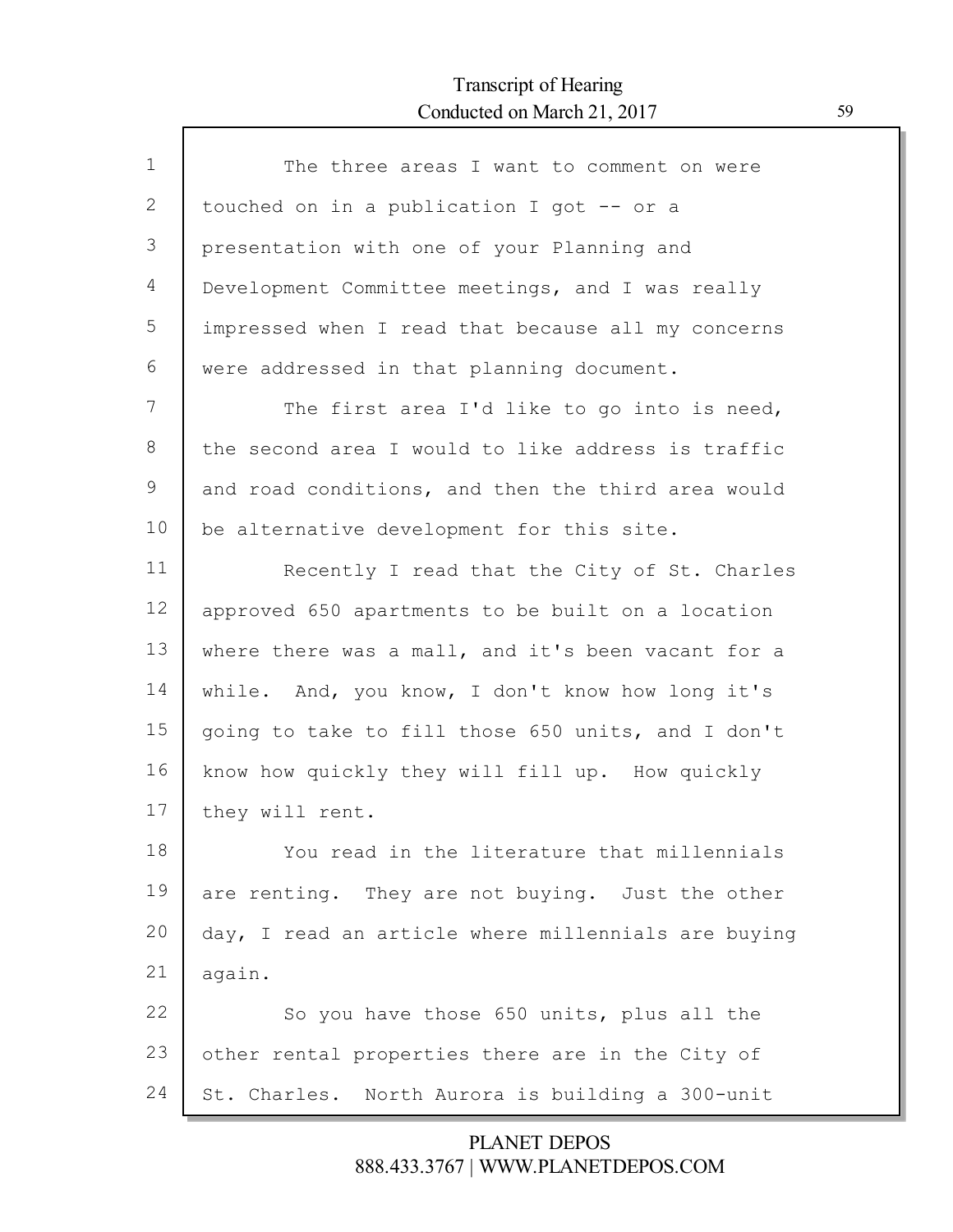Г

| $\mathbf 1$    | development on Orchard which is under construction.  |
|----------------|------------------------------------------------------|
| $\overline{2}$ | The City of Batavia just approved over a 100 units   |
| 3              | for their downtown area.                             |
| 4              | So I don't know if a needs assessment was            |
| 5              | done to see how marketable these units will be and   |
| 6              | whether or not they will rent them and how much that |
| 7              | rent will, you know, go for. So that -- you know,    |
| 8              | that's one comment.                                  |
| 9              | As far as traffic and traffic flow, I                |
| 10             | appreciate the site plan because it makes my comment |
| 11             | a lot easier. Is this entrance directly across from  |
| 12             | Camden, which is the entrance that I use and my      |
| 13             | neighbors use to get into our development?           |
| 14             | AUDIENCE MEMBER: Yes.                                |
| 15             | MR. LAPORTA: It is. Okay. I drive a                  |
| 16             | minivan; and when I pull out of my subdivision and   |
| 17             | I'm going east to get to the mall and go to Lowe's   |
| 18             | or Meijer's or whatever the case might be, even with |
| 19             | the best of service trying to get snow removal out,  |
| 20             | it's slippery, and it takes awhile to enter Bricher  |
| 21             | Road.                                                |
| 22             | It also is an issue when you make a                  |
| 23             | left-hand turn out of my development and want to go  |
| 24             | toward Peck. The topography is such coming from the  |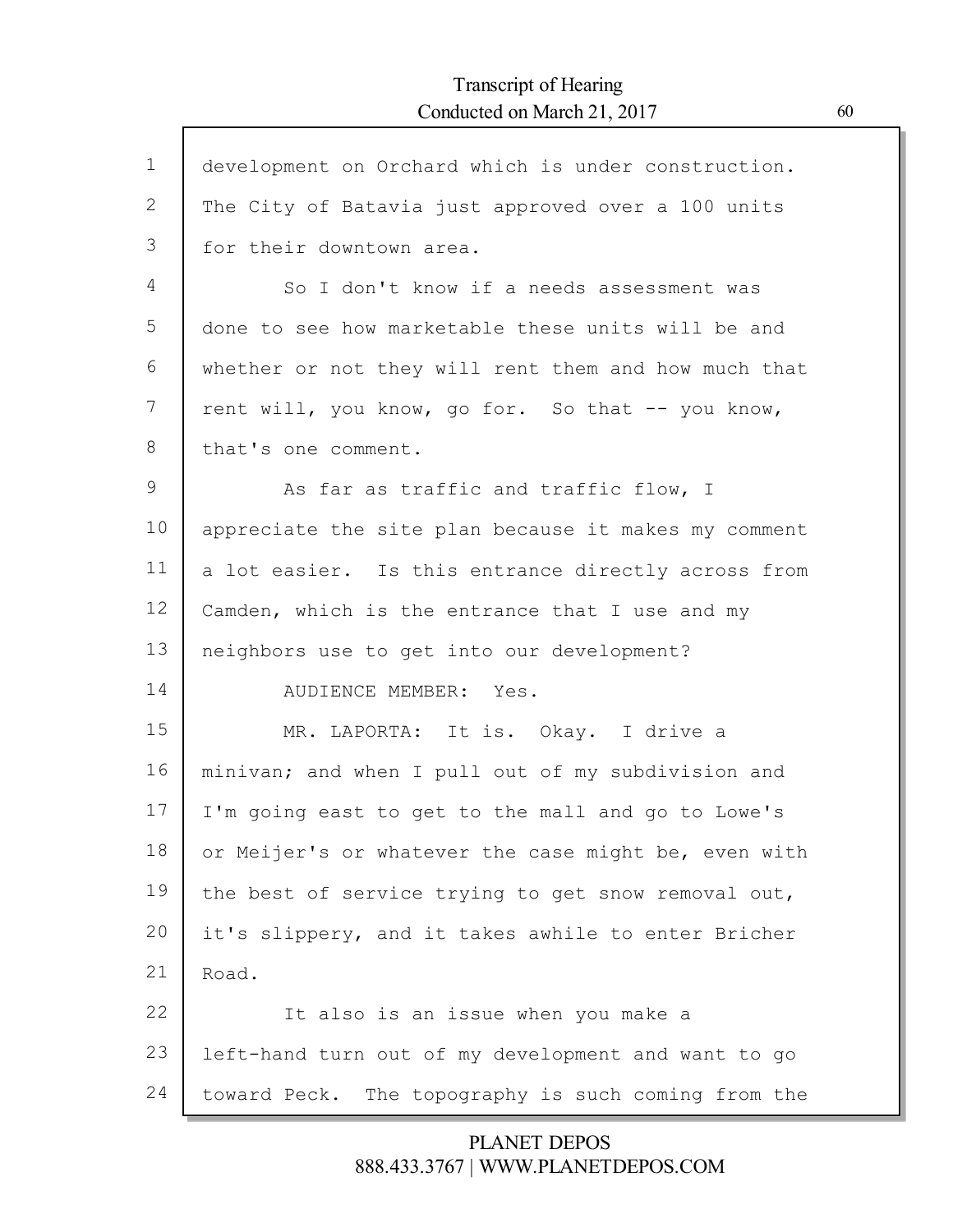Г

| $\mathbf{1}$ | east that you can't see the traffic. There's a hill  |
|--------------|------------------------------------------------------|
| 2            | there. And at the speed that traffic is flowing,     |
| 3            | you know, they move pretty quick, and I'm pulling    |
| 4            | out of my development, and low and behold there's a  |
| 5            | car almost right on top of me.                       |
| 6            | The other issue for us is we have a turning          |
| 7            | lane, a left-hand turning lane there to get into our |
| 8            | development. This road narrows down. When you come   |
| 9            | from the east when you're at Lowe's, you have a      |
| 10           | right-in lane that goes into Lowe's. You have a      |
| 11           | left-hand lane that gets into the Geneva Commons,    |
| 12           | and then there is a center lane sort of that kind    |
| 13           | of -- you go straight.                               |
| 14           | Well, you know, it's challenging if you're           |
| 15           | in rush hour to get in that center lane because it   |
| 16           | narrows. It's a funnel effect. There has been --     |
| 17           | there's an alleyway or a back alleyway right here    |
| 18           | behind Lowe's. You have semis pulling in and out of  |
| 19           | here. Even though this isn't intended as a           |
| 20           | cut-through, people are cutting through there all    |
| 21           | the time because they don't want to stop in front of |
| 22           | Lowe's with the stop sign. You get hung up by the    |
| 23           | street light.                                        |
| 24           | So I agree with the comment that if you open         |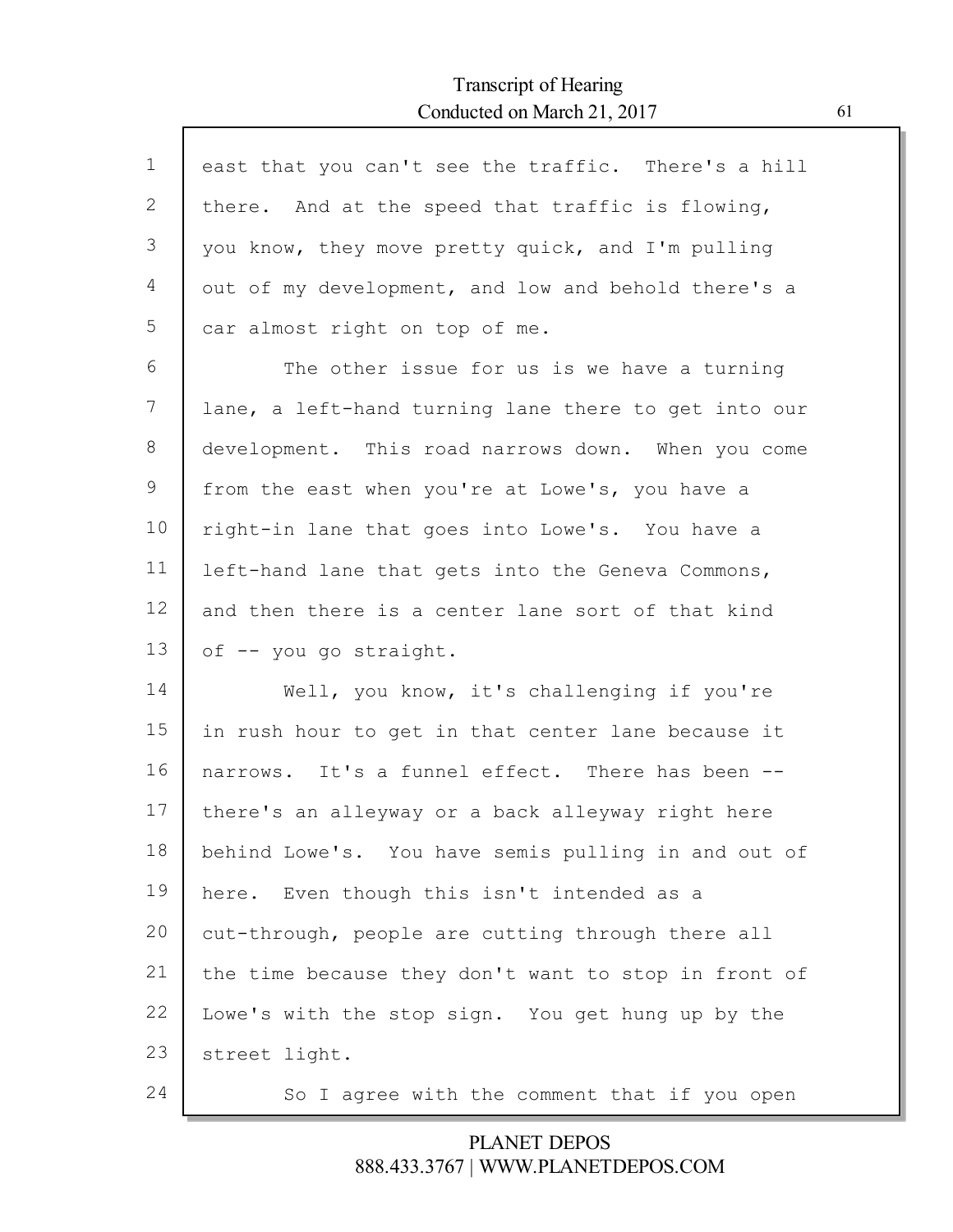Г

| $\mathbf 1$  | this entrance up here, this would become a           |
|--------------|------------------------------------------------------|
| $\mathbf{2}$ | cut-through, especially around the holiday time and  |
| 3            | they come to this main entrance.                     |
| 4            | Is there plans to put a light here to stop           |
| 5            | traffic? No? Okay.                                   |
| 6            | Whether this apartment complex was going in          |
| 7            | here or you were going to build commercial           |
| 8            | development, if you put something directly across    |
| 9            | from the entrance of our subdivision, that's going   |
| 10           | to cause some problems and safety concern.           |
| 11           | Getting out is a problem. The other day I            |
| 12           | was in the center lane turning left into my          |
| 13           | subdivision, and I had a car pass me on the          |
| 14           | right-hand side. There was a car approaching me      |
| 15           | from the west, and they must have been texting       |
| 16           | because they were swerving all over the line heading |
| 17           | right for me. I hit my horn. They woke up and        |
| 18           | moved over. At the same time I've got a car passing  |
| 19           | me on the right-hand side.                           |
| 20           | So I agree with the City of Geneva. This             |
| 21           | needs to be widened. This is way too narrow here.    |
| 22           | I would also like to comment that, you know,         |
| 23           | there is their main entrance. If you put 250 units   |
| 24           | in here, would it be safe to say you're going to     |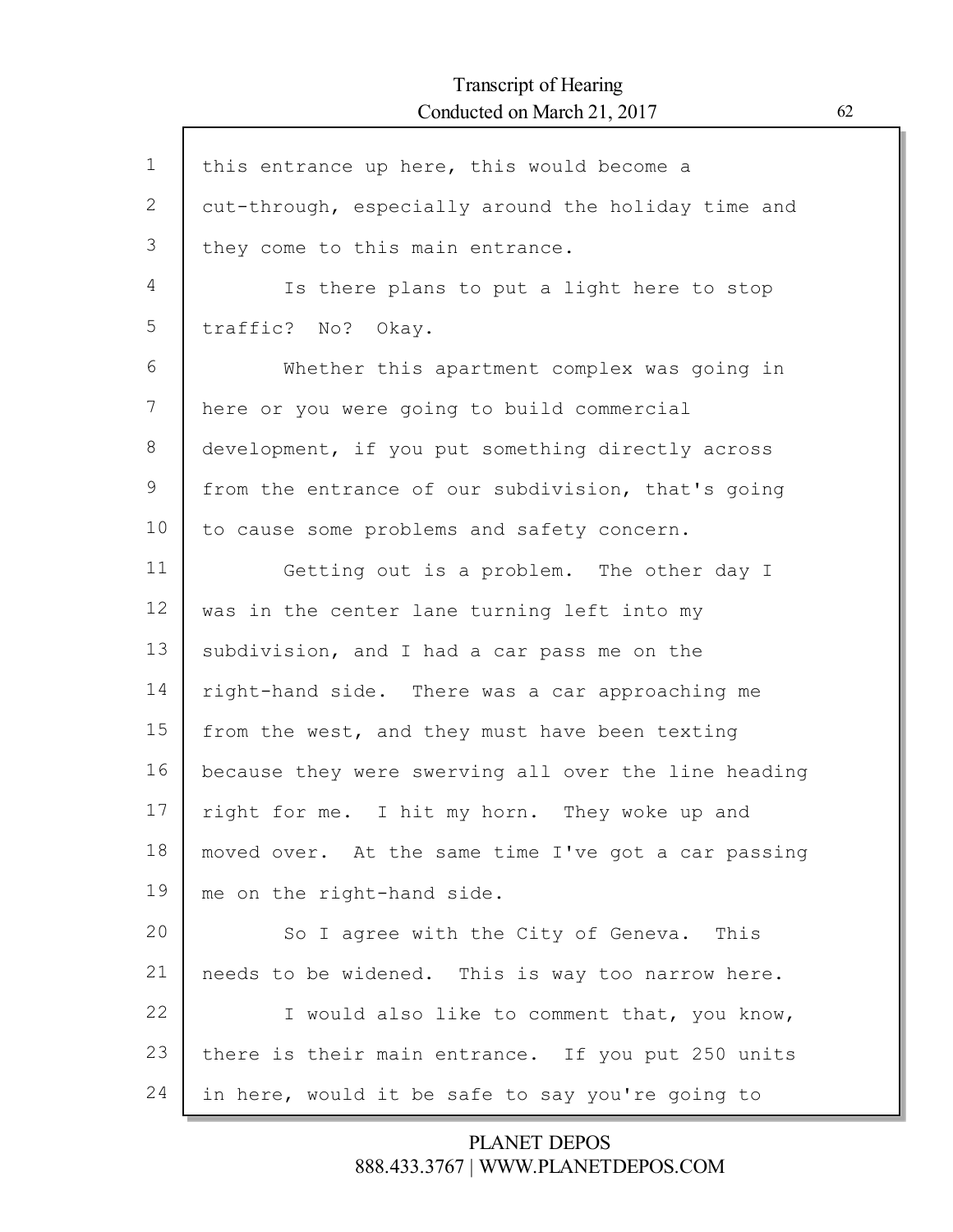| $\mathbf{1}$ | have at least 400 cars? Maybe? Right. So you're      |
|--------------|------------------------------------------------------|
| 2            |                                                      |
|              | going to have heavy traffic coming in and out of     |
| 3            | here, and this road is not going to be able to       |
| 4            | handle it.                                           |
| 5            | As you continue with your development in             |
| 6            | this area, more traffic is going to be on this road. |
| 7            | So this has to be addressed. Whether this apartment  |
| 8            | complex goes in here or something else goes in here, |
| 9            | if you're going to put an entrance here, what I      |
| 10           | think might be something you'd want to consider is   |
| 11           | traffic going to the west could only turn in and     |
| 12           | make a right-hand turn. Traffic coming out of this   |
| 13           | development could only make a right-hand turn and go |
| 14           | to the west.                                         |
| 15           | That would avoid the tightness of this road          |
| 16           | where you have somebody coming out and make a left   |
| 17           | if you don't put a stop light, and anybody coming    |
| 18           | from the west trying to get in here cannot make a    |
| 19           | left-hand turn. This road is not wide enough to      |
| 20           | accommodate that. Because if you don't, there's      |
| 21           | going to be accidents here. There's just -- it's     |
| 22           | just too difficult of a grade, the traffic is going  |
| 23           | too fast, and you just can't see as you're coming    |
| 24           | out of my development.                               |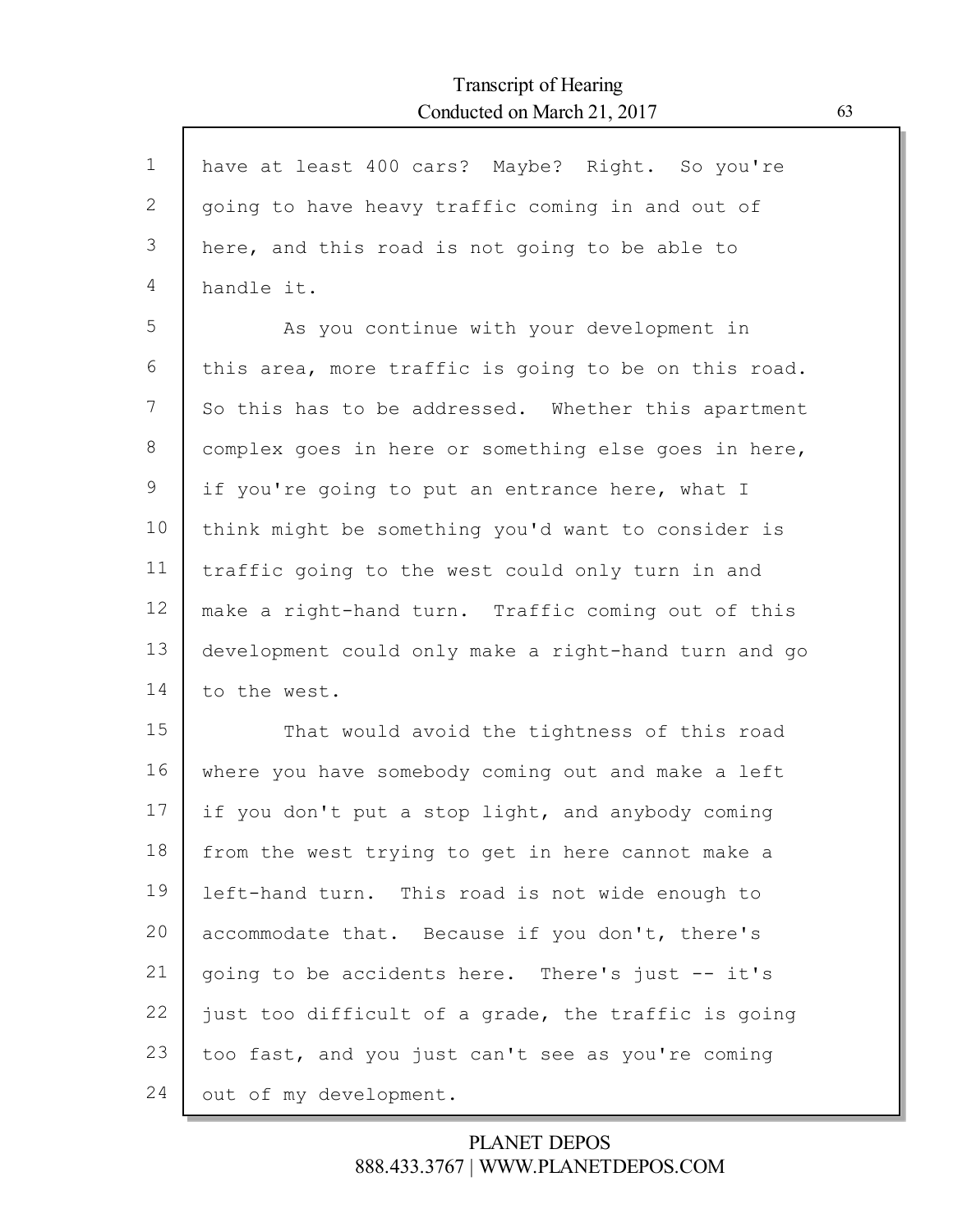Г

| $\mathbf 1$    | All right. So when Pulte built, Geneva had            |
|----------------|-------------------------------------------------------|
| $\overline{2}$ | them put a right-hand turn lane here, which helps     |
| 3              | because it gets you off that main drag and at least   |
| 4              | you can slow down and get to the subdivision, but     |
| 5              | you've got way too much going on here. If anything,   |
| 6              | they should make this the main entrance and get it    |
| 7              | away from there. That's another option.               |
| 8              | But this needs to be addressed because as             |
| 9              | they're presenting it, I don't believe it's safe for  |
| 10             | the people living here, for the people who live in    |
| 11             | my subdivision, or anyone traveling on this road.     |
| 12             | Okay. So that's the traffic and traffic               |
| 13             | flow patterns. And then one other point, you know,    |
| 14             | at holiday time, I knew traffic was going to be       |
| 15             | crazy. I'm not naive. I bought this house, and        |
| 16             | there's a big mall with all the restaurants.          |
| 17             | Everybody goes there.                                 |
| 18             | The City of Geneva puts a police officer in           |
| 19             | front of Garden Market, and they prevent traffic      |
| 20             | from backing up here because you just can't move      |
| 21             | here.                                                 |
| 22             | So you've got a lot of people coming in               |
| 23             | here, and they only have this way in and this way     |
| 24             | What they need is an exit right here. You need<br>in. |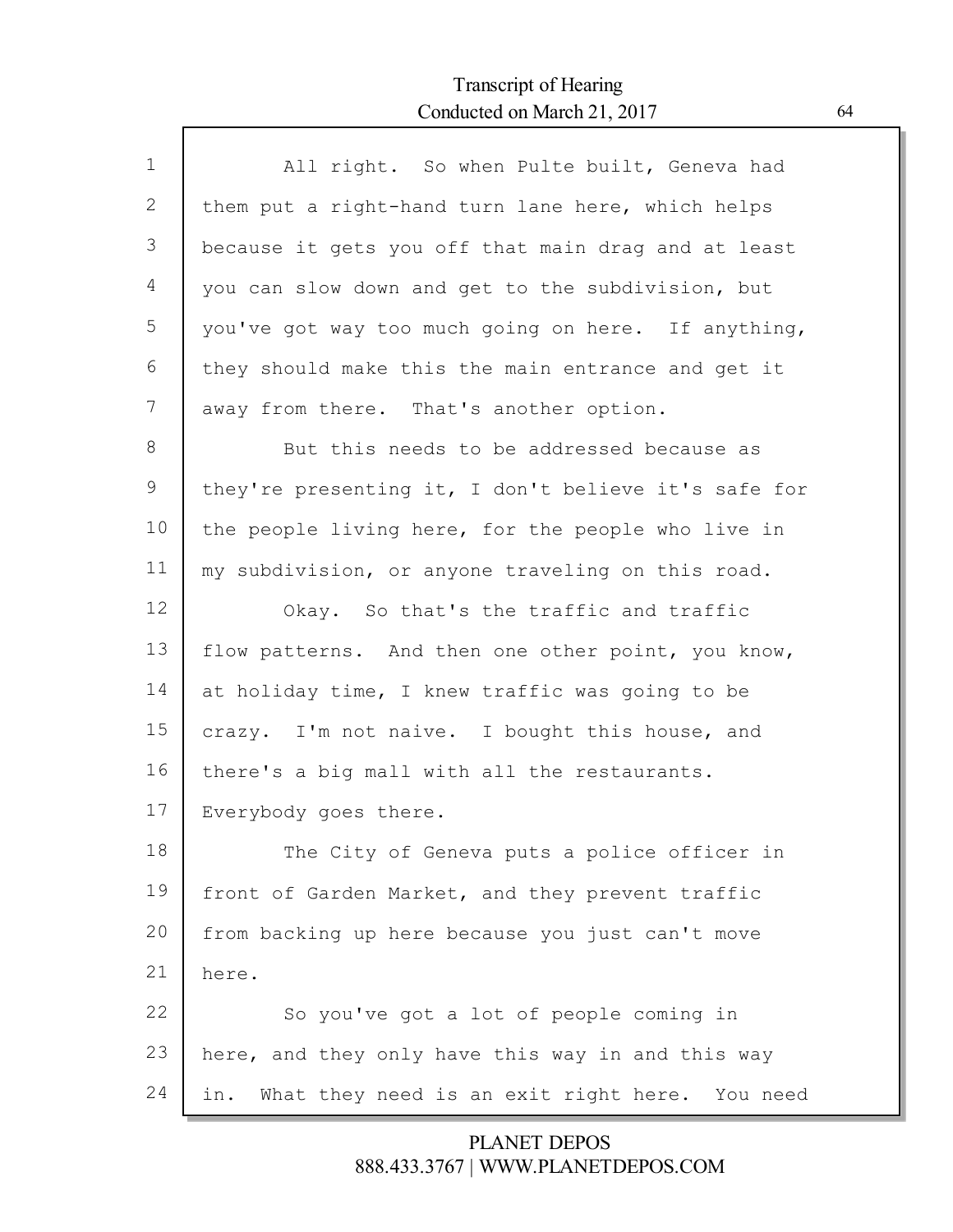Г

| $\mathbf 1$ | a road taking you off of Bricher to 38 so that       |
|-------------|------------------------------------------------------|
| 2           | traffic can get diverted out of here. And if they    |
| 3           | don't fund or develop this now, then you need to     |
| 4           | have some kind of provision to get funded to do it   |
| 5           | at a later time because if you don't put this road   |
| 6           | in now, it may or may not happen.                    |
| 7           | All right. And the other part of my comment          |
| 8           | is that I don't think this is the best use of this   |
| 9           | property. Yes, these are nice units. The             |
| 10          | architecture is pretty. They look great, but         |
| 11          | 250 units into this area. That's a lot of people.    |
| 12          | This was originally developed for                    |
| 13          | commercial/industrial. The grading here is such      |
| 14          | that, you know, you put these units here, the        |
| 15          | rooftops, the asphalt, the water has got to go       |
| 16          | somewhere. You know, maybe 250 is too many, you      |
| 17          | know, with all the apartments being built right now. |
| 18          | Are they going to be able to rent these out?         |
| 19          | Are they going to build them at one time? Are they   |
| 20          | going to be vacant for a while? Will they fill       |
| 21          | them? You know, you have a lot of apartment          |
| 22          | complexes in St. Charles now. You have the           |
| 23          | developments that I've mentioned.                    |
| 24          | This might be better -- you know, a better           |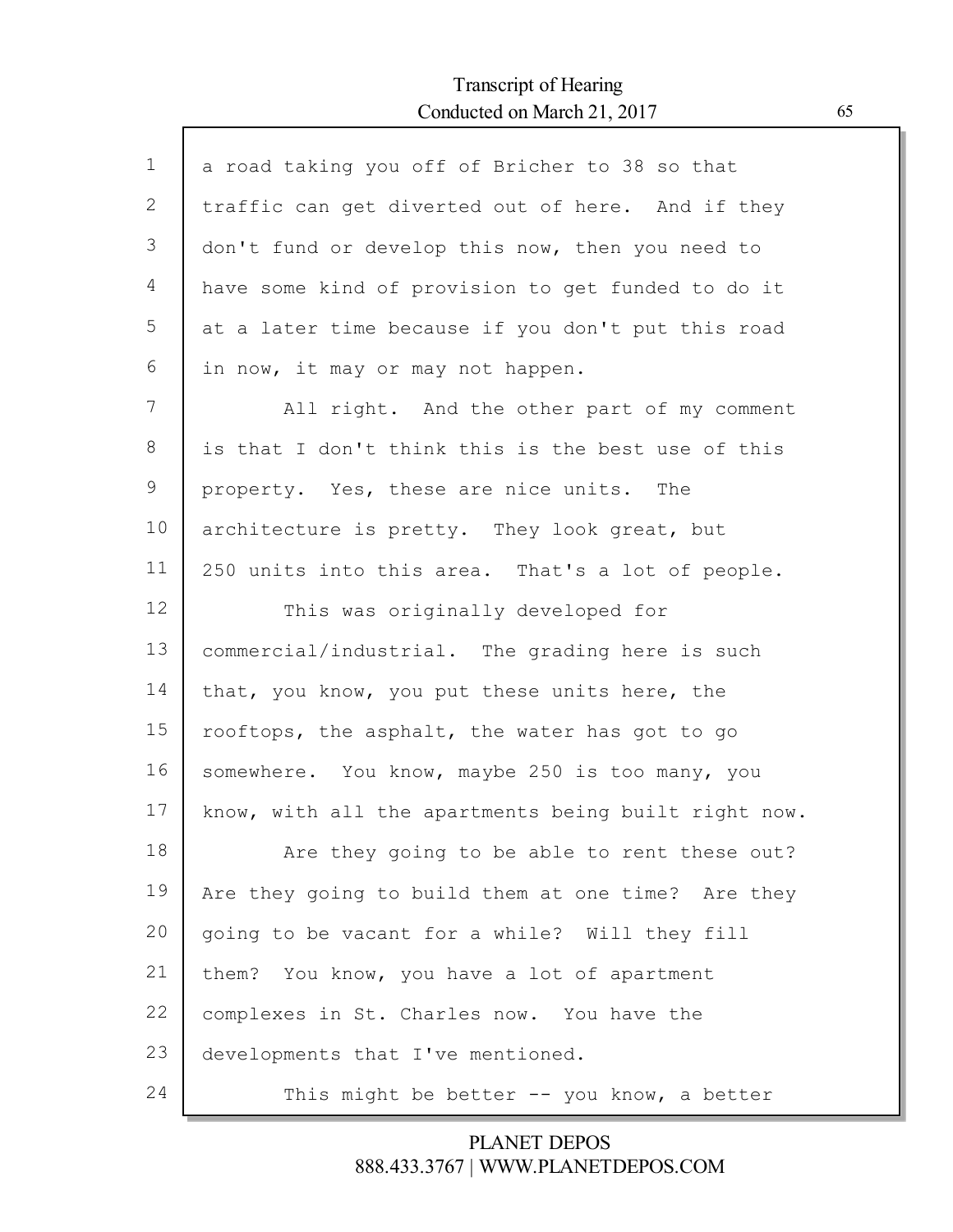Г

| $\mathbf 1$ | use if you did senior housing, not income            |
|-------------|------------------------------------------------------|
| 2           | restricted, but age restricted, townhomes or condos  |
| 3           | or duplexes. There's a market here where you have    |
| 4           | people that live in St. Charles who like the         |
| 5           | community, would like to stay, don't want to         |
| 6           | maintain a house anymore. But they don't have much   |
| 7           | choice as far as buying something that's smaller.    |
| 8           | This may be better serving the community             |
| 9           | with that type of development or just leave it, you  |
| 10          | know, commercial/industrial and go forward that way. |
| 11          | So with that, I'd like to say I appreciate           |
| 12          | the opportunity to get up in front of you and, you   |
| 13          | know, share my comments with you. Hopefully, I've    |
| 14          | given you some food for thought. I think my          |
| 15          | comments are valid and realistic, and I'd really     |
| 16          | like you to take a look at this.                     |
| 17          | I know you'll do what's right for                    |
| 18          | St. Charles and what's right for your community.     |
| 19          | Please think long term not short term; and if this   |
| 20          | does -- if you do decide to approve this, I'm not    |
| 21          | here to tell you not to, make sure that they do it   |
| 22          | right. Address the concerns that I have and get it   |
| 23          | fixed now and prevent problems going forward.        |
| 24          | Thank you.                                           |
|             |                                                      |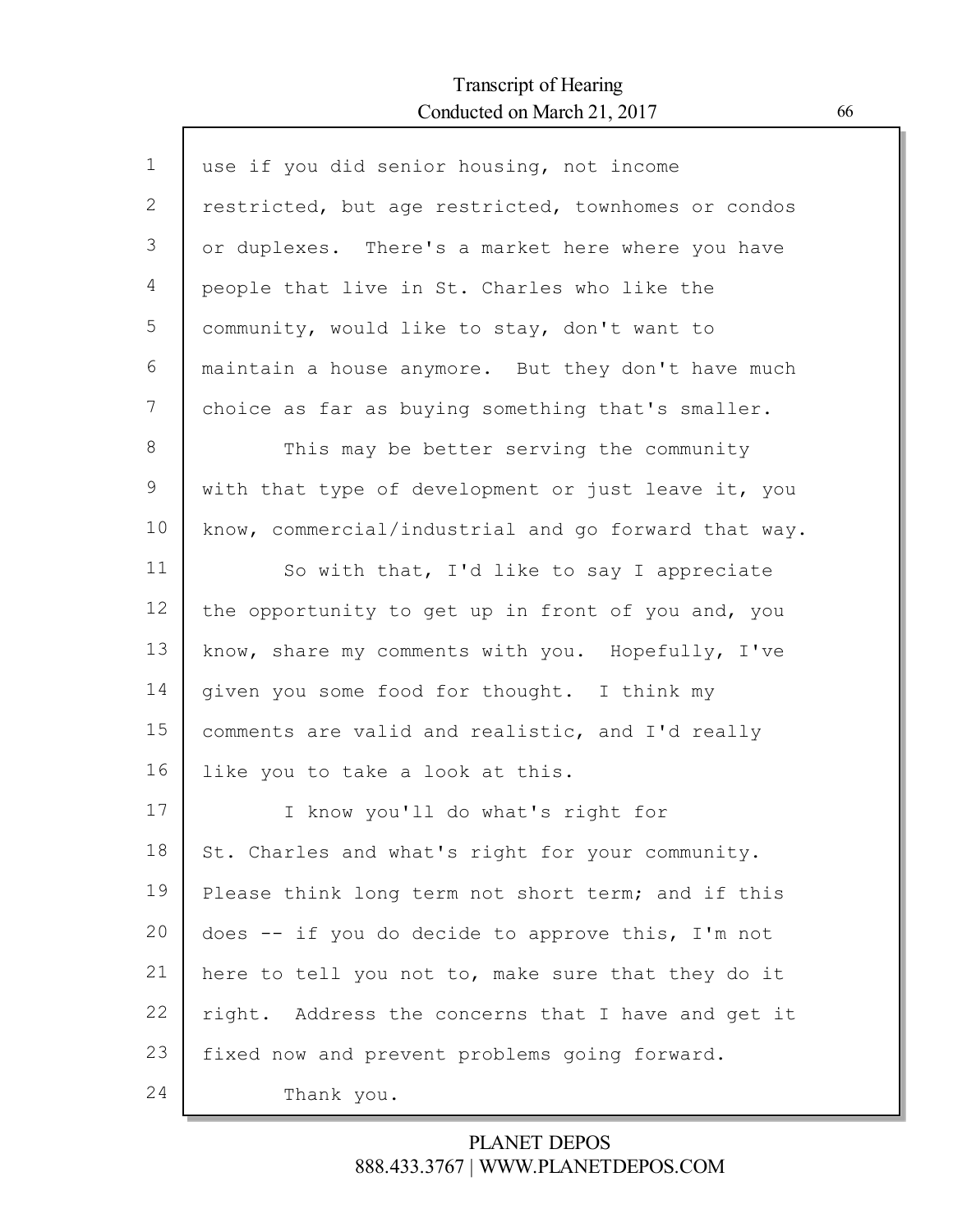$\Gamma$ 

| $\mathbf 1$  | CHAIRMAN WALLACE: All right. Thank you.            |
|--------------|----------------------------------------------------|
| $\mathbf{2}$ | Yes.                                               |
| 3            | VICE CHAIRMAN KESSLER: I have a question           |
| 4            | for staff. Bricher Road, is that St. Charles or    |
| 5            | Geneva, or is it right down the middle?            |
| 6            | MR. COLBY: It's maintained by the City of          |
| 7            | Geneva.                                            |
| 8            | VICE CHAIRMAN KESSLER: The entire road?            |
| 9            | MR. COLBY: The entire Bricher Road.                |
| 10           | VICE CHAIRMAN KESSLER: That's what I               |
| 11           | thought. Then I also wanted to speak to the        |
| 12           | comprehensive plan. Just to be clear, the          |
| 13           | comprehensive plan calls for that. In the west     |
| 14           | gateway subarea, it recommends residential or      |
| 15           | office/commercial service uses at the interior and |
| 16           | southern end of the property.                      |
| 17           | It actually says that portions of the              |
| 18           | site -- northern areas of the site, which is Route |
| 19           | 38, should develop with commercial uses fronting   |
| 20           | Lincoln Highway with either multi-family,          |
| 21           | single-family attached, or office and commercial   |
| 22           | services in the rear and interior of the site.     |
| 23           | It actually does call for this use, the            |
| 24           | possibility of this use. I just want to make that  |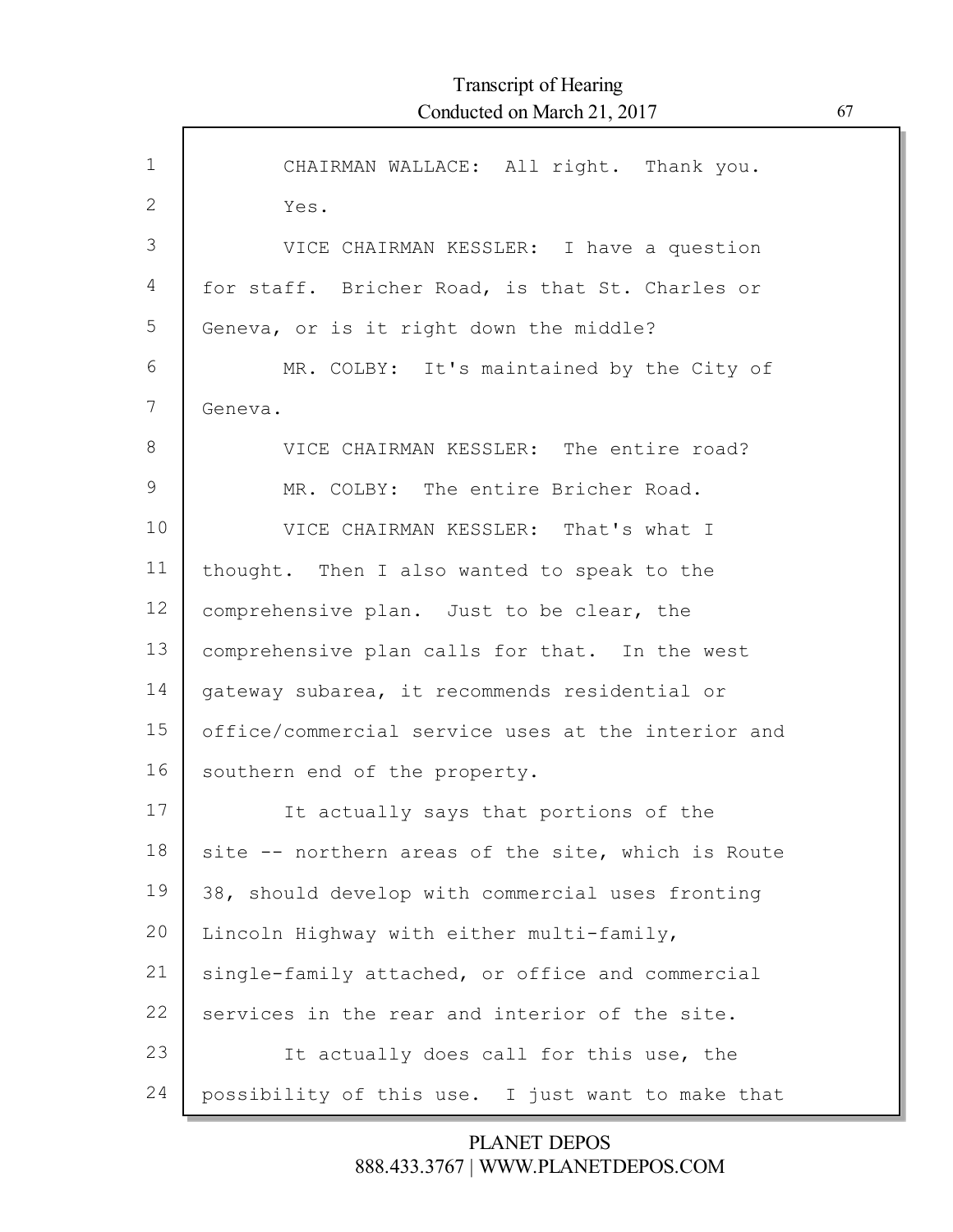| $\mathbf 1$  | clear. That's what our comprehensive plan spells    |
|--------------|-----------------------------------------------------|
| $\mathbf{2}$ | out.                                                |
| 3            | CHAIRMAN WALLACE: And, Russ, if I'm not             |
| 4            | mistaken, Bricher Commons allows for up to -- is it |
| 5            | 34 1/2 acres to be used for residential purposes?   |
| 6            | MR. COLBY: That's correct. Yes.                     |
| 7            | CHAIRMAN WALLACE: And what was the density?         |
| $8\,$        | Do you recall? Or what would be the total number of |
| 9            | units if it was developed as of right now?          |
| 10           | MR. COLBY: That information is in the PUD           |
| 11           | ordinance, which is in the packet.                  |
| 12           | CHAIRMAN WALLACE: No. I think it was like           |
| 13           | 7, 7, 1/2.                                          |
| 14           | MR. COLBY: Yeah. It suggests a range of             |
| 15           | 250 to 350 units. There was a portion of that that  |
| 16           | was provided as affordable units.                   |
| 17           | CHAIRMAN WALLACE: All right. All right.             |
| 18           | Other questions? Yes, sir.                          |
| 19           | MR. HABOUSH: Hi, my name is John Haboush,           |
| 20           | H-a-b-o-u-s-h. I live in Lincoln Square as well.    |
| 21           | A couple of quick questions. What is the            |
| 22           | plan in terms of the cost for rent monthly?         |
| 23           | CHAIRMAN WALLACE: Well, you can answer if           |
| 24           | you want, but it's kind of beyond our review scope. |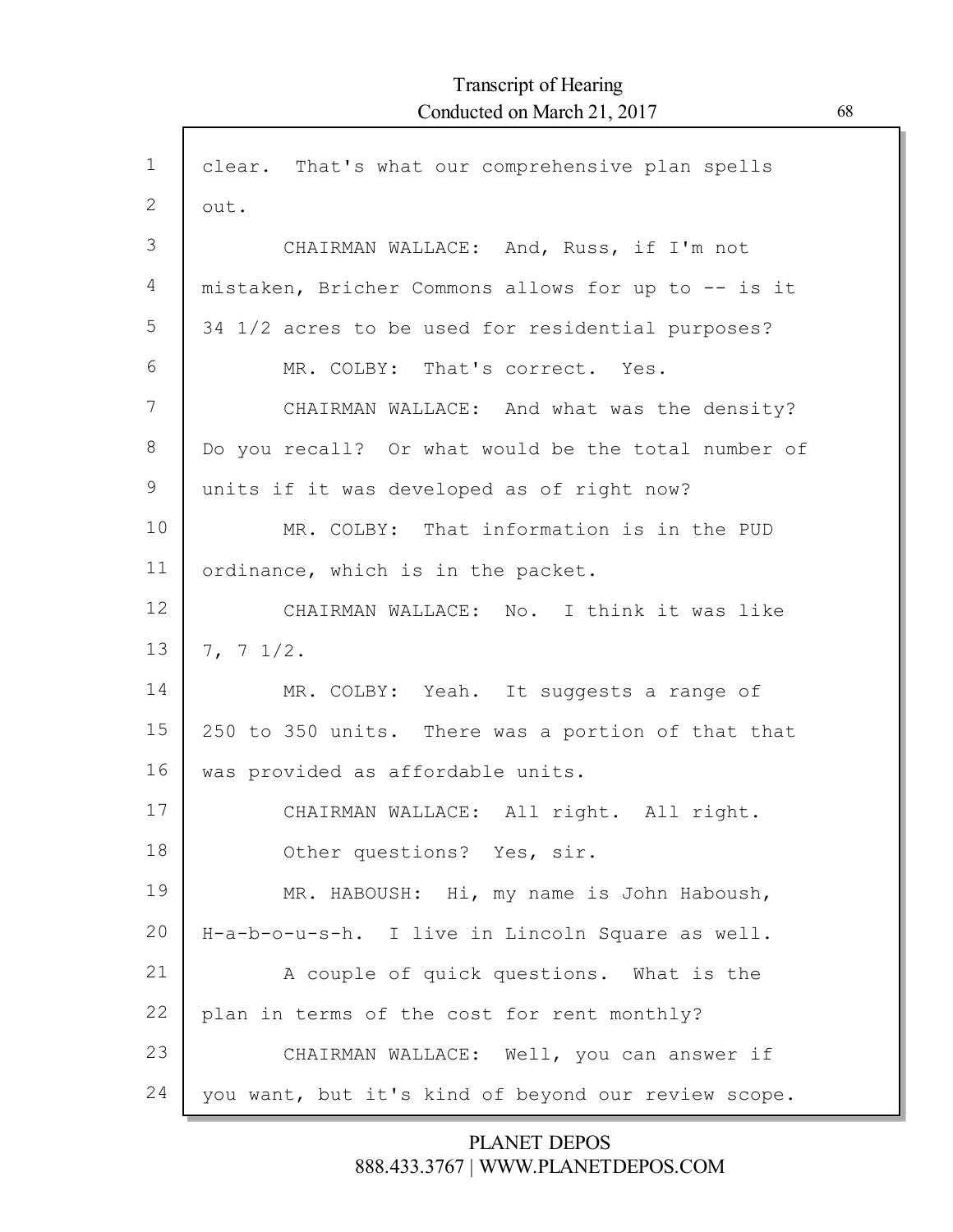| $\mathbf 1$ | MR. HABOUSH: Oh, okay. So it's not -- the            |
|-------------|------------------------------------------------------|
| 2           | reason for the question was if I'm understanding     |
| 3           | correctly from the things I read, that 10 percent    |
| 4           | have to be put aside for affordable housing, aka     |
| 5           | Section 8.                                           |
| 6           | CHAIRMAN WALLACE: No.                                |
| 7           | MR. HABOUSH: No.                                     |
| 8           | CHAIRMAN WALLACE: Affordable housing is not          |
| 9           | Section 8, no.                                       |
| 10          | MR. HABOUSH: Okay.                                   |
| 11          | CHAIRMAN WALLACE: No.                                |
| 12          | MR. HABOUSH: So there's no plans for that.           |
| 13          | CHAIRMAN WALLACE: Let me just stop you for           |
| 14          | a second. I don't know, Russ or Ellen, if you just   |
| 15          | want to comment on affordable housing and the        |
| 16          | affordable housing ordinance.                        |
| 17          | MR. COLBY: Well, with respect to this                |
| 18          | development, the developers proposed to pay a fee in |
| 19          | lieu into the City's housing trust fund, and that's  |
| 20          | in lieu of providing any affordable units within the |
| 21          | project.                                             |
| 22          | That covers it.<br>MR. HABOUSH:                      |
| 23          | CHAIRMAN WALLACE: All right.                         |
| 24          | Thank you.<br>MR. HABOUSH:                           |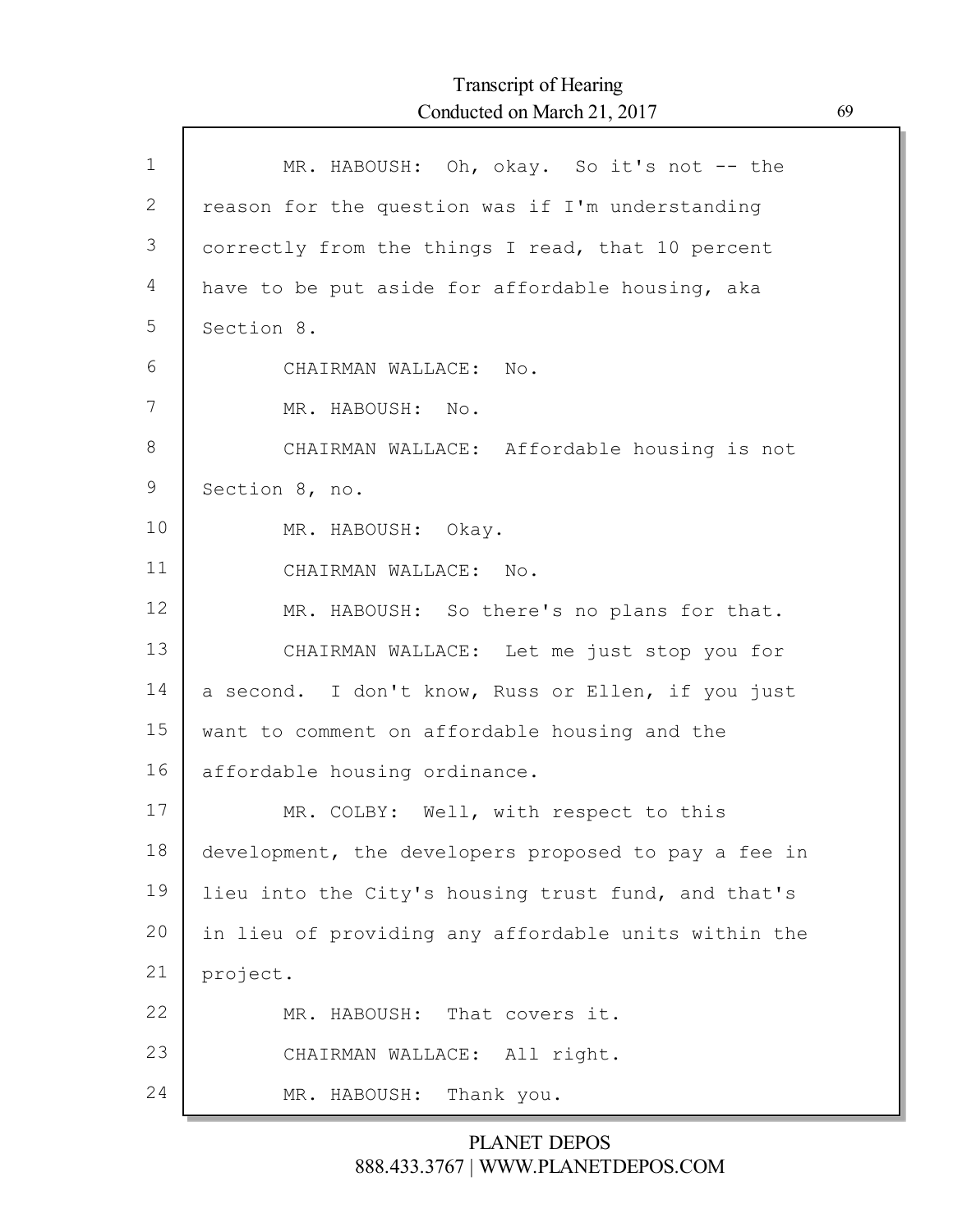$\mathsf{l}$ 

| $\mathbf{1}$  | CHAIRMAN WALLACE: Thank you.                        |
|---------------|-----------------------------------------------------|
| 2             | All right. Other questions?                         |
| 3             | Yes, sir. Were you sworn in at the                  |
| 4             | beginning? I thought you walked in after.           |
| 5             | MR. MOEHLENHOFF: No, I did walk in after.           |
| 6             | CHAIRMAN WALLACE: Yeah. Come on up.                 |
| 7             | MR. MOEHLENHOFF: Okay.                              |
| 8             | CHAIRMAN WALLACE: Raise your hand.                  |
| $\mathcal{G}$ | (Witness duly sworn.)                               |
| 10            | CHAIRMAN WALLACE: All right. Then just              |
| 11            | state your name, spell your last name and your      |
| 12            | address.                                            |
| 13            | MR. MOEHLENHOFF: Matt Moehlenhoff,                  |
| 14            | M-o-e-h-l-e-n-h-o-f-f, 2645 Camden Street.          |
| 15            | I also just wanted to comment on the amount         |
| 16            | of traffic that flows in and out. Like he said,     |
| 17            | it's just not at the holiday time. There is         |
| 18            | literally a police officer parked in front of the   |
| 19            | Fresh Market so that you cannot turn in there.      |
| 20            | We're talking about adding how many more units into |
| 21            | this street and only making one turn in and out.    |
| 22            | I understand that there's a secondary               |
| 23            | entrance, but all these people are still going to   |
| 24            | flow towards Randall Road. There are many times     |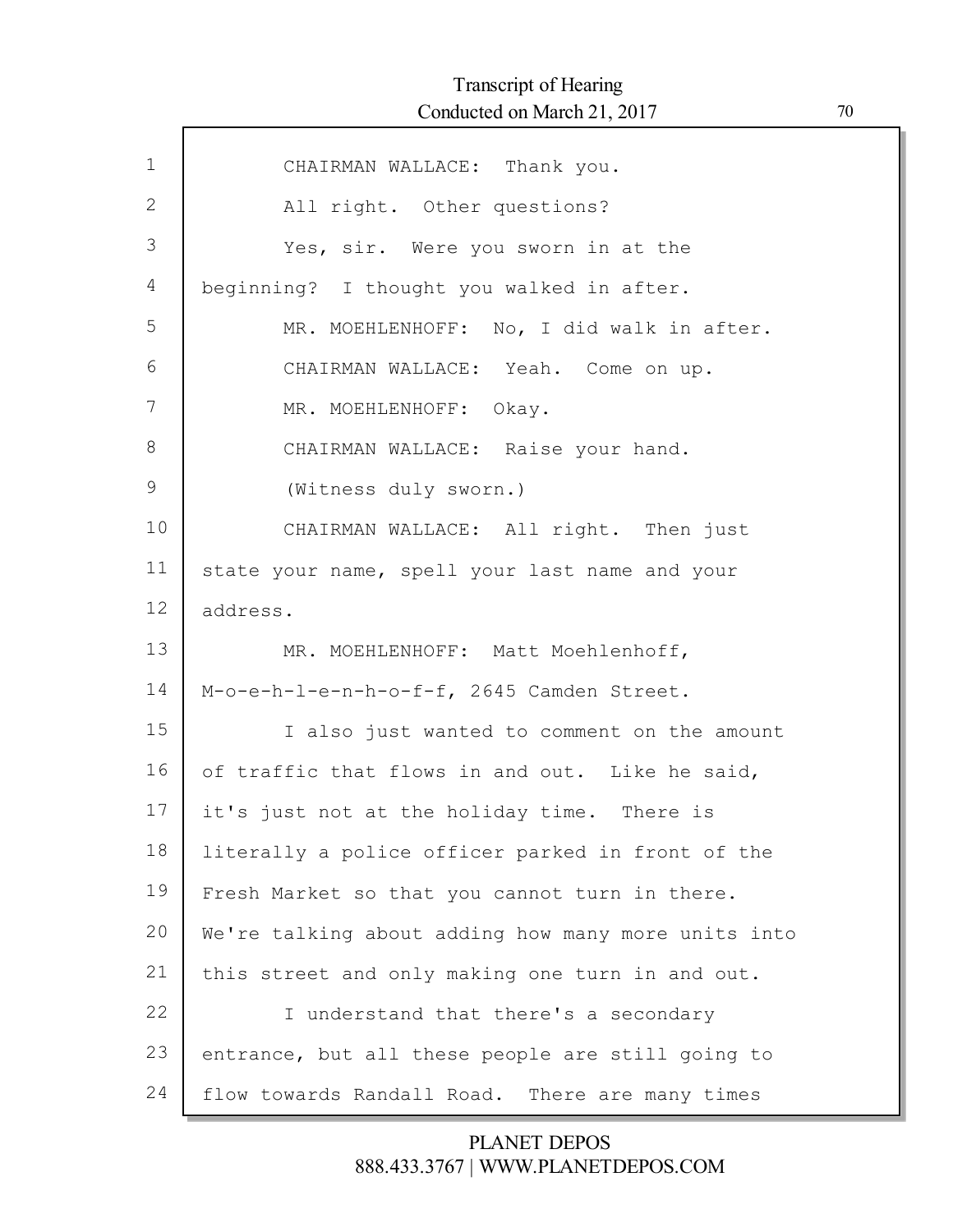Г

| $\mathbf 1$ | when you can't even get three cars through the stop    |
|-------------|--------------------------------------------------------|
| 2           | light in front of the Fresh Market to get to Randall   |
| 3           | Road, and now we're going to add this many more to it. |
| 4           | Also I thought in your plan you guys                   |
| 5           | mentioned that the development across will be taken    |
| 6           | into consideration and the density. Lincoln Square     |
| 7           | has 48 units. This is 250. I don't know what our       |
| 8           | density ratio breaks out to be versus our acreage      |
| 9           | versus yours, but the concern just ultimately is the   |
| 10          | amount of cars flowing in and out of that area.        |
| 11          | And I would also like to say the trees in              |
| 12          | front of the pond, great idea, but the reality is      |
| 13          | that Lincoln Square is a community that is very        |
| 14          | mixed. I'm a younger homeowner in the area. Moved      |
| 15          | to Geneva in order to raise a family and start a       |
| 16          | family.                                                |
| 17          | I definitely like the idea of sidewalks. I             |
| 18          | think they're safe. And the idea that there's not      |
| 19          | going to be a sidewalk to cross in front of a          |
| 20          | property seems kind of wrong. I don't understand       |
| 21          | why you wouldn't want to do that.                      |
| 22          | So, I mean $-$ and also with the turn lanes,           |
| 23          | it's very challenging to turn in and out. So with      |
| 24          | the amount of traffic, I just have a big concern       |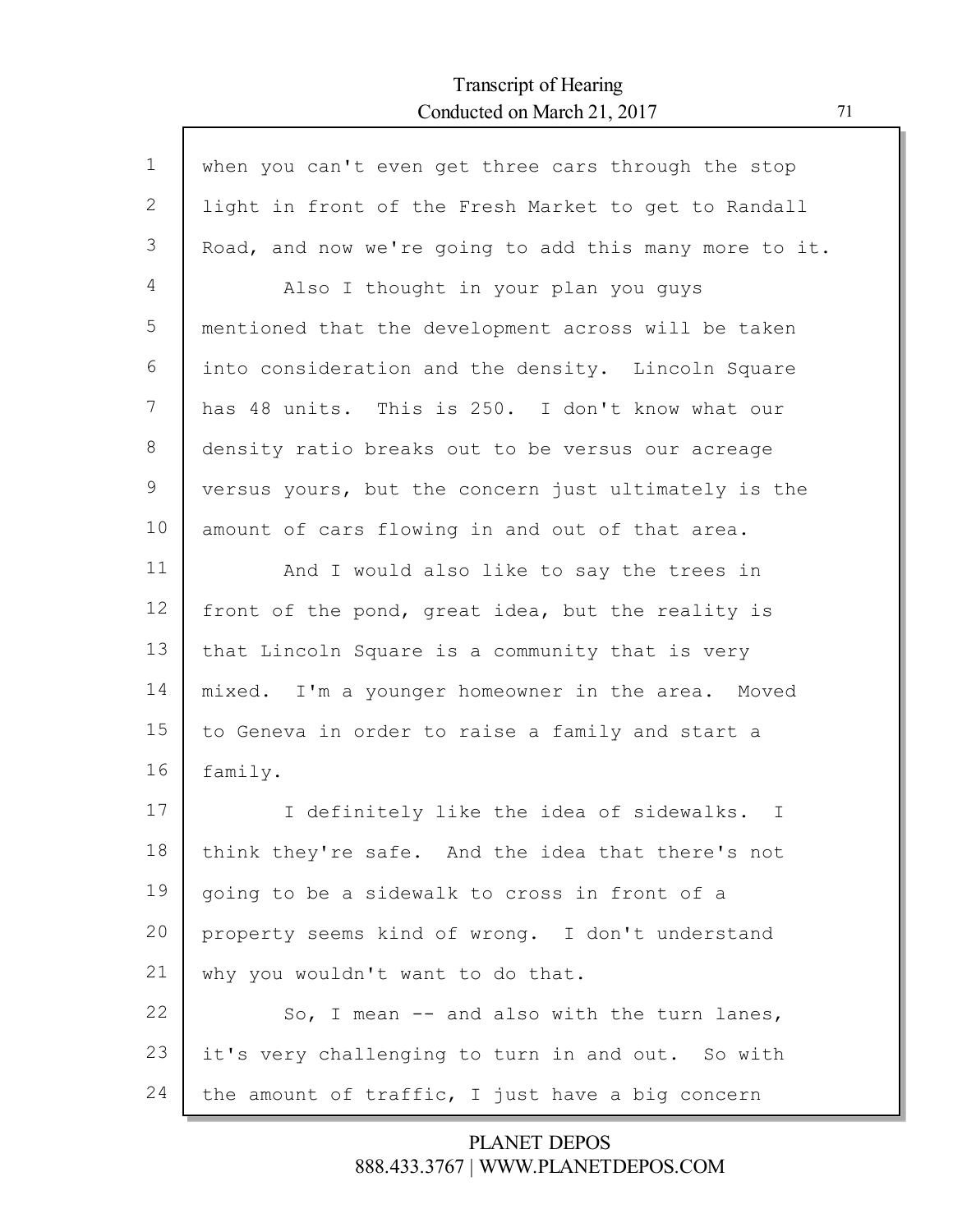| $\mathbf{1}$ | about how that's going to be handled if there's not  |
|--------------|------------------------------------------------------|
| $\mathbf{2}$ | going to be a road that connects to, I think, it's   |
| 3            | Lincoln Road behind the community.                   |
| 4            | So thank you.                                        |
| 5            | CHAIRMAN WALLACE: All right. Anything                |
| 6            | else? Sir.                                           |
| 7            | MR. MEAD: Good evening. My name is John              |
| 8            | Mead, M-e-a-d. I live at 3308 Ridge Pointe Drive in  |
| 9            | Geneva.                                              |
| 10           | I'm a little bit late to the game. I'm               |
| 11           | outside the notice area, so I didn't have access to  |
| 12           | a packet or anything else, but I appreciate the good |
| 13           | questions we've heard tonight.                       |
| 14           | I have a couple -- I really appreciate               |
| 15           | Mr. LaPorta's questions. I agree with almost         |
| 16           | everything he said, but I won't put you through      |
| 17           | having to listen to that again.                      |
| 18           | I was under the impression that the                  |
| 19           | March 7th approval for Shodeen on the old mall site  |
| 20           | included some affordable units and took that to      |
| 21           | about 690 total units, potentially, for that site.   |
| 22           | One of my concerns is land use and density. I mean,  |
| 23           | all these villages want density in the appropriate   |
| 24           | spots in town; but adding 690 units and 250 has      |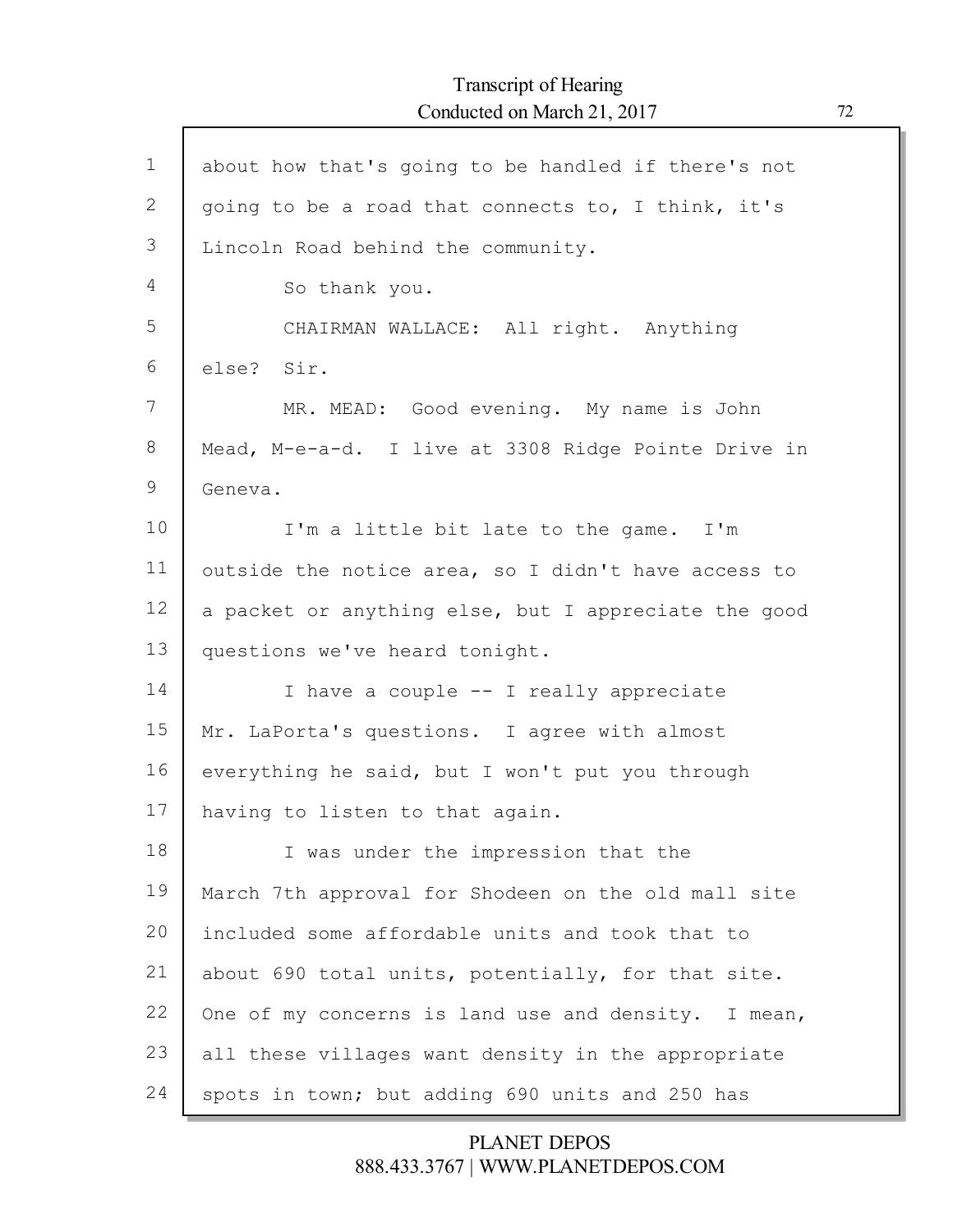| $\mathbf 1$  | to -- that's almost a 1,000 new residential          |
|--------------|------------------------------------------------------|
| $\mathbf{2}$ | household units in this area.                        |
| 3            | It's going to affect Randall and 38. It's            |
| 4            | going to affect Randall and Bricher. It's going to   |
| 5            | affect Bricher. We'll become a relief valve from     |
| 6            | folks going north to Route 38, that when that's      |
| 7            | jammed because of all the traffic, they will start   |
| $8\,$        | to head west out to Peck to go around that. So       |
| 9            | there's going to be an effect.                       |
| 10           | If the traffic study didn't take into                |
| 11           | account the 690 units as complete by Mr. Shodeen,    |
| 12           | then I think the traffic study probably is falling   |
| 13           | short in some regards.                               |
| 14           | A couple other things. The Bricher                   |
| 15           | improvement, I echo that strongly, turn lanes,       |
| 16           | capacity just probably will not be enough and now is |
| 17           | the time to address that. So I would encourage you   |
| 18           | to really beat that up a little bit more.            |
| 19           | The west connection, didn't hear about that          |
| 20           | until tonight, but I think if you strongly           |
| 21           | considered requiring that if a road was built to the |
| 22           | west, that the developer should allow his property   |
| 23           | to be connected through that street. Maybe not at    |
| 24           | his cost, but allow the County or the City, whoever  |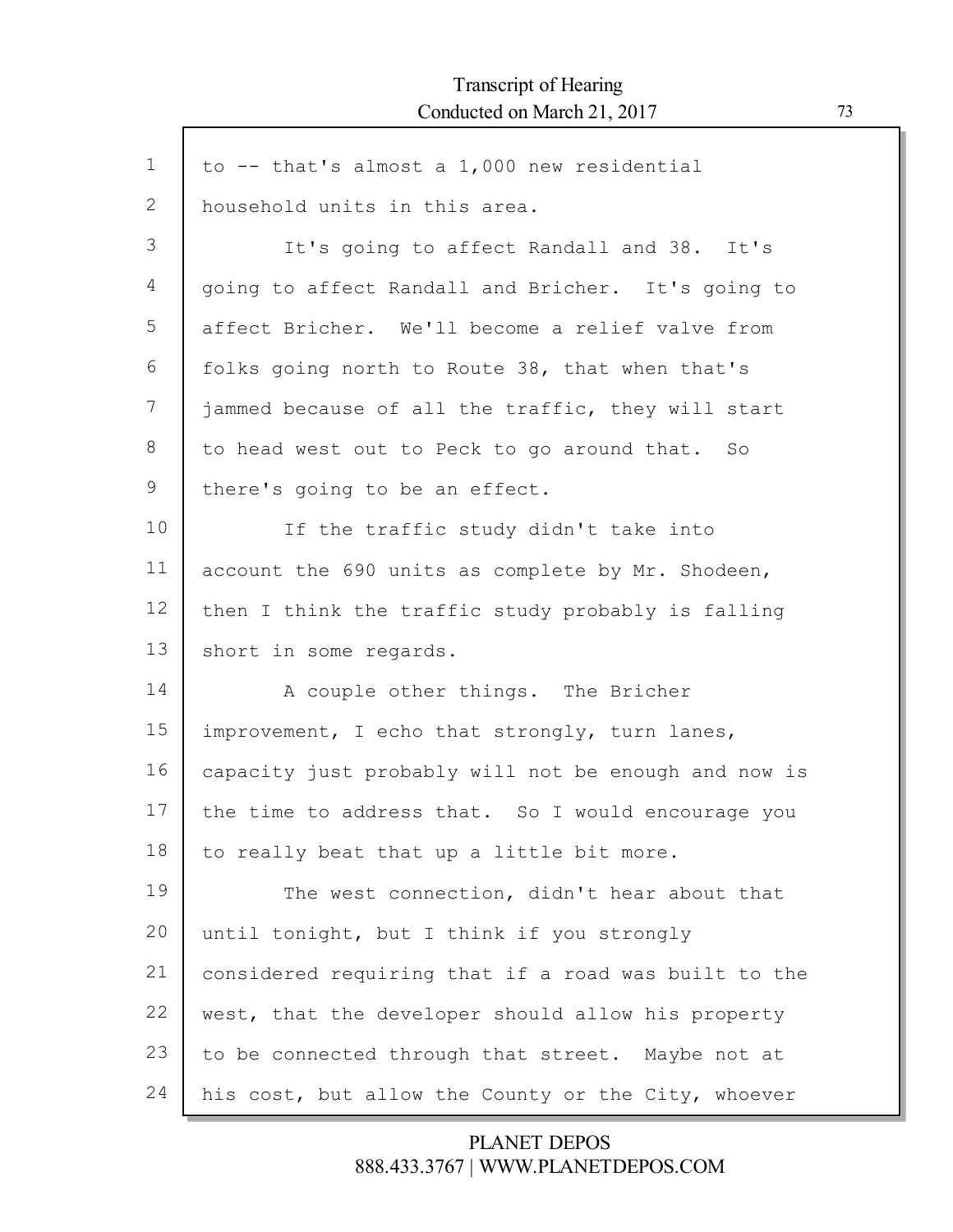$\mathsf{l}$ 

| $\mathbf 1$     | is putting the road in, to connect to that interior    |
|-----------------|--------------------------------------------------------|
| $\mathbf{2}$    | road of his site. That would be a valuable addition    |
| 3               | to your approval.                                      |
| 4               | I'm just looking at my notes here. Sorry.              |
| 5               | Sidewalks, there's going to be development             |
| 6               | to the west. I live at Bricher at Peck in the          |
| 7               | Prairie Ridge subdivision. There's sidewalks all       |
| $8\,$           | the way along the south side. Eventually, there's      |
| $\mathcal{G}$   | going to be development all the way to the court       |
| 10              | facility and the government facility.                  |
| 11              | Having a sidewalk on both sides of that                |
| 12 <sup>°</sup> | roadway would make complete sense down the road.<br>SO |
| 13              | plan for the future. If you move forward for           |
| 14              | approval, I would encourage you to really be           |
| 15              | thoughtful about the density. I do think there         |
| 16              | needs to be sidewalk and pedestrian paths along        |
| 17              | there because putting bikes or people on the edge of   |
| 18              | the road is just not a smart thing to encourage.       |
| 19              | That's really all I had. I appreciate the              |
| 20              | time and your guys consideration of the development.   |
| 21              | CHAIRMAN WALLACE: Thank you.                           |
| 22              | I feel compelled to make one additional                |
| 23              | statement. I know that from time to time when it's     |
| 24              | come to entrances and traffic flow, one of my          |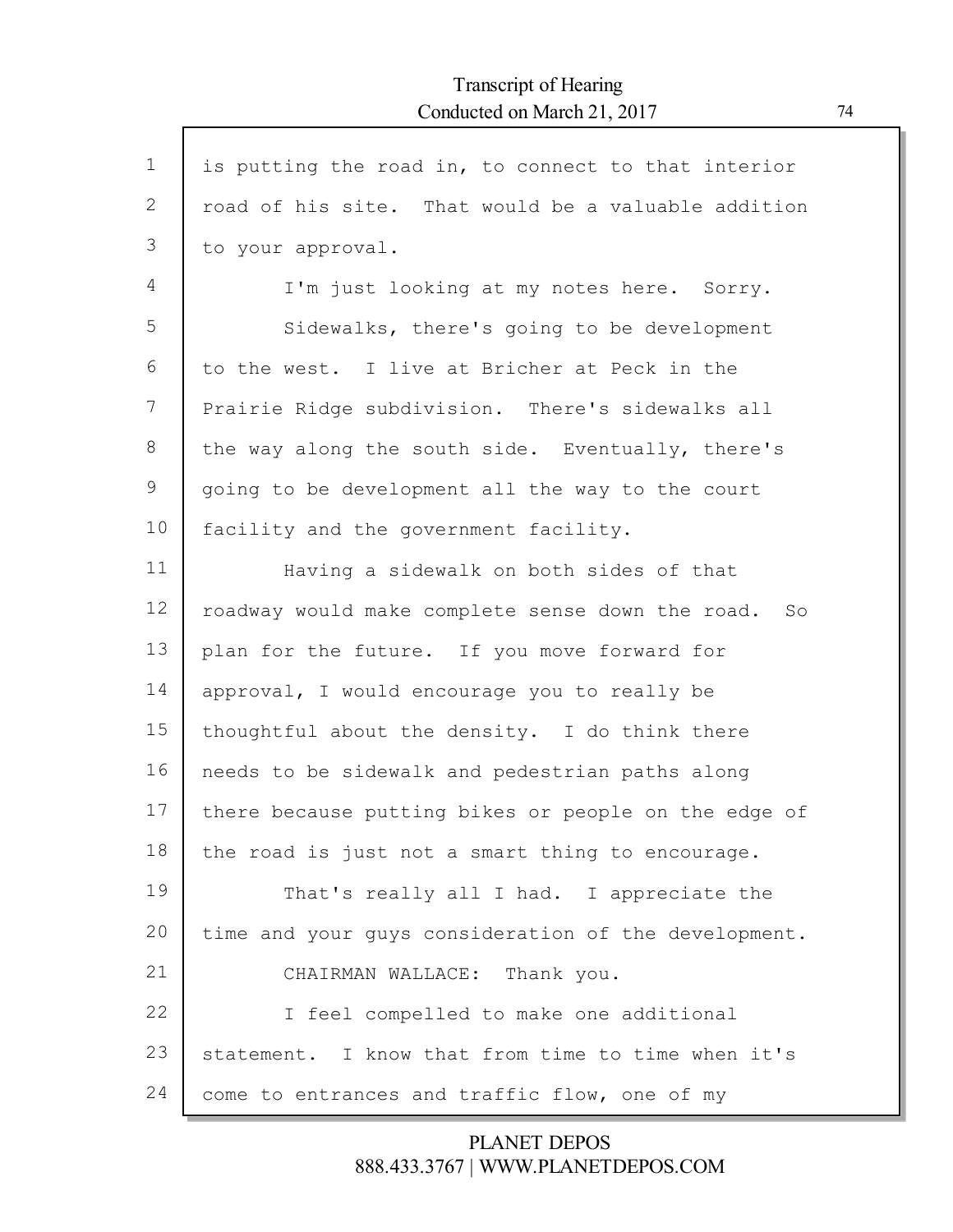Г

| $\mathbf{1}$ | biggest examples of poor planning is the entrance    |
|--------------|------------------------------------------------------|
| 2            | into Geneva Commons off of Bricher Road.             |
| 3            | And I think that, unfortunately, now the             |
| 4            | residents of Geneva and our Plan Commission are      |
| 5            | being negatively affected by that planning. And      |
| 6            | with the City of Geneva coming to us and asking that |
| 7            | a development in St. Charles put in right-turn lanes |
| 8            | because of the traffic situation that they have      |
| 9            | created -- I noticed the other day that there are no |
| 10           | right-turn lanes into Geneva Commons if you're       |
| 11           | heading eastbound along Bricher Road.                |
| 12           | Right in front of Fresh Market, there's no           |
| 13           | right-turn lane. It goes to two lanes, but there's   |
| 14           | no right-turn lane, and the next entrance there's no |
| 15           | right-turn lane. There is the beginning of a         |
| 16           | right-turn lane to turn onto Randall Road.           |
| 17           | So, you know, I understand that there's an           |
| 18           | issue there. There's definitely a traffic issue,     |
| 19           | and it's something that, unfortunately, because of   |
| 20           | some planning mishaps in the past, we're going to    |
| 21           | have to be dealing with it now and in the future.    |
| 22           | I do appreciate the developer offering to            |
| 23           | put in a right-turn lane at the main entrance, and I |
| 24           | think that that will help. But at the same time, we  |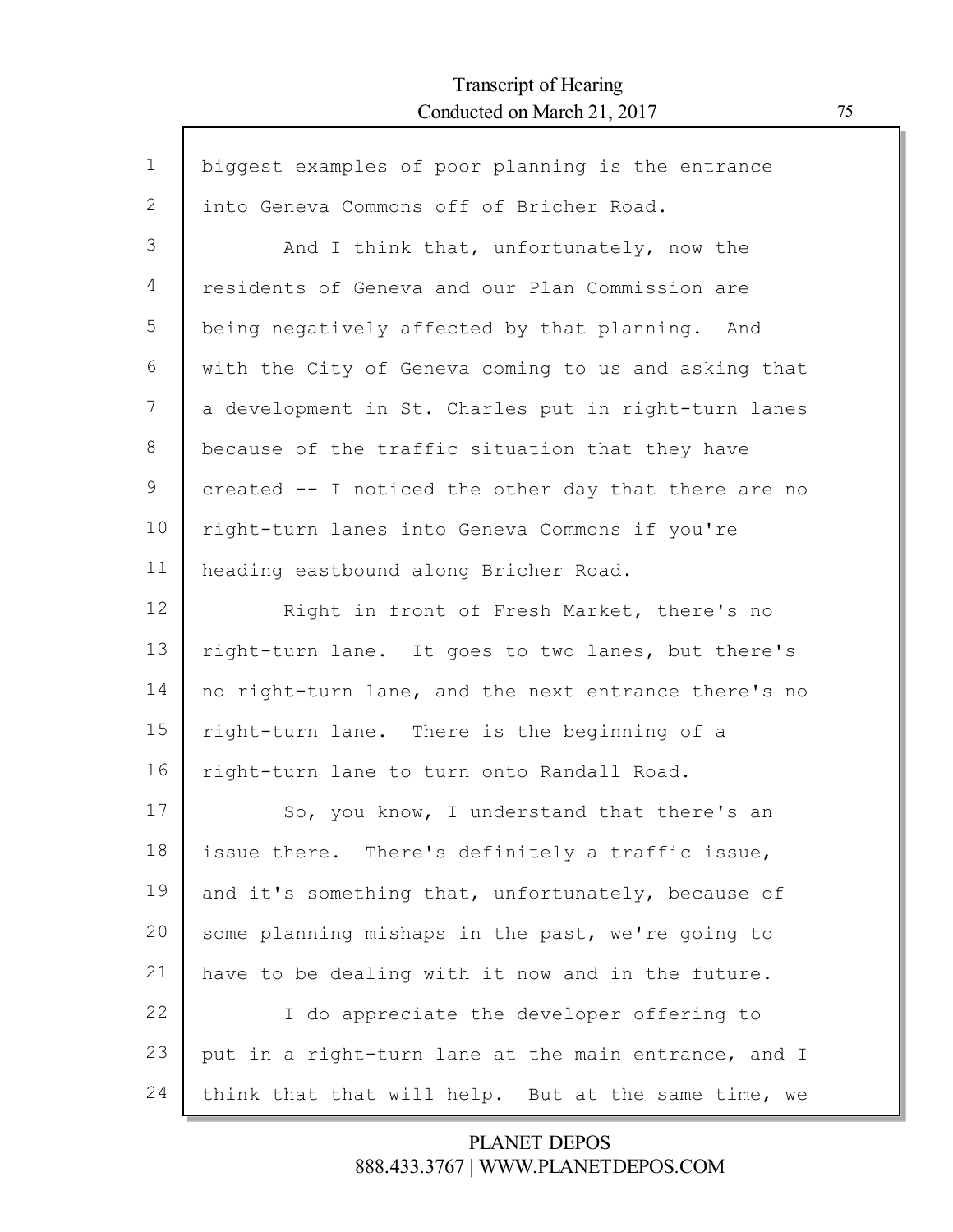Г

| $\mathbf{1}$ | are stuck with the situation as it is, and anything  |
|--------------|------------------------------------------------------|
| 2            | the developer puts in this area is going to have     |
| 3            | issues regarding traffic on Bricher Road.            |
| 4            | I do hope that the City of Geneva will work          |
| 5            | to correct the issue that they've made. Yeah. And    |
| 6            | obviously, you know, they have their own police      |
| 7            | officer out there trying to correct the issue when   |
| 8            | it's busy. But I feel like it's unfortunate that     |
| 9            | we're sitting here having to deal with that problem. |
| 10           | So anyway, are there -- yes.                         |
| 11           | MR. RATZER: Can I add a couple of just               |
| 12           | quick things?                                        |
| 13           | CHAIRMAN WALLACE: Sure.                              |
| 14           | MR. RATZER: Thank you very much.                     |
| 15           | So just real quick, a feasibility study was          |
| 16           | just finished yesterday. I didn't have time to       |
| 17           | print it and send it out. The feasibility study is   |
| 18           | going to go to Russ, and he can disseminate it to    |
| 19           | anybody in the next day or two. Okay. I'm just       |
| 20           | waiting for -- it did not say draft on it, final.    |
| 21           | The feasibility study says that this town,           |
| 22           | this area needs over 1,000 apartments to meet the    |
| 23           | current or upcoming demand from the renter pool; and |
| 24           | just brief numbers, there's between 4300 and 13,000  |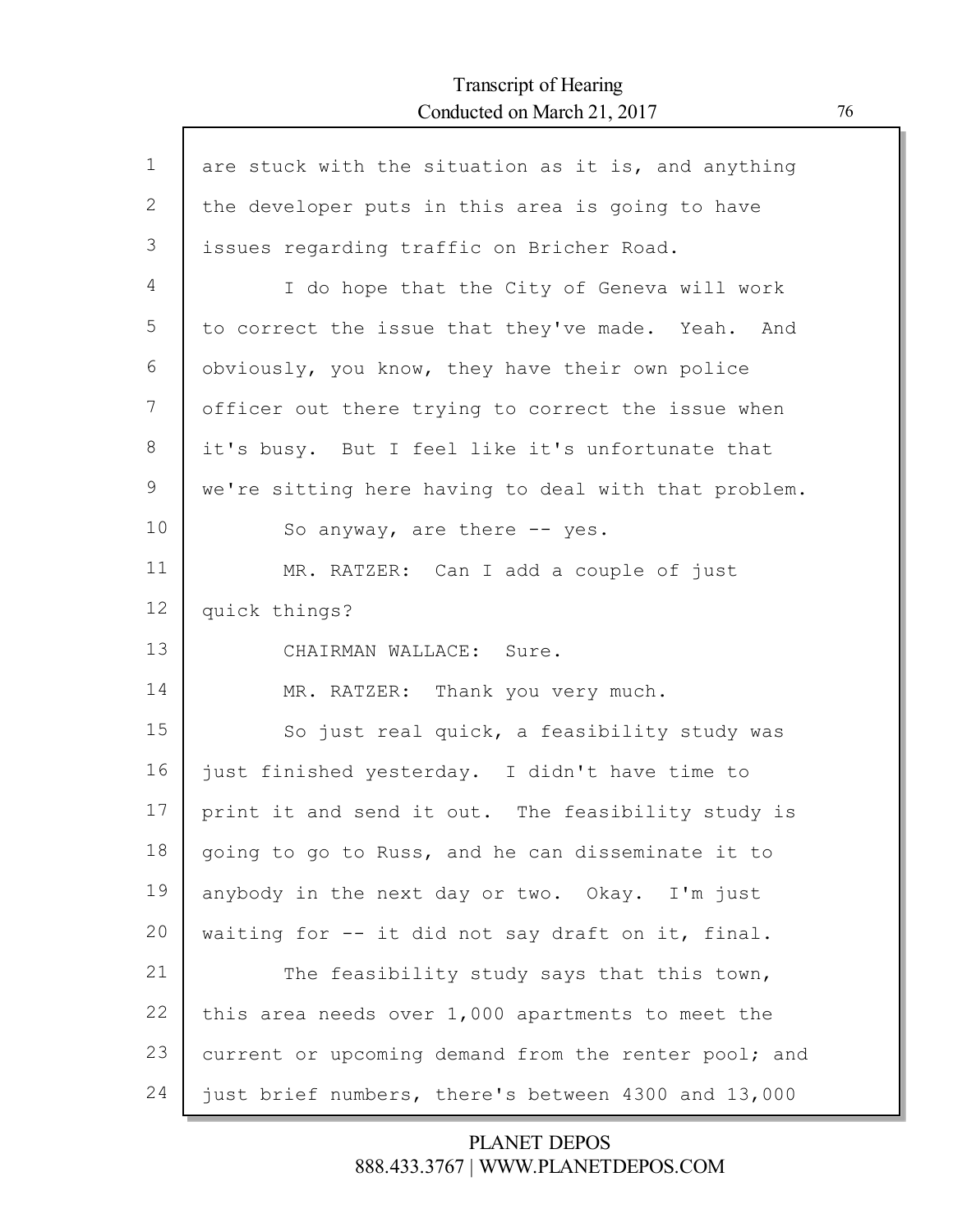| $\mathbf 1$ | people that are being qualified renters for class A  |
|-------------|------------------------------------------------------|
| 2           | apartments. I don't have the details. It literally   |
| 3           | just came in. But there is a feasibility study that  |
| 4           | we did.                                              |
| 5           | And the reason we did it is $I$ -- I did my          |
| 6           | own feasibility study. I've been in this business    |
| 7           | for 25 years. I went to all the apartment complexes  |
| 8           | in the area, whether they be in Geneva or            |
| 9           | St. Charles, and nobody can rent me an apartment.    |
| 10          | They were full. That tells me there's a shortage of  |
| 11          | apartments.                                          |
| 12          | But I specifically remember that Maureen             |
| 13          | Lewis and another person, another Council woman,     |
| 14          | maybe it was Rita, were extremely unhappy with       |
| 15          | Mr. Shodeen not doing a feasibility study, and if he |
| 16          | had one, he wouldn't share it with them. I'm not     |
| 17          | hiding it. I'll send it to you tomorrow or the next  |
| 18          | day and give it to whoever asks for it. Okay. So     |
| 19          | there is a need for apartments.                      |
| 20          | The second thing I want to mention real              |
| 21          | quick is after hearing these folks talk and me       |
| 22          | trying to save money -- that's what I'm, you know,   |
| 23          | charged with, to build an efficient property. If I   |
| 24          | can go up, I'm going to change the site plan and put |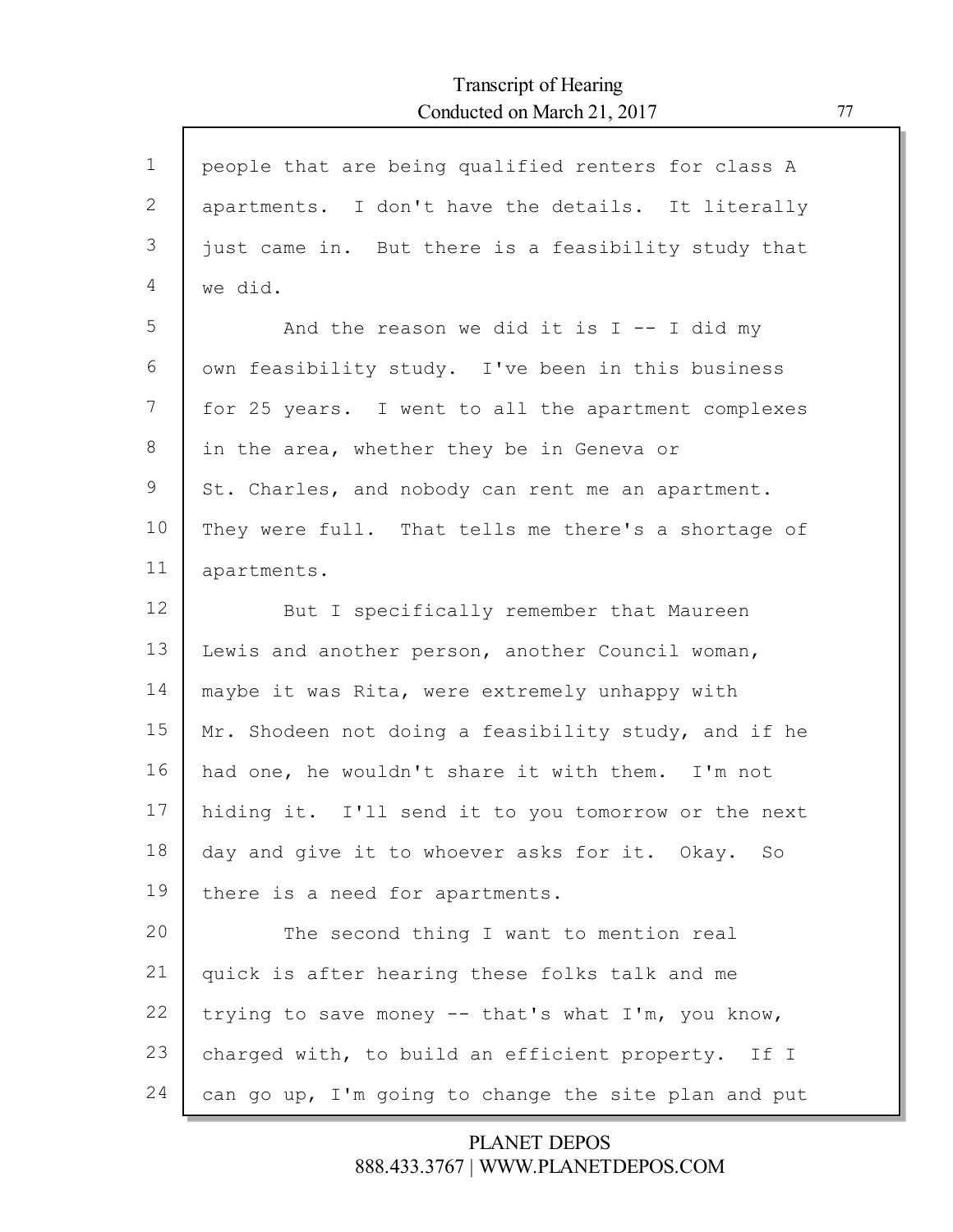| $\mathbf 1$ | in that sidewalk. Okay. So I'm doing the             |
|-------------|------------------------------------------------------|
| 2           | right-turn lane on my own volition. I'll do the      |
| 3           | sidewalk.                                            |
| 4           | VICE CHAIRMAN KESSLER: Which sidewalk?               |
| 5           | MR. RATZER: The sidewalk that connects our           |
| 6           | two entrances. I'll take it to my property line,     |
| 7           | which is basically that roadway. If I can get back   |
| $8\,$       | there, you'll see it. So it's the one that you       |
| 9           | asked me about earlier, that I don't think is        |
| 10          | necessary, but if the people in Geneva want to cross |
| 11          | the street and walk to the jail, they can walk to    |
| 12          | the jail.                                            |
| 13          | So right here, guys. This is what you were           |
| 14          | saying too; right? It would be nice. So I plan on    |
| 15          | doing it here. It's on my plan. But now I'm going    |
| 16          | to do it all across. Okay.                           |
| 17          | VICE CHAIRMAN KESSLER: And just so I'm               |
| 18          | clear, that's going all the way from the east        |
| 19          | property line to the west property line?             |
| 20          | MR. RATZER: Pretty much. I mean, obviously           |
| 21          | this is a roadway. So I'm not going to put it        |
| 22          | there, and I own very little here. It wouldn't make  |
| 23          | sense to be just 2 feet, 5 feet, whatever this is    |
| 24          | here. I don't own this wetland area; and really      |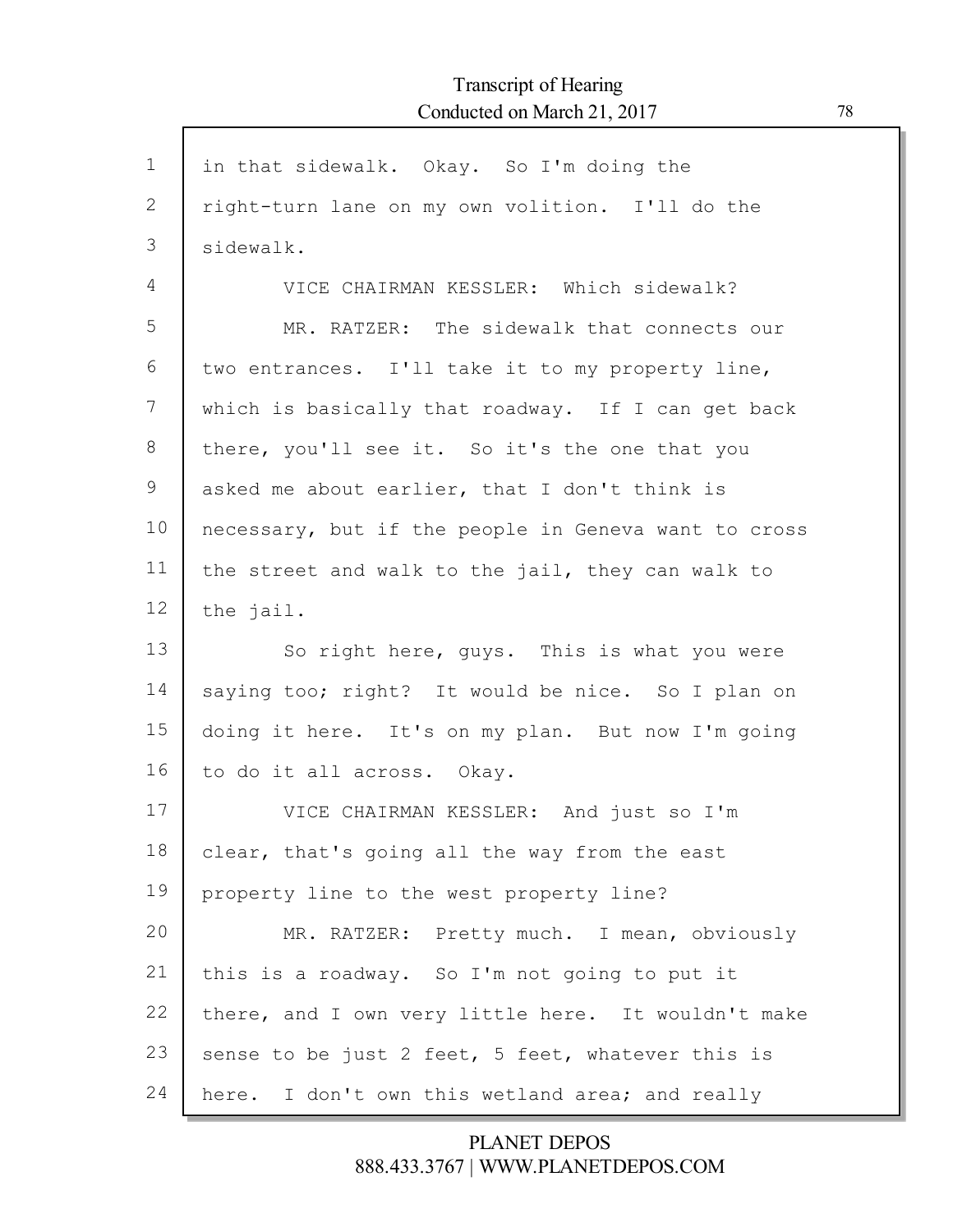1 2 3 4 5 6 7 8 9 10 11 12 13 14 15 16 17 18 19 20 21 22 23 24 this is the wetland, the darker shade. Underneath the unit mix is actually dry land, but I'm not buying either of these. MEMBER FRIO: Just a question. Across the street -- MR. RATZER: Where? MEMBER FRIO: -- on Bricher? MR. RATZER: Down here? MEMBER FRIO: Is there a sidewalk on the public side? VICE CHAIRMAN KESSLER: Yes. There's a sidewalk all the way to Peck Road. MEMBER VARGULICH: It's actually a bike path. MR. RATZER: Is it? MEMBER VARGULICH: Yeah. MR. RATZER: Can we do that? The same thing? VICE CHAIRMAN KESSLER: All the way along there. MR. RATZER: Sidewalk. So I'm not -- I'm trying to please as many people as I can and still make this a viable project, so. VICE CHAIRMAN KESSLER: Well, you know, I'd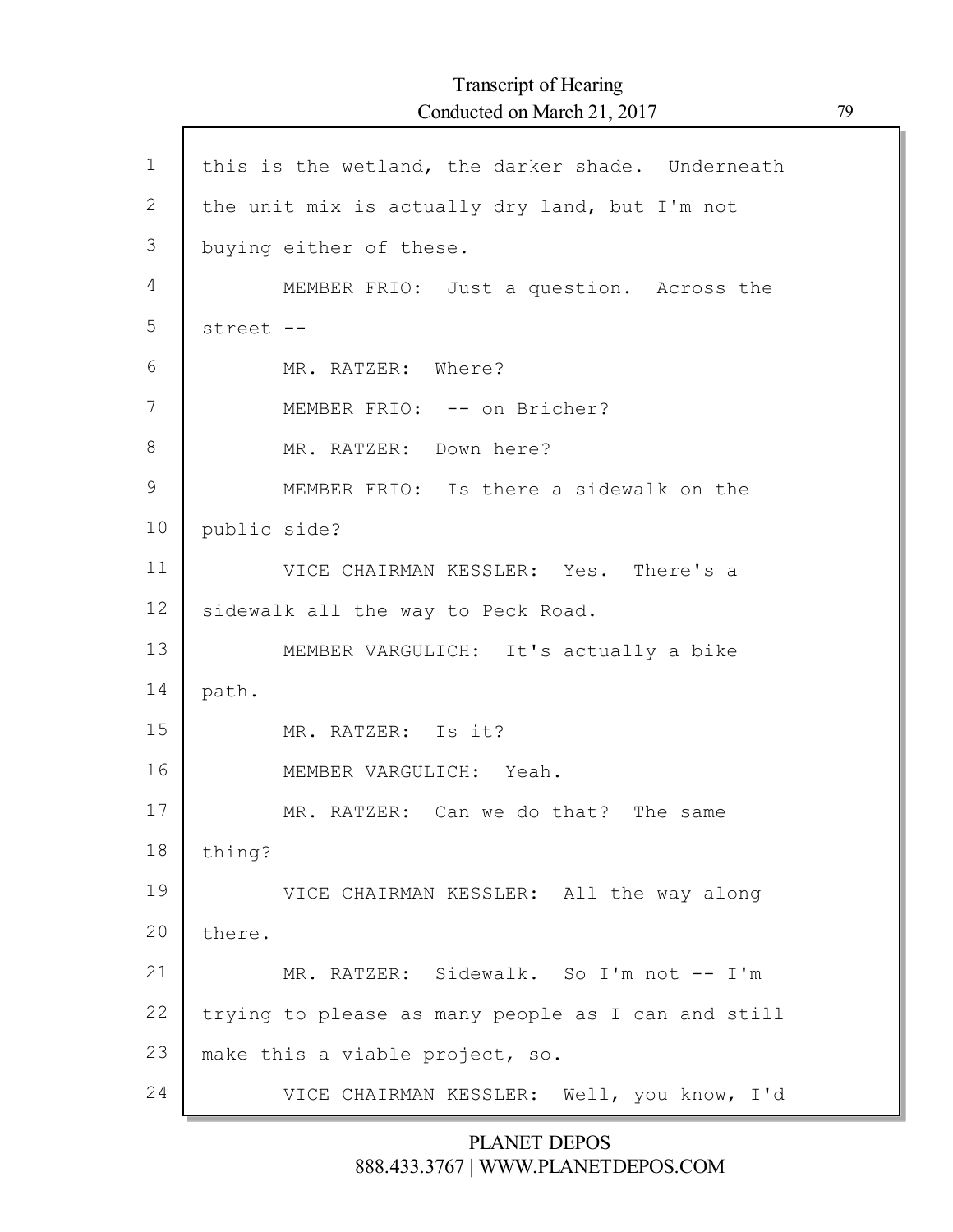Г

| $\mathbf{1}$ | like to make a comment, and, you know, you have an   |
|--------------|------------------------------------------------------|
| $\mathbf{2}$ | application in for a special use for a planned unit  |
| 3            | development. A planned unit development is           |
| 4            | something that we're willing to work with you on,    |
| 5            | but the one finding that we have to find -- with the |
| 6            | findings of fact, the one finding of fact that we    |
| 7            | have to come to with a special use for a planned     |
| 8            | unit development is that it's in the public          |
| 9            | interest. Okay.                                      |
| 10           | And this is so that you have an opportunity          |
| 11           | to deviate from that underlying zoning. So you're    |
| 12           | getting something. You're getting a deviation, a     |
| 13           | significant deviation.                               |
| 14           | MR. RATZER: Okay.                                    |
| 15           | VICE CHAIRMAN KESSLER: So that, you know,            |
| 16           | you can build what we, I think, agree, and I believe |
| 17           | is a good project. I like the project. I'm not       |
| 18           | concerned that much about the density. I think that  |
| 19           | the architecture is fine. I understand your idea.    |
| 20           | But I will tell you that I don't believe             |
| 21           | we're getting anything out of it. I don't think      |
| 22           | that it's -- I think you're -- you've got a          |
| 23           | development here that's enclosed. And I think of     |
| 24           | the Timbers when I think of this development, and    |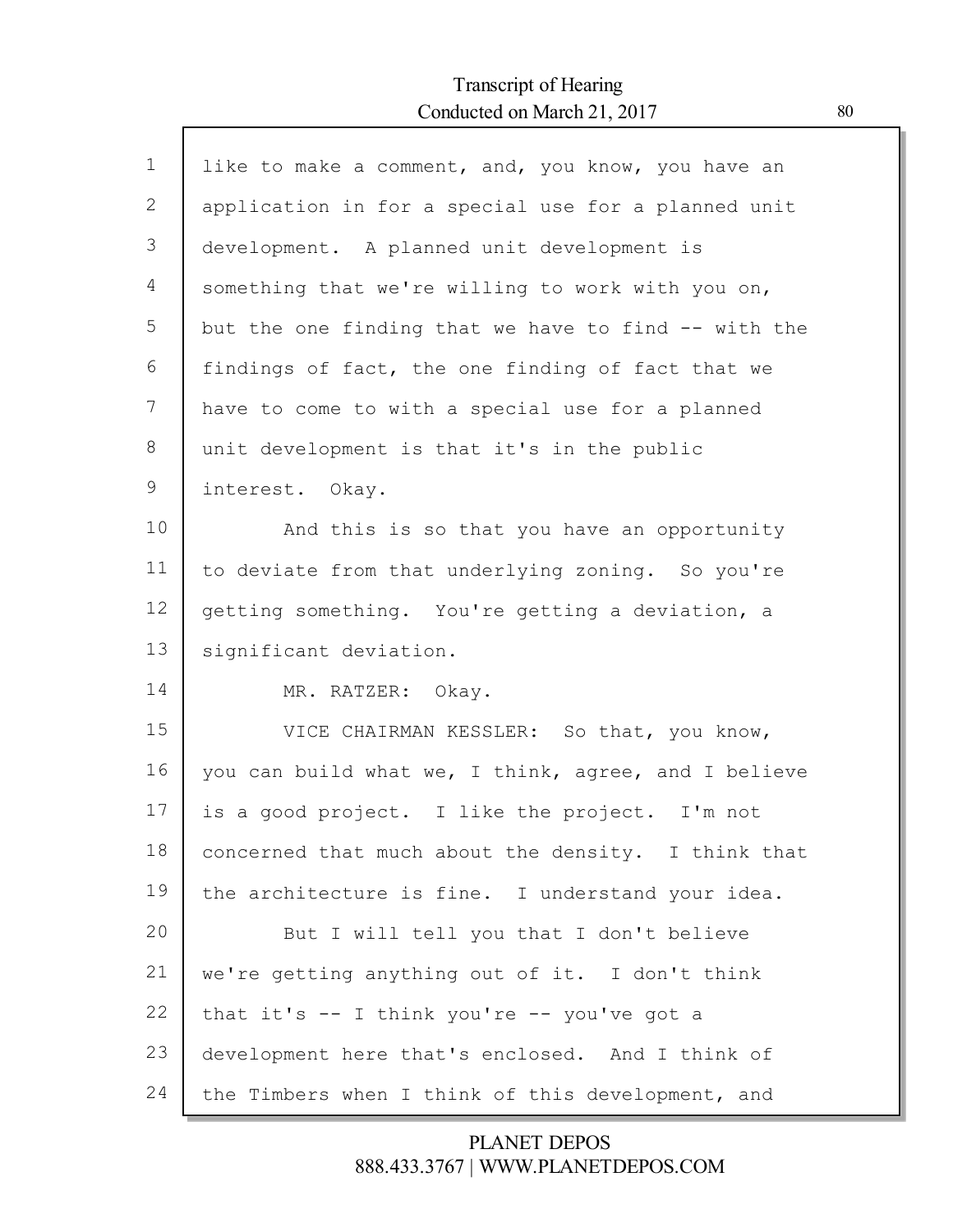| $\mathbf 1$ | that's a subdivision that you can get in and out of  |
|-------------|------------------------------------------------------|
| 2           | only with one entrance.                              |
| 3           | This is going to be in and out of with two           |
| 4           | entrances. I agree with some of the comments, the    |
| 5           | public comment that's been made with the density of  |
| 6           | this project all entering and exiting on Bricher     |
| 7           | Road exclusively, and you don't believe that there   |
| 8           | is going to be any future development or that you    |
| 9           | have any need to be involved or think about it.      |
| 10          | But I believe that any roadway that ends at          |
| 11          | your property line should have the ability to        |
| 12          | connect to any future development, and I feel very,  |
| 13          | very strongly about that.                            |
| 14          | And I think that the whole purpose of a              |
| 15          | planned unit development is so that you can benefit  |
| 16          | from us letting you deviate from code, but that it's |
| 17          | in the public interest. And if I don't see that,     |
| 18          | I'm going to have a difficult time voting in favor   |
| 19          | of a special use for a planned unit development.     |
| 20          | So, you know, those types of comments about,         |
| 21          | you know, you don't think that there's going to be   |
| 22          | anything in the future. They have talked about it    |
| 23          | for years. You don't know what's going to happen     |
| 24          | anymore than we do, and we're planners; and we think |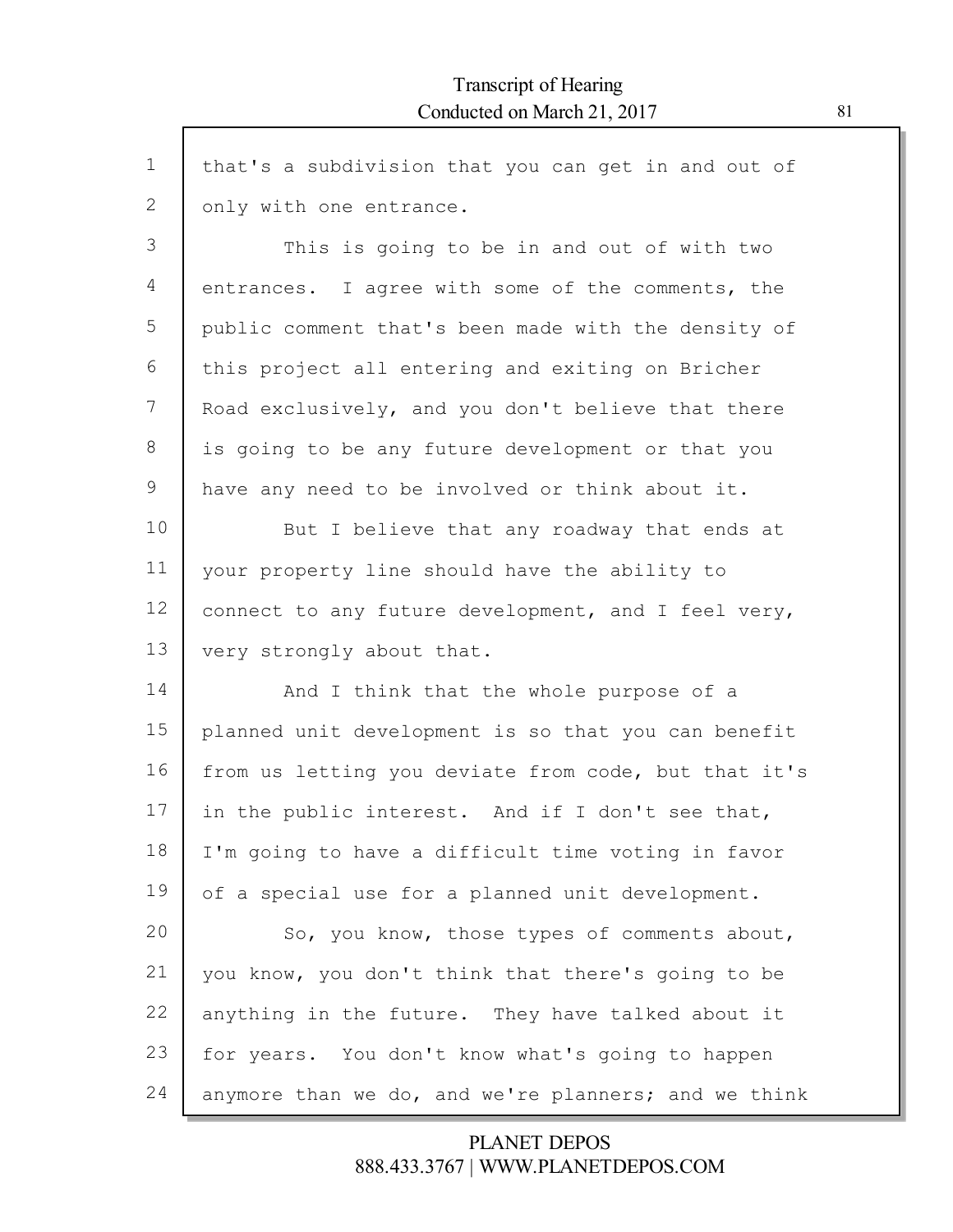Г

| $\mathbf{1}$ | that perhaps if something happened in the future,    |
|--------------|------------------------------------------------------|
| 2            | there would be an ability for some traffic to move   |
| 3            | out of that subdivision from different directions    |
| 4            | through other developments.                          |
| 5            | So I think that's important for you to think         |
| 6            | about when you're proposing a special use for a      |
| 7            | planned unit development.                            |
| 8            | MR. RATZER: I appreciate your comments, and          |
| $\mathsf 9$  | I appreciate where you're trying to go. But I guess  |
| 10           | the best example I can give you to my staunch        |
| 11           | opposition to that at this time doing something now  |
| 12           | for the future is because I don't know. So, for      |
| 13           | example, you mentioned something about -- one of the |
| 14           | gentlemen mentioned something about what if it's a   |
| 15           | bike path or a pedestrian path. And I jumped on it   |
| 16           | because I know what people on bikes look like, and I |
| 17           | know what people walking look like. They look like   |
| 18           | individuals exercising. Hear me out.                 |
| 19           | I am absolutely reticent to give any access          |
| 20           | today to the neighborhood to the north. Why?         |
| 21           | Because what if it gets zoned industrial? Now I've   |
| 22           | given you connectivity, not you, but the City,       |
| 23           | right, connectivity so that I can have               |
| 24           | tractor-trailers and semitrucks going in there       |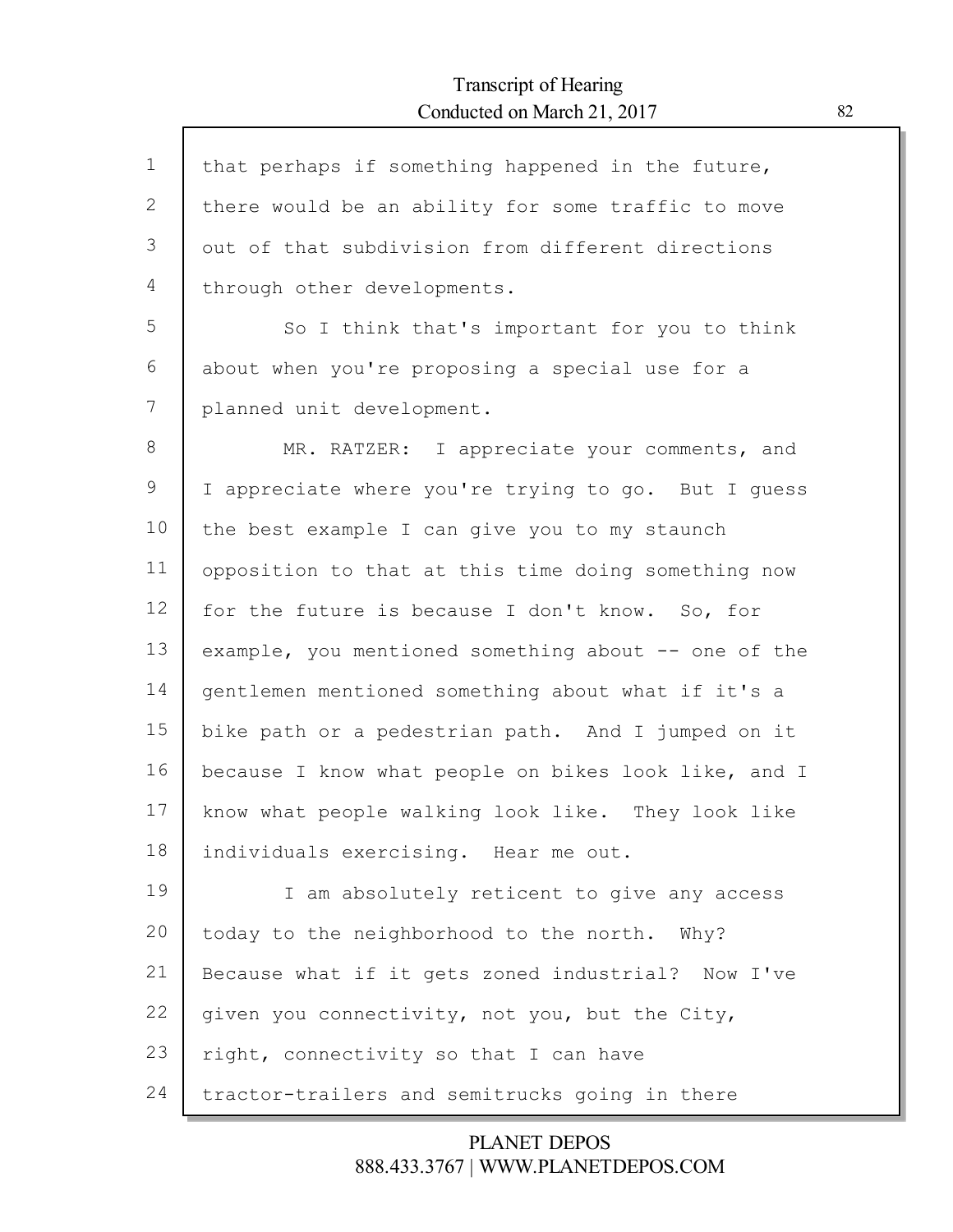| $\mathbf 1$ | loading and unloading from the industrial.          |
|-------------|-----------------------------------------------------|
| 2           | VICE CHAIRMAN KESSLER: That can be                  |
| 3           | mitigated.                                          |
| 4           | MR. RATZER: That's not what I want to build         |
| 5           | an extremely expensive property for so my residents |
| 6           | can have tractor-trailers coming through at all     |
| 7           | hours of the night. It's just an example though --  |
| 8           | VICE CHAIRMAN KESSLER: Yes.                         |
| 9           | MR. RATZER: -- of not what I would call             |
| 10          | adverse development. If you approve it, it's good.  |
| 11          | But the bottom line is I should be able to know who |
| 12          | is driving through my private property and what     |
| 13          | types of vehicles they are.                         |
| 14          | So I'm willing to cooperate. I'm willing to         |
| 15          | get a phone call from you guys saying, hey, we got  |
| 16          | this deal. What do you think? Could we cut          |
| 17          | through? Tell me about your deal. Just like I have  |
| 18          | to come to you now and ask you, you should ask me,  |
| 19          | do you think this is a good use. Right. I mean,     |
| 20          | it's only fair. It's private property.              |
| 21          | VICE CHAIRMAN KESSLER: -- the right spot            |
| 22          | for this type of development anywhere. I think it's |
| 23          | important that, you know, we give and take here a   |
| 24          | little bit. As I say, I'm not opposed to the        |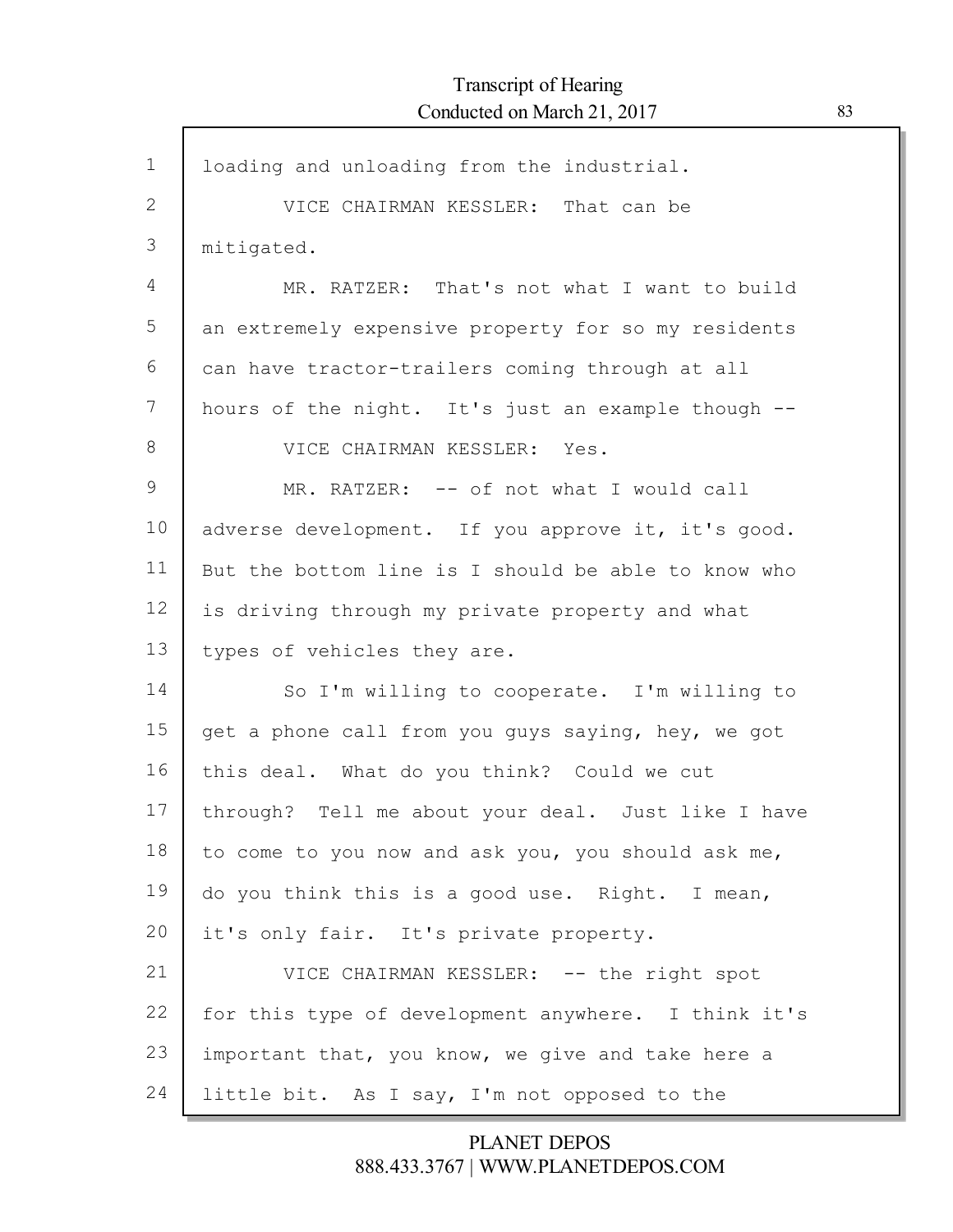Г

| $\mathbf 1$ | development, but I do believe that if you want a PUD |
|-------------|------------------------------------------------------|
| 2           | in an area that calls for different types of uses, I |
| 3           | mean, the comprehensive plan calls for this as well  |
| 4           | as some industrial or office as you move north. I    |
| 5           | mean you know it's there. You know it's zoned.       |
| 6           | MR. RATZER: That's why I'm leery to give             |
| 7           | it -- that's why I'm leery.                          |
| 8           | MEMBER FUNKE: I agree with the presenter.            |
| 9           | I mean, the idea of creating a neighborhood here and |
| 10          | not knowing what's going to be to the north or to    |
| 11          | the west. I mean, you know, I have kids and, you     |
| 12          | know, there are -- you know, it's hard to find       |
| 13          | places to ride a bike and to walk. That's why I      |
| 14          | kind of brought up the whole idea of, you know, the  |
| 15          | walking path is a nice idea. You know, and create    |
| 16          | all these green spaces that you create here.         |
| 17          | And connecting to the west, you don't know           |
| 18          | what's going to be there, and, you know, this is a   |
| 19          | community. This is a neighborhood. So kind of        |
| 20          | having two entrance points, main entrance, I think   |
| 21          | it's good, just, you know, from an architecture      |
| 22          | standpoint.                                          |
| 23          | MR. RATZER: Okay. So, you know, I'm not              |
| 24          | trying to fight with you. I'm trying to state my     |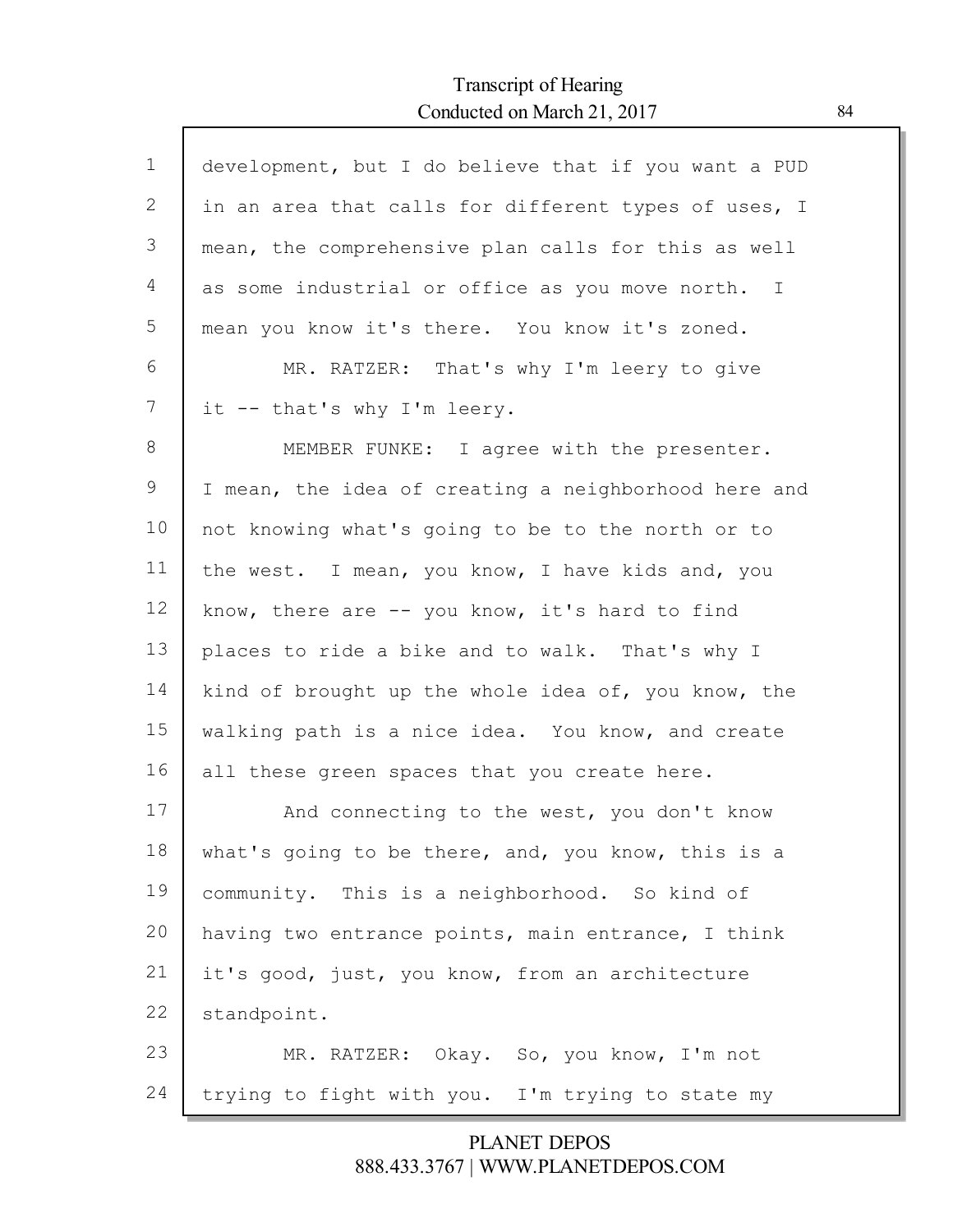ľ

| $\mathbf 1$ | point, and, you know what, frankly, we are giving    |
|-------------|------------------------------------------------------|
| 2           | something to the community. I know money isn't       |
| 3           | everything, but we're giving a huge tax bill. Okay.  |
| 4           | Now, what does that do? That goes to the             |
| 5           | schools. It goes to the parks. It goes to whoever    |
| 6           | shares in the tax bill. That's a big investment on   |
| 7           | me to pay those taxes.                               |
| 8           | I'm also doing something where the                   |
| 9           | construction here -- unlike the other one you guys   |
| 10          | just approved, that was a lot of one bedrooms, and   |
| 11          | that's cool, that kind of project. My project is     |
| 12          | family oriented. So I have two- and three-bedrooms.  |
| 13          | Who am I going to be more servicing? I'm going to    |
| 14          | be servicing people who want to move into your       |
| 15          | community for your schools, which as we've talked    |
| 16          | about, the school enrollment is down.                |
| 17          | I find that that's a great value that I'm            |
| 18          | providing. Along with the cash, I'm providing        |
| 19          | people who want to come and live in St. Charles but  |
| 20          | don't have what's deemed affordable housing.         |
| 21          | Because although my rents are fairly high, you don't |
| 22          | require a down payment to buy a house with an entry  |
| 23          | fee in your community. So I do believe that I am     |
| 24          | providing two valuable things for the St. Charles    |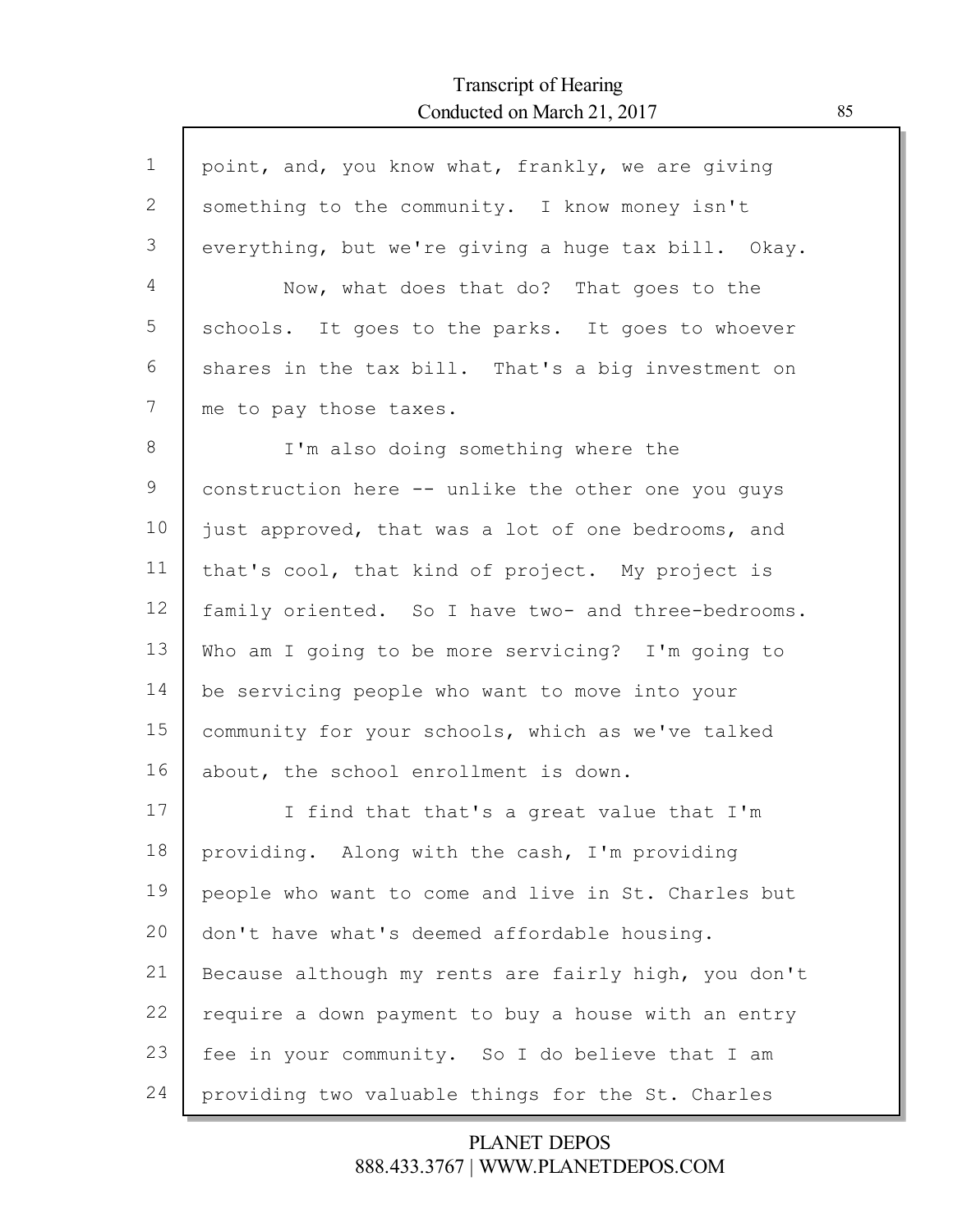| $\mathbf 1$ | community.                                           |
|-------------|------------------------------------------------------|
| 2           | VICE CHAIRMAN KESSLER: Okay. Thank you.              |
| 3           | MR. RATZER: Thank you.                               |
| 4           | CHAIRMAN WALLACE: Okay. Yes, sir.                    |
| 5           | MR. MEAD: John Mead again. I want to thank           |
| 6           | the chairman for bringing up the point about the     |
| 7           | access to the Geneva Commons. It's actually -- the   |
| 8           | Commons starts down by Dicks. I'm not sure what      |
| 9           | that center is called where the Fresh Market is, but |
| 10          | Geneva knows it has a problem at that intersection.  |
| 11          | And that speaks to approving something               |
| 12          | without requiring something, and I was just thanking |
| 13          | you, Mr. Chairman, for bringing up that point about  |
| 14          | the entrance to the Fresh Market.                    |
| 15          | Geneva knows it has a problem. It can only           |
| 16          | fix it, because it didn't require turn lanes or      |
| 17          | anything else, when that owner of that center comes  |
| 18          | and needs something from the City. So that's why I   |
| 19          | would encourage you -- like just the entrance to the |
| 20          | west, if there's going to be a connector from 38 to  |
| 21          | Bricher, now is the time to require this development |
| 22          | be mandated to connect to it, just like Commissioner |
| 23          | Kessler indicated.                                   |
| 24          | Thank you.                                           |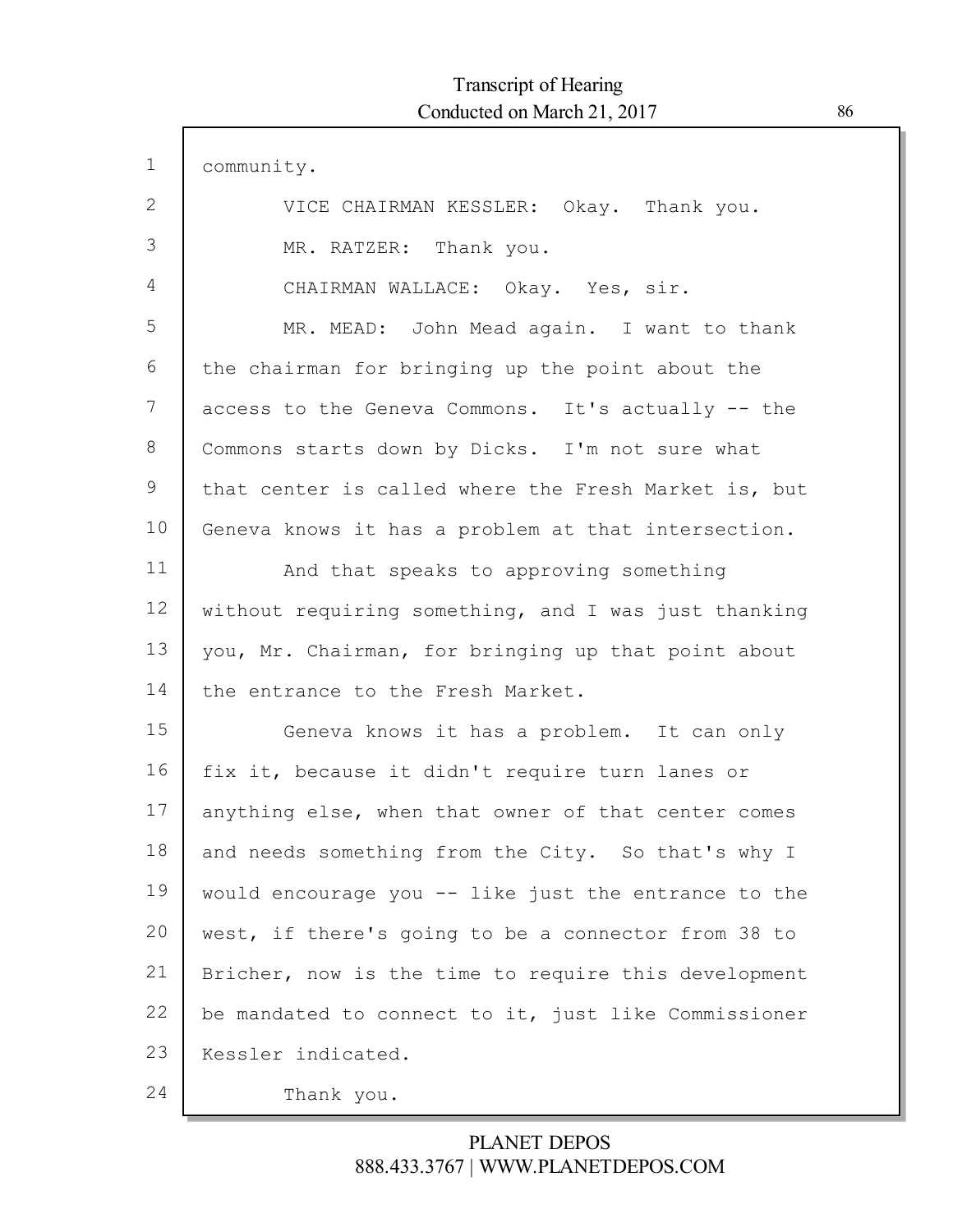| $\mathbf 1$  | CHAIRMAN WALLACE: Any other questions?               |
|--------------|------------------------------------------------------|
| $\mathbf{2}$ | Comments?                                            |
| 3            | (No response.)                                       |
| 4            | CHAIRMAN WALLACE: No.                                |
| 5            | Anything further from staff?                         |
| 6            | MR. COLBY: (Nonverbal response.)                     |
| 7            | CHAIRMAN WALLACE: Anything else from the             |
| 8            | applicant?                                           |
| 9            | (No response.)                                       |
| 10           | CHAIRMAN WALLACE: If Plan Commissioners              |
| 11           | feel that they have enough information to make an    |
| 12           | informed recommendation to the City Council, then a  |
| 13           | motion to close the public hearing will be in order. |
| 14           | VICE CHAIRMAN KESSLER: So moved.                     |
| 15           | MEMBER VARGULICH: Second.                            |
| 16           | CHAIRMAN WALLACE: It's been moved and                |
| 17           | seconded. Any discussion on the motion?              |
| 18           | Okay. This is a motion to close the public           |
| 19           | hearing only.                                        |
| 20           | Tim.                                                 |
| 21           | VICE CHAIRMAN KESSLER: Holderfield.                  |
| 22           | MEMBER HOLDERFIELD: Yes.                             |
| 23           | VICE CHAIRMAN KESSLER: Schuetz.                      |
| 24           | MEMBER SCHUETZ: Yes.                                 |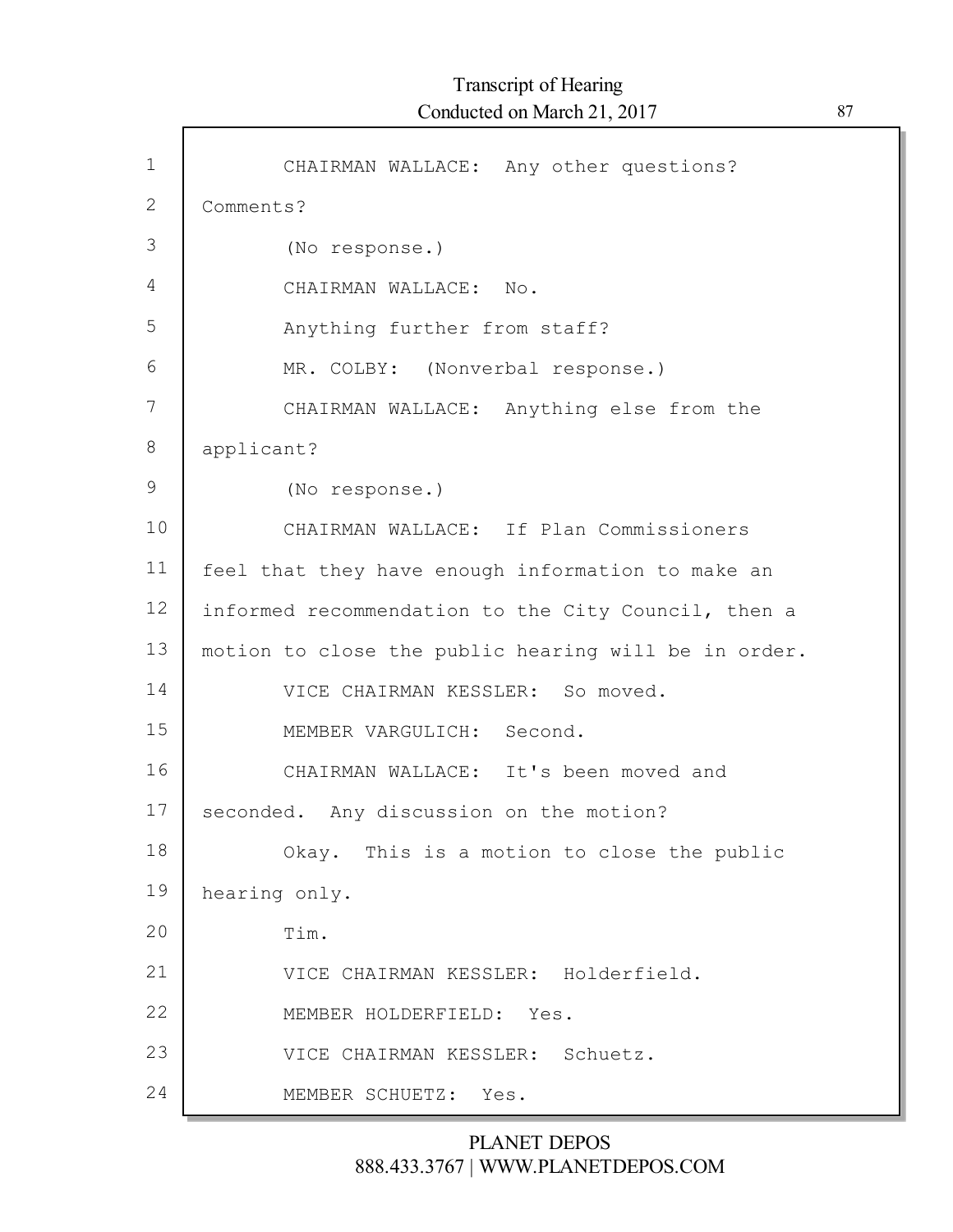| $\mathbf{1}$ | VICE CHAIRMAN KESSLER: Vargulich.                    |
|--------------|------------------------------------------------------|
| $\mathbf{2}$ | MEMBER VARGULICH: Yes.                               |
| 3            | VICE CHAIRMAN KESSLER: Funke.                        |
| 4            | MEMBER FUNKE: Yes.                                   |
| 5            | VICE CHAIRMAN KESSLER: Frio.                         |
| 6            | MEMBER FRIO: Yes.                                    |
| 7            | VICE CHAIRMAN KESSLER: Purdy.                        |
| 8            | MEMBER MACKLIN-PURDY: Yes.                           |
| 9            | VICE CHAIRMAN KESSLER: Wallace.                      |
| 10           | CHAIRMAN WALLACE: Yes.                               |
| 11           | VICE CHAIRMAN KESSLER: Kessler, yes.                 |
| 12           | CHAIRMAN WALLACE: All right. The public              |
| 13           | hearing is closed.                                   |
| 14           | That moves us on to Item 5 on the agenda,            |
| 15           | which is Prairie Winds of St. Charles, Prairie       |
| 16           | Winds, LLC, application for map amendment,           |
| 17           | application for special use for planned unit         |
| 18           | development, and application for PUD preliminary     |
| 19           | plan.                                                |
| 20           | Is there a motion?                                   |
| 21           | VICE CHAIRMAN KESSLER: I'd like to make a            |
| 22           | motion to recommend approval for the application for |
| 23           | a map amendment.                                     |
| 24           | CHAIRMAN WALLACE: Okay. Just the one                 |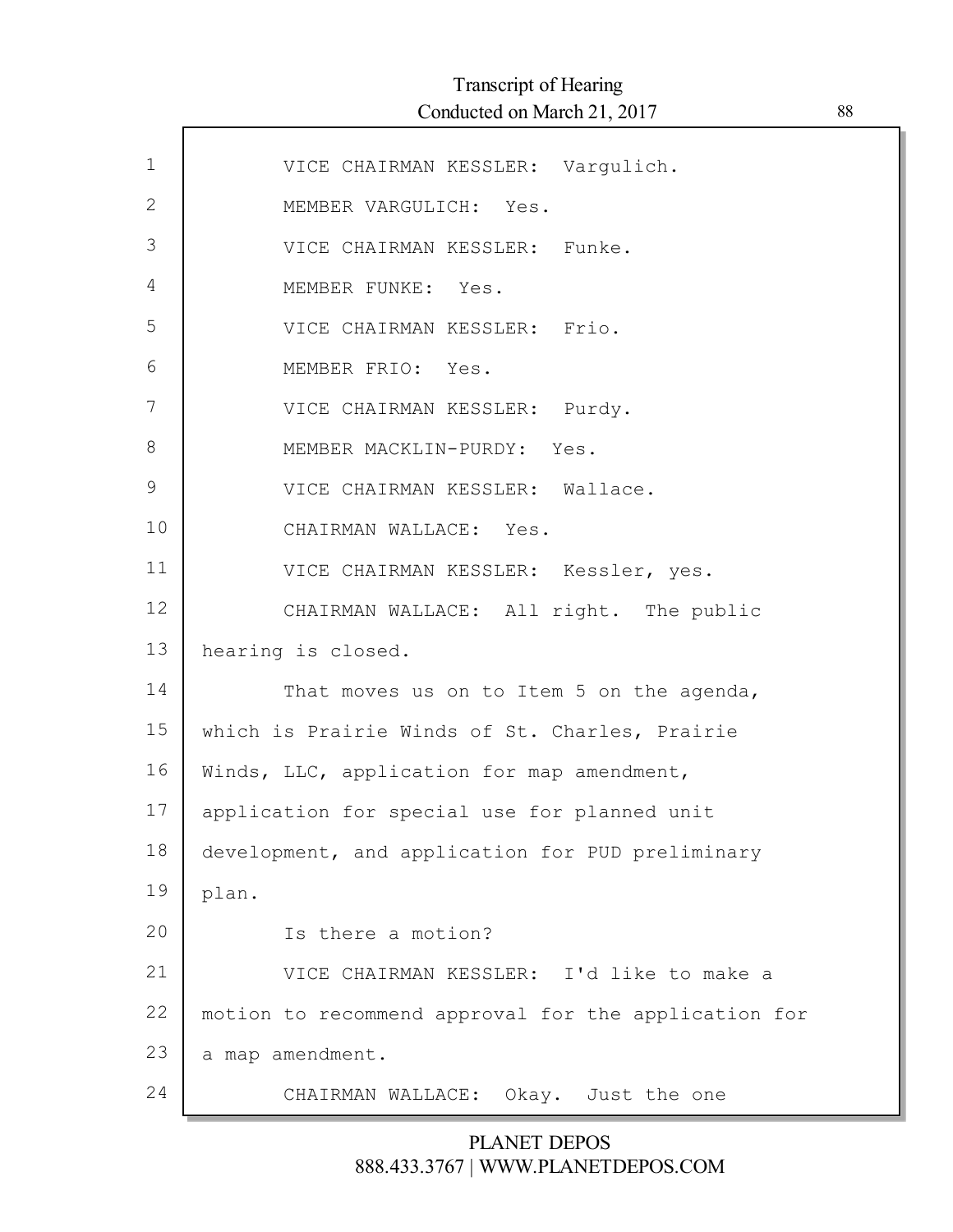$\Gamma$ 

| $\mathbf 1$   | application?                               |
|---------------|--------------------------------------------|
| $\mathbf{2}$  | VICE CHAIRMAN KESSLER: Yes.                |
| 3             | CHAIRMAN WALLACE: All right. Is there a    |
| 4             | second?                                    |
| 5             | MEMBER SCHUETZ: Second.                    |
| 6             | CHAIRMAN WALLACE: All right. Any           |
| 7             | discussion on the motion?                  |
| 8             | (No response.)                             |
| $\mathcal{G}$ | CHAIRMAN WALLACE: None. All right.         |
| 10            | Do you intend to make motions on the other |
| 11            | applications?                              |
| 12            | VICE CHAIRMAN KESSLER: Well, we will.      |
| 13            | CHAIRMAN WALLACE: Okay.                    |
| 14            | VICE CHAIRMAN KESSLER: I'm sure somebody   |
| 15            | will.                                      |
| 16            | CHAIRMAN WALLACE: Just asking.             |
| 17            | So this is for approval of the application |
| 18            | for map amendment.                         |
| 19            | Tim. I think it's roll call. Sorry.        |
| 20            | VICE CHAIRMAN KESSLER: Holderfield.        |
| 21            | MEMBER HOLDERFIELD: Yes.                   |
| 22            | VICE CHAIRMAN KESSLER: Schuetz.            |
| 23            | MEMBER SCHUETZ: Yes.                       |
| 24            | VICE CHAIRMAN KESSLER: Vargulich.          |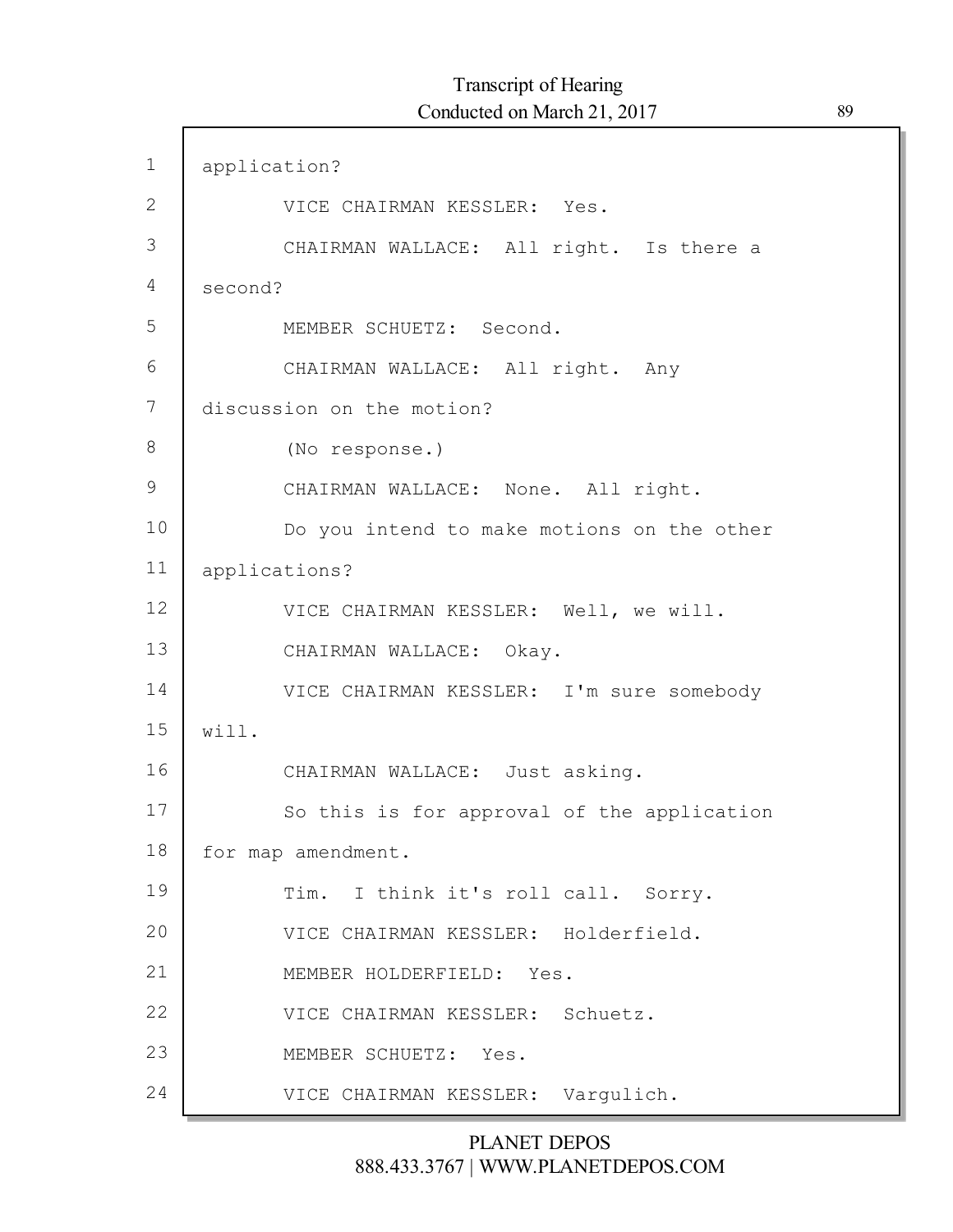| $\mathbf 1$ | MEMBER VARGULICH: Yes.                               |
|-------------|------------------------------------------------------|
| 2           | VICE CHAIRMAN KESSLER: Funke.                        |
| 3           | MEMBER FUNKE: Yes.                                   |
| 4           | VICE CHAIRMAN KESSLER: Frio.                         |
| 5           | MEMBER FRIO: Yes.                                    |
| 6           | VICE CHAIRMAN KESSLER: Purdy.                        |
| 7           | MEMBER MACKLIN-PURDY: Yes.                           |
| 8           | VICE CHAIRMAN KESSLER: Wallace.                      |
| 9           | CHAIRMAN WALLACE: Yes.                               |
| 10          | VICE CHAIRMAN KESSLER: Kessler, yes.                 |
| 11          | CHAIRMAN WALLACE: All right. Are there any           |
| 12          | further motions? We still have two applications      |
| 13          | pending, which is the application for special use    |
| 14          | for planned unit development and an application for  |
| 15          | PUD preliminary plan.                                |
| 16          | VICE CHAIRMAN KESSLER: Tom, do you want to           |
| 17          | make the motion?                                     |
| 18          | MEMBER SCHUETZ: No, I don't.                         |
| 19          | VICE CHAIRMAN KESSLER: Okay. Well, first,            |
| 20          | I'm going to make the recommendation. I'm going to   |
| 21          | recommend -- make a recommendation for denial of the |
| 22          | application for special use for a planned unit       |
| 23          | development.                                         |
| 24          | CHAIRMAN WALLACE: Okay. Did you want to              |
|             |                                                      |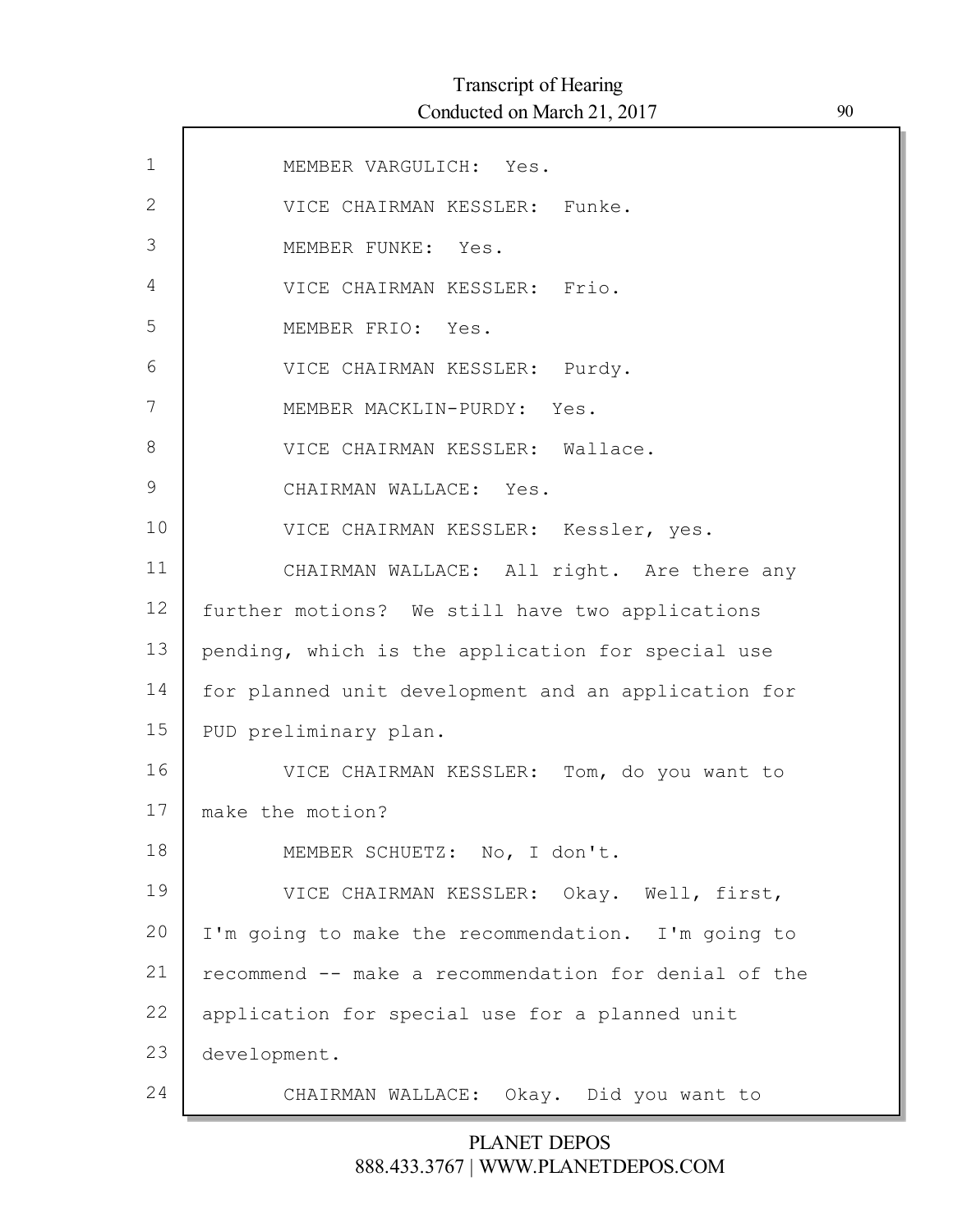Г

| $\mathbf 1$    | make a cite to any findings of fact --               |
|----------------|------------------------------------------------------|
| $\overline{2}$ | VICE CHAIRMAN KESSLER: I do.                         |
| 3              | CHAIRMAN WALLACE: -- based on that?                  |
| 4              | VICE CHAIRMAN KESSLER: Well, when I read             |
| 5              | the findings of fact for a special use for a planned |
| 6              | unit development, there are criteria that we have to |
| 7              | follow to determine -- to make our determination,    |
| 8              | and the single finding of fact that we have to make  |
| 9              | is that it's in the public interest.                 |
| 10             | Some of the criteria that we have to                 |
| 11             | consider is that the proposed PUD advances one or    |
| 12             | more of the purposes of the planned unit development |
| 13             | procedure, and the purposes of the PUD process       |
| 14             | are -- and I'm not going to read them all. There     |
| 15             | are seven of them. I'm going to read three of them.  |
| 16             | No. 1 is to promote a creative approach to           |
| 17             | the site improvements and building design that       |
| 18             | results in a distinctive, attractive development     |
| 19             | that has a strong sense of place, yet becomes an     |
| 20             | integral part of the community. I don't believe      |
| 21             | that's the case.                                     |
| 22             | To create places oriented to the pedestrian          |
| 23             | that promote physical activity and social            |
| 24             | interaction, including, but not limited to, walkable |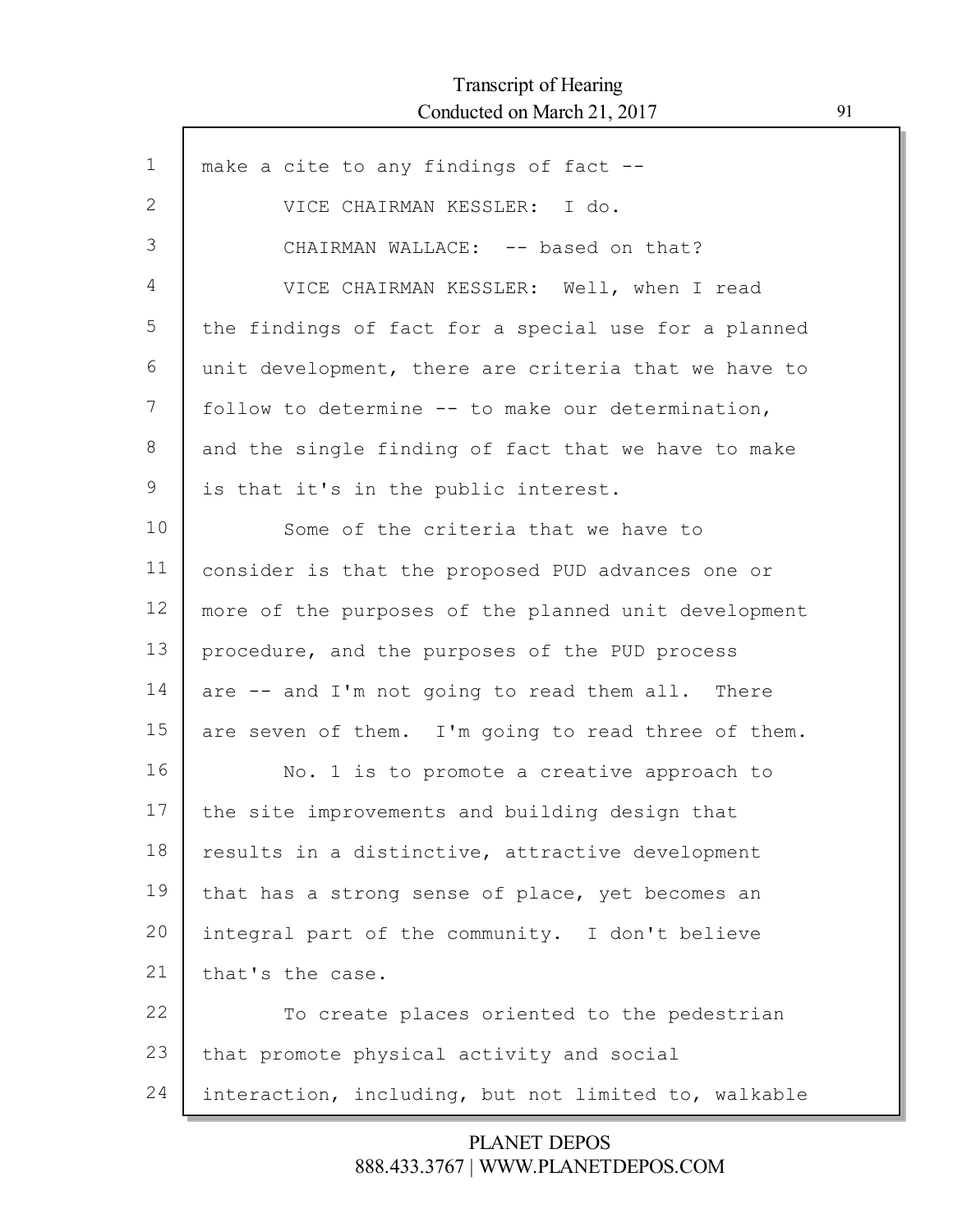Г

| $\mathbf 1$ | neighborhoods, usable open space and recreational    |
|-------------|------------------------------------------------------|
| 2           | facilities for the enjoyment of all.                 |
| 3           | And No. 7 to encourage a collaborative               |
| 4           | process among developers, neighboring property       |
| 5           | owners and residents, governmental bodies and the    |
| 6           | community.                                           |
| 7           | I don't believe that this application meets          |
| 8           | those three criteria to be considered.               |
| 9           | And in addition, the proposed PUD and PUD            |
| 10          | preliminary plans conform to the requirements of     |
| 11          | underlying zoning district or districts in which the |
| 12          | PUD is located and to the applicable design review   |
| 13          | standards contained in Chapter 17.06 except where:   |
| 14          | Conforming to the requirements would be impractical  |
| 15          | and the proposed PUD will provide benefits that      |
| 16          | outweigh those that would have been realized by      |
| 17          | conforming to the applicable requirements.           |
| 18          | And I don't believe that it provides                 |
| 19          | benefits that outweigh those that would be realized  |
| 20          | by conforming to the applicable standards we have as |
| 21          | requirements.                                        |
| 22          | And then in an addition, the proposed PUD            |
| 23          | conforms with the standards applicable to the        |
| 24          | special use, and it says, "See findings of fact,     |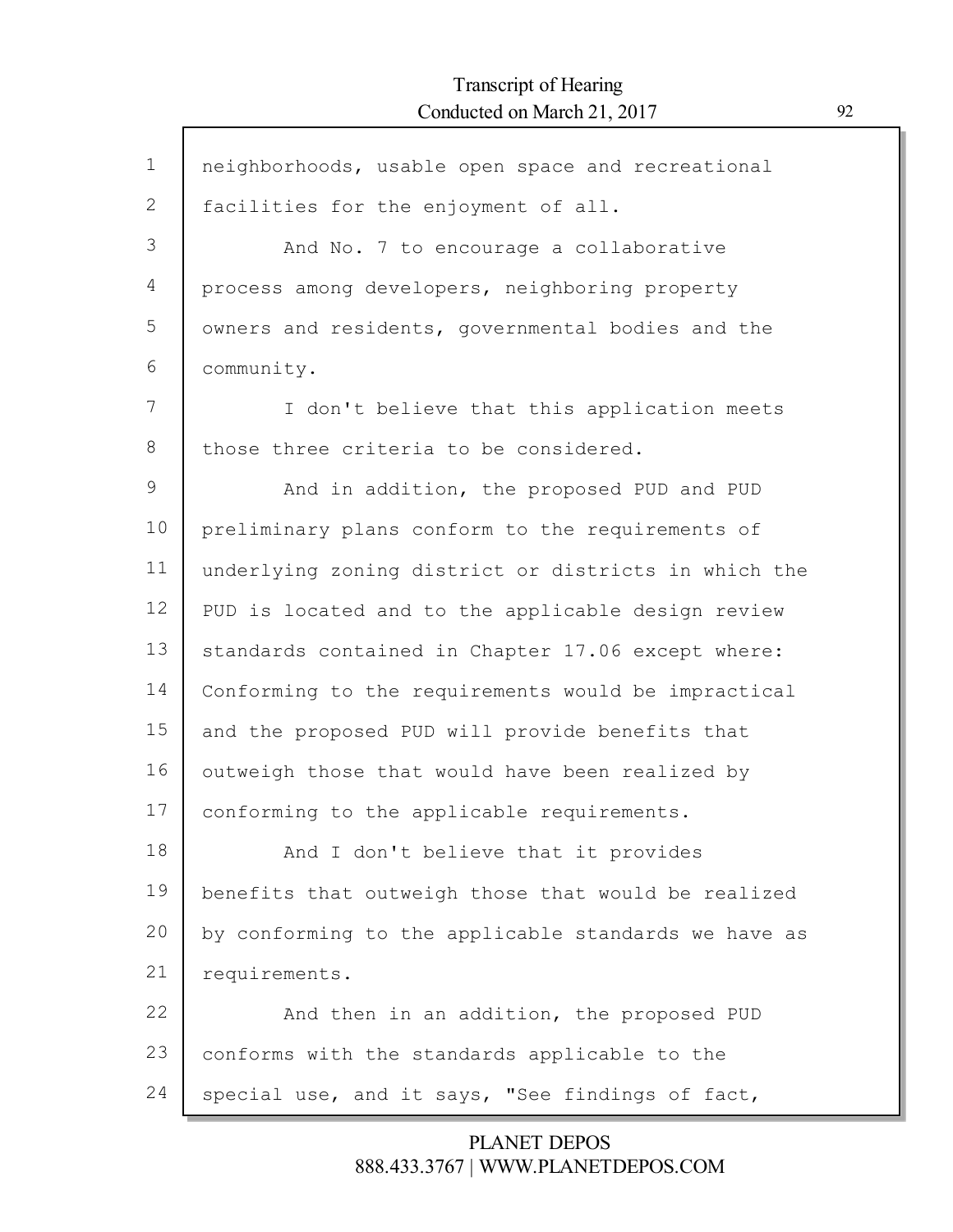| $\mathbf 1$ | recommendations for special use."                    |
|-------------|------------------------------------------------------|
| 2           | And in a special use application, we're              |
| 3           | required to find in the affirmative of all the       |
| 4           | findings of fact, and there are six in that case.    |
| 5           | And there are two of those that don't -- I don't     |
| 6           | believe this application meets.                      |
| 7           | The effect on development of surrounding             |
| 8           | property: That the establishment of the special use  |
| 9           | will not impede the normal and orderly development   |
| 10          | and improvement of the surrounding property for uses |
| 11          | permitted in the district.                           |
| 12          | I believe by confining it to two entrances           |
| 13          | on Bricher Road, it doesn't meet that requirement.   |
| 14          | And then secondly, that the effect on the            |
| 15          | general welfare: That the establishment,             |
| 16          | maintenance, or operation of the special use will    |
| 17          | not be detrimental to or endanger the public health, |
| 18          | safety, comfort, or general welfare.                 |
| 19          | And I believe, specifically, that having             |
| 20          | that community with that density that will only      |
| 21          | enter and exit on Bricher Road causes it not to meet |
| 22          | that requirement.                                    |
| 23          | So those are the reasons that I don't agree          |
| 24          | with it and recommend denial.                        |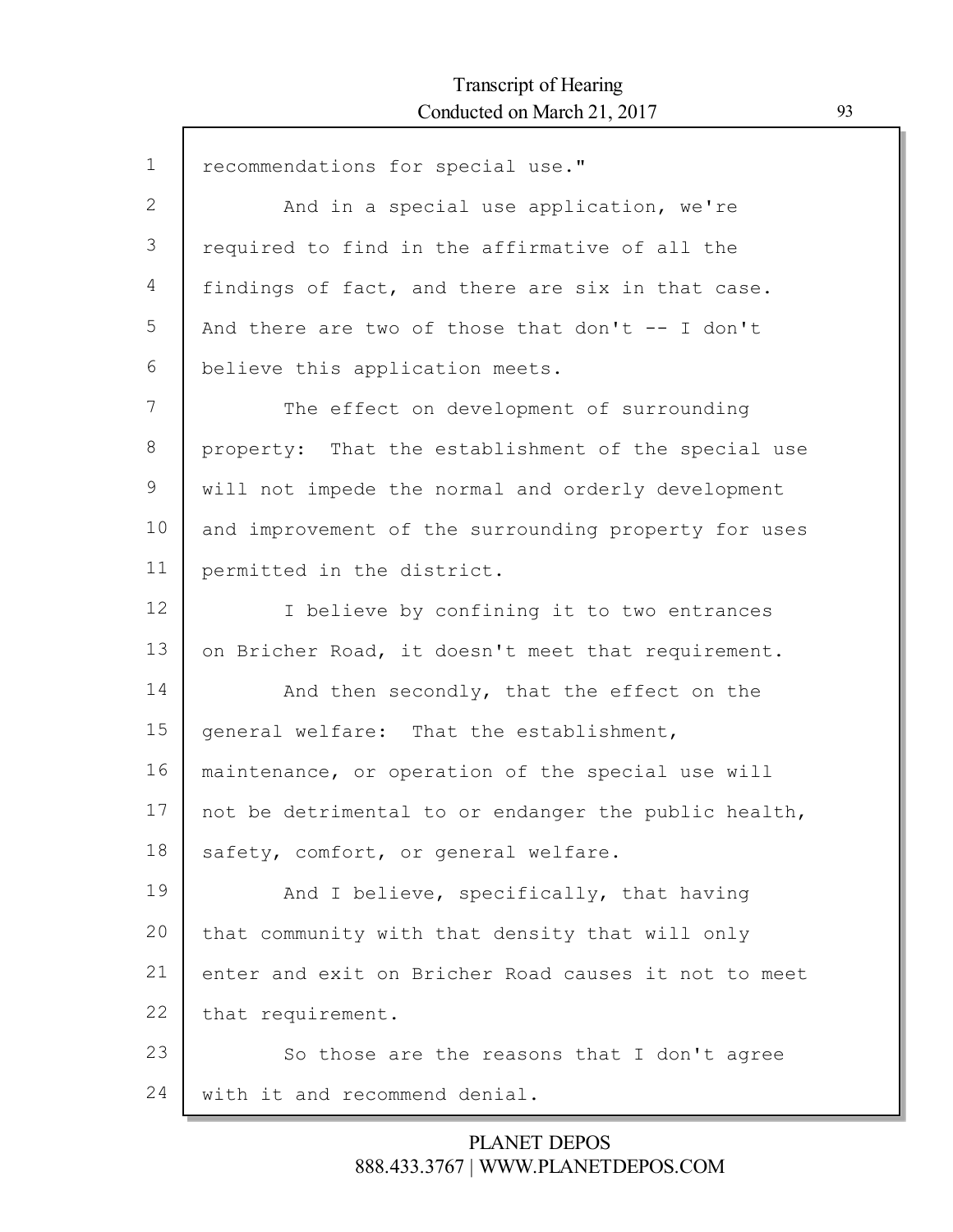| $\mathbf{1}$  | MEMBER FRIO: So what do we do if we want to         |
|---------------|-----------------------------------------------------|
| $\mathbf{2}$  | recommend it?                                       |
| 3             | CHAIRMAN WALLACE: I didn't hear your                |
| 4             | answer.                                             |
| 5             | VICE CHAIRMAN KESSLER: First, we vote               |
| 6             | on it.                                              |
| 7             | MEMBER FRIO: Okay. That's what I thought.           |
| $8\,$         | CHAIRMAN WALLACE: Was there a second to the         |
| $\mathcal{G}$ | motion? There's a motion for a denial of both the   |
| 10            | special use for a PUD and the PUD preliminary plan? |
| 11            | VICE CHAIRMAN KESSLER: No. Just the                 |
| 12            | special use.                                        |
| 13            | CHAIRMAN WALLACE: Just the special use.             |
| 14            | There was a motion for denial that was made         |
| 15            | by Mr. Kessler. There has to be a second in order   |
| 16            | to initiate discussion on that motion; otherwise,   |
| 17            | the motion is moot.                                 |
| 18            | All right. Are there any other motions              |
| 19            | then?                                               |
| 20            | MEMBER MACKLIN-PURDY: I would like to               |
| 21            | recommend approval.                                 |
| 22            | CHAIRMAN WALLACE: Of?                               |
| 23            | MEMBER MACKLIN-PURDY: Of -- I don't know            |
| 24            | what all the --                                     |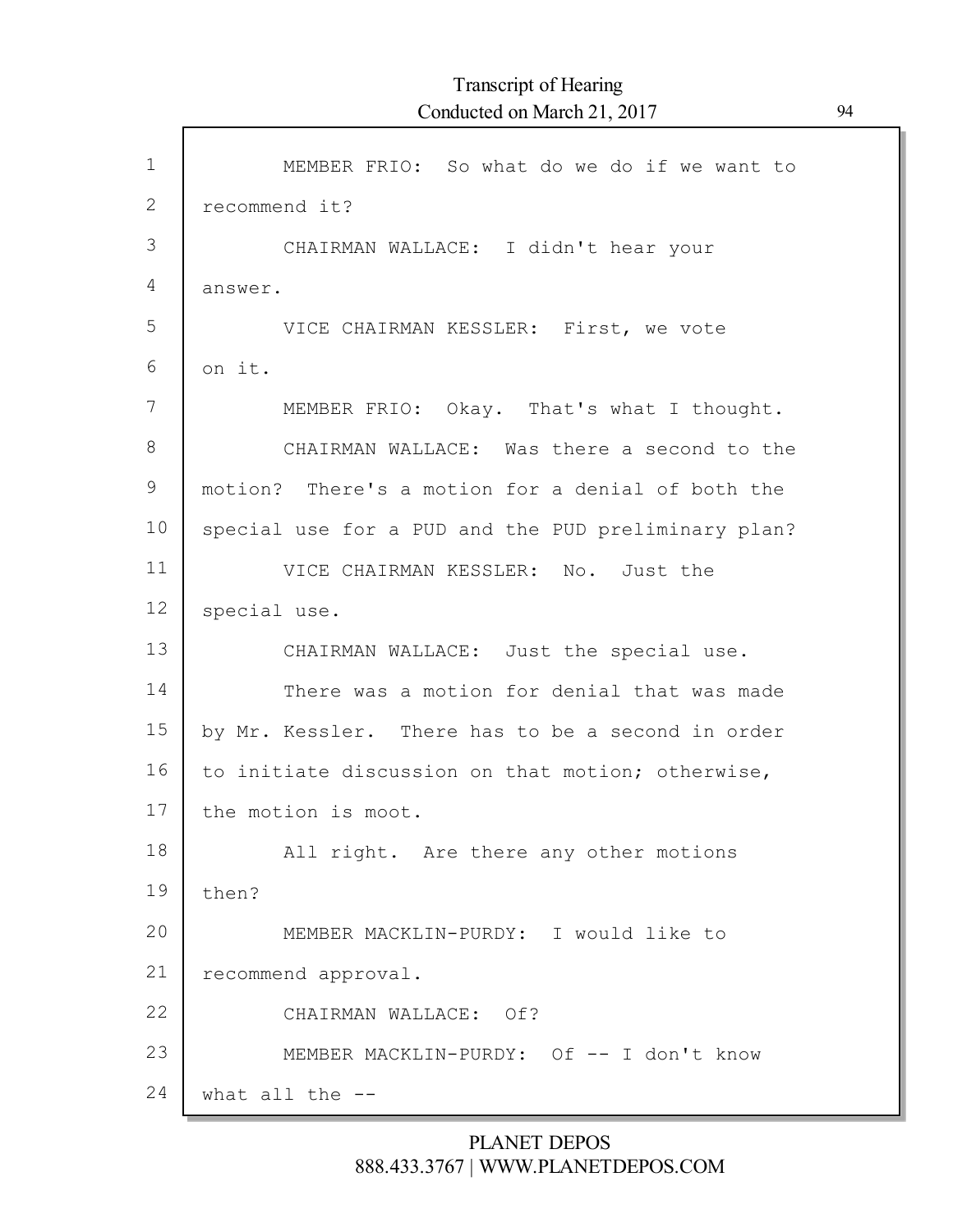| $\mathbf 1$  | CHAIRMAN WALLACE: Special use for planned         |
|--------------|---------------------------------------------------|
| $\mathbf{2}$ | development.                                      |
| 3            | MEMBER MACKLIN-PURDY: Yes. Application for        |
| 4            | special use for planned unit development.         |
| 5            | CHAIRMAN WALLACE: As well as the other?           |
| 6            | MEMBER MACKLIN-PURDY: As well as the              |
| 7            | application for PUD preliminary plan.             |
| 8            | CHAIRMAN WALLACE: Okay. So the motion is          |
| 9            | for approval of both the remaining applications.  |
| 10           | Is there a second?                                |
| 11           | MEMBER FRIO: Second.                              |
| 12           | CHAIRMAN WALLACE: I heard his first.              |
| 13           | MEMBER SCHUETZ: That's fine.                      |
| 14           | CHAIRMAN WALLACE: All right. So it's been         |
| 15           | moved and seconded. Discussion on that motion?    |
| 16           | (No response.)                                    |
| 17           | MEMBER SCHUETZ: I have a question. Can we         |
| 18           | put conditions in there?                          |
| 19           | MEMBER MACKLIN-PURDY: Yes. That's                 |
| 20           | what $I$ -- can we put conditions in there, Todd? |
| 21           | CHAIRMAN WALLACE: Yeah. Well, explain that        |
| 22           | for us, would you, Russ.                          |
| 23           | MR. COLBY: Yes. The Plan Commission can           |
| 24           | attach conditions to a recommendation if it's a   |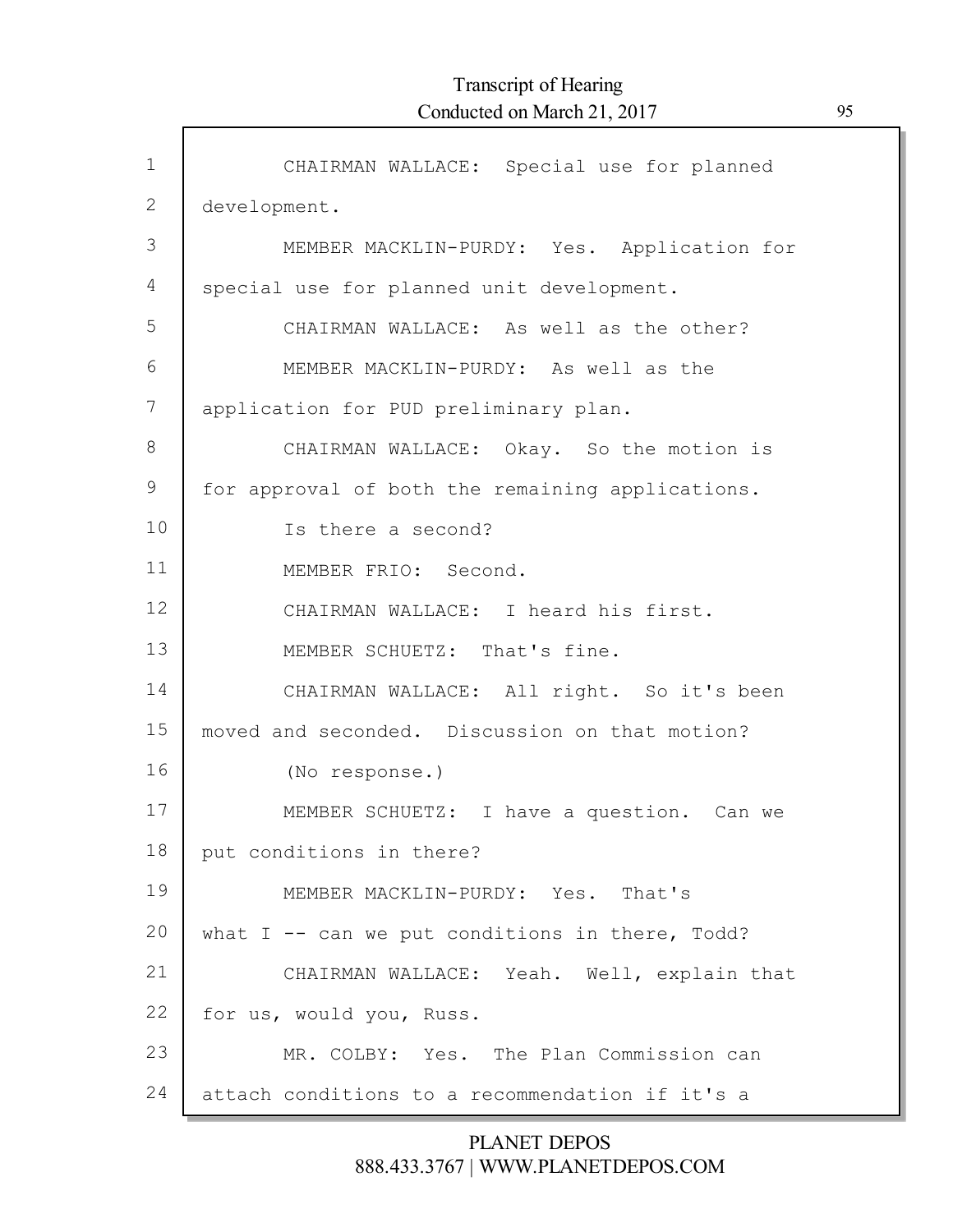| $\mathbf 1$     | specific element of the plan, but we would ask that |
|-----------------|-----------------------------------------------------|
| $\mathbf{2}$    | you provide a reason based on the findings that     |
| 3               | you're attaching to the condition.                  |
| $\overline{4}$  | CHAIRMAN WALLACE: Okay. So we have a                |
| 5               | motion. I wanted to talk about the conditions that  |
| 6               | you're considering.                                 |
| 7               | MEMBER MACKLIN-PURDY: Well, he asked first.         |
| 8               | MEMBER SCHUETZ: Thank you, Laura.                   |
| $\mathcal{G}$   | Well, I'd like to make a proposal that the          |
| 10              | north/south road -- that the owner of this property |
| 11              | would consider -- and I'm not sure how to do that   |
| 12 <sup>°</sup> | legally or whatever, but consider connecting to a   |
| 13              | future road and access to those communities.        |
| 14              | VICE CHAIRMAN KESSLER: Well, I think that           |
| 15              | would be -- that's not a condition. That's a        |
| 16              | recommendation.                                     |
| 17              | MEMBER SCHUETZ: Okay.                               |
| 18              | VICE CHAIRMAN KESSLER: So you're suggesting         |
| 19              | a recommendation.                                   |
| 20              | MEMBER SCHUETZ: Okay.                               |
| 21              | MEMBER FRIO: At whose cost?                         |
| 22              | MEMBER SCHUETZ: Well, there wouldn't be a           |
| 23              | cost because --                                     |
| 24              | MEMBER FRIO: If the road went in, and then          |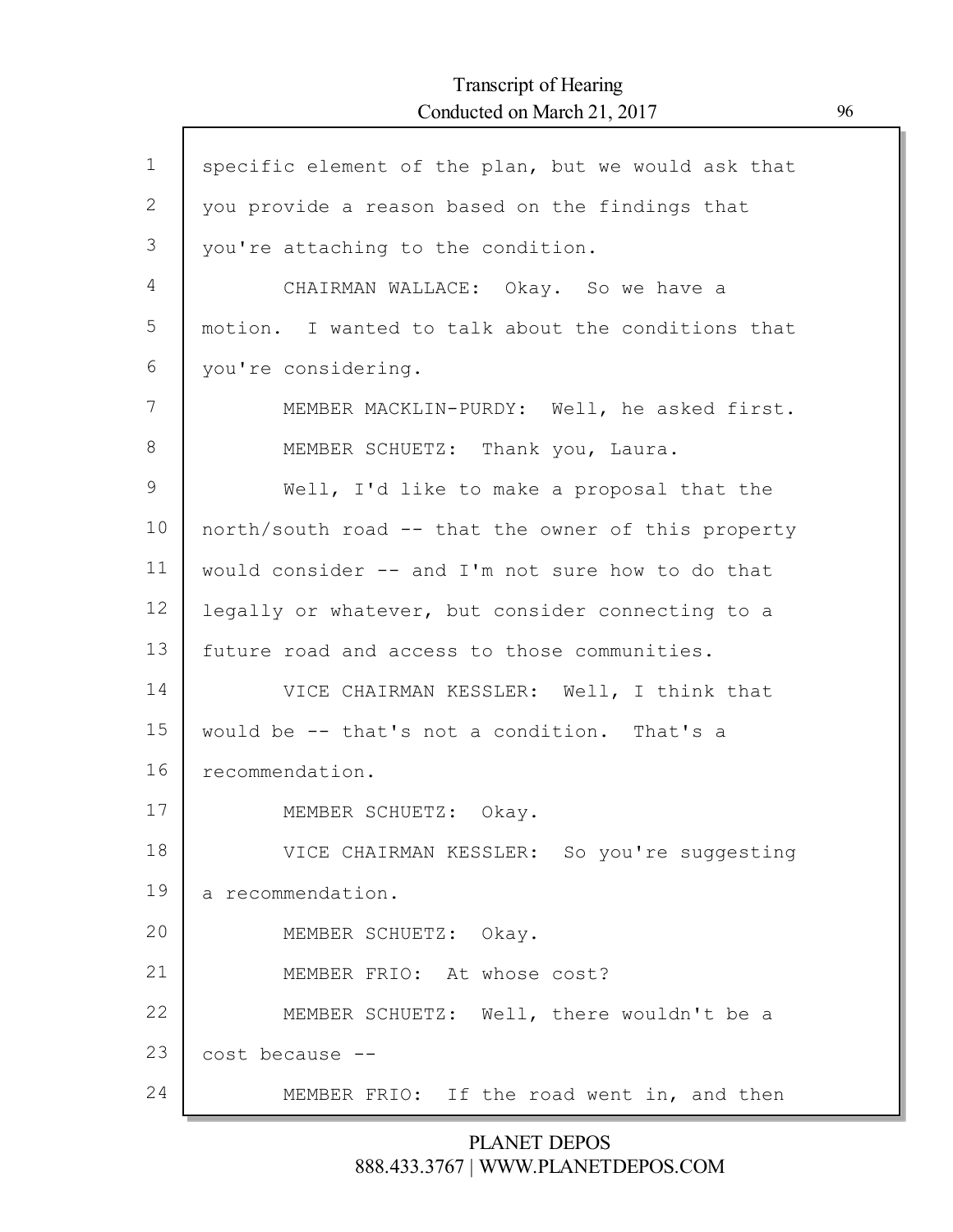$\mathsf{l}$ 

| $\mathbf{1}$  | he had to kind of take up the recommendation, who is |
|---------------|------------------------------------------------------|
| 2             | paying for that connection?                          |
| 3             | MEMBER SCHUETZ: Well, my understanding               |
| 4             | is -- I thought the County owned the road or the     |
| 5             | land or that potential easement. Is there a way to   |
| 6             | get the County involved?                             |
| 7             | VICE CHAIRMAN KESSLER: Yes.                          |
| 8             | CHAIRMAN WALLACE: Wait. What's the                   |
| $\mathcal{G}$ | suggestion?                                          |
| 10            | MEMBER SCHUETZ: That he's open minded to             |
| 11            | connect to this potential easement for future        |
| 12            | development so there's a north/south access to the   |
| 13            | north road.                                          |
| 14            | CHAIRMAN WALLACE: So that basically you              |
| 15            | want to amend the motion, the recommendation for     |
| 16            | approval to include --                               |
| 17            | MEMBER SCHUETZ: Right.                               |
| 18            | CHAIRMAN WALLACE: -- a recommendation that           |
| 19            | the developer --                                     |
| 20            | MEMBER SCHUETZ: Is open.                             |
| 21            | VICE CHAIRMAN KESSLER: To the connection --          |
| 22            | MEMBER MACKLIN-PURDY: Would consider.                |
| 23            | MEMBER SCHUETZ: Right. Would consider and            |
| 24            | not be closed minded, if you will. I know that's     |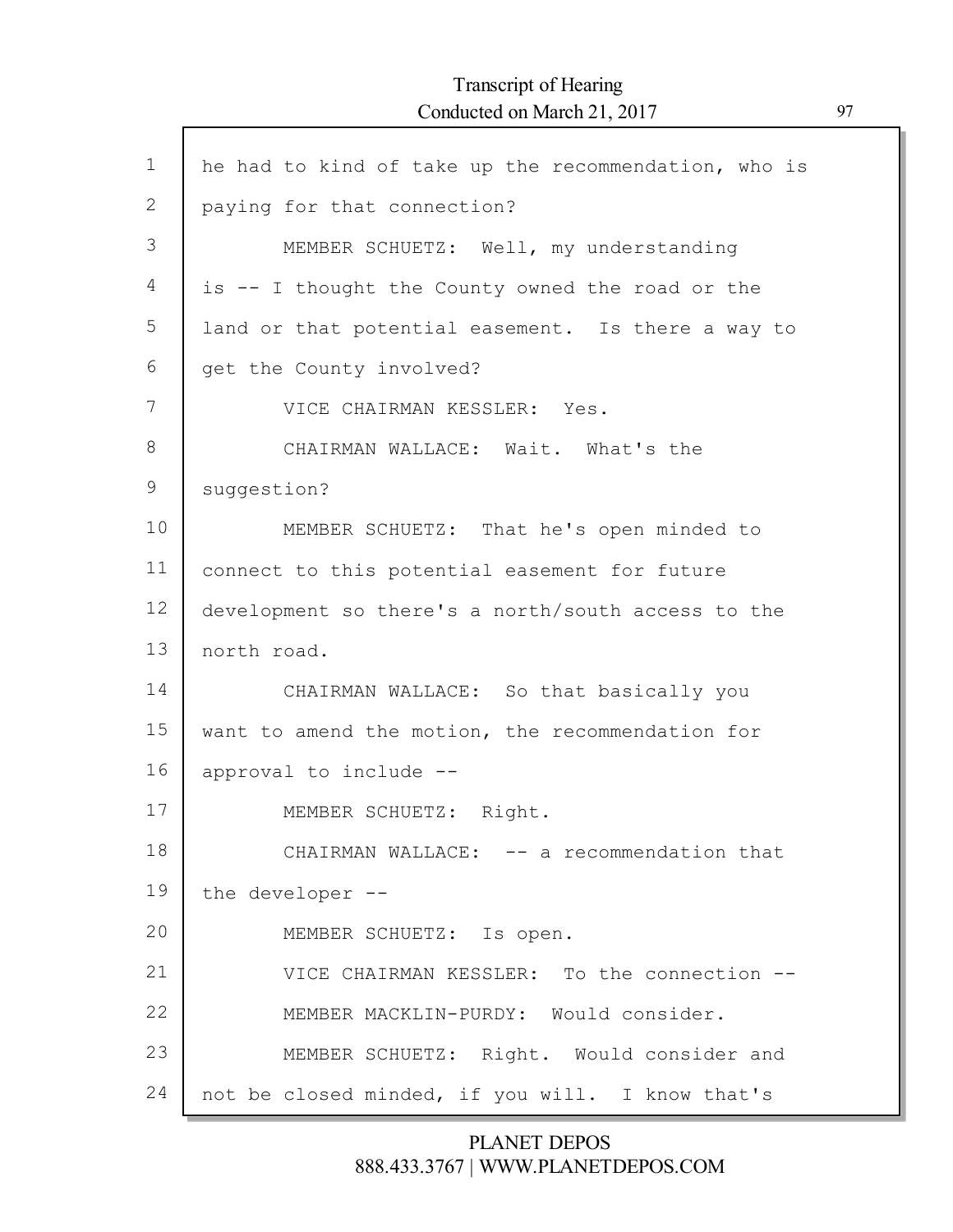| $\mathbf 1$  | passive.                                           |
|--------------|----------------------------------------------------|
| $\mathbf{2}$ | CHAIRMAN WALLACE: Well, we should say not          |
| 3            | because --                                         |
| 4            | MEMBER SCHUETZ: I know it's not enforceable.       |
| 5            | We're talking about goodwill.                      |
| 6            | CHAIRMAN WALLACE: All right.                       |
| 7            | MEMBER FUNKE: I would also like to                 |
| 8            | recommend that we see more landscape details for   |
| 9            | monument signs on Bricher Road and some detail for |
| 10           | the compactor, some analysis on that, some details |
| 11           | on that enclosure.                                 |
| 12           | And then, you know, you have this idea of          |
| 13           | all these walking paths. It would be nice to see   |
| 14           | more detail on how that's incorporated on to this  |
| 15           | site.                                              |
| 16           | MR. RATZER: Do I send that in, and then            |
| 17           | you'll see it?                                     |
| 18           | CHAIRMAN WALLACE: Yeah.                            |
| 19           | MR. RATZER: I don't know, yeah.                    |
| 20           | CHAIRMAN WALLACE: All right. So what I             |
| 21           | would say is that we can append the motion to      |
| 22           | include an encouragement for them to consider      |
| 23           | connection to a north/south connection road and to |
| 24           | require that the detailed plans regarding          |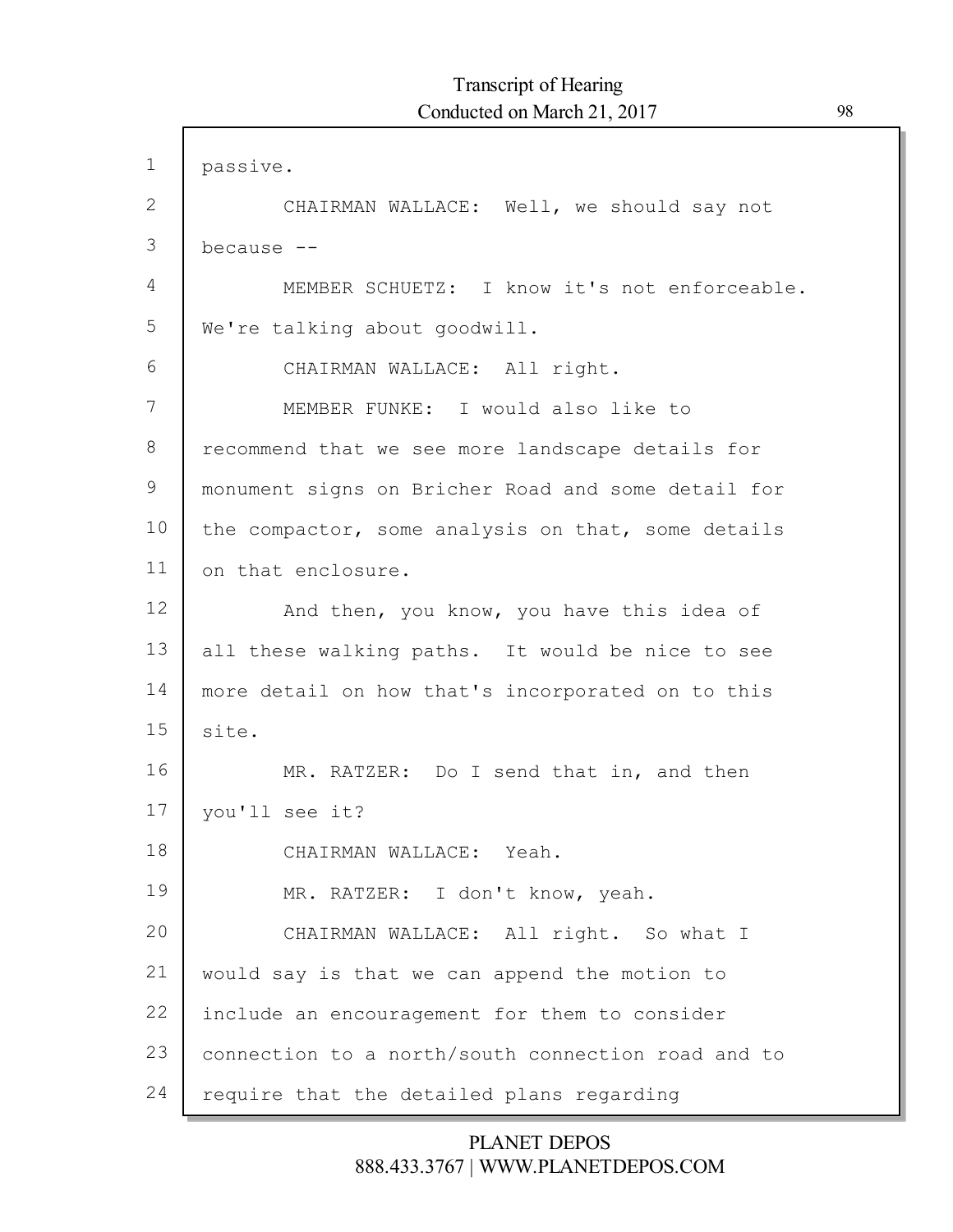| $\mathbf{1}$ | landscaping, the clubhouse -- and what was the other |
|--------------|------------------------------------------------------|
| 2            | thing?                                               |
| 3            | MEMBER FUNKE: That stretch on Bricher Road           |
|              |                                                      |
| 4            | and then the trash enclosures, he talked about       |
| 5            | walking paths throughout the site. So it would be    |
| 6            | nice to see.                                         |
| 7            | CHAIRMAN WALLACE: So detailed site plans be          |
| 8            | provided prior to Planning and Development Committee |
| 9            | action --                                            |
| 10           | MEMBER FUNKE: Exactly.                               |
| 11           | CHAIRMAN WALLACE: -- or review, rather.              |
| 12           | All right. So does that take care of                 |
| 13           | everything to appending the motion?                  |
| 14           | MEMBER VARGULICH: Not quite.                         |
| 15           | CHAIRMAN WALLACE: Okay. Go ahead.                    |
| 16           | MEMBER VARGULICH: During the concept plan            |
| 17           | testimony, there was a reference to creating a berm  |
| 18           | with significant planting along the east property    |
| 19           | line.                                                |
| 20           | MR. RATZER: Yes.                                     |
| 21           | MEMBER VARGULICH: And that is not in the             |
| 22           | current plans, not even close. I would say that      |
| 23           | that's something that has not been achieved, not     |
| 24           | through the concept plan but through the submittal.  |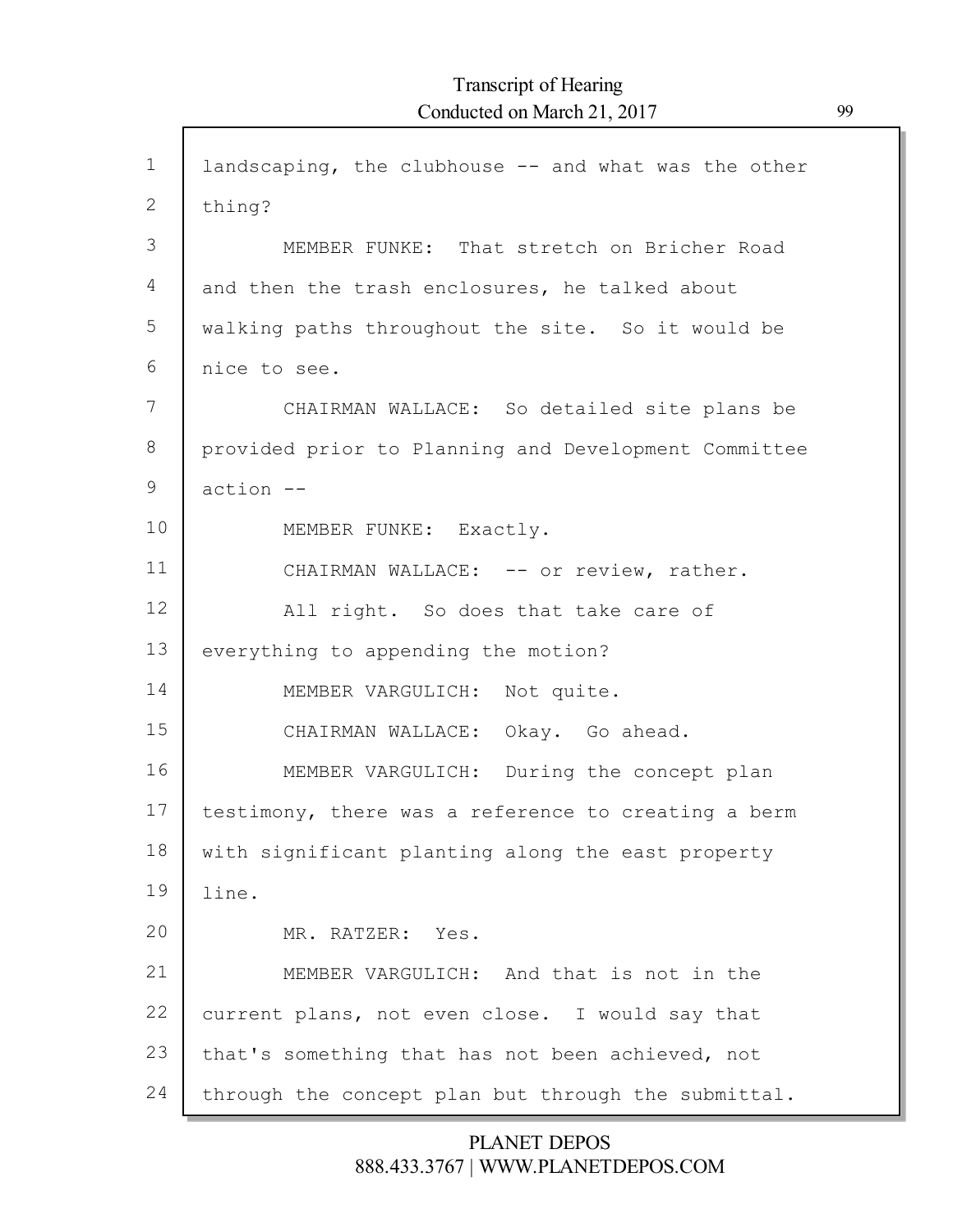| $\mathbf{1}$ | MR. RATZER: It will be on the next one.             |
|--------------|-----------------------------------------------------|
| 2            | MEMBER VARGULICH: So could that be a                |
| 3            | condition?                                          |
| 4            | MR. RATZER: Sure.                                   |
| 5            | MEMBER VARGULICH: Also I'd like to                  |
| 6            | understand the park district relationship and the   |
| 7            | negotiations at this point.                         |
|              |                                                     |
| $8\,$        | MR. RATZER: I'm sorry. I was making sure            |
| 9            | we got your berms.                                  |
| 10           | MEMBER VARGULICH: I understand that you're          |
| 11           | pursuing a reduction to the park district donation. |
| 12           | MR. RATZER: Oh, yes.                                |
| 13           | MEMBER VARGULICH: Okay. Can you tell us             |
| 14           | exactly what that is and why.                       |
| 15           | MR. RATZER: Okay.                                   |
| 16           | CHAIRMAN WALLACE: Well, hold on. Hold on.           |
| 17           | MEMBER VARGULICH: Yeah. I'd add that as a           |
| 18           | condition.                                          |
| 19           |                                                     |
|              | CHAIRMAN WALLACE: No. Because the                   |
| 20           | testimony didn't come up during the course of the   |
| 21           | public hearing portion. So if it's additional       |
| 22           | information that we're considering for the purpose  |
| 23           | of making our recommendation, then it has to be     |
| 24           | presented during the course of the public hearing   |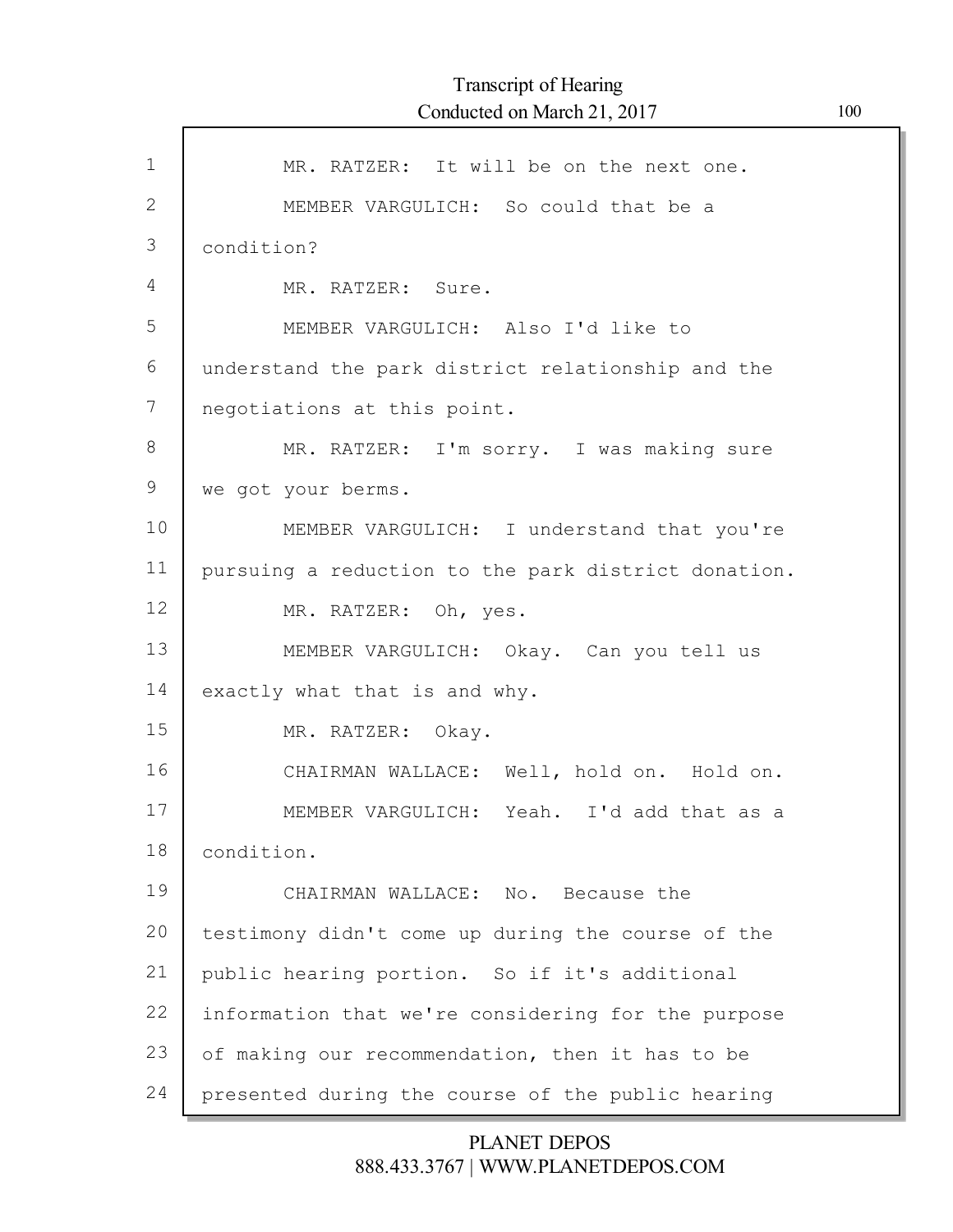| $\mathbf 1$  | in order to allow the applicant and any member of   |
|--------------|-----------------------------------------------------|
| $\mathbf{2}$ | the public who wishes to offer their testimony and  |
| 3            | opinions relating to it.                            |
| 4            | So, Russ, am I stating that correctly?              |
| 5            | MR. COLBY: Yes. That's correct. There is            |
| 6            | information that's provided in the staff report on  |
| 7            | the status.                                         |
| 8            | CHAIRMAN WALLACE: Yeah. Okay.                       |
| 9            | MR. COLBY: And it is an item that's not             |
| 10           | resolved, but that general description is there and |
| 11           | the current information that the City has.          |
| 12           | CHAIRMAN WALLACE: Okay.                             |
| 13           | VICE CHAIRMAN KESSLER: And would you also           |
| 14           | suggest, Laura, in your recommendation that it's    |
| 15           | conditional on the resolution of all outstanding    |
| 16           | staff comments?                                     |
| 17           | MEMBER MACKLIN-PURDY: Yes.                          |
| 18           | MEMBER HOLDERFIELD: I couldn't hear what            |
| 19           | you said.                                           |
| 20           | VICE CHAIRMAN KESSLER: That the                     |
| 21           | recommendation be conditional on resolution of all  |
| 22           | outstanding staff items, which that includes.       |
| 23           | CHAIRMAN WALLACE: And that includes all of          |
| 24           | those things.                                       |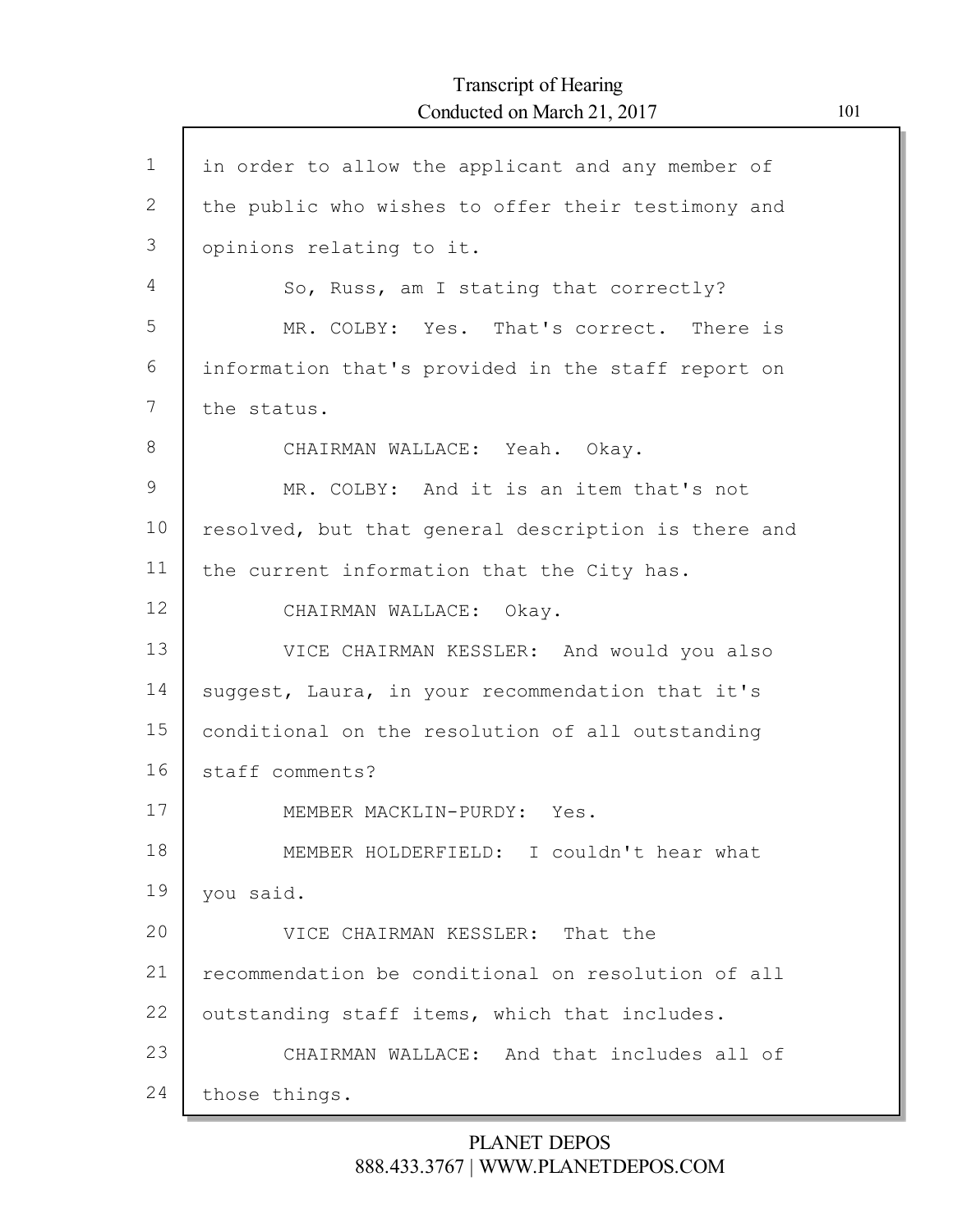| $\mathbf 1$ | MEMBER MACKLIN-PURDY: Yes.                           |
|-------------|------------------------------------------------------|
| 2           | CHAIRMAN WALLACE: So really, I think that            |
| 3           | if I was going to paraphrase, the existing motion    |
| 4           | would be to recommend approval of the application    |
| 5           | for special use for planned unit development and     |
| 6           | application for PUD preliminary plan subject to the  |
| 7           | consideration -- future consideration of the         |
| 8           | applicant in connecting the internal roadways of the |
| 9           | property to a potential future north/south road and  |
| 10          | resolution of outstanding staff comments.            |
| 11          | MEMBER MACKLIN-PURDY: Yes.                           |
| 12          | CHAIRMAN WALLACE: Correct? Yes?                      |
| 13          | MEMBER FUNKE: Correct.                               |
| 14          | CHAIRMAN WALLACE: And you seconded it, so            |
| 15          | do you agree to that?                                |
| 16          | MEMBER FRIO: Yes.                                    |
| 17          | CHAIRMAN WALLACE: Okay. So that would be             |
| 18          | the active motion.                                   |
| 19          | Yes.                                                 |
| 20          | MR. RATZER: Can you be a little bit more             |
| 21          | specific because what I heard everybody's main wish  |
| 22          | for the future is a north/south connector            |
| 23          | consideration on the west side of the property.      |
| 24          | CHAIRMAN WALLACE:<br>Yeah.                           |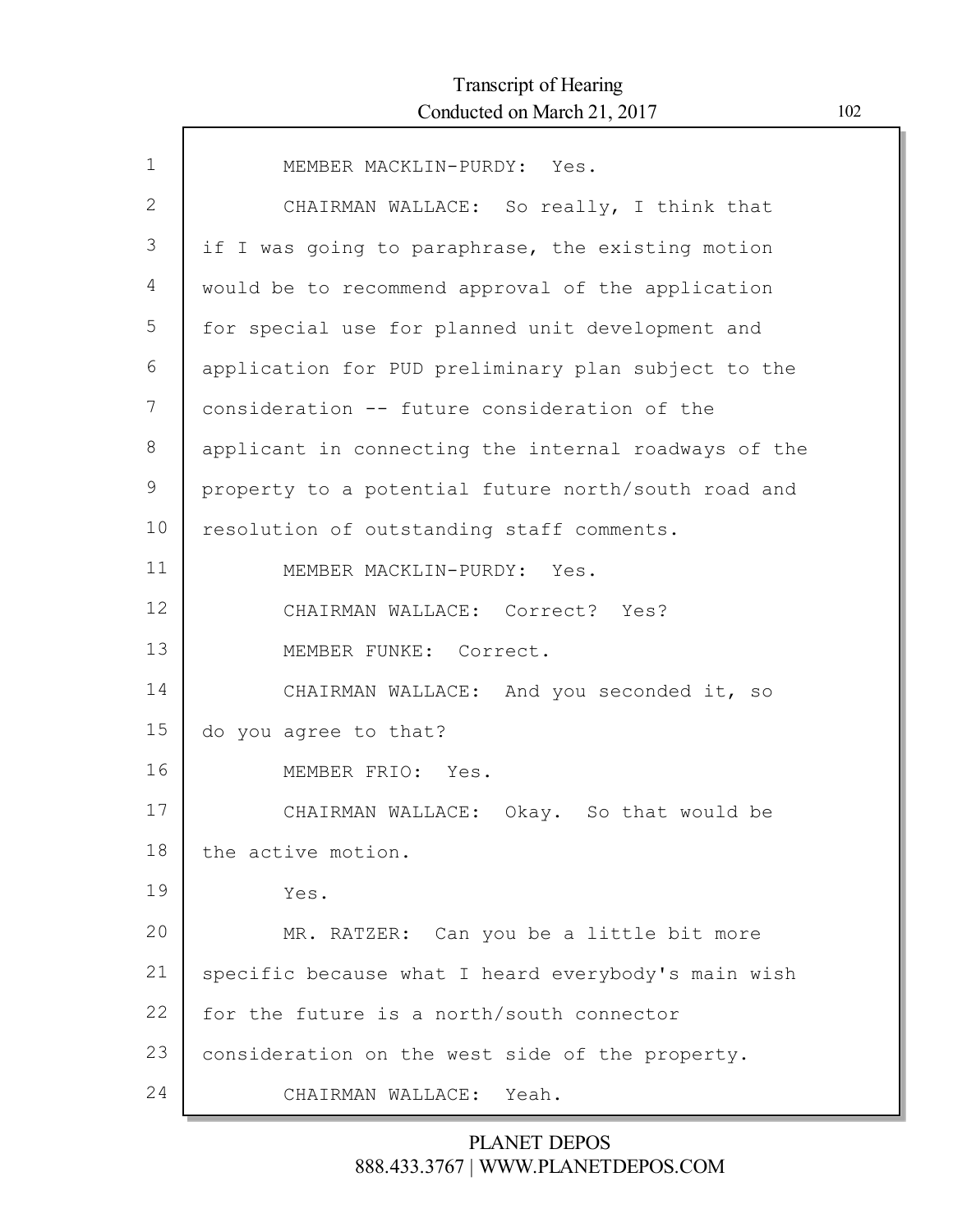| 1             | MR. RATZER: I'm not considering it through  |
|---------------|---------------------------------------------|
| $\mathbf{2}$  | the middle of the property --               |
| 3             | CHAIRMAN WALLACE: No.                       |
| 4             | MEMBER MACKLIN-PURDY: Yeah.                 |
| 5             | CHAIRMAN WALLACE: Just on the west side of  |
| 6             | the property.                               |
| 7             | MR. RATZER: -- is that fair?                |
| 8             | CHAIRMAN WALLACE: Yeah. All right. We       |
| $\mathcal{G}$ | have our motion.                            |
| 10            | MR. RATZER: One more last thing?            |
| 11            | CHAIRMAN WALLACE: Yes.                      |
| 12            | MR. RATZER: Can I answer to Peter after the |
| 13            | meeting, I quess?                           |
| 14            | CHAIRMAN WALLACE: Yeah. After we make our   |
| 15            | recommendation.                             |
| 16            | MEMBER VARGULICH: That's fine.              |
| 17            | CHAIRMAN WALLACE: That's fine. All right.   |
| 18            | Anything else? All right.                   |
| 19            | Tim.                                        |
| 20            | VICE CHAIRMAN KESSLER: Holderfield.         |
| 21            | MEMBER HOLDERFIELD: Yes.                    |
| 22            | VICE CHAIRMAN KESSLER: Schuetz.             |
| 23            | MEMBER SCHUETZ:<br>Yes.                     |
| 24            | VICE CHAIRMAN KESSLER: Vargulich.           |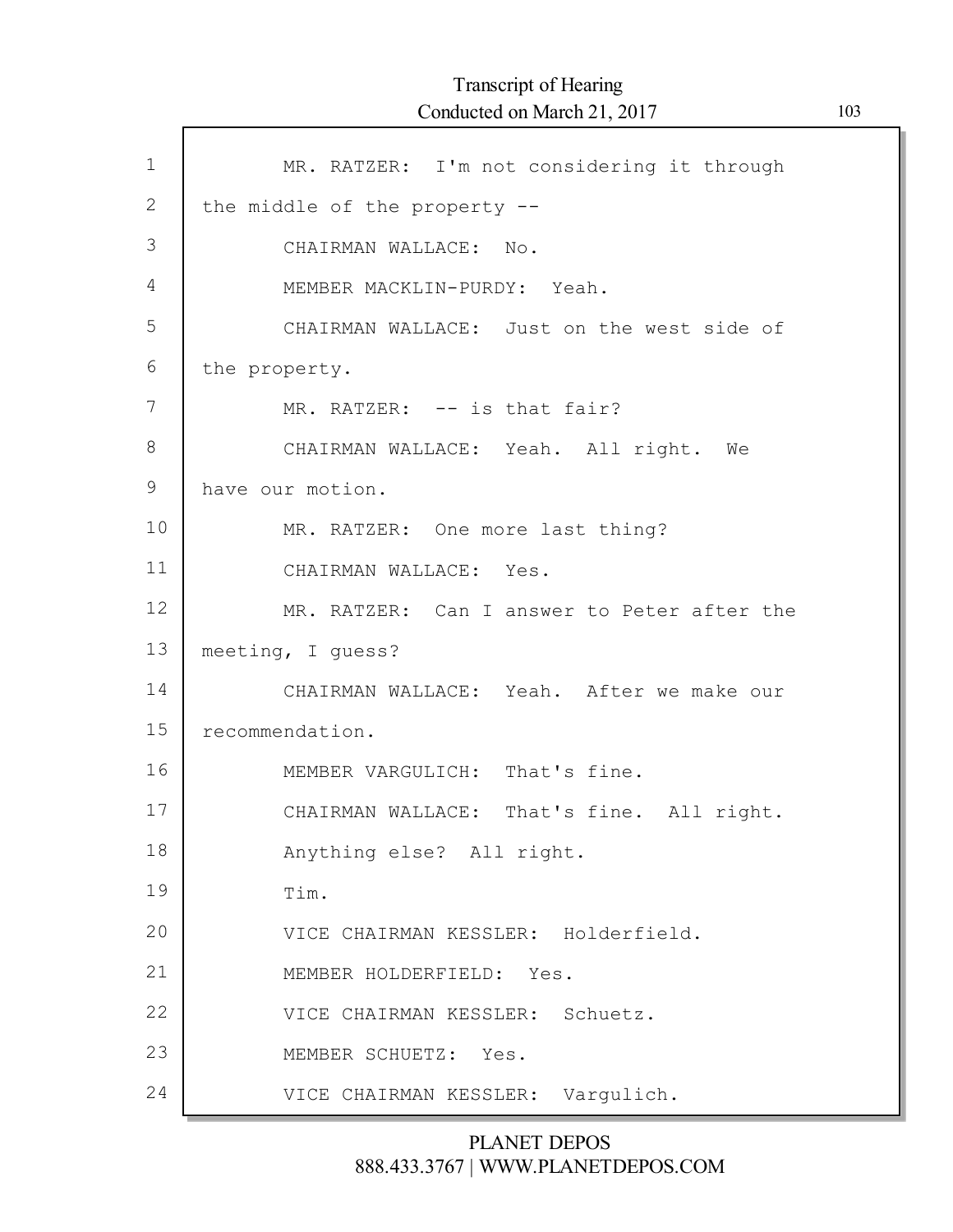| $\mathbf 1$   | MEMBER VARGULICH: Yes.                             |
|---------------|----------------------------------------------------|
| $\mathbf{2}$  | VICE CHAIRMAN KESSLER: Funke.                      |
| 3             | MEMBER FUNKE: Yes.                                 |
| 4             | VICE CHAIRMAN KESSLER: Frio.                       |
| 5             | MEMBER FRIO: Yes.                                  |
| 6             | VICE CHAIRMAN KESSLER: Purdy.                      |
| 7             | MEMBER MACKLIN-PURDY: Yes.                         |
| $8\,$         | VICE CHAIRMAN KESSLER: Wallace.                    |
| $\mathcal{G}$ | CHAIRMAN WALLACE: Yes.                             |
| 10            | VICE CHAIRMAN KESSLER: Kessler, no.                |
| 11            | CHAIRMAN WALLACE: All right. That passes           |
| 12            | by a vote of 7 to 1, and that concludes Item No. 5 |
| 13            | on our agenda.                                     |
| 14            | Item 6 is additional business for Plan             |
| 15            | Commission members.                                |
| 16            | VICE CHAIRMAN KESSLER: I do have a                 |
| 17            | question. I do have an issue I want to bring up,   |
| 18            | and I'm going to have to ask staff about this a    |
| 19            | little bit.                                        |
| 20            | We have in our community a sign ordinance          |
| 21            | that -- do you know what I'm talking about?        |
| 22            | CHAIRMAN WALLACE: That is completely               |
| 23            | nonconforming.                                     |
| 24            | VICE CHAIRMAN KESSLER: It is completely            |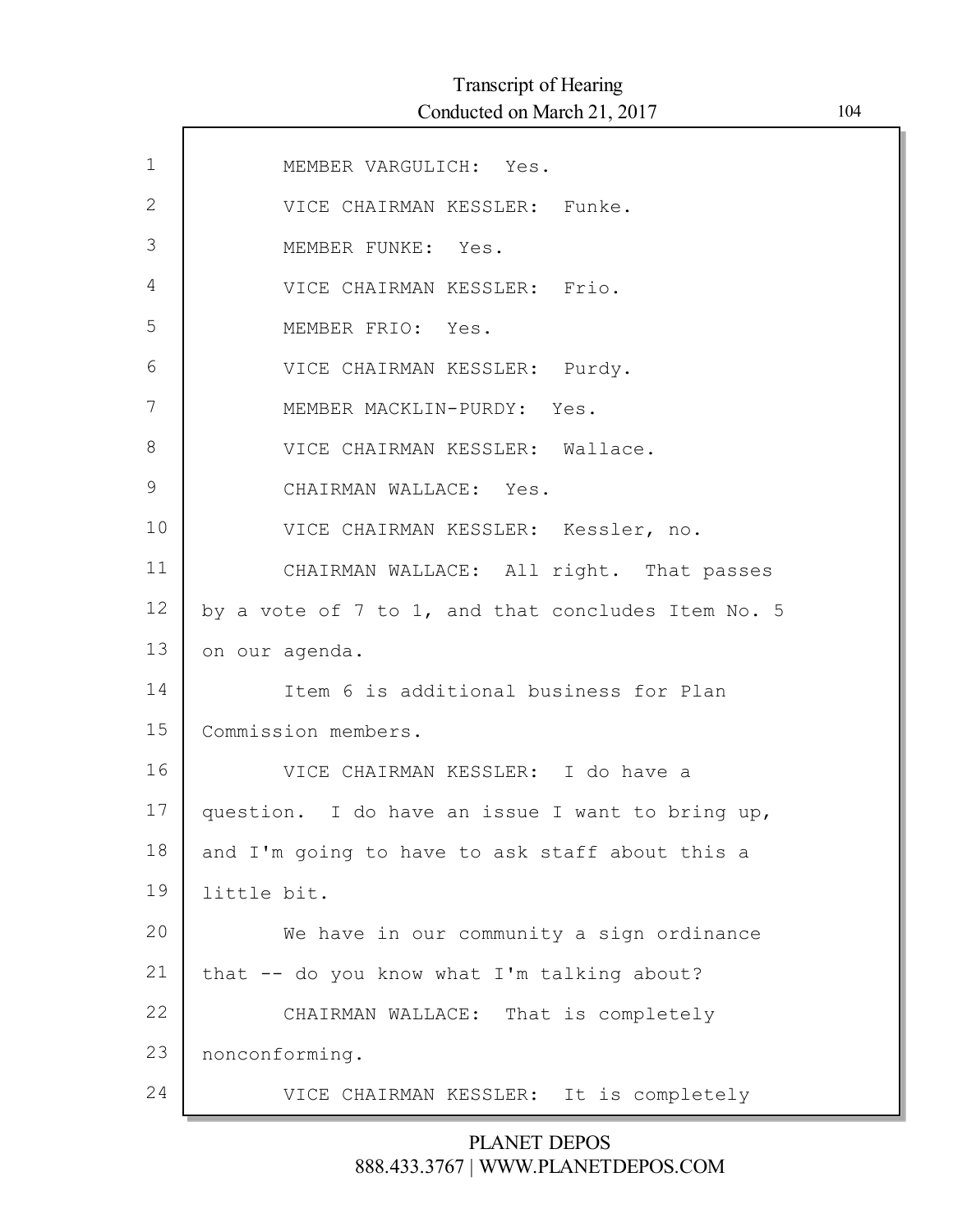## Transcript of Hearing Conducted on March 21, 2017 105

Г

| $\mathbf 1$  | nonconforming, and I want to make sure that it goes  |
|--------------|------------------------------------------------------|
| $\mathbf{2}$ | on record as being nonconforming.                    |
| 3            | MEMBER SCHUETZ: What sign?                           |
| 4            | VICE CHAIRMAN KESSLER: It's on the corner            |
| 5            | of 14th and Main, west Main Street. I believe        |
| 6            | that's a CM commercial district on the west side     |
| 7            | of -- I can't read this map. It's too small. I       |
| 8            | can't read this.                                     |
| 9            | CHAIRMAN WALLACE: Which sign?                        |
| 10           | VICE CHAIRMAN KESSLER: It's on the old Fox           |
| 11           | Valley Travel.                                       |
| 12           | CHAIRMAN WALLACE: You mean the blue light            |
| 13           | special?                                             |
| 14           | VICE CHAIRMAN KESSLER: Right. So they have           |
| 15           | erected a monument sign which complies. They         |
| 16           | haven't completed it. It requires that it has a      |
| 17           |                                                      |
|              | foundation under it and it doesn't. It just has two  |
| 18           | poles. They haven't completed it because it's too    |
| 19           | early in the plan. They intend to do that.           |
| 20           | But what they've done is they've parked              |
| 21           | there, ever since they bought the building, a truck. |
| 22           | They have one of their trucks parked there, and it's |
| 23           | parked right on Main Street. It's parked across the  |
| 24           | parking lot, so it's not parked in the parking lot.  |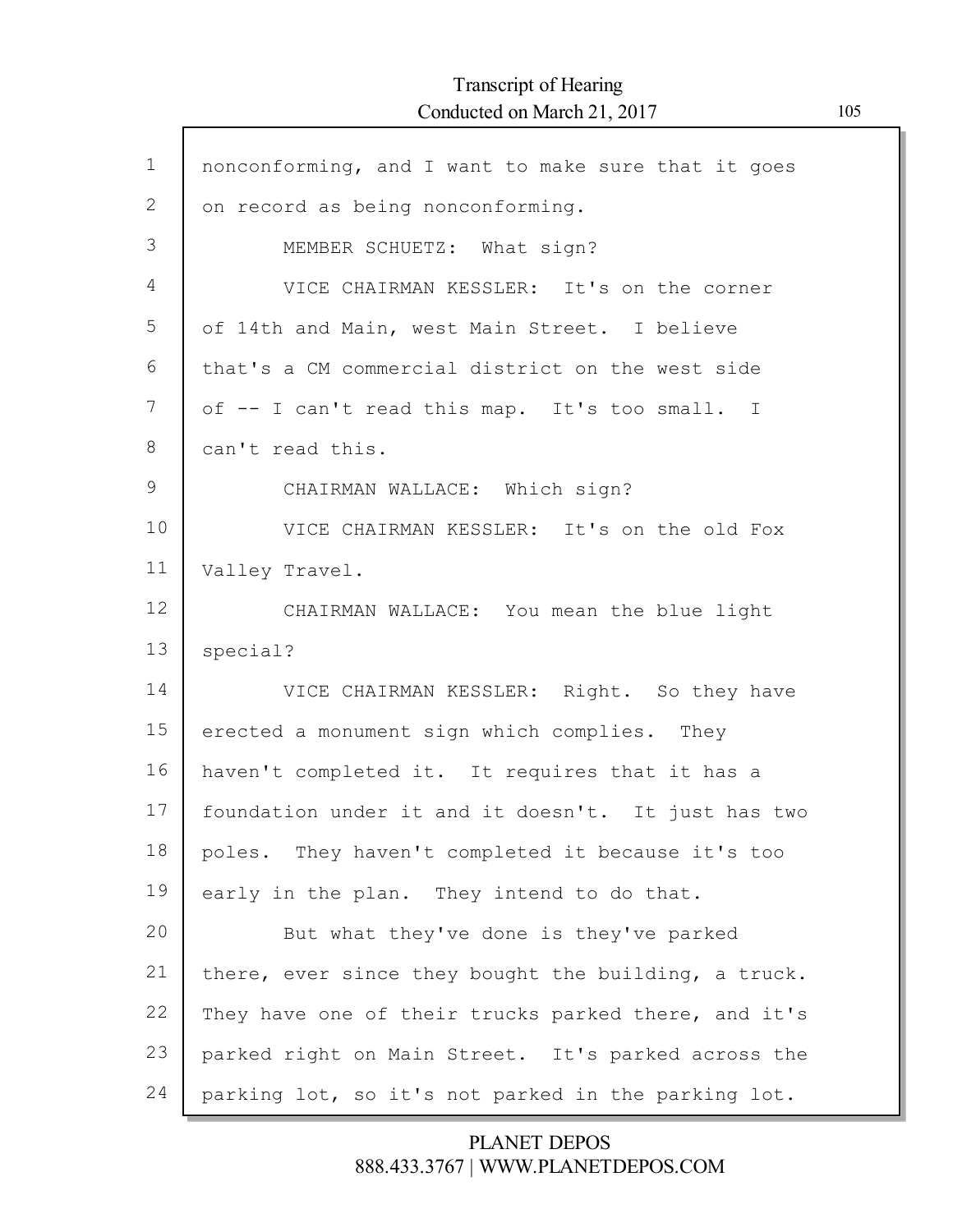## Transcript of Hearing Conducted on March 21, 2017 106

Г

| $\mathbf 1$ | In the past week, they have installed                |
|-------------|------------------------------------------------------|
| 2           | spotlights on the west side of the truck shining on  |
| 3           | the truck, and the truck doesn't move. I'm           |
| 4           | reasonably certain that that's nonconforming.        |
| 5           | Would you say that would be correct, Russ?           |
| 6           | MR. COLBY: We have a category under -- in            |
| 7           | the sign ordinance in Chapter 17.28 of the zoning    |
| 8           | ordinance a list of types of prohibited signs. One   |
| 9           | of those category of signs is parked -- signs on     |
| 10          | parked vehicles.                                     |
| 11          | Here's what it states: "No sign shall be             |
| 12          | displayed on a vehicle parked on an off-street       |
| 13          | parking or loading yard or in an outdoor motor       |
| 14          | vehicle display except in the following instances:   |
| 15          | "One, the sign pertains to the sale, lease,          |
| 16          | or rental of the vehicle on which it's displayed; or |
| 17          | two, the sign is painted or otherwise affixed to a   |
| 18          | truck, bus, or other vehicle that is used to carry   |
| 19          | goods or people or provide services at least one day |
| 20          | per week as an accessory use of the business         |
| 21          | identified on the sign.                              |
| 22          | "Signs resting on or attached to vehicles or         |
| 23          | trailers used as a means to circumvent provisions of |
| 24          | this chapter are prohibited."                        |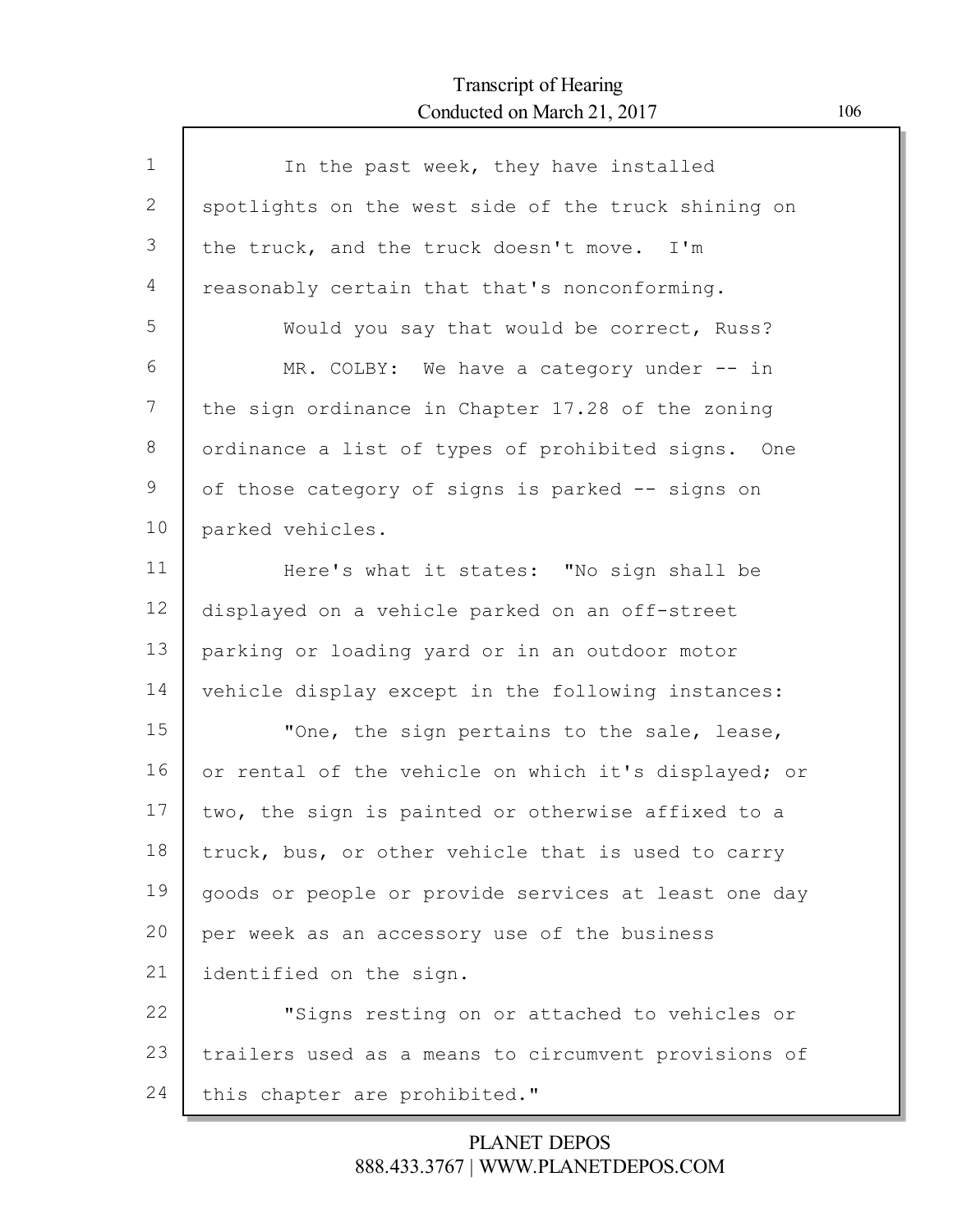| $\mathbf{1}$    | CHAIRMAN WALLACE: Oh, we're touching on all         |
|-----------------|-----------------------------------------------------|
| $\mathbf{2}$    | my issues tonight.                                  |
| 3               | VICE CHAIRMAN KESSLER: I know.                      |
| 4               | CHAIRMAN WALLACE: Such as my longstanding           |
| 5               | disdain for the nonenforcement of our sign          |
| 6               | ordinance.                                          |
| 7               | VICE CHAIRMAN KESSLER: And I believe that           |
| 8               | there was also a call made, but there has been no   |
| 9               | action taken, well over a month ago.                |
| 10              | Is there some recourse that we should follow        |
| 11              | or is that $-$ -                                    |
| 12 <sup>°</sup> | MR. COLBY: Well, I'm not familiar with the          |
| 13              | enforcement of the specific situation. It's         |
| 14              | something that I can look into it.                  |
| 15              | VICE CHAIRMAN KESSLER: Well, enforcement            |
| 16              | would be fine.                                      |
| 17              | CHAIRMAN WALLACE: Yeah. I mean, it deals            |
| 18              | with other departments within the City, but I mean, |
| 19              | we have the same situation on the southeast corner  |
| 20              | of Randall Road and Route 64 with that sign, the    |
| 21              | Title Max.                                          |
| 22              | VICE CHAIRMAN KESSLER: Oh, yeah.                    |
| 23              | CHAIRMAN WALLACE: They have not had plants          |
| 24              | growing under that sign ever.                       |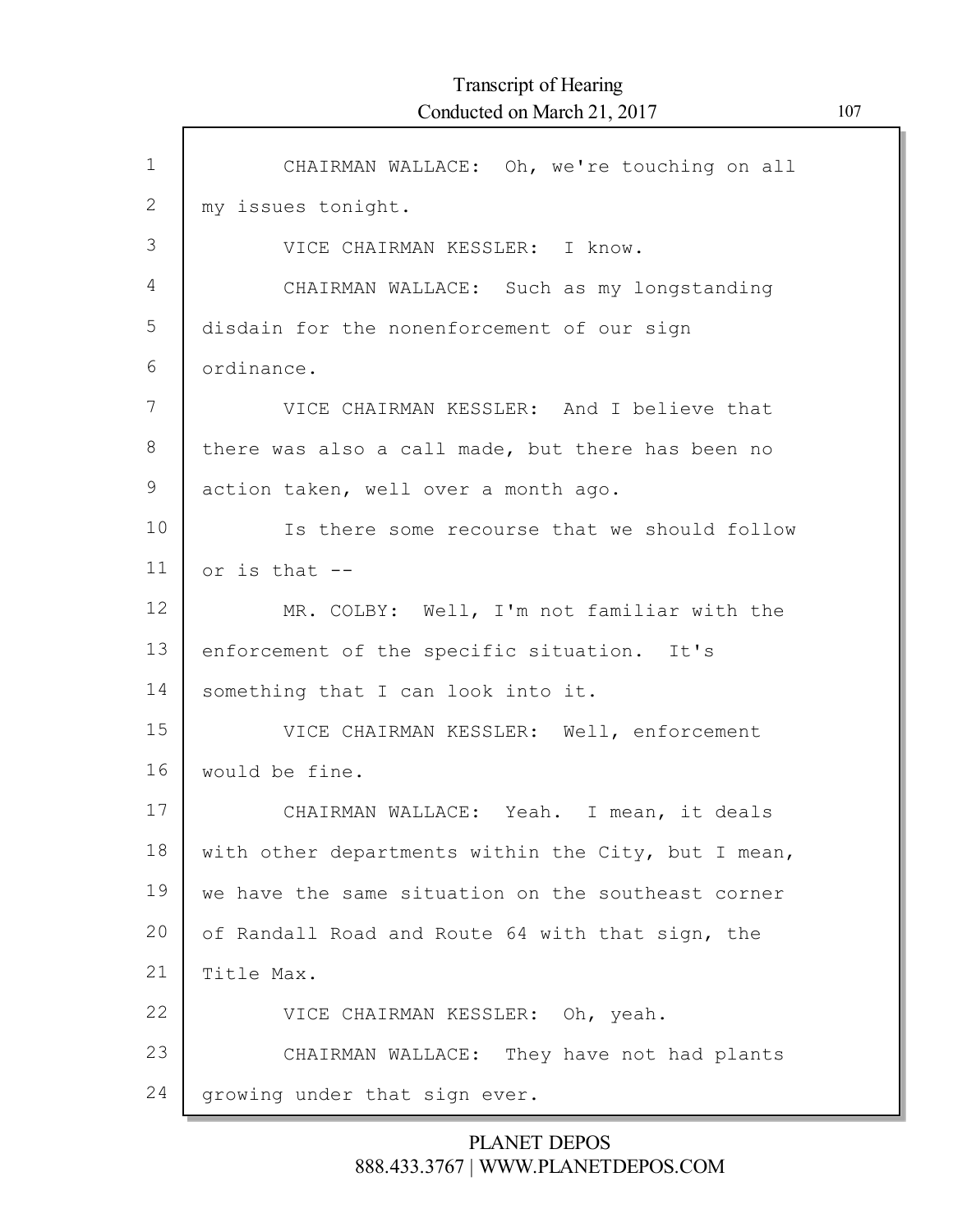| $\mathbf{1}$ | MEMBER SCHUETZ: It's all cement, isn't it?           |
|--------------|------------------------------------------------------|
| 2            | CHAIRMAN WALLACE: It's two poles.                    |
| 3            | MEMBER SCHUETZ: Yeah.                                |
| 4            | CHAIRMAN WALLACE: Originally it was                  |
| 5            | supposed to have plants growing under it, so it      |
| 6            | would be a foundation sign or a monument sign.       |
| 7            | VICE CHAIRMAN KESSLER: Required to be a              |
| 8            | monument sign.                                       |
| 9            | CHAIRMAN WALLACE: It's required to be a              |
| 10           | monument. It never has been.                         |
| 11           | I mean I can if you want me to --                    |
| 12           | MEMBER SCHUETZ: Make a list.                         |
| 13           | CHAIRMAN WALLACE: I have made a list.                |
| 14           | Don't get me started.                                |
| 15           | VICE CHAIRMAN KESSLER: This will be in the           |
| 16           | public record. So we have talked about it. I would   |
| 17           | urge staff to -- well, follow up as best as you can. |
| 18           | CHAIRMAN WALLACE: And I would say the only           |
| 19           | reason this falls within our purview is the fact     |
| 20           | that I remember many hours that we have spent over   |
| 21           | the years discussing the sign ordinances.            |
| 22           | VICE CHAIRMAN KESSLER: Many hours.                   |
| 23           | CHAIRMAN WALLACE: And the fact that we               |
| 24           | spend our time as volunteers putting together sign   |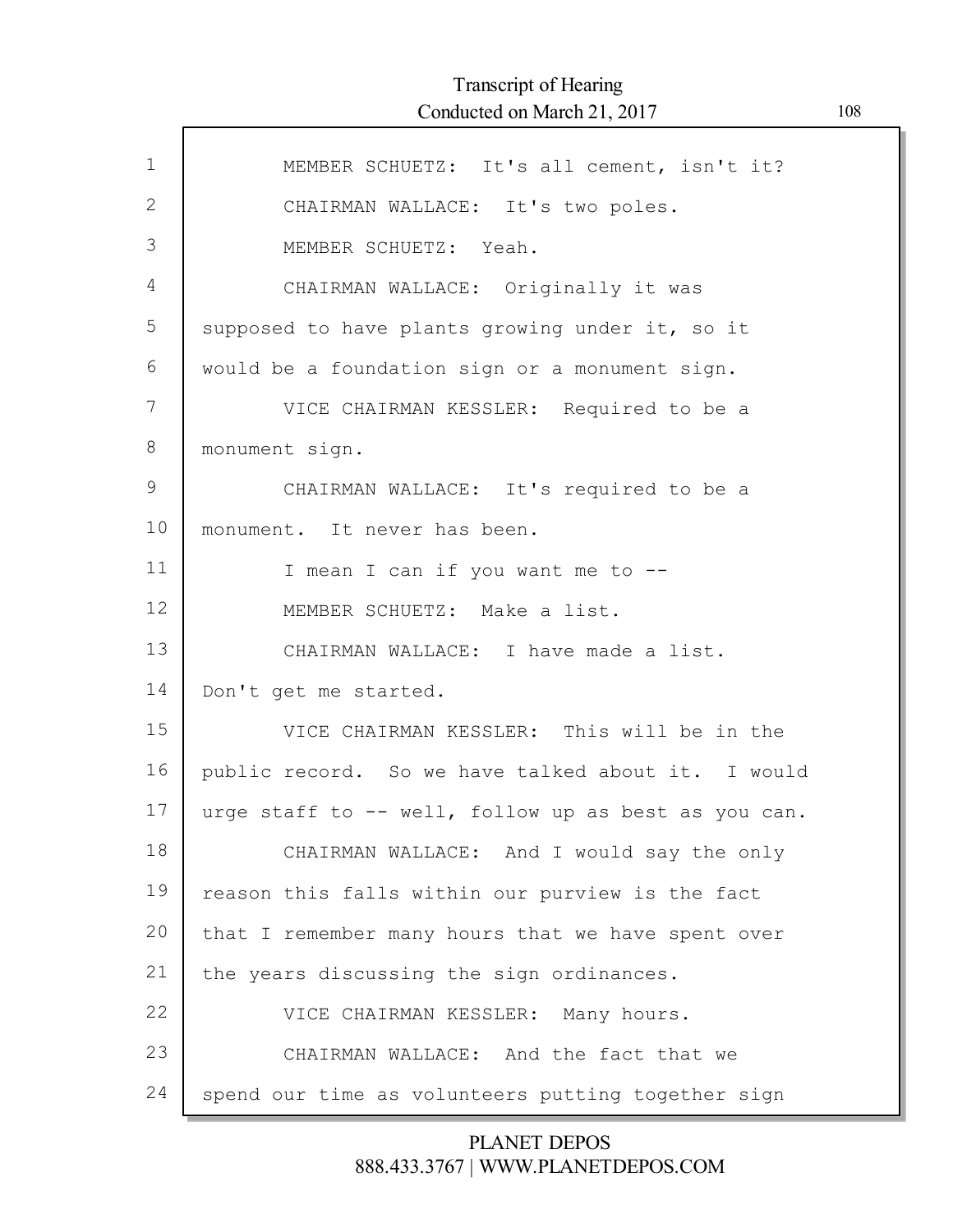| $\mathbf 1$ | ordinances that are not being enforced by the people  |
|-------------|-------------------------------------------------------|
| 2           | who are paid to do so --                              |
| 3           | MEMBER SCHUETZ: I agree.                              |
| 4           | CHAIRMAN WALLACE: -- is offensive to me as            |
| 5           | a citizen of St. Charles. So maybe that's something   |
| 6           | that should be discussed at some point in the future. |
| 7           | VICE CHAIRMAN KESSLER: Russ, will you take            |
| 8           | this somewhere?                                       |
| 9           | MR. COLBY: Yes. I will communicate this               |
| 10          | information to the building and code enforcement      |
| 11          | division and try and get some updates on information  |
| 12          | on the status of these, and I will report to you      |
| 13          | what I find.                                          |
| 14          | VICE CHAIRMAN KESSLER: Great. Thank you,              |
| 15          | Russ. I appreciate it.                                |
| 16          | CHAIRMAN WALLACE: All right. Thanks, Tim.             |
| 17          | VICE CHAIRMAN KESSLER: You're welcome.                |
| 18          | How are you feeling? Is your blood pressure           |
| 19          | going up?                                             |
| 20          | CHAIRMAN WALLACE: Oh, man.                            |
| 21          | All right. What else? There's got to be               |
| 22          | something else.                                       |
| 23          | VICE CHAIRMAN KESSLER: That's all the                 |
| 24          | additional business I have.                           |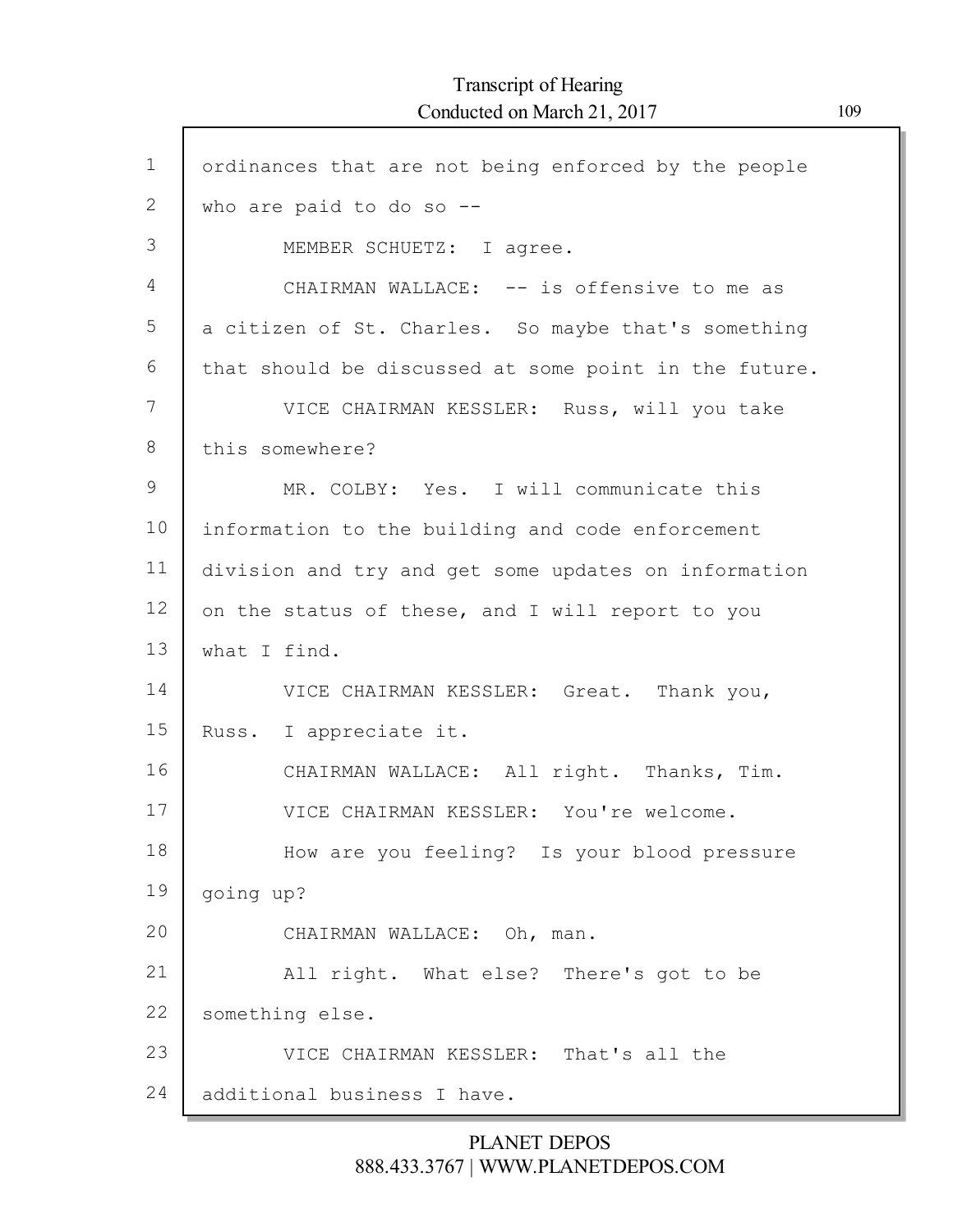| $\mathbf 1$ | CHAIRMAN WALLACE: Weekly development               |
|-------------|----------------------------------------------------|
| 2           | report, meeting announcements. Actually, we have   |
| 3           | something about signage on our April 4th meeting,  |
| 4           | don't we?                                          |
| 5           | MR. COLBY: We do.                                  |
| 6           | CHAIRMAN WALLACE: Okay. It's relating to a         |
| 7           | specific property, but that will be interesting to |
| 8           | see where that leads to.                           |
| 9           | So we do have an April 4th meeting. April          |
| 10          | 10th we have a joint meeting prior to the City     |
| 11          | Council meeting. Prior to the -- specifically,     |
| 12          | Council meeting or the Planning and Development    |
| 13          | Committee?                                         |
| 14          | MR. COLBY: It's the Planning and                   |
| 15          | Development Committee meeting.                     |
| 16          | CHAIRMAN WALLACE: Okay.                            |
| 17          | VICE CHAIRMAN KESSLER: That's on the 10th.         |
| 18          | CHAIRMAN WALLACE: Yeah. All right. And             |
| 19          | then April 18th, May 2nd.                          |
| 20          | Are all those meetings a go as of now?             |
| 21          | MR. COLBY: At this point, we have nothing          |
| 22          | scheduled for April 18th.                          |
| 23          | CHAIRMAN WALLACE: Okay. But April 4th we           |
| 24          | have the Meijer.                                   |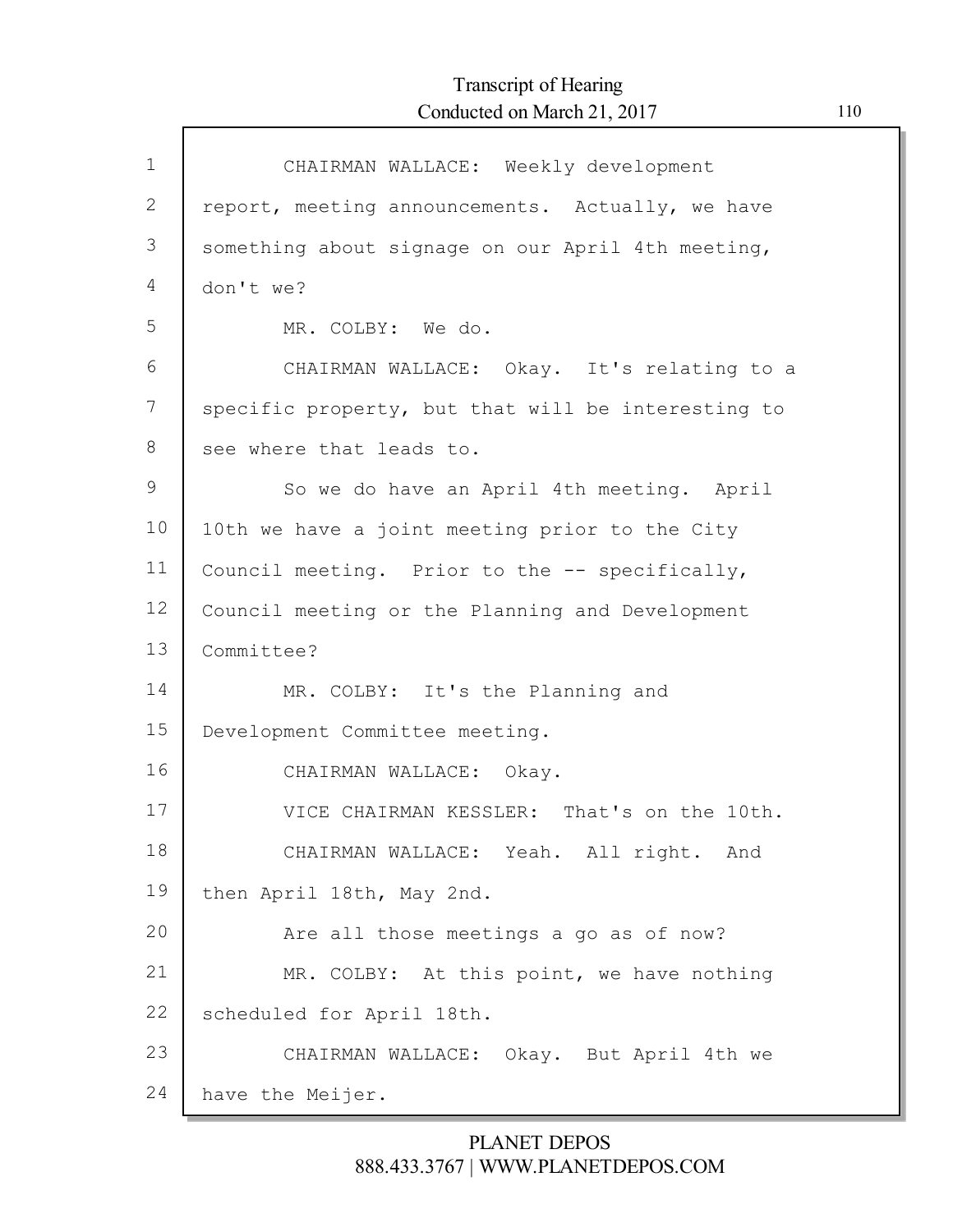| $\mathbf 1$    | MR. COLBY: We do. Yes, and general              |
|----------------|-------------------------------------------------|
| $\mathbf{2}$   | amendment.                                      |
| $\mathfrak{Z}$ | CHAIRMAN WALLACE: All right. Anything           |
| 4              | further?                                        |
| 5              | All right. Is there a motion to adjourn?        |
| 6              | VICE CHAIRMAN KESSLER: So moved.                |
| 7              | MEMBER FUNKE: Second.                           |
| 8              | CHAIRMAN WALLACE: I heard his first. All        |
| $\mathsf 9$    | right. All in favor.                            |
| 10             | (Ayes heard.)                                   |
| 11             | CHAIRMAN WALLACE: Opposed.                      |
| 12             | (No response.)                                  |
| 13             | CHAIRMAN WALLACE: Motion passes                 |
| 14             | unanimously. The St. Charles Plan Commission is |
| 15             | adjourned at 8:55 p.m.                          |
| 16             | (Off the record at 8:55 p.m.)                   |
| 17             |                                                 |
| 18             |                                                 |
| 19             |                                                 |
| 20             |                                                 |
| 21             |                                                 |
| 22             |                                                 |
| 23             |                                                 |
| 24             |                                                 |